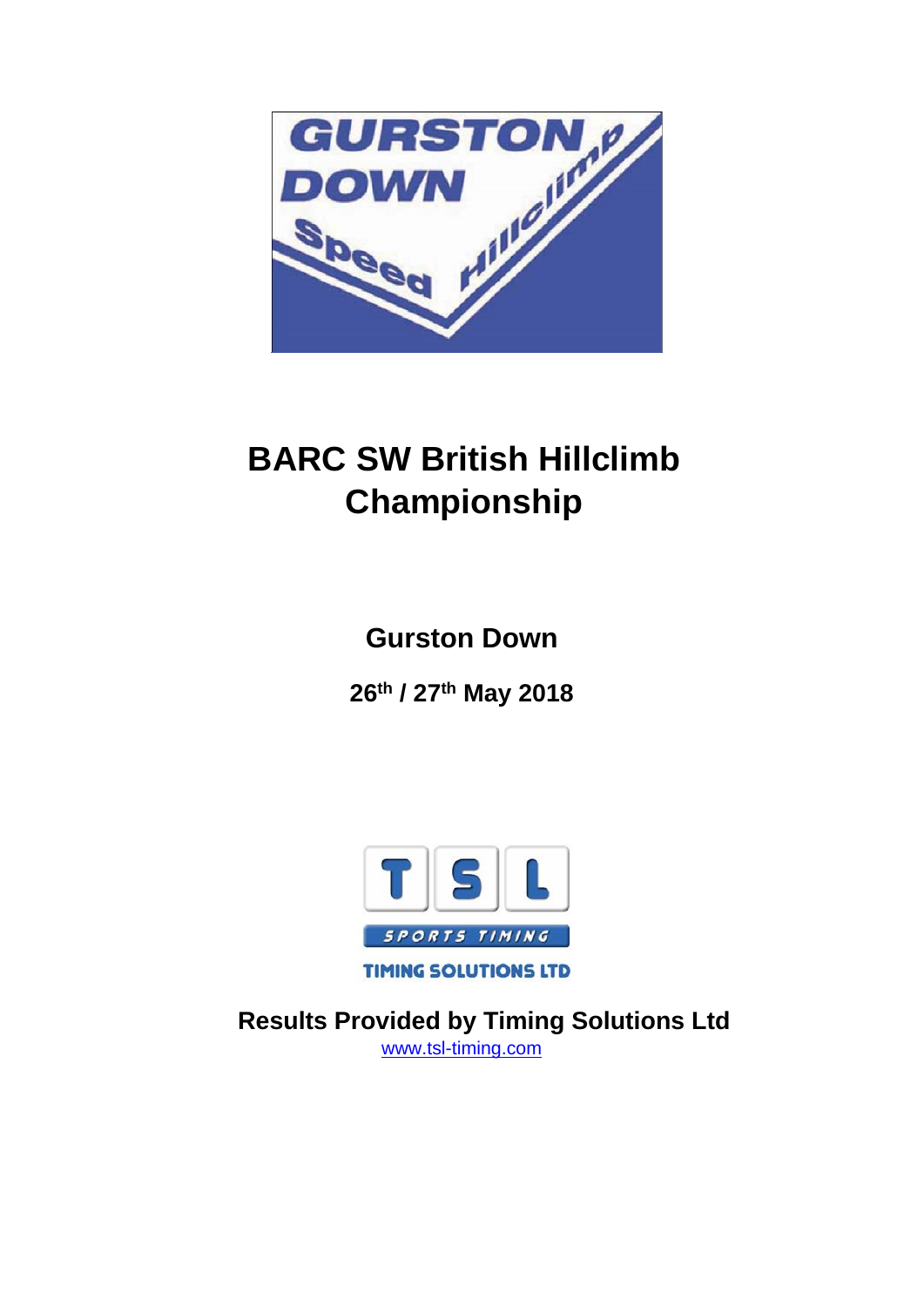# **GURSTON DOWN**





#### **Circuit Length:** 967 Meters / 0.601 Miles / 1.057 yards

| S1             | Start - Karousel     |
|----------------|----------------------|
| S <sub>2</sub> | Karousel – Ashes     |
| S <sub>3</sub> | Ashes - Finish       |
| Int.           | Start - Intermediate |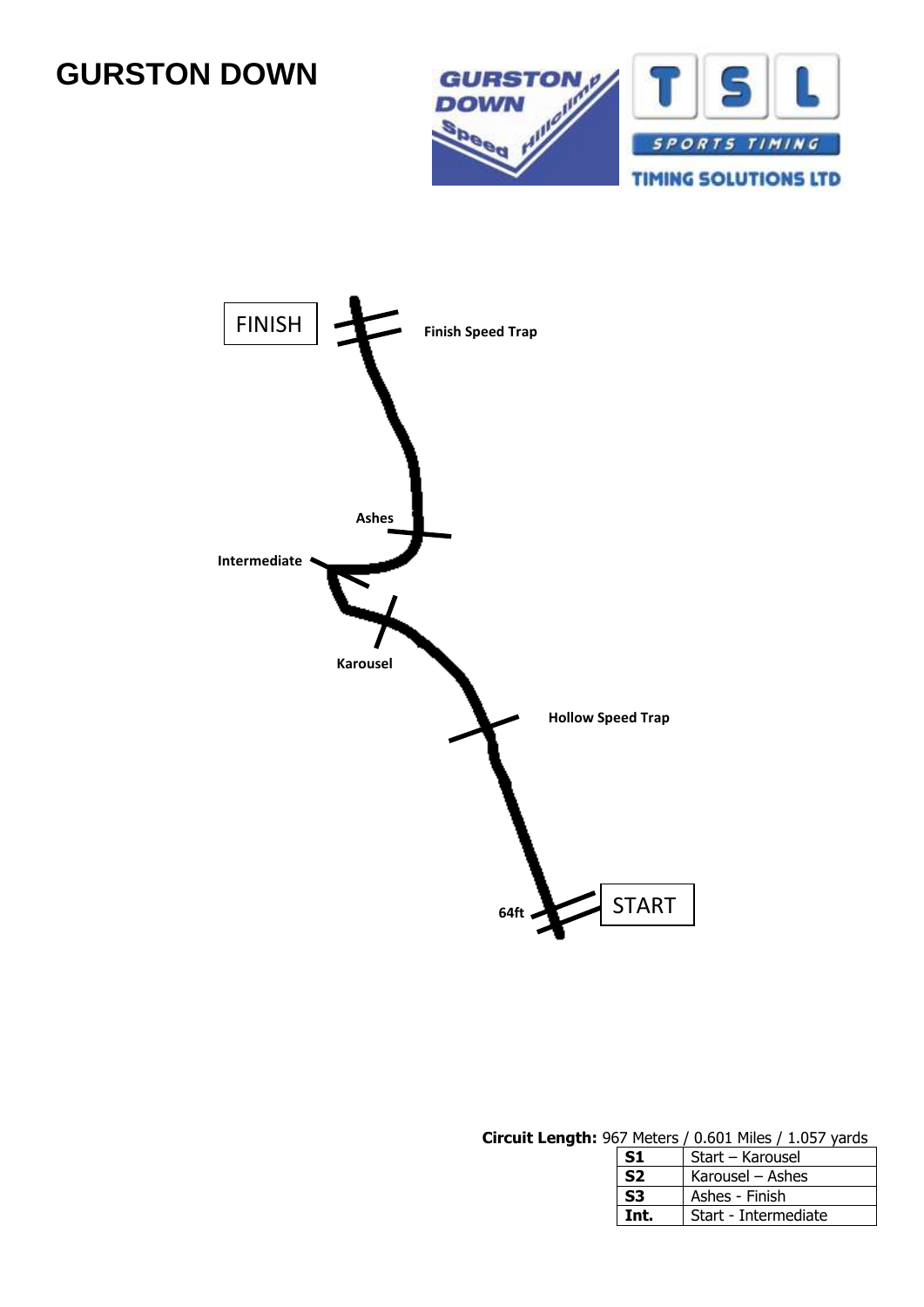## **PRACTICE 1 PRACTICE RUN 1 - OVERALL RESULTS**

|              | All Runs by Overall Time |                      |                      |      |             |       |       |       |                |             |        |
|--------------|--------------------------|----------------------|----------------------|------|-------------|-------|-------|-------|----------------|-------------|--------|
| Pos.         |                          | No. Name             | Vehicle              | 64ft | Hollow      | S1    | Int.  | K-A   | S <sub>3</sub> | F. Speed    | Finish |
| $\mathbf{1}$ |                          | 1 Trevor WILLIS      | <b>OMS 28</b>        | 2.16 | 132.6mph    | 12.53 | 15.29 | 8.67  | 6.24           | 140.4mph    | 27.45  |
| 2            |                          | 4 Will HALL          | Force WH-XTEC        | 2.38 | $134.2$ mph | 12.78 | 15.74 | 9.22  | 5.99           | 151.8mph    | 28.01  |
| 3            | 5.                       | Jason MOURANT        | Gould GR55           | 2.24 | 127.5mph    | 12.89 | 15.81 | 8.91  | 6.23           | 141.5mph    | 28.05  |
| 4            | 2                        | Wallace MENZIES      | Gould GR59           | 2.21 | 132.2mph    | 13.06 | 15.88 | 8.98  | 6.35           | 141.6mph    | 28.40  |
| 5            | 9                        | Dave UREN            | Gould GR55B          | 2.33 | 128.3mph    | 13.40 | 16.52 | 9.47  | 6.22           | 144.9mph    | 29.10  |
| 6            | 133                      | Paul HAIMES          | Gould GR559          | 2.69 | 125.6mph    | 13.59 | 16.62 | 9.31  | 6.55           | 139.3mph    | 29.45  |
| 7            | 122                      | Leslie MUTCH         | <b>GWR Raptor</b>    | 2.30 | 114.5mph    | 13.56 | 16.43 | 9.06  | 7.43           | 109.8mph    | 30.06  |
| 8            |                          | 141 Terry GRAVES     | Gould GR55HB         | 2.30 | 119.8mph    | 13.96 | 17.36 | 9.92  | 6.61           | 123.3mph    | 30.51  |
| 9            |                          | 136 Kelvin BROAD     | Pilbeam MP101        | 2.27 | 125.4mph    | 14.03 | 17.34 | 9.93  | 6.95           | 115.4mph    | 30.92  |
| 10           | 108                      | Adam GREENEN         | Empire Evo 2         | 2.45 | 106.6mph    | 14.14 | 16.81 | 9.02  | 7.93           | 108.0mph    | 31.10  |
| 11           |                          | 142 Oliver TOMLIN    | Pilbeam MP97-03      | 2.24 | 129.4mph    | 14.31 | 17.53 | 10.02 | 6.88           | 115.6mph    | 31.21  |
| 12           |                          | 120 Andy BOUGOURD    | Force PT             | 2.40 | 109.5mph    | 14.62 | 17.40 | 9.07  | 7.61           | 107.1mph    | 31.31  |
| 13           | 117                      | Olivia COOPER        | Force TA             | 2.36 | 110.2mph    | 14.48 | 17.64 | 9.37  | 7.54           | $117.7$ mph | 31.41  |
| 14           | 118                      | David WARBURTON      | Gould GR59           | 2.67 | 116.4mph    | 14.81 | 17.76 | 9.37  | 7.39           | 120.0mph    | 31.57  |
| 15           |                          | 908 Andy GREENEN     | Empire Evo 2         | 2.60 | 107.1mph    | 14.25 | 17.23 | 9.57  | 7.78           | 111.0mph    | 31.61  |
| 16           |                          | 709 Nicola MENZIES   | Gould GR55B          | 2.34 | 110.9mph    | 14.60 | 18.07 | 10.13 | 7.14           | $103.2$ mph | 31.89  |
| 17           |                          | 112 Harry PICK       | <b>OMS 3000M</b>     | 2.45 | 101.3mph    | 14.72 | 17.79 | 9.39  | 7.79           | 111.2mph    | 31.91  |
| 18           |                          | 111 Jack COTTRILL    | Force PT             | 2.39 | 106.1mph    | 14.58 | 17.64 | 9.48  | 7.91           | 107.4mph    | 31.97  |
| 19           |                          | 134 Simon MOYSE      | Gould GR59           | 2.88 | 115.2mph    | 14.76 | 17.85 | 10.07 | 7.13           | 111.3mph    | 31.97  |
| 20           |                          | 113 Eynon PRICE      | Force H C            | 2.34 | $103.5$ mph | 14.90 | 17.85 | 9.18  | 7.93           | 105.0mph    | 32.02  |
| 21           |                          | 599 Simon ROGERS     | Caterham 7 Hayabusa  | 2.41 | 98.8mph     | 14.78 | 17.55 | 9.20  | 8.08           | 106.0mph    | 32.06  |
| 22           |                          | 110 Simon FIDOE      | <b>Empire Wraith</b> | 2.29 | 99.0mph     | 14.37 | 17.30 | 9.80  | 7.89           | 103.6mph    | 32.07  |
| 23           |                          | 941 Tony HUNT        | Gould GR55HB         | 2.41 | 98.7mph     | 15.03 | 18.48 | 9.91  | 7.20           | 105.5mph    | 32.15  |
| 24           | 106                      | Debbie DUNBAR        | DJ Firehawk          | 2.40 | 99.5mph     | 14.86 | 17.98 | 9.45  | 7.94           | 108.1mph    | 32.26  |
| 25           |                          | 130 Tim ELMER        | Dallara F399         | 2.40 | 111.0mph    | 14.96 | 18.24 | 9.97  | 7.46           | 115.6mph    | 32.40  |
| 26           |                          | 129 Terry DAVIS      | OMS TKD YV8          | 2.41 | 116.7mph    | 15.23 | 18.72 | 9.97  | 7.26           | 111.9mph    | 32.46  |
| 27           |                          | 109 James MOORE      | Empire 00            | 2.35 | 97.7mph     | 15.17 | 18.22 | 9.38  | 7.90           | $107.3$ mph | 32.47  |
| 28           |                          | 104 Tony LEVITT      | Empire Evo           | 2.52 | 101.9mph    | 15.04 | 18.07 | 9.39  | 8.18           | 104.4mph    | 32.62  |
| 29           |                          | 917 Liam COOPER      | Force TA             | 2.55 | 105.4mph    | 15.50 | 18.59 | 9.69  | 7.48           | 116.6mph    | 32.68  |
| 30           |                          | 929 Tricia DAVIS     | OMS TKD V8           | 2.55 | $106.2$ mph | 15.63 | 18.61 | 9.45  | 7.60           | 111.0mph    | 32.69  |
| 31           |                          | 97 Martin JONES      | Force PT             | 2.51 | 102.3mph    | 15.11 | 18.19 | 9.68  | 7.89           | 106.4mph    | 32.69  |
| 32           | 107                      | Darren GUMBLEY       | Force TA             | 2.44 | 103.9mph    | 15.45 | 18.49 | 9.37  | 7.96           | 107.1mph    | 32.79  |
| 33           |                          | 121 Mike LEE         | <b>OMS 3000M</b>     | 2.61 | 110.4mph    | 14.98 | 18.27 | 10.16 | 7.74           | 104.2mph    | 32.89  |
| 34           |                          | 912 Steve OWEN       | <b>OMS 3000M</b>     | 2.34 | 100.7mph    | 15.02 | 18.78 | 10.36 | 7.76           | 111.0mph    | 33.15  |
| 35           |                          | 116 Mathew RYDER     | Empire Evo 2         | 2.30 | 106.6mph    | 15.08 | 18.61 | 10.54 | 7.60           | 116.0mph    | 33.22  |
| 36           |                          | 139 Paul CRUTE       | <b>OMS 28</b>        | 2.46 | 110.6mph    | 15.23 | 18.36 | 10.45 | 7.65           | 111.9mph    | 33.34  |
| 37           |                          | 90 Keith DIGGLE      | WEV HCS-BDG          | 2.52 | 105.9mph    | 15.40 | 18.44 | 9.97  | 7.98           | 107.7mph    | 33.36  |
| 38           |                          | 598 Robert MARGEL    | Caterham Hayabusa    | 2.36 | 92.7mph     | 15.39 | 18.62 | 9.75  | 8.52           | 102.8mph    | 33.67  |
| 39           |                          | 126 Gary STEPHENS    | Dallara F399         | 2.50 | 99.9mph     | 15.08 | 18.74 | 10.53 | 8.06           | 106.6mph    | 33.68  |
| 40           |                          | 73 Ritchie GATT      | Westfield SeiW       | 2.50 | 103.4mph    | 15.81 | 19.05 | 10.09 | 8.12           | 104.3mph    | 34.03  |
| 41           |                          | 93 Allan MCDONALD    | Mini Evo             | 2.08 | 99.3mph     | 15.55 | 18.93 | 10.69 | 7.79           | 107.2mph    | 34.05  |
| 42           |                          | 590 Shaun ELWELL     | Caterham Seven Super | 2.50 | 95.2mph     | 15.92 | 19.01 | 9.74  | 8.45           | 102.6mph    | 34.12  |
| 43           |                          | 128 Johnathen VARLEY | <b>GWR Predator</b>  | 2.31 | 99.1mph     | 15.63 | 19.43 | 10.74 | 7.78           | 107.4mph    | 34.15  |
| 44           |                          | 918 Allan WARBURTON  | Gould GR59           | 2.77 | 110.5mph    | 16.17 | 19.64 | 10.35 | 7.95           | 94.9mph     | 34.48  |
| 45           |                          | 125 Dave LORD        | Quest SF86           | 2.51 | 103.6mph    | 15.62 | 19.03 | 10.44 | 8.66           | 98.5mph     | 34.73  |
| 46           |                          | 75 Simon JENKS       | Caterham Supersport  | 2.58 | 97.5mph     | 16.36 | 19.64 | 10.41 | 8.04           | 101.7mph    | 34.82  |
| 47           |                          | 589 Mark DURRANT     | Caterham 7 Busalight | 2.70 | 86.6mph     | 16.61 | 19.82 | 9.89  | 8.44           | 103.8mph    | 34.94  |
| 48           |                          | 105 Murray WAKEHAM   | OMS CF96             | 2.68 | 94.0mph     | 15.65 | 18.74 | 10.04 | 9.44           | 90.1mph     | 35.14  |
| 49           |                          | 84 Peter STEEL       | Mallock Hillclimb    | 2.64 | 95.4mph     | 16.55 | 20.12 | 10.30 | 8.45           | 98.4mph     | 35.31  |
| 50           |                          | 27 Martin WATSON     | Westfield SEIW       | 2.51 | 103.9mph    | 16.32 | 19.53 | 10.60 | 8.57           | 94.5mph     | 35.51  |
| 51           |                          | 102 Steve BOOTHER    | <b>OMS 2000M</b>     | 2.90 | 99.1mph     | 16.61 | 19.78 | 10.29 | 8.69           | 102.9mph    | 35.60  |
|              |                          |                      |                      |      |             |       |       |       |                |             |        |

#### **Weather / Track : Overcast / Dry** Circuit Length = 0.6008 miles

| <b>Gurston Down</b> |
|---------------------|
|---------------------|

**These results are provisional until the conclusion of any judicial and technical matters.** Start: 08:29 Flag 11:13 End: 11:13

| These results are provisional until the conclusion of any judicial and technical matters. | Start: 08:2 |             |
|-------------------------------------------------------------------------------------------|-------------|-------------|
| Clerk Of Course:                                                                          | Stewards:   | Timekeeper: |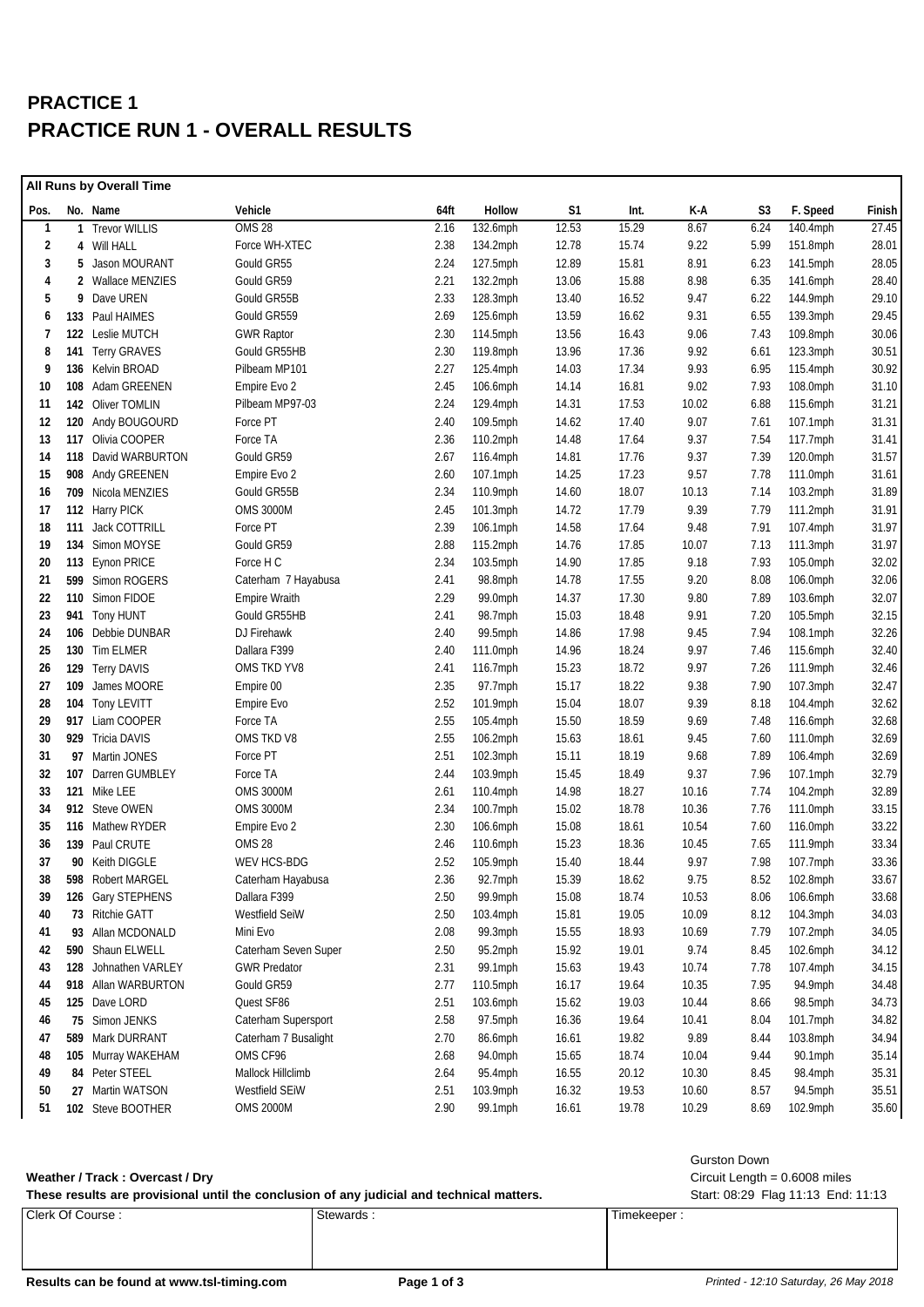## **PRACTICE 1 PRACTICE RUN 1 - OVERALL RESULTS**

| All Runs by Overall Time |    |                          |                      |      |            |                |       |       |       |             |        |
|--------------------------|----|--------------------------|----------------------|------|------------|----------------|-------|-------|-------|-------------|--------|
| Pos.                     |    | No. Name                 | Vehicle              | 64ft | Hollow     | S <sub>1</sub> | Int.  | K-A   | S3    | F. Speed    | Finish |
| 52                       |    | 906 Lindsay SUMMERS      | DJ Firehawk          | 2.36 | 92.1mph    | 16.49          | 20.42 | 11.01 | 8.10  | 109.3mph    | 35.61  |
| 53                       |    | 85 Tim PITFIELD          | DJ Firecat           | 2.72 | 97.9mph    | 16.81          | 20.33 | 10.62 | 8.37  | 104.7mph    | 35.80  |
| 54                       |    | 72 Steve HOLLAND         | Caterham Hayabusa    | 2.74 | 96.7mph    | 16.60          | 20.08 | 10.80 | 8.41  | 92.5mph     | 35.82  |
| 55                       |    | 942 Sandra TOMLIN        | Pilbeam MP97-03      | 2.44 | 105.6mph   | 16.18          | 19.96 | 10.95 | 8.78  | 84.2mph     | 35.92  |
| 56                       |    | 926 Gavin STEPHENS       | Dallara F399         | 2.62 | 99.4mph    | 16.24          | 19.96 | 11.15 | 8.57  | 98.4mph     | 35.97  |
| 57                       |    | 905 Alan JOY             | OMS CF96             | 2.51 | 92.3mph    | 15.89          | 19.50 | 11.35 | 8.83  | 102.0mph    | 36.08  |
| 58                       |    | 569 Tom PRICE            | Caterham 7           | 2.76 | 85.6mph    | 16.88          | 20.04 | 10.28 | 8.97  | 98.6mph     | 36.14  |
| 59                       |    | 127 Roger COCK           | Pilbeam MP54         | 2.40 | 102.9mph   | 15.94          | 19.87 | 11.68 | 8.55  | $102.3$ mph | 36.19  |
| 60                       |    | 579 Michael SANKEY       | Caterham Superlight  | 2.62 | 88.6mph    | 16.42          | 20.01 | 10.61 | 9.19  | 94.4mph     | 36.24  |
| 61                       |    | 580 Jeremy DAVIES        | Caterham R300        | 2.52 | 86.2mph    | 16.88          | 20.11 | 10.16 | 9.23  | 97.8mph     | 36.28  |
| 62                       |    | 66 Steven DARLEY         | Subaru Impreza       | 2.29 | 85.8mph    | 16.47          | 19.88 | 11.06 | 8.85  | 91.4mph     | 36.39  |
| 63                       |    | 33 Tim BARBER            | Porsche 996 GT3RS    | 2.27 | 88.0mph    | 16.76          | 20.00 | 10.67 | 9.30  | 96.5mph     | 36.74  |
| 64                       |    | 37 Phil PRICE            | Porsche 930RS        | 2.35 | 92.1mph    | 16.74          | 20.25 | 11.14 | 8.96  | 101.6mph    | 36.85  |
| 65                       |    | 558 Richard PRICE        | Caterham 7 Roadsport | 2.91 | 82.1mph    | 16.99          | 20.20 | 10.20 | 9.68  | 89.7mph     | 36.88  |
| 66                       |    | 53 Justin ANDREWS        | Subaru Impreza       | 2.61 | 90.5mph    | 17.13          | 20.49 | 10.64 | 9.11  | $101.5$ mph | 36.89  |
| 67                       |    | 99 Wil KER               | OMS CF09             | 2.70 | 92.7mph    | 16.94          | 19.99 | 10.27 | 9.67  | 92.9mph     | 36.90  |
| 68                       |    | 54 Stephen MOORE         | Mitsubishi Evo 6 RS  | 2.63 | 97.3mph    | 16.80          | 20.12 | 10.79 | 9.36  | 87.8mph     | 36.96  |
| 69                       |    | 119 Neal COLES           | <b>OMS 28</b>        | 2.51 | 109.9mph   | 16.06          | 20.20 | 11.95 | 8.95  | $80.3$ mph  | 36.97  |
| 70                       |    | 89 Duncan BARNES         | Norma M20FC          | 2.64 | 100.0mph   | 16.85          | 20.49 | 11.77 | 8.47  | 100.7mph    | 37.10  |
| 71                       |    | 34 Paul HOWELLS          | Porsche 911RSR       | 2.15 | 87.8mph    | 17.26          | 20.61 | 10.73 | 9.22  | 82.4mph     | 37.22  |
| 72                       |    | 586 Simon HARRISON-MOORE | Caterham R500 SuperL | 2.70 | 85.6mph    | 17.60          | 20.92 | 10.64 | 9.11  | 74.1mph     | 37.36  |
| 73                       |    | 63 Neil TURNER           | Mini Cooper S        | 2.73 | 86.3mph    | 17.86          | 21.33 | 10.67 | 9.18  | 95.5mph     | 37.71  |
| 74                       |    | 70 Adrian LEWIS          | Westfield Superbusa  | 2.72 | 85.8mph    | 17.57          | 21.15 | 11.12 | 9.02  | 93.1mph     | 37.72  |
| 75                       |    | 559 Robert JACOBS        | Caterham Seven       | 2.70 | 80.5mph    | 17.38          | 20.35 | 10.31 | 10.05 | 86.5mph     | 37.76  |
| 76                       |    | 101 Stephen LOADSMAN     | OMS R/A              | 3.32 | 97.8mph    | 18.18          | 21.70 | 10.88 | 8.82  | 93.9mph     | 37.90  |
| 77                       |    | 733 David HILTON         | Porsche 996 GT3RS    | 2.41 | 89.2mph    | 17.58          | 21.08 | 10.94 | 9.38  | 87.5mph     | 37.91  |
| 78                       |    | 769 Andrew FRASER        | Aston Martin Vantage | 2.58 | 92.5mph    | 17.64          | 21.05 | 11.39 | 9.00  | $91.8$ mph  | 38.04  |
| 79                       |    | 135 Lee GRIFFITHS        | <b>OMS 25</b>        | 2.67 | 94.7mph    | 17.30          | 20.82 | 10.49 | 10.25 | $61.9$ mph  | 38.04  |
| 80                       |    | 789 Tom NEW              | Norma M20FC          | 2.66 | 89.9mph    | 17.48          | 21.38 | 11.84 | 8.77  | 91.4mph     | 38.10  |
| 81                       | 62 | James WHITE              | Austin Mini          | 2.73 | 85.2mph    | 16.95          | 20.50 | 11.43 | 9.88  | 90.4mph     | 38.27  |
| 82                       |    | 560 Daniel MALKIN        | Caterham Seven       | 2.76 | 78.3mph    | 17.81          | 20.85 | 10.41 | 10.25 | 84.4mph     | 38.48  |
| 83                       |    | 555 Michael CALVERT      | Caterham SuperSprint | 2.80 | 81.2mph    | 17.69          | 21.21 | 10.60 | 10.20 | 87.9mph     | 38.49  |
| 84                       |    | 578 Chris ALSTON         | Caterham 7 Superspri | 2.75 | 80.6mph    | 18.06          | 21.58 | 10.73 | 9.75  | 90.9mph     | 38.56  |
| 85                       |    | 83 Derek KESSELL         | Maguire Mini CooperS | 2.61 | 81.4mph    | 17.83          | 21.07 | 10.52 | 10.21 | 86.7mph     | 38.56  |
| 86                       |    | 95 David TATHAM          | Terrapin M41A        | 2.64 | 82.2mph    | 18.17          | 21.54 | 10.47 | 9.97  | 86.8mph     | 38.62  |
| 87                       |    | 32 Jonathan WILLIAMSON   | Porsche 911 Carrera  | 2.12 | 86.1mph    | 17.54          | 21.33 | 11.27 | 9.82  | 86.2mph     | 38.63  |
| 88                       |    | 538 Graham HOWARD        | Caterham Seven       | 2.61 | 80.9mph    | 17.43          | 21.07 | 11.21 | 10.03 | 88.0mph     | 38.68  |
| 89                       |    | 532 David NELSON         | Caterham 7 Sprlight  | 2.69 | 80.2mph    | 17.97          | 21.40 | 10.72 | 10.01 | 86.9mph     | 38.71  |
| 90                       |    | 557 Philip MATCHWICK     | Caterham 7 Roadsport | 2.79 | 78.7mph    | 17.86          | 21.09 | 10.33 | 10.55 | 85.6mph     | 38.75  |
| 91                       |    | 69 Tim PAINTER           | Aston Martin Vantage | 2.79 | 93.4mph    | 17.32          | 20.99 | 11.80 | 9.71  | 90.3mph     | 38.84  |
| 92                       |    | 637 Matthew BRAMALL      | Caterham Super 7     | 2.41 | 80.8mph    | 17.52          | 21.03 | 11.27 | 10.26 | 86.0mph     | 39.06  |
| 93                       |    | 94 David CUFF            | Jedi Mk4             | 2.67 | 88.8mph    | 18.27          | 21.69 | 10.90 | 9.90  | 84.0mph     | 39.09  |
| 94                       |    | 31 Robert LANCASTER-GAYE | Porsche 996 GT3      | 2.59 | $77.3$ mph | 18.31          | 21.80 | 11.14 | 9.78  | 81.2mph     | 39.24  |
| 95                       |    | 588 Graham DENHOLM       | Caterham 7           | 3.36 | 84.4mph    | 19.22          | 22.48 | 10.50 | 9.59  | 85.5mph     | 39.32  |
| 96                       |    | 140 Simon ANDREWS        | Van Diemen RF90      | 2.59 | 85.1mph    | 17.93          | 21.47 | 11.18 | 10.24 | 87.2mph     | 39.36  |
| 97                       |    | 519 Paul BOSTON          | Caterham 7           | 2.53 | 79.3mph    | 17.81          | 21.02 | 10.69 | 11.05 | 80.4mph     | 39.56  |
| 98                       |    | 520 Richard ABRAHAM      | Caterham 7           | 2.61 | 78.2mph    | 17.83          | 20.98 | 10.84 | 10.88 | 81.2mph     | 39.56  |
| 99                       |    | 537 Chris BRAMALL        | Caterham Super 7 Zet | 2.39 | 79.5mph    | 18.21          | 21.79 | 11.05 | 10.42 | 86.1mph     | 39.69  |
| 100                      |    | 36 Bob MORTIMER          | Porsche 911          | 2.25 | 82.9mph    | 18.21          | 21.76 | 11.01 | 10.51 | 77.1mph     | 39.74  |
| 101                      |    | 47 Richard BRANT         | Renault Clio172Sport | 2.88 | 81.1mph    | 18.69          | 22.29 | 10.91 | 10.18 | 87.6mph     | 39.80  |
| 102                      |    | 151 Simon MCBEATH        | Swift SC92F          | 2.73 | 85.4mph    | 18.39          | 22.09 | 11.36 | 10.13 | 88.3mph     | 39.88  |
|                          |    |                          |                      |      |            |                |       |       |       |             |        |

#### **Weather / Track : Overcast / Dry** Circuit Length = 0.6008 miles

#### Gurston Down

| These results are provisional until the conclusion of any judicial and technical matters. | Start: 08:29 Flag 11:13 End: 11:13 |             |
|-------------------------------------------------------------------------------------------|------------------------------------|-------------|
| Clerk Of Course:                                                                          | Stewards                           | Timekeeper: |

Results can be found at www.tsl-timing.com **Page 2 of 3 Printed - 12:10 Saturday, 26 May 2018**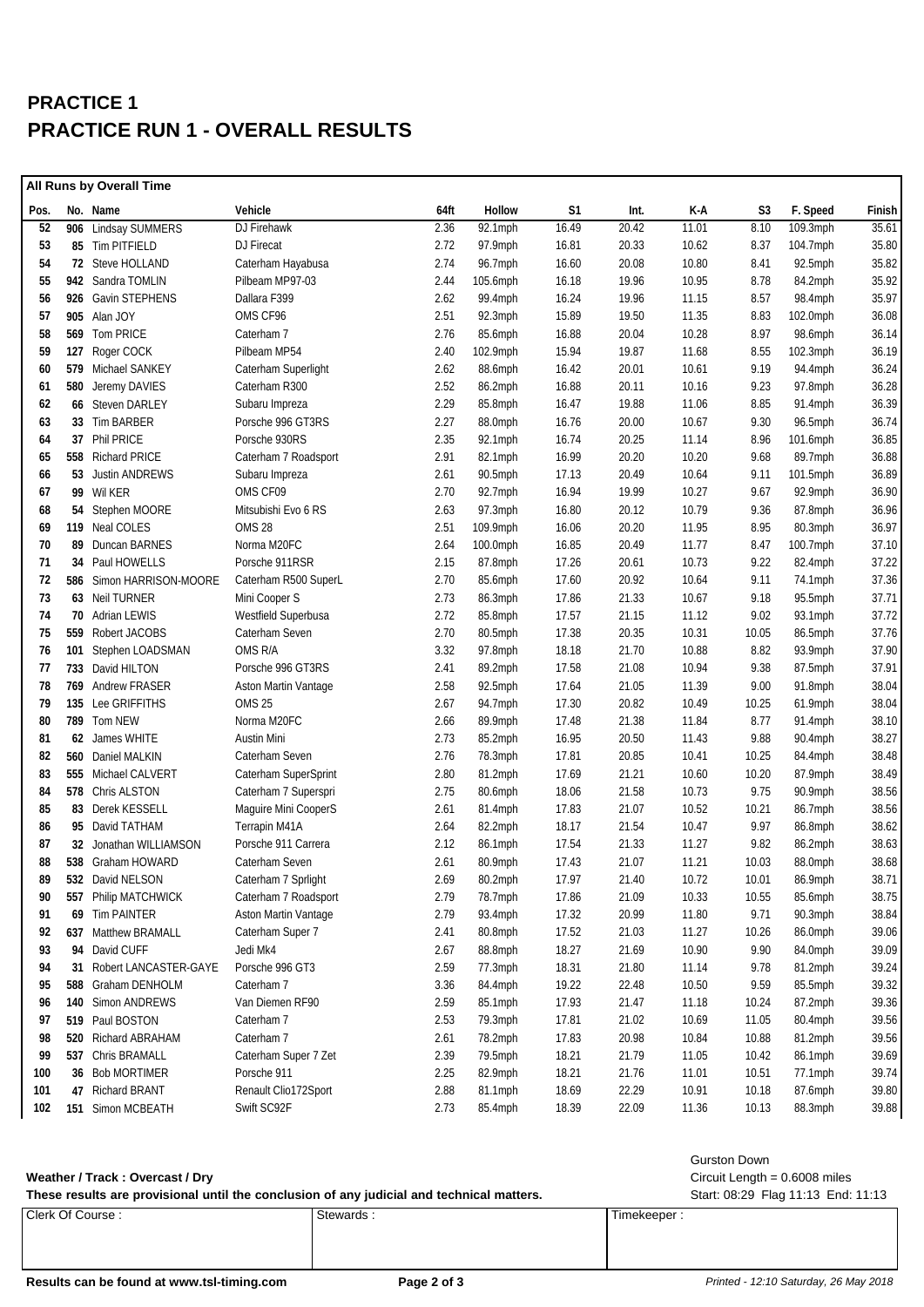## **PRACTICE 1 PRACTICE RUN 1 - OVERALL RESULTS**

|      | <b>All Runs by Overall Time</b> |                       |                      |      |            |                |       |       |       |            |        |
|------|---------------------------------|-----------------------|----------------------|------|------------|----------------|-------|-------|-------|------------|--------|
| Pos. |                                 | No. Name              | Vehicle              | 64ft | Hollow     | S <sub>1</sub> | Int.  | K-A   | S3    | F. Speed   | Finish |
| 103  |                                 | 103 Keith WEEKS       | Image FF5            | 2.69 | 100.4mph   | 17.06          | 20.32 | 10.47 | 12.51 | 37.2mph    | 40.05  |
| 104  |                                 | 60 Gavin NEATE        | Peugeot 106          | 2.70 | 81.2mph    | 18.27          | 21.72 | 11.10 | 10.71 | 82.8mph    | 40.08  |
| 105  |                                 | 78 Roger DEANS        | Lola T142            | 2.45 | 82.3mph    | 19.04          | 23.47 | 12.01 | 9.07  | 90.4mph    | 40.13  |
| 106  |                                 | 77 Richard GEORGE     | Chevron B19          | 2.55 | 80.7mph    | 18.35          | 21.75 | 11.21 | 10.77 | 65.2mph    | 40.34  |
| 107  |                                 | 940 Bernard KEVILL    | Van Diemen RF90      | 2.72 | 77.5mph    | 18.65          | 22.24 | 11.29 | 10.51 | 84.0mph    | 40.46  |
| 108  |                                 | 35 Peter TURNBULL     | Porsche 911 GT3 Cup  | 2.50 | 81.3mph    | 18.50          | 22.46 | 11.86 | 10.13 | 74.2mph    | 40.49  |
| 109  |                                 | 59 Andrew RUSSELL     | Ginetta G15          | 2.32 | 81.9mph    | 18.54          | 22.58 | 11.84 | 10.13 | 87.0mph    | 40.52  |
| 110  |                                 | 553 Roger LEGG        | Caterham Seven       | 2.77 | 73.9mph    | 19.04          | 22.60 | 11.14 | 10.92 | 80.7mph    | 41.11  |
| 111  |                                 | 690 Gill ELWELL       | Caterham Seven Super | 2.56 | 75.2mph    | 19.44          | 23.66 | 12.29 | 9.46  | 86.7mph    | 41.20  |
| 112  |                                 | 26 Dean CUBITT        | Mazda MX5            | 2.60 | 76.2mph    | 18.45          | 21.98 | 11.80 | 10.98 | 81.6mph    | 41.23  |
| 113  |                                 | 82 Richard WOOD       | Rover Mini Yamaha R1 | 2.96 | 76.7mph    | 19.76          | 23.52 | 11.59 | 10.32 | 85.2mph    | 41.68  |
| 114  |                                 | 51 Gordon WESTON      | Porsche 924S         | 2.64 | 75.9mph    | 18.84          | 22.44 | 11.50 | 11.38 | 79.5mph    | 41.73  |
| 115  |                                 | 22 David BELLAMY      | Peugeot 106 GTI      | 2.88 | 79.1mph    | 18.92          | 22.27 | 12.17 | 11.60 | 81.3mph    | 42.70  |
| 116  |                                 | 46 Paul HEARNE        | Renault Clio 172 Cup | 2.92 | 73.2mph    | 19.53          | 22.99 | 11.66 | 11.52 | 76.6mph    | 42.72  |
| 117  |                                 | 98 Hannah WILTSHIRE   | Empire Evo 00        | 2.58 | 74.5mph    | 20.43          | 24.88 | 12.04 | 10.27 | 78.2mph    | 42.75  |
| 118  |                                 | 24 Christopher DAVIES | Honda Civic Type R   | 3.00 | 75.8mph    | 19.64          | 23.17 | 12.12 | 11.04 | 75.4mph    | 42.80  |
| 119  |                                 | 150 Doug AULD         | Swift SC93           | 2.68 | 77.6mph    | 19.91          | 23.61 | 12.44 | 10.51 | 82.2mph    | 42.87  |
| 120  |                                 | 777 Amanda GEORGE     | Chevron B19          | 2.67 | 69.5mph    | 19.53          | 23.66 | 12.08 | 11.34 | 59.8mph    | 42.96  |
| 121  |                                 | 554 Tony SMITH        | Caterham 7 150sv     | 2.97 | 71.3mph    | 20.13          | 23.52 | 12.24 | 10.73 | $72.5$ mph | 43.11  |
| 122  |                                 | 67 Richard HILLYAR    | Renault 21 Turbo     | 2.94 | 75.6mph    | 20.15          | 23.99 | 12.08 | 10.94 | 77.4mph    | 43.17  |
| 123  |                                 | 724 Russell DAVIES    | Honda Civic Type R   | 2.95 | 72.5mph    | 20.11          | 23.75 | 11.50 | 11.61 | 75.0mph    | 43.23  |
| 124  |                                 | 732 Laura WARDLE      | Porsche 911 Carrera  | 2.25 | 73.1mph    | 19.87          | 24.15 | 12.42 | 11.23 | 72.2mph    | 43.53  |
| 125  |                                 | 30 Simon TARLING      | Porsche 911 GT3      | 2.56 | 81.6mph    | 19.50          | 24.14 | 13.35 | 10.74 | 76.5mph    | 43.60  |
| 126  |                                 | 58 David BEAN         | Rover Mini           | 2.81 | 69.3mph    | 20.21          | 23.66 | 11.69 | 11.69 | 75.2mph    | 43.60  |
| 127  |                                 | 17 Andrew OSBORN      | Mazda MX5 Icon       | 2.67 | 69.2mph    | 18.95          | 22.39 | 11.94 | 13.15 | 64.9mph    | 44.05  |
| 128  |                                 | 619 Rebecca BOSTON    | Caterham 7           | 2.45 | 65.7mph    | 20.85          | 25.14 | 12.50 | 11.00 | $81.1$ mph | 44.37  |
| 129  |                                 | 42 Steve HARRIS       | Vauxhall Corsa       | 2.67 | 74.6mph    | 19.59          | 23.55 | 12.93 | 11.89 | 76.5mph    | 44.42  |
| 130  |                                 | 21 Jason RICHARDSON   | Mazda MX5 RS         | 2.94 | $72.3$ mph | 20.00          | 23.92 | 12.27 | 12.19 | 72.6mph    | 44.48  |
| 131  |                                 | 18 Tim WOOLCOTT       | Caterham 7           | 3.34 | 63.5mph    | 22.09          | 25.70 | 12.15 | 11.75 | 68.6mph    | 46.00  |
| 132  |                                 | 45 Anthony RECORD     | Proton Satria Gti    | 2.94 | 69.2mph    | 20.89          | 24.68 | 12.44 | 13.21 | 66.9mph    | 46.54  |
| 133  |                                 | 927 Sue HAYES         | Pilbeam MP54         | 2.37 | 70.8mph    | 20.24          | 24.42 | 12.54 | 14.22 | 53.0mph    | 47.01  |
| 134  |                                 | 20 Scott HANHAN       | Mazda MX5            | 2.99 | 68.9mph    | 21.38          | 25.54 | 13.09 | 13.15 | 67.9mph    | 47.63  |
| 135  |                                 | 23 Alex ENGLAND       | Ford Fiesta RS       | 2.89 | 65.1mph    | 21.39          | 25.63 | 13.54 | 13.04 | 57.1mph    | 47.98  |
| 136  |                                 | 714 John PIPER        | Frogeye Sprite MK1   | 2.92 | 58.2mph    | 23.71          | 27.86 | 13.10 | 12.79 | 60.3mph    | 49.61  |
| 137  |                                 | 19 Lucy CUFF          | Audi TT              | 2.66 | 59.5mph    | 23.71          | 28.21 | 15.28 | 13.45 | 57.2mph    | 52.45  |
| 138  |                                 | 74 Andrew GRIFFITHS   | Caterham Hayabusa    | 2.61 | 98.3mph    | 15.56          | 18.49 | 27.59 | 14.58 | 36.0mph    | 57.74  |
| 139  |                                 | 14 Humphrey WALTERS   | <b>TVR Grantura</b>  | 2.96 | 54.8mph    | 26.34          | 31.64 | 17.35 | 15.35 | 50.1mph    | 59.05  |
| 140  |                                 | 16 Philip MORTON      | Alfa Romeo 147       | 3.09 | 54.1mph    | 26.81          | 31.76 | 15.96 | 17.44 | 42.1mph    | 60.22  |
| 141  |                                 | 916 Caroline RYDER    | Empire Evo 2         | 2.45 | 92.3mph    | 16.28          | 19.77 | N/S   | N/S   | N/S        | FAIL   |

|                                                                                           |           |                                    | Gurston Down                    |
|-------------------------------------------------------------------------------------------|-----------|------------------------------------|---------------------------------|
| Weather / Track: Overcast / Dry                                                           |           |                                    | Circuit Length = $0.6008$ miles |
| These results are provisional until the conclusion of any judicial and technical matters. |           | Start: 08:29 Flag 11:13 End: 11:13 |                                 |
| l Clerk Of Course :                                                                       | Stewards: | Timekeeper:                        |                                 |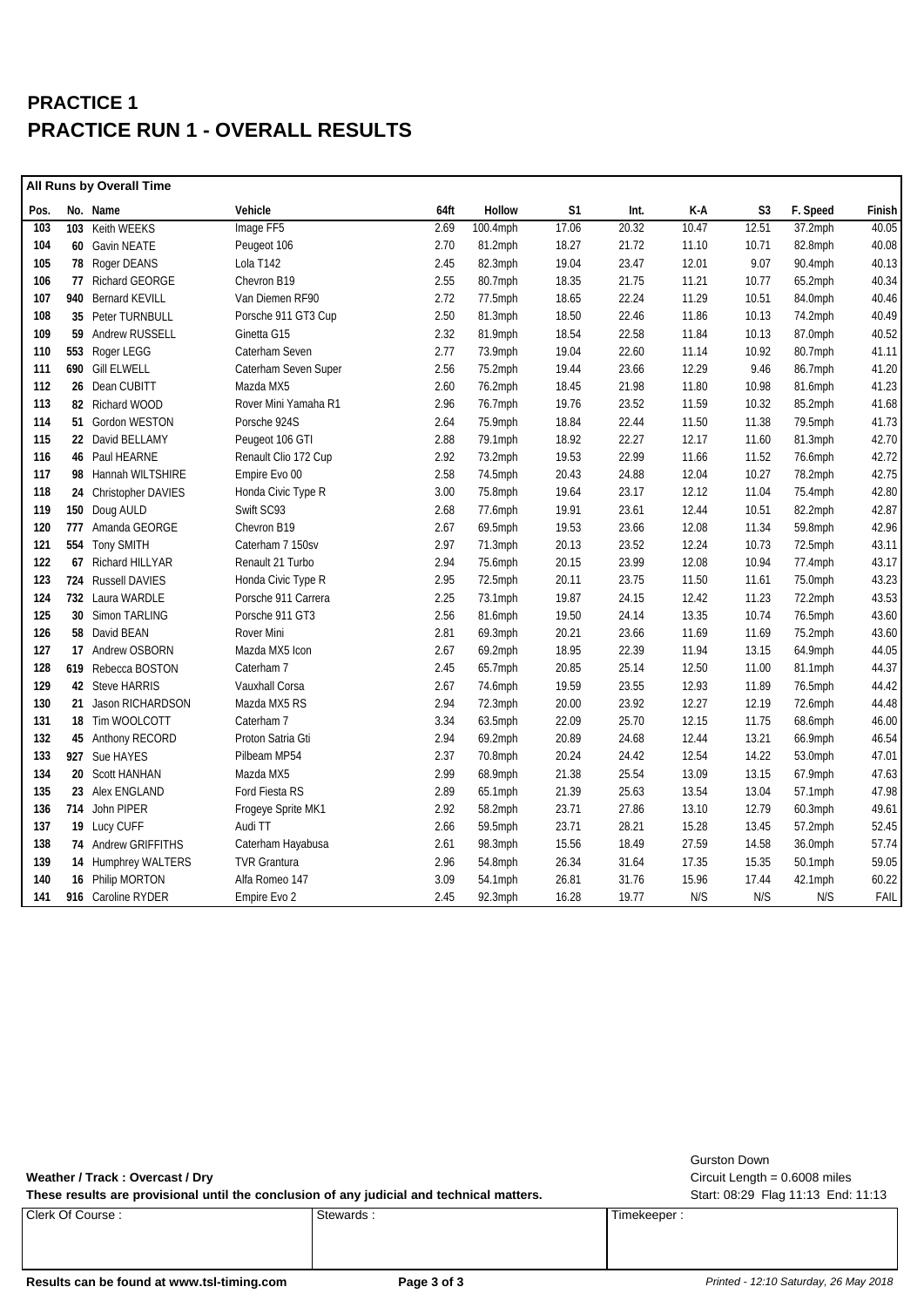## **PRACTICE 2 PRACTICE RUN 2 - OVERALL RESULTS**

| All Runs by Overall Time |     |                      |                      |      |             |       |       |       |      |             |        |
|--------------------------|-----|----------------------|----------------------|------|-------------|-------|-------|-------|------|-------------|--------|
| Pos.                     |     | No. Name             | Vehicle              | 64ft | Hollow      | S1    | Int.  | K-A   | S3   | F. Speed    | Finish |
| $\mathbf{1}$             |     | 1 Trevor WILLIS      | OMS 28               | 2.06 | 132.0mph    | 12.08 | 14.78 | 8.38  | 6.24 | 140.6mph    | 26.71  |
| 2                        |     | 2 Wallace MENZIES    | Gould GR59           | 2.05 | 134.9mph    | 12.34 | 14.97 | 8.64  | 6.14 | $150.5$ mph | 27.13  |
| 3                        | 5   | Jason MOURANT        | Gould GR55           | 2.14 | 128.4mph    | 12.50 | 15.22 | 8.60  | 6.29 | $140.3$ mph | 27.40  |
| 4                        | 4   | Will HALL            | Force WH-XTEC        | 2.11 | 127.7mph    | 12.48 | 15.46 | 9.02  | 6.00 | 150.9mph    | 27.52  |
| 5                        | 9   | Dave UREN            | Gould GR55B          | 2.23 | 131.9mph    | 12.87 | 16.14 | 9.69  | 6.19 | 146.8mph    | 28.76  |
| 6                        | 133 | Paul HAIMES          | Gould GR559          | 2.40 | 118.6mph    | 13.39 | 16.23 | 8.89  | 6.57 | $138.5$ mph | 28.86  |
| 7                        |     | 142 Oliver TOMLIN    | Pilbeam MP97-03      | 2.21 | 134.9mph    | 13.49 | 16.47 | 9.40  | 6.42 | 134.2mph    | 29.32  |
| 8                        |     | 141 Terry GRAVES     | Gould GR55HB         | 2.21 | 122.1mph    | 13.48 | 16.71 | 9.39  | 6.62 | $127.1$ mph | 29.50  |
| 9                        |     | 122 Leslie MUTCH     | <b>GWR Raptor</b>    | 2.26 | 114.1mph    | 13.19 | 16.39 | 9.35  | 7.06 | 122.4mph    | 29.60  |
| 10                       |     | 135 Lee GRIFFITHS    | <b>OMS 25</b>        | 2.24 | $120.5$ mph | 14.15 | 17.09 | 9.36  | 7.10 | $113.2$ mph | 30.62  |
| 11                       |     | 130 Tim ELMER        | Dallara F399         | 2.27 | 116.5mph    | 14.12 | 17.16 | 9.49  | 7.07 | 122.5mph    | 30.69  |
| 12                       | 134 | Simon MOYSE          | Gould GR59           | 2.55 | 102.1mph    | 14.16 | 17.10 | 9.50  | 7.04 | $128.3$ mph | 30.71  |
| 13                       |     | 941 Tony HUNT        | Gould GR55HB         | 2.29 | 106.7mph    | 14.32 | 17.83 | 9.68  | 6.75 | 115.8mph    | 30.76  |
| 14                       | 117 | Olivia COOPER        | Force TA             | 2.29 | 110.3mph    | 13.91 | 16.99 | 9.36  | 7.51 | 114.6mph    | 30.80  |
| 15                       |     | 709 Nicola MENZIES   | Gould GR55B          | 2.35 | 111.8mph    | 14.67 | 17.85 | 9.55  | 6.65 | $116.2$ mph | 30.88  |
| 16                       |     | 111 Jack COTTRILL    | Force PT             | 2.07 | 106.0mph    | 13.71 | 16.70 | 9.24  | 7.98 | 105.9mph    | 30.94  |
| 17                       |     | 110 Simon FIDOE      | <b>Empire Wraith</b> | 2.11 | 99.4mph     | 13.86 | 16.59 | 9.19  | 7.91 | 103.2mph    | 30.97  |
| 18                       |     | 106 Debbie DUNBAR    | DJ Firehawk          | 2.17 | 103.0mph    | 14.08 | 17.00 | 9.14  | 7.76 | $111.5$ mph | 31.00  |
| 19                       |     | 121 Mike LEE         | <b>OMS 3000M</b>     | 2.28 | 104.9mph    | 14.00 | 16.98 | 9.50  | 7.60 | 114.8mph    | 31.10  |
| 20                       |     | 120 Andy BOUGOURD    | Force PT             | 2.33 | 58.5mph     | 14.24 | 17.22 | 9.36  | 7.58 | 114.7mph    | 31.19  |
| 21                       |     | 116 Mathew RYDER     | Empire Evo 2         | 2.17 | 109.8mph    | 14.16 | 17.26 | 9.57  | 7.45 | 115.5mph    | 31.20  |
| 22                       |     | 112 Harry PICK       | <b>OMS 3000M</b>     | 2.29 | 101.2mph    | 14.38 | 17.29 | 9.04  | 7.82 | 106.5mph    | 31.26  |
| 23                       |     | 912 Steve OWEN       | <b>OMS 3000M</b>     | 2.17 | 107.4mph    | 14.19 | 17.35 | 9.49  | 7.66 | 111.6mph    | 31.36  |
| 24                       |     | 113 Eynon PRICE      | Force H C            | 2.14 | 103.9mph    | 14.18 | 17.00 | 9.38  | 8.01 | 106.9mph    | 31.58  |
| 25                       |     | 128 Johnathen VARLEY | <b>GWR Predator</b>  | 2.24 | 106.2mph    | 14.31 | 17.33 | 9.24  | 8.03 | 108.2mph    | 31.59  |
| 26                       |     | 599 Simon ROGERS     | Caterham 7 Hayabusa  | 2.26 | 99.0mph     | 14.36 | 17.16 | 9.12  | 8.17 | 106.9mph    | 31.66  |
| 27                       |     | 109 James MOORE      | Empire 00            | 2.18 | 98.5mph     | 14.63 | 17.48 | 9.17  | 7.92 | 106.5mph    | 31.72  |
| 28                       |     | 139 Paul CRUTE       | <b>OMS 28</b>        | 2.25 | 110.8mph    | 14.85 | 17.90 | 9.80  | 7.28 | $114.2$ mph | 31.94  |
| 29                       |     | 93 Allan MCDONALD    | Mini Evo             | 1.95 | 110.0mph    | 14.69 | 17.94 | 9.95  | 7.36 | 110.6mph    | 32.01  |
| 30                       |     | 97 Martin JONES      | Force PT             | 2.38 | 104.7mph    | 14.81 | 17.79 | 9.32  | 7.90 | 107.7mph    | 32.03  |
| 31                       |     | 126 Gary STEPHENS    | Dallara F399         | 2.25 | 101.9mph    | 14.31 | 17.58 | 9.85  | 7.87 | 109.6mph    | 32.04  |
| 32                       | 107 | Darren GUMBLEY       | Force TA             | 2.25 | 102.9mph    | 14.53 | 17.28 | 9.74  | 7.83 | 107.9mph    | 32.11  |
| 33                       |     | 129 Terry DAVIS      | OMS TKD YV8          | 2.19 | 116.7mph    | 14.53 | 17.85 | 10.07 | 7.52 | 103.2mph    | 32.12  |
| 34                       |     | 74 Andrew GRIFFITHS  | Caterham Hayabusa    | 2.42 | 102.0mph    | 15.01 | 18.13 | 9.45  | 7.73 | 105.6mph    | 32.20  |
| 35                       |     | 73 Ritchie GATT      | Westfield SeiW       | 2.33 | 103.1mph    | 15.02 | 17.99 | 9.55  | 7.69 | $114.5$ mph | 32.27  |
| 36                       |     | 118 David WARBURTON  | Gould GR59           | 2.44 | 111.6mph    | 15.77 | 18.88 | 9.42  | 7.13 | 120.6mph    | 32.33  |
| 37                       |     | 90 Keith DIGGLE      | WEV HCS-BDG          | 2.33 | 104.9mph    | 14.64 | 17.66 | 9.87  | 7.97 | $110.2$ mph | 32.48  |
| 38                       | 75  | Simon JENKS          | Caterham Supersport  | 2.41 | 101.3mph    | 15.24 | 18.06 | 9.35  | 7.89 | 111.9mph    | 32.49  |
| 39                       |     | 918 Allan WARBURTON  | Gould GR59           | 2.45 | 115.6mph    | 15.12 | 18.40 | 10.27 | 7.52 | 105.9mph    | 32.92  |
| 40                       |     | 929 Tricia DAVIS     | OMS TKD V8           | 2.07 | 104.8mph    | 15.18 | 18.53 | 10.03 | 7.78 | 105.4mph    | 32.99  |
| 41                       |     | 72 Steve HOLLAND     | Caterham Hayabusa    | 2.44 | 102.0mph    | 15.18 | 18.44 | 9.97  | 7.93 | 110.1mph    | 33.09  |
| 42                       |     | 942 Sandra TOMLIN    | Pilbeam MP97-03      | 2.25 | 119.4mph    | 14.73 | 18.33 | 10.50 | 8.01 | 95.8mph     | 33.25  |
| 43                       |     | 105 Murray WAKEHAM   | OMS CF96             | 2.55 | 101.6mph    | 15.30 | 18.34 | 9.55  | 8.47 | 103.0mph    | 33.34  |
| 44                       |     | 598 Robert MARGEL    | Caterham Hayabusa    | 2.36 | 93.9mph     | 15.19 | 18.29 | 9.77  | 8.42 | 103.9mph    | 33.40  |
| 45                       |     | 926 Gavin STEPHENS   | Dallara F399         | 2.35 | 101.4mph    | 14.83 | 18.46 | 10.53 | 8.07 | 108.2mph    | 33.44  |
| 46                       |     | 119 Neal COLES       | <b>OMS 28</b>        | 2.23 | 112.7mph    | 15.64 | 19.13 | 10.38 | 7.43 | 118.3mph    | 33.46  |
| 47                       |     | 27 Martin WATSON     | Westfield SEiW       | 2.38 | 106.8mph    | 15.52 | 18.58 | 9.98  | 8.04 | 105.8mph    | 33.55  |
| 48                       |     | 125 Dave LORD        | Quest SF86           | 2.23 | 98.4mph     | 15.05 | 18.11 | 9.97  | 8.55 | 105.8mph    | 33.59  |
| 49                       |     | 916 Caroline RYDER   | Empire Evo 2         | 2.26 | 110.5mph    | 15.31 | 18.83 | 10.32 | 7.98 | 101.0mph    | 33.63  |
| 50                       |     | 102 Steve BOOTHER    | <b>OMS 2000M</b>     | 2.67 | 100.3mph    | 15.81 | 18.79 | 9.50  | 8.34 | 103.4mph    | 33.66  |
| 51                       |     | 590 Shaun ELWELL     | Caterham Seven Super | 2.41 | 94.1mph     | 15.66 | 18.76 | 9.63  | 8.37 | 104.8mph    | 33.68  |

#### **Weather / Track : Bright / Dry** Circuit Length = 0.6008 miles

| These results are provisional until the conclusion of any judicial and technical matters. |           | Start: 11:17 Flag 13:40 End: 13:40 |  |
|-------------------------------------------------------------------------------------------|-----------|------------------------------------|--|
| Clerk Of Course:                                                                          | Stewards: | Timekeeper                         |  |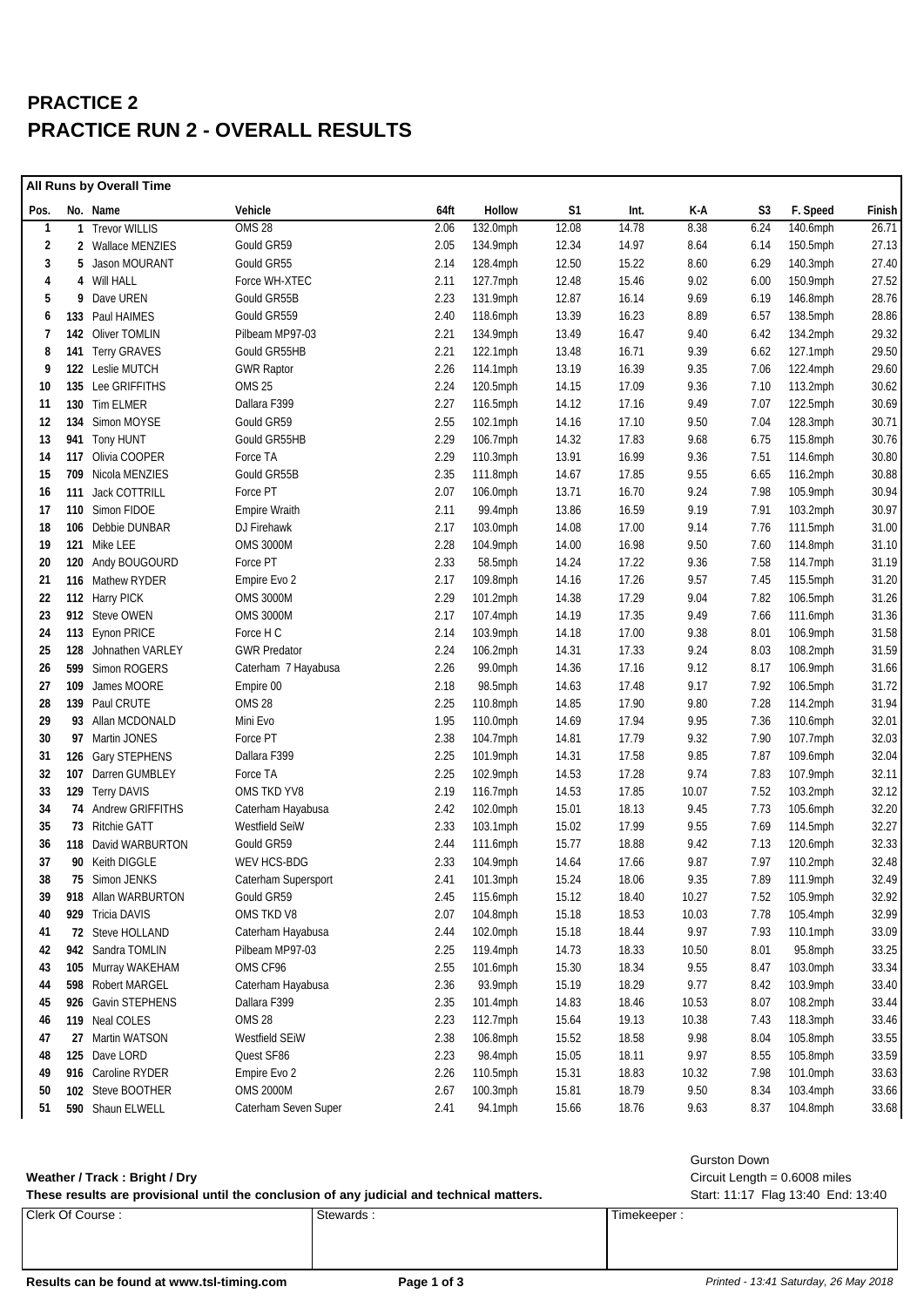## **PRACTICE 2 PRACTICE RUN 2 - OVERALL RESULTS**

|      | All Runs by Overall Time |                          |                      |      |          |                |       |       |       |            |        |
|------|--------------------------|--------------------------|----------------------|------|----------|----------------|-------|-------|-------|------------|--------|
| Pos. |                          | No. Name                 | Vehicle              | 64ft | Hollow   | S <sub>1</sub> | Int.  | K-A   | S3    | F. Speed   | Finish |
| 52   |                          | 906 Lindsay SUMMERS      | DJ Firehawk          | 2.17 | 102.5mph | 15.47          | 19.09 | 10.60 | 7.86  | 111.3mph   | 33.94  |
| 53   |                          | 789 Tom NEW              | Norma M20FC          | 2.49 | 100.5mph | 15.46          | 18.57 | 10.21 | 8.28  | 109.0mph   | 33.96  |
| 54   |                          | 89 Duncan BARNES         | Norma M20FC          | 2.41 | 100.8mph | 15.51          | 18.71 | 10.23 | 8.25  | 108.5mph   | 34.00  |
| 55   |                          | 99 Wil KER               | OMS CF09             | 2.34 | 97.6mph  | 15.48          | 18.36 | 9.70  | 8.83  | 99.9mph    | 34.02  |
| 56   |                          | 103 Keith WEEKS          | Image FF5            | 2.52 | 100.5mph | 16.12          | 19.12 | 9.66  | 8.38  | 88.0mph    | 34.18  |
| 57   |                          | 905 Alan JOY             | OMS CF96             | 2.28 | 94.5mph  | 15.43          | 18.80 | 10.10 | 8.69  | 104.0mph   | 34.24  |
| 58   |                          | 54 Stephen MOORE         | Mitsubishi Evo 6 RS  | 2.27 | 103.1mph | 15.67          | 18.82 | 10.33 | 8.23  | 95.4mph    | 34.25  |
| 59   |                          | 66 Steven DARLEY         | Subaru Impreza       | 2.19 | 99.2mph  | 15.62          | 18.68 | 10.51 | 8.16  | 106.3mph   | 34.30  |
| 60   |                          | 569 Tom PRICE            | Caterham 7           | 2.52 | 87.9mph  | 15.81          | 18.90 | 9.84  | 8.92  | 98.2mph    | 34.57  |
| 61   | 100                      | <b>Gregory BARTON</b>    | Empire 00            | 2.24 | 95.2mph  | 15.75          | 19.17 | 10.14 | 8.71  | 95.5mph    | 34.60  |
| 62   |                          | 589 Mark DURRANT         | Caterham 7 Busalight | 2.42 | 85.4mph  | 16.05          | 19.06 | 9.70  | 8.85  | 85.5mph    | 34.61  |
| 63   | 34                       | Paul HOWELLS             | Porsche 911RSR       | 2.14 | 96.5mph  | 16.11          | 19.28 | 9.93  | 8.65  | 90.1mph    | 34.70  |
| 64   |                          | 127 Roger COCK           | Pilbeam MP54         | 2.16 | 96.7mph  | 15.42          | 18.93 | 11.10 | 8.28  | 109.8mph   | 34.80  |
| 65   |                          | 580 Jeremy DAVIES        | Caterham R300        | 2.42 | 86.2mph  | 16.09          | 19.04 | 9.72  | 9.04  | $14.1$ mph | 34.86  |
| 66   | 53                       | Justin ANDREWS           | Subaru Impreza       | 2.27 | 91.7mph  | 16.33          | 19.49 | 10.15 | 8.40  | 107.6mph   | 34.89  |
| 67   |                          | 33 Tim BARBER            | Porsche 996 GT3RS    | 2.14 | 93.4mph  | 15.67          | 18.67 | 10.06 | 9.18  | 97.6mph    | 34.91  |
| 68   |                          | 101 Stephen LOADSMAN     | OMS R/A              | 2.46 | 101.5mph | 16.15          | 19.28 | 10.21 | 8.68  | 103.3mph   | 35.05  |
| 69   |                          | 579 Michael SANKEY       | Caterham Superlight  | 2.43 | 90.1mph  | 15.68          | 19.26 | 10.47 | 9.01  | 97.1mph    | 35.17  |
| 70   |                          | 37 Phil PRICE            | Porsche 930RS        | 2.21 | 93.2mph  | 15.89          | 19.07 | 10.62 | 8.73  | 102.8mph   | 35.25  |
| 71   |                          | 95 David TATHAM          | Terrapin M41A        | 2.24 | 82.7mph  | 16.19          | 19.06 | 9.49  | 9.69  | 88.1mph    | 35.37  |
| 72   |                          | 908 Andy GREENEN         | Empire Evo 2         | 2.17 | 106.7mph | 13.65          | 16.62 | 9.42  | 12.36 | 38.1mph    | 35.44  |
| 73   |                          | 733 David HILTON         | Porsche 996 GT3RS    | 2.26 | 92.4mph  | 16.02          | 19.37 | 10.54 | 8.98  | 97.1mph    | 35.55  |
| 74   | 35                       | Peter TURNBULL           | Porsche 911 GT3 Cup  | 2.33 | 93.4mph  | 16.21          | 19.59 | 10.61 | 8.95  | 91.2mph    | 35.78  |
| 75   |                          | 558 Richard PRICE        | Caterham 7 Roadsport | 2.55 | 83.6mph  | 16.29          | 19.36 | 9.91  | 9.63  | 90.1mph    | 35.84  |
| 76   |                          | 586 Simon HARRISON-MOORE | Caterham R500 SuperL | 2.40 | 90.2mph  | 16.99          | 20.64 | 10.45 | 8.56  | $1.1$ mph  | 36.01  |
| 77   |                          | 70 Adrian LEWIS          | Westfield Superbusa  | 2.57 | 91.8mph  | 16.76          | 20.18 | 10.70 | 8.69  | $95.3$ mph | 36.16  |
| 78   |                          | 588 Graham DENHOLM       | Caterham 7           | N/S  | N/S      | N/S            | N/S   | N/S   | N/S   | N/S        | 36.25  |
| 79   |                          | 32 Jonathan WILLIAMSON   | Porsche 911 Carrera  | 2.01 | 88.3mph  | 16.53          | 19.66 | 10.32 | 9.44  | 93.7mph    | 36.29  |
| 80   |                          | 559 Robert JACOBS        | Caterham Seven       | 2.55 | 81.0mph  | 16.62          | 19.67 | 9.91  | 9.90  | 87.1mph    | 36.44  |
| 81   |                          | 63 Neil TURNER           | Mini Cooper S        | 2.64 | 84.4mph  | 17.07          | 20.24 | 10.33 | 9.19  | $95.5$ mph | 36.59  |
| 82   |                          | 769 Andrew FRASER        | Aston Martin Vantage | 2.56 | 95.2mph  | 17.00          | 20.54 | 11.21 | 8.77  | 97.6mph    | 36.99  |
| 83   |                          | 560 Daniel MALKIN        | Caterham Seven       | 2.55 | 79.7mph  | 16.88          | 19.91 | 10.15 | 10.23 | 84.6mph    | 37.26  |
| 84   |                          | 151 Simon MCBEATH        | Swift SC92F          | 2.53 | 82.8mph  | 17.19          | 20.39 | 10.22 | 9.89  | 87.1mph    | 37.31  |
| 85   |                          | 62 James WHITE           | <b>Austin Mini</b>   | 2.63 | 85.0mph  | 16.48          | 20.04 | 11.14 | 9.69  | 92.5mph    | 37.32  |
| 86   |                          | 140 Simon ANDREWS        | Van Diemen RF90      | 2.51 | 85.2mph  | 16.98          | 20.31 | 10.39 | 10.11 | 87.4mph    | 37.49  |
| 87   |                          | 557 Philip MATCHWICK     | Caterham 7 Roadsport | 2.58 | 80.1mph  | 17.19          | 20.42 | 10.19 | 10.15 | 87.1mph    | 37.54  |
| 88   |                          | 69 Tim PAINTER           | Aston Martin Vantage | 2.48 | 94.1mph  | 16.72          | 20.22 | 11.55 | 9.27  | 96.8mph    | 37.55  |
| 89   |                          | 578 Chris ALSTON         | Caterham 7 Superspri | 2.55 | 82.9mph  | 17.32          | 20.70 | 10.54 | 9.72  | 91.5mph    | 37.59  |
| 90   |                          | 83 Derek KESSELL         | Maguire Mini CooperS | 2.45 | 82.9mph  | 17.04          | 20.14 | 10.30 | 10.25 | 84.1mph    | 37.60  |
| 91   |                          | 555 Michael CALVERT      | Caterham SuperSprint | 2.72 | 81.7mph  | 17.34          | 20.68 | 10.24 | 10.02 | 87.9mph    | 37.62  |
| 92   |                          | 78 Roger DEANS           | Lola T142            | 2.23 | 89.3mph  | 17.14          | 21.00 | 11.32 | 9.20  | 92.4mph    | 37.67  |
| 93   |                          | 77 Richard GEORGE        | Chevron B19          | 2.38 | 91.3mph  | 17.13          | 20.79 | 11.04 | 9.49  | 86.3mph    | 37.68  |
| 94   | 94                       | David CUFF               | Jedi Mk4             | 2.54 | 86.9mph  | 17.67          | 21.01 | 10.44 | 9.65  | 87.8mph    | 37.77  |
| 95   |                          | 31 Robert LANCASTER-GAYE | Porsche 996 GT3      | 2.49 | 83.6mph  | 17.26          | 20.89 | 11.15 | 9.39  | 94.1mph    | 37.81  |
| 96   |                          | 532 David NELSON         | Caterham 7 Sprlight  | 2.50 | 79.9mph  | 17.35          | 20.66 | 10.51 | 9.99  | 86.9mph    | 37.86  |
| 97   |                          | 777 Amanda GEORGE        | Chevron B19          | 2.37 | 91.6mph  | 16.92          | 20.65 | 11.61 | 9.57  | 79.1mph    | 38.11  |
| 98   |                          | 538 Graham HOWARD        | Caterham Seven       | 2.56 | 82.1mph  | 17.25          | 20.77 | 11.27 | 9.87  | 89.5mph    | 38.41  |
| 99   |                          | 59 Andrew RUSSELL        | Ginetta G15          | 2.23 | 82.6mph  | 17.49          | 21.02 | 10.83 | 10.08 | 87.0mph    | 38.41  |
| 100  | 60                       | Gavin NEATE              | Peugeot 106          | 2.62 | 81.0mph  | 17.63          | 20.87 | 10.58 | 10.29 | 84.6mph    | 38.51  |
| 101  | 940                      | <b>Bernard KEVILL</b>    | Van Diemen RF90      | 2.53 | 81.6mph  | 17.69          | 21.00 | 10.61 | 10.34 | 85.3mph    | 38.66  |
| 102  |                          | 637 Matthew BRAMALL      | Caterham Super 7     | 2.38 | 80.8mph  | 17.23          | 20.61 | 11.21 | 10.25 | 85.6mph    | 38.71  |

#### **Weather / Track : Bright / Dry** Circuit Length = 0.6008 miles

#### Gurston Down

| These results are provisional until the conclusion of any judicial and technical matters. |          | Start: 11:17 Flag 13:40 End: 13:40 |  |
|-------------------------------------------------------------------------------------------|----------|------------------------------------|--|
| Clerk Of Course:                                                                          | Stewards | Timekeeper.                        |  |

### Results can be found at www.tsl-timing.com **Page 2 of 3 Printed - 13:41 Saturday, 26 May 2018**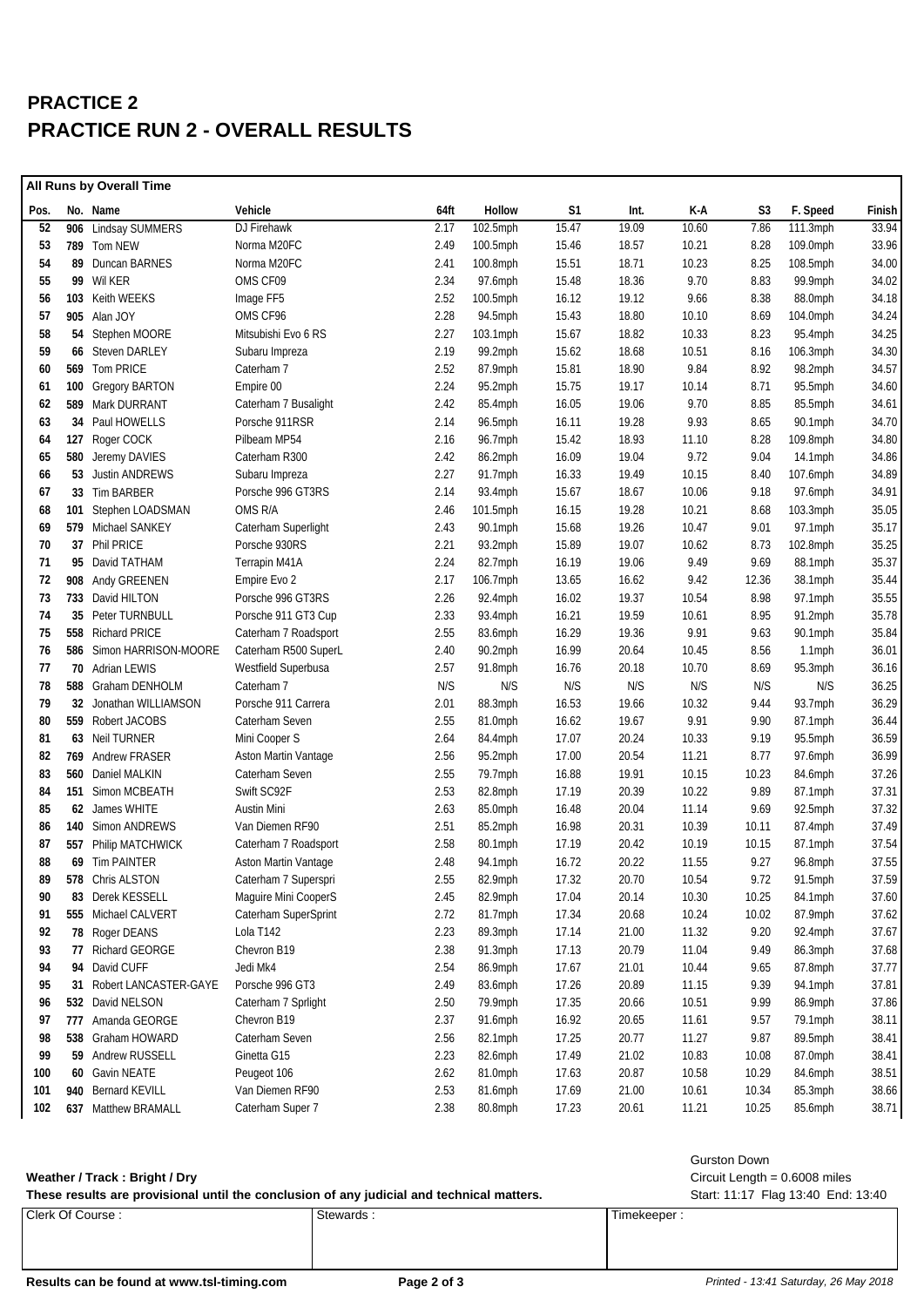## **PRACTICE 2 PRACTICE RUN 2 - OVERALL RESULTS**

| <b>All Runs by Overall Time</b> |  |                       |                      |      |         |       |       |       |                |            |        |
|---------------------------------|--|-----------------------|----------------------|------|---------|-------|-------|-------|----------------|------------|--------|
| Pos.                            |  | No. Name              | Vehicle              | 64ft | Hollow  | S1    | Int.  | K-A   | S <sub>3</sub> | F. Speed   | Finish |
| 103                             |  | 36 Bob MORTIMER       | Porsche 911          | 2.23 | 83.4mph | 17.56 | 21.10 | 10.70 | 10.47          | 86.8mph    | 38.74  |
| 104                             |  | 47 Richard BRANT      | Renault Clio172Sport | 2.76 | 80.9mph | 17.82 | 21.29 | 10.64 | 10.31          | 86.6mph    | 38.78  |
| 105                             |  | 85 Tim PITFIELD       | DJ Firecat           | 2.66 | 97.9mph | 16.10 | 19.31 | 10.81 | 11.96          | 76.0mph    | 38.88  |
| 106                             |  | 554 Tony SMITH        | Caterham 7 150sv     | 2.67 | 78.0mph | 18.09 | 21.18 | 10.54 | 10.31          | 86.0mph    | 38.96  |
| 107                             |  | 519 Paul BOSTON       | Caterham 7           | 2.42 | 78.2mph | 17.82 | 20.88 | 10.65 | 10.60          | 82.8mph    | 39.08  |
| 108                             |  | 98 Hannah WILTSHIRE   | Empire Evo 00        | 2.47 | 83.4mph | 18.05 | 21.97 | 11.77 | 9.29           | 83.7mph    | 39.12  |
| 109                             |  | 30 Simon TARLING      | Porsche 911 GT3      | 2.50 | 85.8mph | 17.89 | 21.43 | 11.23 | 9.99           | 89.1mph    | 39.12  |
| 110                             |  | 537 Chris BRAMALL     | Caterham Super 7 Zet | 2.45 | 79.3mph | 17.71 | 21.00 | 11.11 | 10.43          | 85.7mph    | 39.26  |
| 111                             |  | 82 Richard WOOD       | Rover Mini Yamaha R1 | 2.87 | 80.4mph | 18.28 | 21.66 | 10.85 | 10.17          | 86.7mph    | 39.31  |
| 112                             |  | 18 Tim WOOLCOTT       | Caterham 7           | 2.80 | 80.5mph | 18.21 | 21.46 | 11.17 | 10.03          | 84.3mph    | 39.43  |
| 113                             |  | 520 Richard ABRAHAM   | Caterham 7           | 2.51 | 77.9mph | 17.73 | 21.14 | 10.84 | 11.10          | 80.5mph    | 39.69  |
| 114                             |  | 752 Sarah FUDGE       | Subaru Impreza WRX   | 2.26 | 76.1mph | 18.34 | 22.06 | 11.49 | 10.00          | 83.8mph    | 39.84  |
| 115                             |  | 553 Roger LEGG        | Caterham Seven       | 2.56 | 75.6mph | 18.23 | 21.91 | 10.94 | 10.80          | 81.7mph    | 39.98  |
| 116                             |  | 690 Gill ELWELL       | Caterham Seven Super | 2.52 | 76.8mph | 18.60 | 22.84 | 11.92 | 9.48           | 85.1mph    | 40.00  |
| 117                             |  | 46 Paul HEARNE        | Renault Clio 172 Cup | 2.78 | 76.9mph | 18.06 | 21.17 | 11.14 | 11.03          | 79.6mph    | 40.25  |
| 118                             |  | 24 Christopher DAVIES | Honda Civic Type R   | 2.67 | 78.8mph | 18.53 | 22.01 | 11.17 | 10.63          | 81.7mph    | 40.34  |
| 119                             |  | 732 Laura WARDLE      | Porsche 911 Carrera  | 2.09 | 80.8mph | 17.67 | 21.82 | 12.08 | 10.62          | 77.5mph    | 40.37  |
| 120                             |  | 26 Dean CUBITT        | Mazda MX5            | 2.51 | 76.3mph | 17.30 | 21.10 | 12.20 | 10.87          | 84.5mph    | 40.39  |
| 121                             |  | 67 Richard HILLYAR    | Renault 21 Turbo     | 2.79 | 80.0mph | 18.47 | 21.89 | 11.56 | 10.41          | 87.2mph    | 40.46  |
| 122                             |  | 22 David BELLAMY      | Peugeot 106 GTI      | 2.71 | 79.9mph | 17.84 | 21.00 | 11.70 | 11.18          | 82.5mph    | 40.73  |
| 123                             |  | 724 Russell DAVIES    | Honda Civic Type R   | 2.85 | 78.0mph | 18.15 | 22.04 | 11.71 | 11.03          | 79.8mph    | 40.90  |
| 124                             |  | 51 Gordon WESTON      | Porsche 924S         | 2.53 | 76.5mph | 18.22 | 21.76 | 11.48 | 11.20          | 80.1mph    | 40.91  |
| 125                             |  | 150 Doug AULD         | Swift SC93           | 2.54 | 78.7mph | 18.60 | 21.99 | 10.89 | 11.44          | 70.5mph    | 40.95  |
| 126                             |  | 23 Alex ENGLAND       | Ford Fiesta RS       | 2.89 | 72.1mph | 18.34 | 21.65 | 11.38 | 11.52          | 77.3mph    | 41.24  |
| 127                             |  | 619 Rebecca BOSTON    | Caterham 7           | 2.53 | 73.7mph | 19.33 | 22.80 | 11.38 | 10.78          | 82.5mph    | 41.50  |
| 128                             |  | 58 David BEAN         | Rover Mini           | 2.72 | 71.4mph | 19.57 | 22.84 | 11.22 | 11.68          | 75.3mph    | 42.48  |
| 129                             |  | 21 Jason RICHARDSON   | Mazda MX5 RS         | 2.87 | 72.9mph | 19.21 | 22.96 | 11.82 | 11.94          | 73.0mph    | 42.99  |
| 130                             |  | 42 Steve HARRIS       | Vauxhall Corsa       | 2.76 | 74.3mph | 19.15 | 22.91 | 12.36 | 11.81          | 76.5mph    | 43.32  |
| 131                             |  | 17 Andrew OSBORN      | Mazda MX5 Icon       | 2.77 | 70.0mph | 18.78 | 22.27 | 11.67 | 13.34          | 67.8mph    | 43.80  |
| 132                             |  | 45 Anthony RECORD     | Proton Satria Gti    | 2.78 | 69.5mph | 20.13 | 23.75 | 12.14 | 12.85          | 66.9mph    | 45.13  |
| 133                             |  | 20 Scott HANHAN       | Mazda MX5            | 2.95 | 69.8mph | 20.26 | 24.06 | 12.77 | 13.14          | 67.9mph    | 46.18  |
| 134                             |  | 115 Neville THOMSON   | OMS CF04             | 2.48 | 62.3mph | 23.00 | 27.80 | 13.48 | 12.98          | $43.4$ mph | 49.47  |
| 135                             |  | 927 Sue HAYES         | Pilbeam MP54         | 2.19 | 80.0mph | 18.53 | 22.34 | 11.78 | 20.43          | 47.9mph    | 50.75  |
| 136                             |  | 19 Lucy CUFF          | Audi TT              | 2.58 | 57.3mph | 23.25 | 27.32 | 13.50 | 14.12          | 56.9mph    | 50.88  |
| 137                             |  | 714 John PIPER        | Frogeye Sprite MK1   | 3.03 | 70.1mph | 20.59 | 24.63 | 15.15 | 15.82          | 60.4mph    | 51.57  |
| 138                             |  | 16 Philip MORTON      | Alfa Romeo 147       | 3.30 | 63.3mph | 23.65 | 28.23 | 16.13 | 16.40          | 49.7mph    | 56.19  |
| 139                             |  | 14 Humphrey WALTERS   | <b>TVR Grantura</b>  | 2.82 | 55.8mph | 25.07 | 29.94 | 16.78 | 14.67          | 56.9mph    | 56.53  |
| 140                             |  | 136 Kelvin BROAD      | Pilbeam MP101        | 2.20 | 97.8mph | 19.71 | 25.32 | 16.51 | 21.75          | 35.2mph    | 57.98  |
| 141                             |  | 104 Tony LEVITT       | Empire Evo           | 2.28 | 95.3mph | 14.80 | N/S   | N/S   | N/S            | N/S        | FAIL   |

**Weather / Track : Bright / Dry** Circuit Length = 0.6008 miles

These results are provisional until the conclusion of any judicial and technical matters. Start: 11:17 Flag 13:40 End: 13:40

Clerk Of Course : Stewards : Stewards : Timekeeper : Timekeeper :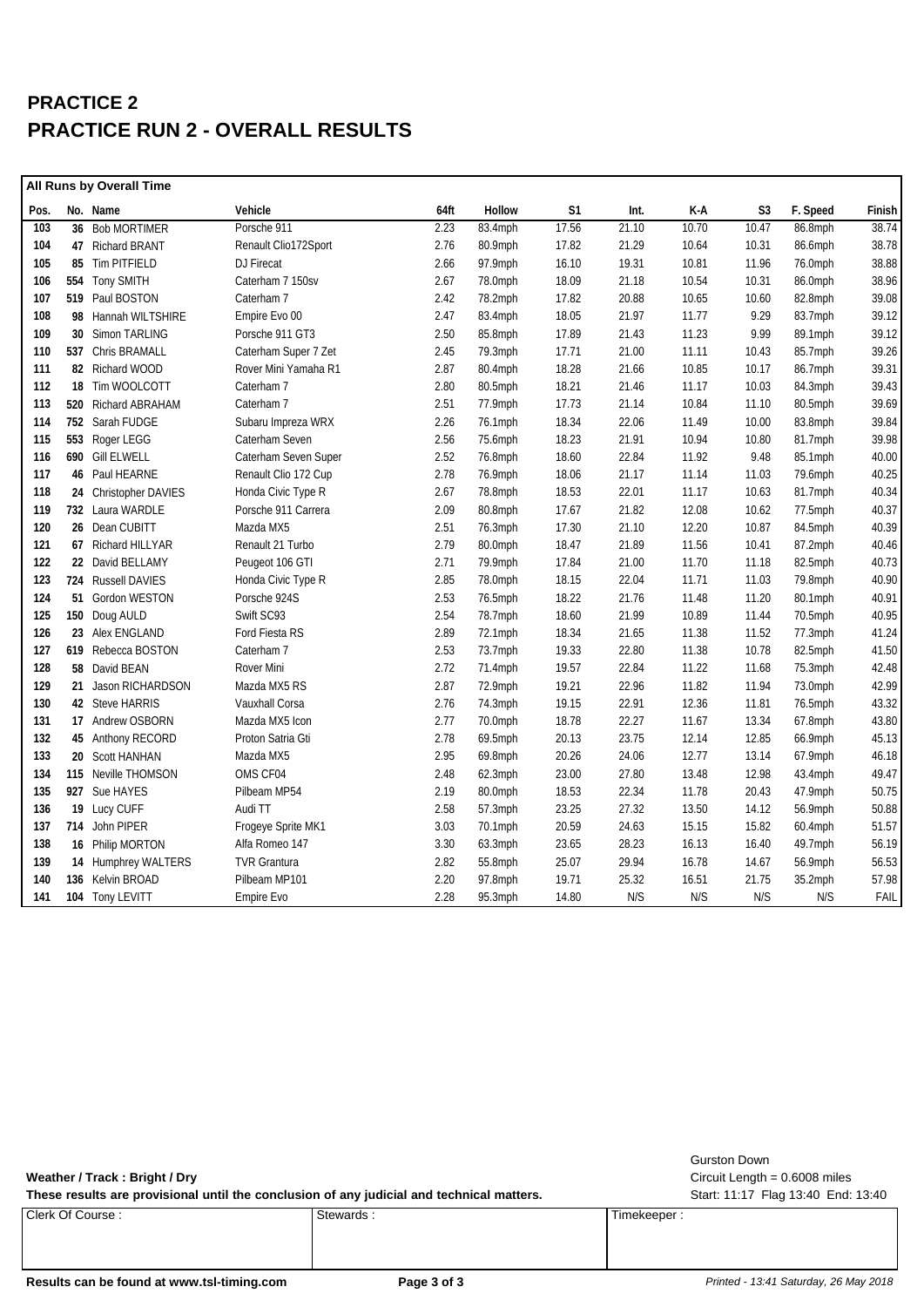## **PRACTICE 3 PRACTICE RUN 3 - OVERALL RESULTS**

| All Runs by Overall Time |     |                        |                      |      |             |       |       |       |      |             |        |
|--------------------------|-----|------------------------|----------------------|------|-------------|-------|-------|-------|------|-------------|--------|
| Pos.                     |     | No. Name               | Vehicle              | 64ft | Hollow      | S1    | Int.  | K-A   | S3   | F. Speed    | Finish |
| $\mathbf{1}$             |     | 4 Will HALL            | Force WH-XTEC        | 2.14 | 136.4mph    | 12.03 | 14.90 | 8.81  | 6.22 | 148.8mph    | 27.07  |
| 2                        | 1   | <b>Trevor WILLIS</b>   | OMS 28               | 2.08 | 132.5mph    | 12.11 | 14.85 | 8.69  | 6.31 | 138.0mph    | 27.11  |
| 3                        | 5   | Jason MOURANT          | Gould GR55           | 2.13 | 128.1mph    | 12.35 | 15.04 | 8.46  | 6.29 | 140.8mph    | 27.11  |
| 4                        | 2   | <b>Wallace MENZIES</b> | Gould GR59           | 2.13 | 140.2mph    | 12.36 | 14.99 | 8.78  | 6.16 | 137.7mph    | 27.31  |
| 5                        | 9   | Dave UREN              | Gould GR55B          | 2.24 | 131.2mph    | 12.71 | 15.60 | 9.14  | 6.15 | 146.8mph    | 28.01  |
| 6                        |     | 142 Oliver TOMLIN      | Pilbeam MP97-03      | 2.21 | 134.2mph    | 13.14 | 16.08 | 9.30  | 6.47 | 128.6mph    | 28.92  |
| $\overline{7}$           |     | 122 Leslie MUTCH       | <b>GWR Raptor</b>    | 2.19 | 115.1mph    | 12.95 | 15.67 | 9.00  | 7.14 | 122.7mph    | 29.10  |
| 8                        |     | 141 Terry GRAVES       | Gould GR55HB         | 2.20 | 125.5mph    | 13.68 | 16.93 | 9.42  | 6.63 | 132.8mph    | 29.74  |
| 9                        |     | 709 Nicola MENZIES     | Gould GR55B          | 2.31 | 119.1mph    | 13.85 | 16.78 | 9.33  | 6.62 | $114.5$ mph | 29.81  |
| 10                       |     | 133 Paul HAIMES        | Gould GR559          | 2.41 | 113.5mph    | 13.86 | 16.75 | 9.31  | 6.79 | 134.6mph    | 29.97  |
| 11                       |     | 941 Tony HUNT          | Gould GR55HB         | 2.30 | 108.0mph    | 14.18 | 17.34 | 9.17  | 6.70 | $117.5$ mph | 30.06  |
| 12                       |     | 135 Lee GRIFFITHS      | <b>OMS 25</b>        | 2.39 | 126.0mph    | 14.11 | 16.95 | 9.12  | 6.85 | 125.0mph    | 30.10  |
| 13                       |     | 908 Andy GREENEN       | Empire Evo 2         | 2.20 | 106.6mph    | 13.43 | 16.40 | 9.08  | 7.67 | 111.0mph    | 30.19  |
| 14                       | 108 | Adam GREENEN           | Empire Evo 2         | 2.30 | 106.1mph    | 13.68 | 16.37 | 8.89  | 7.62 | 111.6mph    | 30.20  |
| 15                       |     | 117 Olivia COOPER      | Force TA             | 2.18 | 107.8mph    | 13.79 | 16.70 | 9.01  | 7.62 | 115.5mph    | 30.43  |
| 16                       | 118 | David WARBURTON        | Gould GR59           | 2.46 | 115.9mph    | 14.20 | 17.22 | 9.10  | 7.16 | $120.5$ mph | 30.48  |
| 17                       |     | 917 Liam COOPER        | Force TA             | 2.27 | 109.5mph    | 14.11 | 16.93 | 8.94  | 7.54 | $114.3$ mph | 30.60  |
| 18                       |     | 106 Debbie DUNBAR      | DJ Firehawk          | 2.20 | 102.6mph    | 13.89 | 16.70 | 8.96  | 7.77 | $111.3$ mph | 30.63  |
| 19                       |     | 130 Tim ELMER          | Dallara F399         | 2.21 | 115.0mph    | 14.01 | 16.93 | 9.64  | 7.07 | 122.4mph    | 30.73  |
| 20                       |     | 111 Jack COTTRILL      | Force PT             | 2.21 | 106.0mph    | 13.71 | 16.74 | 9.04  | 8.03 | 105.9mph    | 30.80  |
| 21                       |     | 129 Terry DAVIS        | OMS TKD YV8          | 2.32 | 116.9mph    | 14.41 | 17.34 | 9.22  | 7.20 | 114.4mph    | 30.84  |
| 22                       |     | 110 Simon FIDOE        | <b>Empire Wraith</b> | 2.13 | 99.7mph     | 13.97 | 16.61 | 9.16  | 7.84 | 101.2mph    | 30.98  |
| 23                       | 128 | Johnathen VARLEY       | <b>GWR Predator</b>  | 2.22 | 107.4mph    | 14.00 | 16.85 | 8.97  | 8.08 | 109.3mph    | 31.06  |
| 24                       |     | 113 Eynon PRICE        | Force H C            | 2.14 | 103.8mph    | 14.19 | 17.03 | 8.99  | 7.98 | 106.1mph    | 31.17  |
| 25                       |     | 120 Andy BOUGOURD      | Force PT             | 2.60 | 111.1mph    | 14.40 | 17.14 | 9.20  | 7.59 | 111.9mph    | 31.20  |
| 26                       |     | 109 James MOORE        | Empire 00            | 2.17 | 102.5mph    | 14.34 | 17.21 | 8.99  | 7.94 | $106.5$ mph | 31.28  |
| 27                       |     | 112 Harry PICK         | <b>OMS 3000M</b>     | 2.28 | N/S         | N/S   | N/S   | N/S   | 7.87 | 110.1mph    | 31.37  |
| 28                       |     | 107 Darren GUMBLEY     | Force TA             | 2.32 | $104.1$ mph | N/S   | N/S   | N/S   | 7.95 | $107.3$ mph | 31.38  |
| 29                       |     | 121 Mike LEE           | <b>OMS 3000M</b>     | 2.33 | 104.0mph    | 14.31 | 17.34 | 9.35  | 7.82 | 112.3mph    | 31.48  |
| 30                       |     | 599 Simon ROGERS       | Caterham 7 Hayabusa  | 2.32 | 99.6mph     | 14.20 | 16.91 | 9.07  | 8.33 | 108.1mph    | 31.60  |
| 31                       |     | 74 Andrew GRIFFITHS    | Caterham Hayabusa    | 2.34 | 101.5mph    | 14.63 | 17.59 | 9.24  | 7.84 | 111.6mph    | 31.73  |
| 32                       |     | 912 Steve OWEN         | <b>OMS 3000M</b>     | 2.25 | 105.9mph    | 14.25 | 17.35 | 9.63  | 7.90 | 99.5mph     | 31.79  |
| 33                       |     | 73 Ritchie GATT        | Westfield SeiW       | 2.22 | 103.3mph    | 14.71 | 17.67 | 9.63  | 7.76 | 111.0mph    | 32.11  |
| 34                       |     | 918 Allan WARBURTON    | Gould GR59           | 2.53 | 115.1mph    | 15.02 | 18.28 | 9.72  | 7.41 | $105.2$ mph | 32.15  |
| 35                       |     | 929 Tricia DAVIS       | OMS TKD V8           | 2.28 | 111.6mph    | 14.91 | 17.97 | 9.64  | 7.69 | 107.9mph    | 32.25  |
| 36                       |     | 75 Simon JENKS         | Caterham Supersport  | 2.29 | 102.4mph    | 15.04 | 18.04 | 9.56  | 7.65 | 112.6mph    | 32.26  |
| 37                       |     | 97 Martin JONES        | Force PT             | 2.26 | 105.4mph    | 14.40 | 17.44 | 9.54  | 8.41 | 92.9mph     | 32.35  |
| 38                       | 90  | Keith DIGGLE           | WEV HCS-BDG          | 2.27 | 105.2mph    | 14.57 | 17.49 | 9.84  | 8.00 | 110.2mph    | 32.42  |
| 39                       |     | 598 Robert MARGEL      | Caterham Hayabusa    | 2.42 | 94.1mph     | 14.98 | 17.97 | 9.32  | 8.38 | 103.6mph    | 32.69  |
| 40                       |     | 942 Sandra TOMLIN      | Pilbeam MP97-03      | 2.27 | 118.4mph    | 14.60 | 18.14 | 10.41 | 7.76 | 104.4mph    | 32.78  |
| 41                       |     | 27 Martin WATSON       | Westfield SEiW       | 2.31 | 106.5mph    | 15.12 | 18.06 | 9.89  | 7.94 | 108.7mph    | 32.96  |
| 42                       |     | 72 Steve HOLLAND       | Caterham Hayabusa    | 2.37 | 101.2mph    | 15.08 | 18.32 | 9.97  | 7.97 | 110.3mph    | 33.03  |
| 43                       |     | 126 Gary STEPHENS      | Dallara F399         | 2.21 | 103.1mph    | 14.07 | 17.21 | 10.62 | 8.33 | 102.3mph    | 33.04  |
| 44                       |     | 134 Simon MOYSE        | Gould GR59           | 2.63 | 116.8mph    | 13.89 | 16.66 | 12.05 | 7.22 | $123.1$ mph | 33.18  |
| 45                       |     | 789 Tom NEW            | Norma M20FC          | 2.37 | 100.6mph    | 14.84 | 18.21 | 10.34 | 8.15 | 108.6mph    | 33.34  |
| 46                       |     | 906 Lindsay SUMMERS    | DJ Firehawk          | 2.15 | 101.3mph    | 15.22 | 18.56 | 10.37 | 7.85 | 110.8mph    | 33.45  |
| 47                       |     | 590 Shaun ELWELL       | Caterham Seven Super | 2.39 | 93.6mph     | 15.56 | 18.63 | 9.60  | 8.31 | 103.8mph    | 33.47  |
| 48                       | 66  | Steven DARLEY          | Subaru Impreza       | 2.13 | 108.1mph    | 15.16 | 18.13 | 9.94  | 8.39 | 111.9mph    | 33.50  |
| 49                       | 926 | Gavin STEPHENS         | Dallara F399         | 2.34 | 101.7mph    | 14.57 | 18.05 | 10.51 | 8.44 | 100.1mph    | 33.53  |
| 50                       |     | 105 Murray WAKEHAM     | OMS CF96             | 3.02 | 101.8mph    | 15.62 | 18.72 | 9.64  | 8.33 | 103.1mph    | 33.60  |
| 51                       |     | 85 Tim PITFIELD        | DJ Firecat           | 2.59 | 99.4mph     | 15.86 | 19.03 | 9.72  | 8.12 | 109.9mph    | 33.72  |

#### **Weather / Track : Bright / Dry** Circuit Length = 0.6008 miles

| These results are provisional until the conclusion of any judicial and technical matters. | Start: 14:27 Flag 17:08 End: 17:08 |             |
|-------------------------------------------------------------------------------------------|------------------------------------|-------------|
| Clerk Of Course:                                                                          | Stewards                           | Timekeeper: |

Results can be found at www.tsl-timing.com **Page 1 of 3 Printed - 17:09 Saturday, 26 May 2018**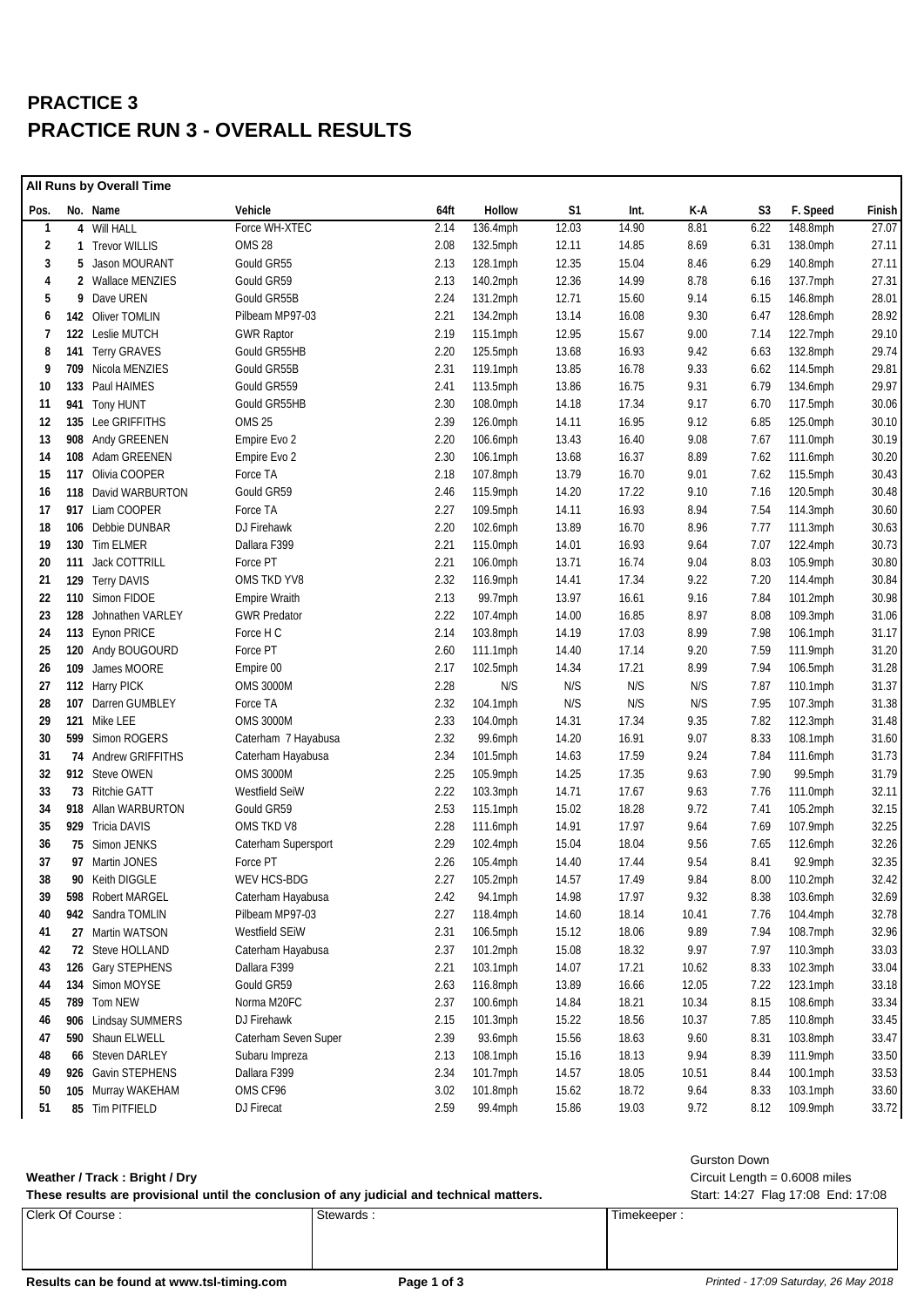## **PRACTICE 3 PRACTICE RUN 3 - OVERALL RESULTS**

|      | All Runs by Overall Time |                          |                      |      |             |                |       |       |       |            |        |
|------|--------------------------|--------------------------|----------------------|------|-------------|----------------|-------|-------|-------|------------|--------|
| Pos. |                          | No. Name                 | Vehicle              | 64ft | Hollow      | S <sub>1</sub> | Int.  | K-A   | S3    | F. Speed   | Finish |
| 52   |                          | 119 Neal COLES           | OMS <sub>28</sub>    | 2.31 | 110.9mph    | 14.77          | 18.03 | 9.84  | 9.16  | 54.8mph    | 33.78  |
| 53   |                          | 54 Stephen MOORE         | Mitsubishi Evo 6 RS  | 2.24 | $103.4$ mph | 15.27          | 18.36 | 10.28 | 8.24  | 93.7mph    | 33.81  |
| 54   |                          | 100 Gregory BARTON       | Empire 00            | 2.26 | 95.1mph     | 15.48          | 18.71 | 9.78  | 8.59  | 98.6mph    | 33.86  |
| 55   |                          | 125 Dave LORD            | Quest SF86           | 2.22 | 104.5mph    | 15.18          | 18.38 | 10.12 | 8.59  | 101.0mph   | 33.90  |
| 56   |                          | 99 Wil KER               | OMS CF09             | 2.35 | 100.2mph    | 15.06          | 17.82 | 10.17 | 8.68  | 97.9mph    | 33.91  |
| 57   | 905                      | Alan JOY                 | OMS CF96             | 2.34 | 94.9mph     | 15.39          | 18.95 | 10.34 | 8.25  | 106.3mph   | 33.98  |
| 58   |                          | 102 Steve BOOTHER        | <b>OMS 2000M</b>     | 2.59 | 100.4mph    | 15.69          | 18.67 | 10.10 | 8.43  | 102.7mph   | 34.23  |
| 59   |                          | 127 Roger COCK           | Pilbeam MP54         | 2.27 | 102.0mph    | 15.46          | 19.03 | 10.52 | 8.24  | 109.7mph   | 34.23  |
| 60   |                          | 89 Duncan BARNES         | Norma M20FC          | 2.31 | 100.5mph    | 15.30          | 18.54 | 10.46 | 8.50  | 106.0mph   | 34.27  |
| 61   |                          | 589 Mark DURRANT         | Caterham 7 Busalight | 2.42 | 91.5mph     | 15.94          | 19.14 | 9.89  | 8.46  | 105.1mph   | 34.31  |
| 62   |                          | 34 Paul HOWELLS          | Porsche 911RSR       | 2.08 | 98.6mph     | 15.91          | 18.86 | 9.84  | 8.68  | 91.0mph    | 34.43  |
| 63   |                          | 103 Keith WEEKS          | Image FF5            | 2.45 | 96.7mph     | 16.03          | 19.06 | 9.86  | 8.78  | 80.7mph    | 34.68  |
| 64   |                          | 95 David TATHAM          | Terrapin M41A        | 2.18 | 87.6mph     | 15.69          | 18.51 | 9.29  | 9.71  | 87.3mph    | 34.71  |
| 65   |                          | 139 Paul CRUTE           | OMS 28               | 2.23 | 120.1mph    | 14.40          | 17.64 | 11.37 | 8.96  | 100.6mph   | 34.74  |
| 66   |                          | 53 Justin ANDREWS        | Subaru Impreza       | 2.32 | 93.6mph     | 16.25          | 19.41 | 10.15 | 8.37  | 108.6mph   | 34.77  |
| 67   |                          | 580 Jeremy DAVIES        | Caterham R300        | 2.42 | 88.1mph     | 15.86          | 18.89 | 9.88  | 9.13  | 97.6mph    | 34.88  |
| 68   |                          | 33 Tim BARBER            | Porsche 996 GT3RS    | 2.19 | 91.9mph     | 15.59          | 18.59 | 9.97  | 9.31  | $96.3$ mph | 34.88  |
| 69   |                          | 37 Phil PRICE            | Porsche 930RS        | 2.09 | 93.2mph     | 15.79          | 18.95 | 10.49 | 8.60  | 105.9mph   | 34.89  |
| 70   |                          | 35 Peter TURNBULL        | Porsche 911 GT3 Cup  | 2.26 | 93.2mph     | 15.80          | 19.13 | 10.64 | 8.93  | 91.7mph    | 35.38  |
| 71   |                          | 579 Michael SANKEY       | Caterham Superlight  | 2.45 | 89.9mph     | 15.66          | 18.91 | 10.18 | 9.66  | 91.5mph    | 35.51  |
| 72   |                          | 70 Adrian LEWIS          | Westfield Superbusa  | 2.44 | 91.0mph     | 16.31          | 19.60 | 10.46 | 8.76  | 97.0mph    | 35.54  |
| 73   |                          | 569 Tom PRICE            | Caterham 7           | 2.50 | 88.2mph     | 15.67          | 19.51 | 10.97 | 8.98  | 98.7mph    | 35.62  |
| 74   |                          | 586 Simon HARRISON-MOORE | Caterham R500 SuperL | 2.46 | 92.5mph     | 16.70          | 20.16 | 10.40 | 8.71  | 91.9mph    | 35.82  |
| 75   |                          | 63 Neil TURNER           | Mini Cooper S        | 2.64 | 88.1mph     | 16.56          | 19.80 | 10.14 | 9.12  | 95.8mph    | 35.83  |
| 76   |                          | 101 Stephen LOADSMAN     | OMS R/A              | 2.60 | 101.4mph    | 16.23          | 19.33 | 10.57 | 9.03  | 89.7mph    | 35.84  |
| 77   |                          | 69 Tim PAINTER           | Aston Martin Vantage | 2.35 | 92.5mph     | 16.29          | 19.60 | 10.75 | 8.89  | 102.3mph   | 35.94  |
| 78   |                          | 558 Richard PRICE        | Caterham 7 Roadsport | 2.51 | 84.2mph     | 16.11          | 19.17 | 10.16 | 9.68  | 90.1mph    | 35.96  |
| 79   |                          | 733 David HILTON         | Porsche 996 GT3RS    | 2.22 | 89.1mph     | 16.12          | 19.15 | 10.40 | 9.45  | 96.1mph    | 35.98  |
| 80   |                          | 588 Graham DENHOLM       | Caterham 7           | 2.57 | 87.4mph     | 16.78          | 20.02 | 10.11 | 9.25  | 95.9mph    | 36.15  |
| 81   |                          | 769 Andrew FRASER        | Aston Martin Vantage | 2.51 | 93.7mph     | 16.64          | 19.92 | 10.80 | 8.73  | 97.4mph    | 36.19  |
| 82   |                          | 32 Jonathan WILLIAMSON   | Porsche 911 Carrera  | 1.94 | 88.5mph     | 16.31          | 19.43 | 10.40 | 9.58  | 87.8mph    | 36.29  |
| 83   |                          | 578 Chris ALSTON         | Caterham 7 Superspri | 2.49 | 83.0mph     | 16.67          | 20.02 | 10.12 | 9.66  | 91.9mph    | 36.47  |
| 84   |                          | 555 Michael CALVERT      | Caterham SuperSprint | 2.62 | 82.9mph     | 16.66          | 19.85 | 10.06 | 9.98  | 88.6mph    | 36.70  |
| 85   |                          | 559 Robert JACOBS        | Caterham Seven       | 2.50 | 81.0mph     | 16.81          | 19.73 | 9.92  | 9.99  | 87.0mph    | 36.73  |
| 86   |                          | 777 Amanda GEORGE        | Chevron B19          | 2.33 | 89.3mph     | 17.11          | 20.85 | 11.03 | 8.63  | 92.7mph    | 36.78  |
| 87   |                          | 560 Daniel MALKIN        | Caterham Seven       | 2.63 | 80.4mph     | 16.76          | 19.81 | 10.14 | 10.15 | 85.2mph    | 37.05  |
| 88   |                          | 78 Roger DEANS           | Lola T142            | 2.21 | 93.4mph     | 16.70          | 20.50 | 11.22 | 9.19  | 92.6mph    | 37.12  |
| 89   |                          | 151 Simon MCBEATH        | Swift SC92F          | 2.51 | 83.1mph     | 16.96          | 20.20 | 10.29 | 9.94  | 89.5mph    | 37.19  |
| 90   |                          | 52 Shaun FUDGE           | Subaru Impreza WRX   | 2.38 | 85.2mph     | 17.03          | 20.18 | 10.69 | 9.52  | 92.9mph    | 37.24  |
| 91   |                          | 557 Philip MATCHWICK     | Caterham 7 Roadsport | 2.52 | 80.9mph     | 16.71          | 19.95 | 10.53 | 10.15 | 86.8mph    | 37.41  |
| 92   | 31                       | Robert LANCASTER-GAYE    | Porsche 996 GT3      | 2.39 | 80.3mph     | 17.41          | 20.72 | 10.61 | 9.38  | 92.0mph    | 37.41  |
| 93   | 94                       | David CUFF               | Jedi Mk4             | 2.42 | 85.6mph     | 16.97          | 20.18 | 10.18 | 10.26 | 69.9mph    | 37.42  |
| 94   |                          | 36 Bob MORTIMER          | Porsche 911          | 2.09 | 80.9mph     | 17.04          | 20.17 | 10.21 | 10.24 | 87.6mph    | 37.50  |
| 95   |                          | 532 David NELSON         | Caterham 7 Sprlight  | 2.55 | 79.6mph     | 17.08          | 20.36 | 10.53 | 9.95  | 87.5mph    | 37.57  |
| 96   |                          | 62 James WHITE           | Austin Mini          | 2.73 | 83.1mph     | 17.03          | 20.49 | 10.84 | 9.75  | 90.4mph    | 37.63  |
| 97   |                          | 140 Simon ANDREWS        | Van Diemen RF90      | 2.45 | 85.6mph     | 16.91          | 20.12 | 10.65 | 10.12 | 85.3mph    | 37.70  |
| 98   |                          | 83 Derek KESSELL         | Maguire Mini CooperS | 2.52 | 81.3mph     | 17.10          | 20.24 | 10.33 | 10.27 | 85.8mph    | 37.72  |
| 99   |                          | 538 Graham HOWARD        | Caterham Seven       | 2.53 | 82.6mph     | 16.99          | 20.40 | 10.99 | 9.79  | 89.9mph    | 37.77  |
| 100  |                          | 77 Richard GEORGE        | Chevron B19          | 2.38 | 95.6mph     | 17.11          | 20.78 | 11.10 | 9.63  | 80.5mph    | 37.85  |
| 101  |                          | 637 Matthew BRAMALL      | Caterham Super 7     | 2.40 | 81.1mph     | 16.98          | 20.23 | 10.84 | 10.34 | 85.5mph    | 38.18  |
| 102  |                          | 18 Tim WOOLCOTT          | Caterham 7           | 2.60 | 82.2mph     | 17.50          | 20.68 | 10.87 | 9.85  | 92.6mph    | 38.23  |

#### Weather / Track: Bright / Dry **Weather / Track : Bright / Dry** Circuit Length = 0.6008 miles

| These results are provisional until the conclusion of any judicial and technical matters. | Start: 14:27 Flag 17:08 End: 17:08 |              |
|-------------------------------------------------------------------------------------------|------------------------------------|--------------|
| Clerk Of Course:                                                                          | Stewards                           | Timekeeper . |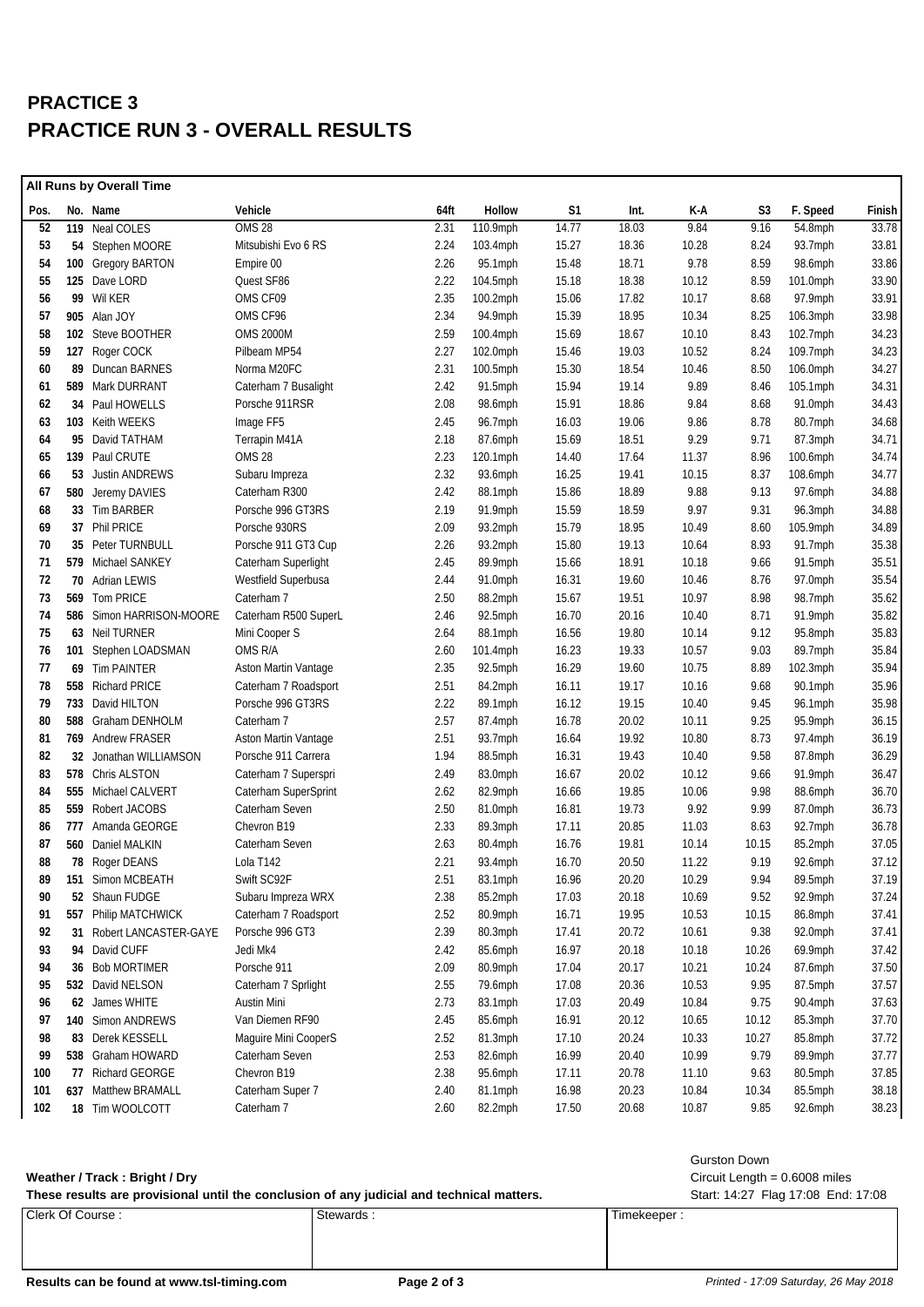## **PRACTICE 3 PRACTICE RUN 3 - OVERALL RESULTS**

| All Runs by Overall Time |  |                       |                      |      |          |       |       |       |                |          |        |
|--------------------------|--|-----------------------|----------------------|------|----------|-------|-------|-------|----------------|----------|--------|
| Pos.                     |  | No. Name              | Vehicle              | 64ft | Hollow   | S1    | Int.  | K-A   | S <sub>3</sub> | F. Speed | Finish |
| 103                      |  | 59 Andrew RUSSELL     | Ginetta G15          | 2.20 | 80.9mph  | 17.44 | 21.10 | 10.80 | 10.03          | 86.8mph  | 38.28  |
| 104                      |  | 554 Tony SMITH        | Caterham 7 150sv     | 2.60 | 78.5mph  | 17.86 | 21.27 | 10.62 | 10.00          | 87.3mph  | 38.49  |
| 105                      |  | 47 Richard BRANT      | Renault Clio172Sport | 2.58 | 80.6mph  | 17.56 | 20.82 | 10.52 | 10.40          | 85.1mph  | 38.49  |
| 106                      |  | 520 Richard ABRAHAM   | Caterham 7           | 2.45 | 78.9mph  | 17.13 | 20.23 | 10.66 | 10.82          | 81.6mph  | 38.62  |
| 107                      |  | 60 Gavin NEATE        | Peugeot 106          | 2.57 | 80.8mph  | 17.02 | 20.25 | 10.63 | 10.98          | 81.6mph  | 38.64  |
| 108                      |  | 752 Sarah FUDGE       | Subaru Impreza WRX   | 2.33 | 77.7mph  | 17.89 | 21.29 | 11.06 | 9.74           | 87.4mph  | 38.70  |
| 109                      |  | 940 Bernard KEVILL    | Van Diemen RF90      | 2.50 | 80.8mph  | 17.71 | 21.03 | 10.62 | 10.43          | 83.9mph  | 38.77  |
| 110                      |  | 98 Hannah WILTSHIRE   | Empire Evo 00        | 2.37 | 85.3mph  | 18.28 | 22.09 | 11.30 | 9.53           | 85.6mph  | 39.12  |
| 111                      |  | 519 Paul BOSTON       | Caterham 7           | 2.40 | 78.7mph  | 17.91 | 21.08 | 10.64 | 10.58          | 83.2mph  | 39.15  |
| 112                      |  | 537 Chris BRAMALL     | Caterham Super 7 Zet | 2.45 | 78.4mph  | 17.65 | 20.91 | 10.91 | 10.80          | 84.1mph  | 39.37  |
| 113                      |  | 93 Allan MCDONALD     | Mini Evo             | 1.89 | 105.4mph | 14.74 | 18.12 | 10.14 | 14.51          | 25.0mph  | 39.40  |
| 114                      |  | 30 Simon TARLING      | Porsche 911 GT3      | 2.38 | 85.4mph  | 17.43 | 21.55 | 11.86 | 10.14          | 87.4mph  | 39.43  |
| 115                      |  | 82 Richard WOOD       | Rover Mini Yamaha R1 | 2.93 | 80.9mph  | 18.47 | 21.79 | 10.70 | 10.31          | 84.1mph  | 39.49  |
| 116                      |  | 46 Paul HEARNE        | Renault Clio 172 Cup | 2.66 | 77.0mph  | 17.67 | 20.65 | 10.96 | 10.91          | 79.0mph  | 39.55  |
| 117                      |  | 67 Richard HILLYAR    | Renault 21 Turbo     | 2.78 | 82.2mph  | 18.12 | 21.50 | 11.23 | 10.35          | 87.2mph  | 39.70  |
| 118                      |  | 24 Christopher DAVIES | Honda Civic Type R   | 2.65 | 78.1mph  | 18.15 | 21.45 | 10.83 | 10.73          | 81.0mph  | 39.72  |
| 119                      |  | 732 Laura WARDLE      | Porsche 911 Carrera  | 2.00 | 82.5mph  | 17.31 | 21.52 | 12.12 | 10.55          | 79.6mph  | 39.99  |
| 120                      |  | 553 Roger LEGG        | Caterham Seven       | 2.62 | 76.1mph  | 18.15 | 21.51 | 10.93 | 10.96          | 81.2mph  | 40.05  |
| 121                      |  | 690 Gill ELWELL       | Caterham Seven Super | 2.57 | 80.5mph  | 18.57 | 22.44 | 12.00 | 9.70           | 89.3mph  | 40.28  |
| 122                      |  | 22 David BELLAMY      | Peugeot 106 GTI      | 2.64 | 79.1mph  | 17.78 | 20.90 | 11.62 | 11.13          | 82.3mph  | 40.53  |
| 123                      |  | 724 Russell DAVIES    | Honda Civic Type R   | 2.81 | 79.4mph  | 18.20 | 21.62 | 11.20 | 11.22          | 78.8mph  | 40.63  |
| 124                      |  | 51 Gordon WESTON      | Porsche 924S         | 2.56 | 76.1mph  | 18.40 | 21.97 | 11.26 | 11.25          | 79.8mph  | 40.92  |
| 125                      |  | 23 Alex ENGLAND       | Ford Fiesta RS       | 2.75 | 71.7mph  | 18.28 | 21.54 | 11.23 | 11.68          | 76.7mph  | 41.20  |
| 126                      |  | 150 Doug AULD         | Swift SC93           | 2.50 | 73.8mph  | 18.81 | 22.38 | 11.89 | 10.67          | 81.5mph  | 41.39  |
| 127                      |  | 619 Rebecca BOSTON    | Caterham 7           | 2.54 | 74.1mph  | 19.42 | 22.95 | 11.34 | 10.70          | 82.5mph  | 41.47  |
| 128                      |  | 21 Jason RICHARDSON   | Mazda MX5 RS         | 2.60 | 74.0mph  | 18.47 | 22.09 | 11.72 | 11.98          | 73.5mph  | 42.19  |
| 129                      |  | 927 Sue HAYES         | Pilbeam MP54         | 2.21 | 74.7mph  | 19.99 | 23.99 | 11.88 | 10.49          | 83.2mph  | 42.36  |
| 130                      |  | 58 David BEAN         | Rover Mini           | 2.73 | 70.8mph  | 19.87 | 23.17 | 11.51 | 11.89          | 74.2mph  | 43.28  |
| 131                      |  | 42 Steve HARRIS       | Vauxhall Corsa       | 2.69 | 73.8mph  | 19.32 | 23.04 | 12.22 | 11.87          | 74.9mph  | 43.42  |
| 132                      |  | 17 Andrew OSBORN      | Mazda MX5 Icon       | 2.83 | 65.4mph  | 19.65 | 23.08 | 11.63 | 12.72          | 66.3mph  | 44.02  |
| 133                      |  | 45 Anthony RECORD     | Proton Satria Gti    | 2.73 | 69.3mph  | 19.86 | 23.34 | 11.82 | 13.28          | 65.7mph  | 44.97  |
| 134                      |  | 714 John PIPER        | Frogeye Sprite MK1   | 3.11 | 69.5mph  | 21.36 | 25.33 | 12.32 | 11.95          | 69.6mph  | 45.64  |
| 135                      |  | 20 Scott HANHAN       | Mazda MX5            | 2.82 | 69.6mph  | 19.71 | 23.68 | 13.01 | 13.33          | 67.4mph  | 46.06  |
| 136                      |  | 19 Lucy CUFF          | Audi TT              | 2.75 | 64.9mph  | 22.04 | 25.70 | 13.60 | 14.41          | 56.6mph  | 50.05  |
| 137                      |  | 14 Humphrey WALTERS   | <b>TVR Grantura</b>  | 3.15 | 55.9mph  | 24.31 | 29.15 | 15.49 | 13.03          | 58.7mph  | 52.84  |
| 138                      |  | 26 Dean CUBITT        | Mazda MX5            | 2.68 | 74.9mph  | 18.68 | 23.64 | 15.65 | 19.12          | 31.8mph  | 53.47  |
| 139                      |  | 16 Philip MORTON      | Alfa Romeo 147       | 3.09 | 62.6mph  | 23.58 | 28.09 | 15.81 | 16.40          | 51.5mph  | 55.80  |
|                          |  |                       |                      |      |          |       |       |       |                |          |        |

These results are provisional until the conclusion of any judicial and technical matters. Start: 14:27 Flag 17:08 End: 17:08

Clerk Of Course : Stewards : Stewards : Timekeeper : Timekeeper :

Gurston Down

**Weather / Track : Bright / Dry** Circuit Length = 0.6008 miles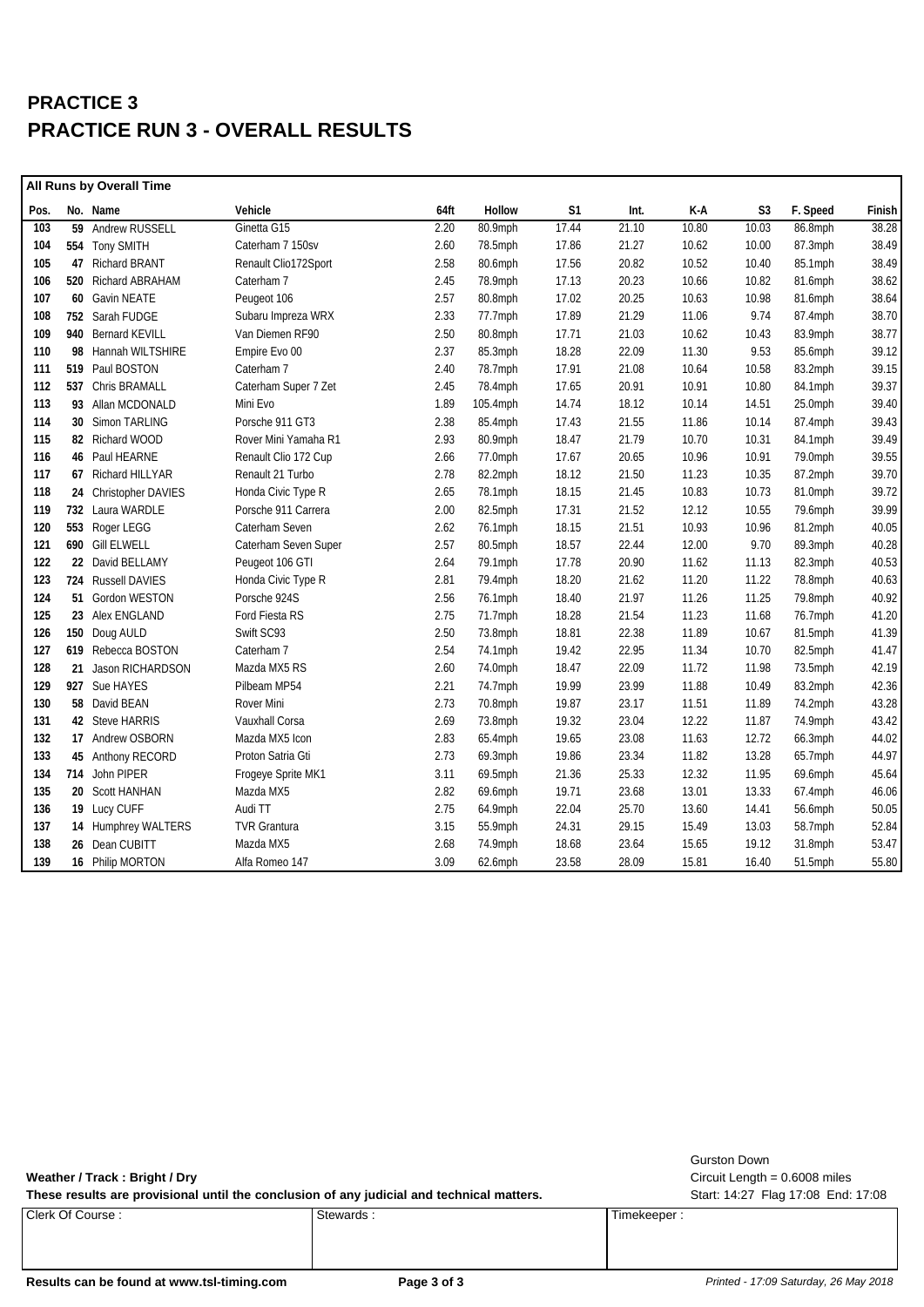## **PRACTICE 4 PRACTICE RUN 4 - OVERALL RESULTS**

|              | All Runs by Overall Time |                      |                      |      |             |       |       |       |                |             |        |
|--------------|--------------------------|----------------------|----------------------|------|-------------|-------|-------|-------|----------------|-------------|--------|
| Pos.         |                          | No. Name             | Vehicle              | 64ft | Hollow      | S1    | Int.  | K-A   | S <sub>3</sub> | F. Speed    | Finish |
| $\mathbf{1}$ |                          | 1 Trevor WILLIS      | <b>OMS 28</b>        | 2.42 | 126.6mph    | 13.89 | 17.14 | 10.26 | 7.00           | 4.8mph      | 31.16  |
| 2            |                          | 5 Jason MOURANT      | Gould GR55           | 2.57 | $124.8$ mph | 14.21 | 17.39 | 10.02 | 6.97           | 125.9mph    | 31.21  |
| 3            |                          | 4 Will HALL          | Force WH-XTEC        | N/S  | 132.4mph    | 14.03 | 17.39 | 10.53 | 6.84           | 136.9mph    | 31.41  |
| 4            |                          | 2 Wallace MENZIES    | Gould GR59           | 2.29 | 126.2mph    | 14.04 | 17.31 | 10.54 | 7.34           | 127.0mph    | 31.93  |
| 5            | 9                        | Dave UREN            | Gould GR55B          | 2.67 | 118.8mph    | 14.53 | 18.04 | N/S   | N/S            | N/S         | 33.05  |
| 6            | 133                      | Paul HAIMES          | Gould GR559          | 2.96 | 116.2mph    | 15.17 | 18.49 | 10.67 | 7.91           | 122.0mph    | 33.76  |
| 7            | 110                      | Simon FIDOE          | <b>Empire Wraith</b> | 2.49 | 96.9mph     | 15.23 | 18.27 | 10.49 | 8.52           | 97.5mph     | 34.24  |
| 8            | 106                      | Debbie DUNBAR        | DJ Firehawk          | 2.65 | 100.1mph    | 15.70 | 18.81 | 10.29 | 8.28           | 98.0mph     | 34.29  |
| 9            |                          | 122 Leslie MUTCH     | <b>GWR Raptor</b>    | 3.16 | 111.3mph    | 15.58 | 18.80 | 10.60 | 8.22           | 95.6mph     | 34.42  |
| 10           |                          | 113 Eynon PRICE      | Force H C            | 2.66 | 101.2mph    | 15.82 | 19.02 | 10.36 | 8.32           | 101.3mph    | 34.51  |
| 11           |                          | 117 Olivia COOPER    | Force TA             | 2.53 | 102.1mph    | 15.93 | 19.22 | 10.63 | 8.37           | 99.2mph     | 34.93  |
| 12           | 111                      | <b>Jack COTTRILL</b> | Force PT             | 2.54 | 100.4mph    | 15.88 | 19.40 | 10.92 | 8.35           | 106.7mph    | 35.16  |
| 13           |                          | 709 Nicola MENZIES   | Gould GR55B          | 2.52 | 96.4mph     | 16.03 | 19.49 | 11.06 | 8.23           | 99.7mph     | 35.33  |
| 14           |                          | 108 Adam GREENEN     | Empire Evo 2         | 2.84 | 103.6mph    | 16.25 | 19.44 | 10.80 | 8.30           | 110.6mph    | 35.37  |
| 15           | 128                      | Johnathen VARLEY     | <b>GWR Predator</b>  | 2.82 | 94.8mph     | 16.32 | 19.74 | 10.88 | 8.21           | 108.4mph    | 35.41  |
| 16           | 107                      | Darren GUMBLEY       | Force TA             | 3.40 | 102.6mph    | 16.75 | 19.98 | 10.45 | 8.28           | 107.1mph    | 35.49  |
| 17           | 118                      | David WARBURTON      | Gould GR59           | 3.17 | N/S         | 16.54 | 19.83 | 10.86 | 8.14           | 105.0mph    | 35.55  |
| 18           |                          | 134 Simon MOYSE      | Gould GR59           | 3.04 | 105.1mph    | 15.84 | 19.23 | 11.05 | 8.80           | 91.1mph     | 35.70  |
| 19           |                          | 112 Harry PICK       | <b>OMS 3000M</b>     | 2.71 | 97.9mph     | 15.98 | 19.41 | 11.34 | 8.79           | $104.3$ mph | 36.12  |
| 20           | 598                      | <b>Robert MARGEL</b> | Caterham Hayabusa    | 2.89 | 88.9mph     | 17.40 | 20.66 | 10.20 | 8.64           | $100.3$ mph | 36.26  |
| 21           |                          | 116 Mathew RYDER     | Empire Evo 2         | N/S  | 93.3mph     | 16.89 | 20.51 | 11.12 | 8.36           | 100.3mph    | 36.37  |
| 22           | 130                      | Tim ELMER            | Dallara F399         | N/S  | 104.5mph    | 16.36 | 20.16 | 11.49 | 8.54           | 94.3mph     | 36.40  |
| 23           |                          | 590 Shaun ELWELL     | Caterham Seven Super | 2.80 | 89.9mph     | 17.26 | 20.70 | 10.46 | 8.85           | 96.0mph     | 36.58  |
| 24           | 917                      | Liam COOPER          | Force TA             | N/S  | N/S         | 16.83 | 20.16 | 11.21 | 8.70           | 85.8mph     | 36.75  |
| 25           |                          | 136 Kelvin BROAD     | Pilbeam MP101        | 2.79 | 102.9mph    | 16.78 | 20.56 | 11.61 | 8.43           | 97.7mph     | 36.83  |
| 26           |                          | 579 Michael SANKEY   | Caterham Superlight  | 2.96 | 87.5mph     | 17.48 | 20.89 | 10.37 | 9.13           | 96.4mph     | 37.00  |
| 27           |                          | 121 Mike LEE         | <b>OMS 3000M</b>     | 2.75 | 99.8mph     | 16.40 | 20.28 | 11.83 | 9.08           | 82.2mph     | 37.31  |
| 28           |                          | 580 Jeremy DAVIES    | Caterham R300        | 3.06 | 86.3mph     | 17.84 | 21.02 | 10.32 | 9.22           | 98.5mph     | 37.38  |
| 29           |                          | 129 Terry DAVIS      | OMS TKD YV8          | 2.46 | 94.6mph     | 17.07 | 20.55 | 11.20 | 9.21           | 86.1mph     | 37.48  |
| 30           |                          | 589 Mark DURRANT     | Caterham 7 Busalight | 2.74 | 79.2mph     | 18.24 | 21.74 | 10.52 | 8.80           | 97.7mph     | 37.57  |
| 31           | 99                       | Wil KER              | OMS CF09             | 3.53 | 96.0mph     | 17.98 | 21.28 | 10.59 | 9.06           | 98.3mph     | 37.65  |
| 32           |                          | 912 Steve OWEN       | <b>OMS 3000M</b>     | 2.51 | 95.2mph     | 17.14 | 20.92 | 11.68 | 8.95           | 98.4mph     | 37.79  |
| 33           |                          | 97 Martin JONES      | Force PT             | 2.56 | 92.8mph     | 17.31 | 20.98 | 11.14 | 9.37           | 85.7mph     | 37.83  |
| 34           | 95                       | David TATHAM         | Terrapin M41A        | 2.60 | 83.2mph     | 17.38 | 20.75 | 10.60 | 9.94           | 87.0mph     | 37.93  |
| 35           |                          | 558 Richard PRICE    | Caterham 7 Roadsport | 2.88 | 81.1mph     | 17.68 | 20.92 | 10.53 | 9.82           | 89.7mph     | 38.04  |
| 36           |                          | 569 Tom PRICE        | Caterham 7           | 2.93 | 79.8mph     | 17.98 | 21.61 | 11.03 | 9.03           | 98.4mph     | 38.05  |
| 37           |                          | 139 Paul CRUTE       | OMS <sub>28</sub>    | 2.68 | 94.0mph     | 17.18 | 20.72 | 11.84 | 9.25           | 84.6mph     | 38.29  |
| 38           | 109                      | James MOORE          | Empire 00            | 2.59 | 99.7mph     | 17.56 | 21.28 | 11.55 | 9.20           | 91.8mph     | 38.32  |
| 39           |                          | 104 Tony LEVITT      | Empire Evo           | 2.96 | 95.5mph     | 17.74 | 21.43 | 11.40 | 9.21           | 70.1mph     | 38.36  |
| 40           |                          | 929 Tricia DAVIS     | OMS TKD V8           | 2.67 | 90.2mph     | 17.88 | 21.21 | 10.98 | 9.55           | 80.1mph     | 38.41  |
| 41           | 560                      | Daniel MALKIN        | Caterham Seven       | 2.98 | 78.5mph     | 18.19 | 21.33 | 10.29 | 10.16          | 85.3mph     | 38.65  |
| 42           | 599                      | Simon ROGERS         | Caterham 7 Hayabusa  | 2.73 | 91.6mph     | 17.45 | 20.78 | 11.16 | 10.50          | 64.7mph     | 39.12  |
| 43           | 559                      | Robert JACOBS        | Caterham Seven       | 2.93 | 80.9mph     | 18.25 | 21.79 | 11.00 | 10.01          | 86.5mph     | 39.27  |
| 44           |                          | 918 Allan WARBURTON  | Gould GR59           | 2.54 | 86.8mph     | 17.85 | 21.69 | 12.06 | 9.38           | 81.1mph     | 39.30  |
| 45           |                          | 100 Gregory BARTON   | Empire 00            | 2.95 | 85.3mph     | 18.04 | 22.10 | 11.66 | 9.62           | 86.7mph     | 39.34  |
| 46           |                          | 588 Graham DENHOLM   | Caterham 7           | 3.37 | 79.4mph     | 19.57 | 23.20 | 10.73 | 9.49           | $90.1$ mph  | 39.79  |
| 47           |                          | 119 Neal COLES       | <b>OMS 28</b>        | 2.62 | 92.1mph     | 18.39 | 22.45 | 12.07 | 9.45           | 82.2mph     | 39.92  |
| 48           |                          | 557 Philip MATCHWICK | Caterham 7 Roadsport | 3.18 | 80.3mph     | 18.81 | 22.22 | 10.96 | 10.21          | 86.5mph     | 39.99  |
| 49           |                          | 908 Andy GREENEN     | Empire Evo 2         | 3.58 | 83.6mph     | 19.35 | 23.17 | 11.67 | 9.14           | 89.7mph     | 40.17  |
| 50           |                          | 75 Simon JENKS       | Caterham Supersport  | 2.74 | 78.6mph     | 19.09 | 22.69 | 11.35 | 9.98           | 79.5mph     | 40.42  |
| 51           |                          | 578 Chris ALSTON     | Caterham 7 Superspri | 2.77 | 76.8mph     | 19.05 | 22.76 | 11.33 | 10.09          | 84.4mph     | 40.48  |

|                             | <b>Gurston Down</b>             |
|-----------------------------|---------------------------------|
| Weather / Track: Rain / Wet | Circuit Length = $0.6008$ miles |

| These results are provisional until the conclusion of any judicial and technical matters. |           | Start: 08:30 Flag 10:35 End: 10:35 |
|-------------------------------------------------------------------------------------------|-----------|------------------------------------|
| l Clerk Of Course :                                                                       | Stewards. | Timekeeper:                        |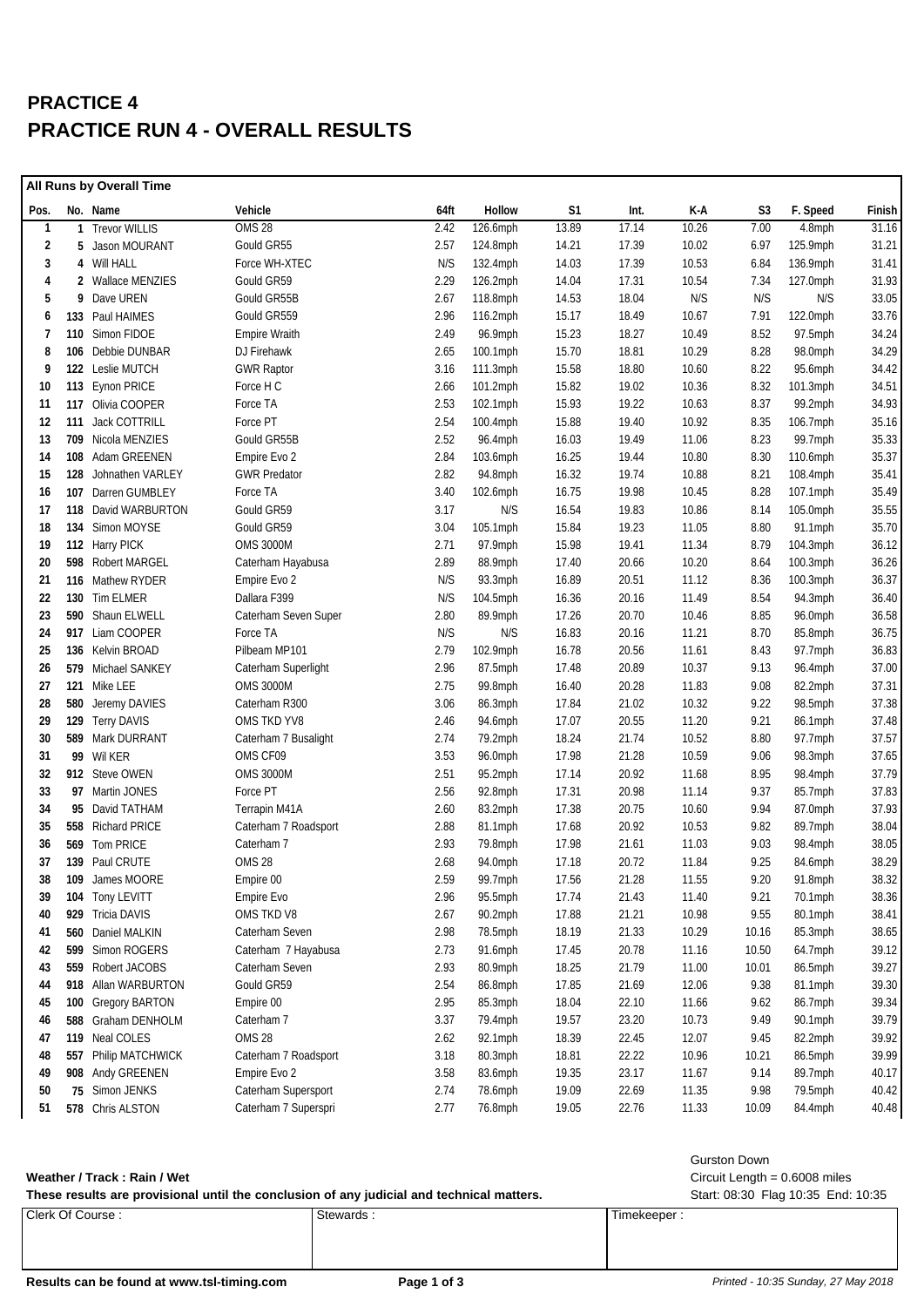## **PRACTICE 4 PRACTICE RUN 4 - OVERALL RESULTS**

|      | All Runs by Overall Time |                          |                      |      |         |                |       |       |       |            |        |
|------|--------------------------|--------------------------|----------------------|------|---------|----------------|-------|-------|-------|------------|--------|
| Pos. |                          | No. Name                 | Vehicle              | 64ft | Hollow  | S <sub>1</sub> | Int.  | K-A   | S3    | F. Speed   | Finish |
| 52   |                          | 586 Simon HARRISON-MOORE | Caterham R500 SuperL | 3.16 | 72.2mph | 20.00          | 23.78 | 11.12 | 9.46  | 80.8mph    | 40.59  |
| 53   |                          | 916 Caroline RYDER       | Empire Evo 2         | 2.85 | 87.9mph | 19.21          | 23.23 | 12.33 | 9.36  | 85.9mph    | 40.92  |
| 54   |                          | 33 Tim BARBER            | Porsche 996 GT3RS    | 3.11 | 77.0mph | 19.22          | 22.91 | 12.04 | 9.98  | 87.9mph    | 41.25  |
| 55   |                          | 126 Gary STEPHENS        | Dallara F399         | 3.16 | 91.5mph | 17.84          | 21.74 | 12.67 | 10.81 | 81.4mph    | 41.33  |
| 56   |                          | 125 Dave LORD            | Quest SF86           | 3.47 | 94.5mph | 18.66          | 22.55 | 12.33 | 10.43 | 76.8mph    | 41.43  |
| 57   |                          | 36 Bob MORTIMER          | Porsche 911          | 2.69 | 79.1mph | 19.22          | 22.74 | 11.27 | 11.07 | 81.6mph    | 41.57  |
| 58   |                          | 555 Michael CALVERT      | Caterham SuperSprint | 3.45 | 79.7mph | 19.59          | 23.34 | 11.50 | 10.63 | 86.5mph    | 41.73  |
| 59   |                          | 72 Steve HOLLAND         | Caterham Hayabusa    | 2.84 | 82.7mph | 19.28          | 23.10 | 12.32 | 10.14 | 84.6mph    | 41.75  |
| 60   |                          | 47 Richard BRANT         | Renault Clio172Sport | 2.80 | 78.0mph | 19.17          | 22.90 | 11.80 | 10.84 | 83.5mph    | 41.81  |
| 61   |                          | 906 Lindsay SUMMERS      | DJ Firehawk          | 2.57 | 79.6mph | 19.31          | 23.56 | 12.69 | 9.95  | 86.4mph    | 41.96  |
| 62   |                          | 537 Chris BRAMALL        | Caterham Super 7 Zet | 3.03 | 76.4mph | 19.50          | N/S   | 11.77 | 10.70 | 83.8mph    | 41.98  |
| 63   |                          | 85 Tim PITFIELD          | DJ Firecat           | 3.85 | 90.0mph | 19.81          | 23.58 | 12.33 | 9.85  | 85.6mph    | 41.99  |
| 64   |                          | 105 Murray WAKEHAM       | OMS CF96             | 3.70 | 87.9mph | 19.57          | 23.09 | 12.13 | 10.35 | 82.1mph    | 42.06  |
| 65   |                          | 66 Steven DARLEY         | Subaru Impreza       | 2.74 | 80.9mph | 19.02          | 22.80 | 12.90 | 10.20 | 84.9mph    | 42.13  |
| 66   |                          | 32 Jonathan WILLIAMSON   | Porsche 911 Carrera  | 2.72 | 76.5mph | 19.04          | 22.70 | 12.06 | 11.26 | 69.7mph    | 42.37  |
| 67   |                          | 68 Jim HERBERT           | Subaru Impreza       | 2.62 | 81.7mph | 19.69          | 23.83 | 12.97 | 9.85  | 83.6mph    | 42.51  |
| 68   |                          | 34 Paul HOWELLS          | Porsche 911RSR       | 2.77 | 70.2mph | 20.84          | 24.52 | 11.62 | 10.14 | 76.9mph    | 42.60  |
| 69   |                          | 538 Graham HOWARD        | Caterham Seven       | N/S  | 78.9mph | 20.87          | 24.59 | 11.70 | 10.31 | 84.1mph    | 42.89  |
| 70   |                          | 102 Steve BOOTHER        | <b>OMS 2000M</b>     | 3.85 | 86.5mph | 20.48          | 24.31 | 12.41 | 10.02 | 83.1mph    | 42.92  |
| 71   |                          | 60 Gavin NEATE           | Peugeot 106          | 3.12 | 73.4mph | 20.25          | 24.15 | 12.10 | 10.68 | 80.9mph    | 43.05  |
| 72   |                          | 31 Robert LANCASTER-GAYE | Porsche 996 GT3      | 2.97 | 70.6mph | 19.94          | 23.94 | 12.39 | 10.72 | 72.5mph    | 43.06  |
| 73   |                          | 519 Paul BOSTON          | Caterham 7           | 3.15 | 76.2mph | 20.56          | 24.21 | 11.72 | 10.84 | 81.7mph    | 43.12  |
| 74   |                          | 637 Matthew BRAMALL      | Caterham Super 7     | N/S  | 75.9mph | 20.29          | 24.12 | 12.27 | 10.69 | 82.5mph    | 43.26  |
| 75   |                          | 37 Phil PRICE            | Porsche 930RS        | 3.31 | 78.6mph | 20.36          | 24.07 | 12.69 | 10.24 | 81.6mph    | 43.30  |
| 76   |                          | 520 Richard ABRAHAM      | Caterham 7           | 3.12 | 75.0mph | 20.51          | 24.08 | 11.49 | 11.30 | 75.4mph    | 43.31  |
| 77   |                          | 554 Tony SMITH           | Caterham 7 150sv     | 3.25 | 67.1mph | 21.07          | 24.86 | 11.47 | 10.77 | 81.4mph    | 43.33  |
| 78   |                          | 103 Keith WEEKS          | Image FF5            | 3.46 | 79.9mph | N/S            | 24.62 | N/S   | 10.38 | 76.0mph    | 43.40  |
| 79   |                          | 151 Simon MCBEATH        | Swift SC92F          | 3.39 | 77.0mph | 20.12          | 24.01 | 12.33 | 10.98 | 75.8mph    | 43.44  |
| 80   |                          | 46 Paul HEARNE           | Renault Clio 172 Cup | 3.01 | 73.9mph | 19.99          | 23.45 | 11.92 | 11.57 | 76.7mph    | 43.49  |
| 81   | 140                      | Simon ANDREWS            | Van Diemen RF90      | 3.18 | 79.1mph | 19.92          | 23.77 | 12.52 | 11.08 | 76.6mph    | 43.53  |
| 82   |                          | 733 David HILTON         | Porsche 996 GT3RS    | 2.80 | N/S     | 20.53          | 24.43 | 12.26 | 10.74 | 71.9mph    | 43.54  |
| 83   |                          | 940 Bernard KEVILL       | Van Diemen RF90      | 2.87 | 76.5mph | 19.94          | 23.89 | 12.65 | 11.09 | $76.5$ mph | 43.70  |
| 84   |                          | 926 Gavin STEPHENS       | Dallara F399         | N/S  | N/S     | 18.27          | 22.75 | 14.07 | 11.40 | 73.3mph    | 43.75  |
| 85   |                          | 62 James WHITE           | <b>Austin Mini</b>   | 3.10 | 73.4mph | 20.07          | 24.14 | 12.89 | 10.89 | $1.4$ mph  | 43.86  |
| 86   |                          | 35 Peter TURNBULL        | Porsche 911 GT3 Cup  | 2.64 | 74.7mph | 20.28          | 24.05 | 12.36 | 11.31 | 66.1mph    | 43.96  |
| 87   |                          | 30 Simon TARLING         | Porsche 911 GT3      | 2.64 | 82.0mph | 19.85          | 23.94 | 12.59 | 11.52 | $68.4$ mph | 43.97  |
| 88   |                          | 532 David NELSON         | Caterham 7 Sprlight  | N/S  | 71.0mph | 20.42          | 24.36 | N/S   | N/S   | 1.8mph     | 44.20  |
| 89   |                          | 769 Andrew FRASER        | Aston Martin Vantage | 3.06 | 77.3mph | 20.71          | 24.81 | 13.03 | 10.53 | 73.8mph    | 44.29  |
| 90   |                          | 22 David BELLAMY         | Peugeot 106 GTI      | 3.10 | 75.8mph | 20.63          | 24.35 | 12.50 | 11.14 | 78.6mph    | 44.29  |
| 91   |                          | 84 Peter STEEL           | Marlet 1098cc        | 3.54 | 70.4mph | 21.99          | 25.80 | 12.14 | 10.18 | 69.4mph    | 44.31  |
| 92   |                          | 83 Derek KESSELL         | Maguire Mini CooperS | 2.55 | 76.1mph | 20.21          | 24.38 | 12.82 | 11.44 | 75.6mph    | 44.48  |
| 93   |                          | 553 Roger LEGG           | Caterham Seven       | 3.16 | 71.8mph | 20.63          | 24.67 | 12.29 | 11.57 | 77.2mph    | 44.49  |
| 94   |                          | 905 Alan JOY             | OMS CF96             | 3.07 | 79.0mph | 20.05          | 24.85 | 13.62 | 10.87 | 69.9mph    | 44.56  |
| 95   |                          | 26 Dean CUBITT           | Mazda MX5            | 3.41 | 68.0mph | 20.82          | 24.82 | 13.09 | 11.13 | 81.0mph    | 45.04  |
| 96   |                          | 67 Richard HILLYAR       | Renault 21 Turbo     | 3.28 | 70.9mph | 21.10          | 24.92 | 12.74 | 11.74 | 71.5mph    | 45.59  |
| 97   |                          | 724 Russell DAVIES       | Honda Civic Type R   | 3.32 | 68.9mph | 22.18          | 26.00 | 12.39 | 12.15 | $68.6$ mph | 46.72  |
| 98   |                          | 42 Steve HARRIS          | Vauxhall Corsa       | 3.00 | 73.6mph | 20.70          | 24.82 | 13.84 | 12.38 | 74.5mph    | 46.93  |
| 99   |                          | 88 John DAVEY            | <b>TVR Vixen</b>     | 2.82 | 65.6mph | 21.39          | 25.72 | 13.40 | 12.31 | $62.1$ mph | 47.11  |
| 100  |                          | 21 Jason RICHARDSON      | Mazda MX5 RS         | 3.65 | 71.1mph | 21.91          | 26.07 | 13.21 | 12.11 | 73.5mph    | 47.25  |
| 101  |                          | 98 Hannah WILTSHIRE      | Empire Evo 00        | 3.04 | 67.0mph | 22.68          | 27.32 | 13.46 | 11.58 | 64.5mph    | 47.73  |
| 102  |                          | 24 Christopher DAVIES    | Honda Civic Type R   | 3.50 | 68.9mph | 22.71          | 26.97 | 13.02 | 12.13 | 66.9mph    | 47.88  |

#### Weather / Track : Rain / Wet

| Gurston Down         |
|----------------------|
| $Circuit$ Length $=$ |

Timekeeper : Stewards : Stewards : Timekeeper : Stewards : Timekeeper : **Weather / Track : Rain / Wet**<br>These results are provisional until the conclusion of any judicial and technical matters.<br>These results are provisional until the conclusion of any judicial and technical matters.<br>These resul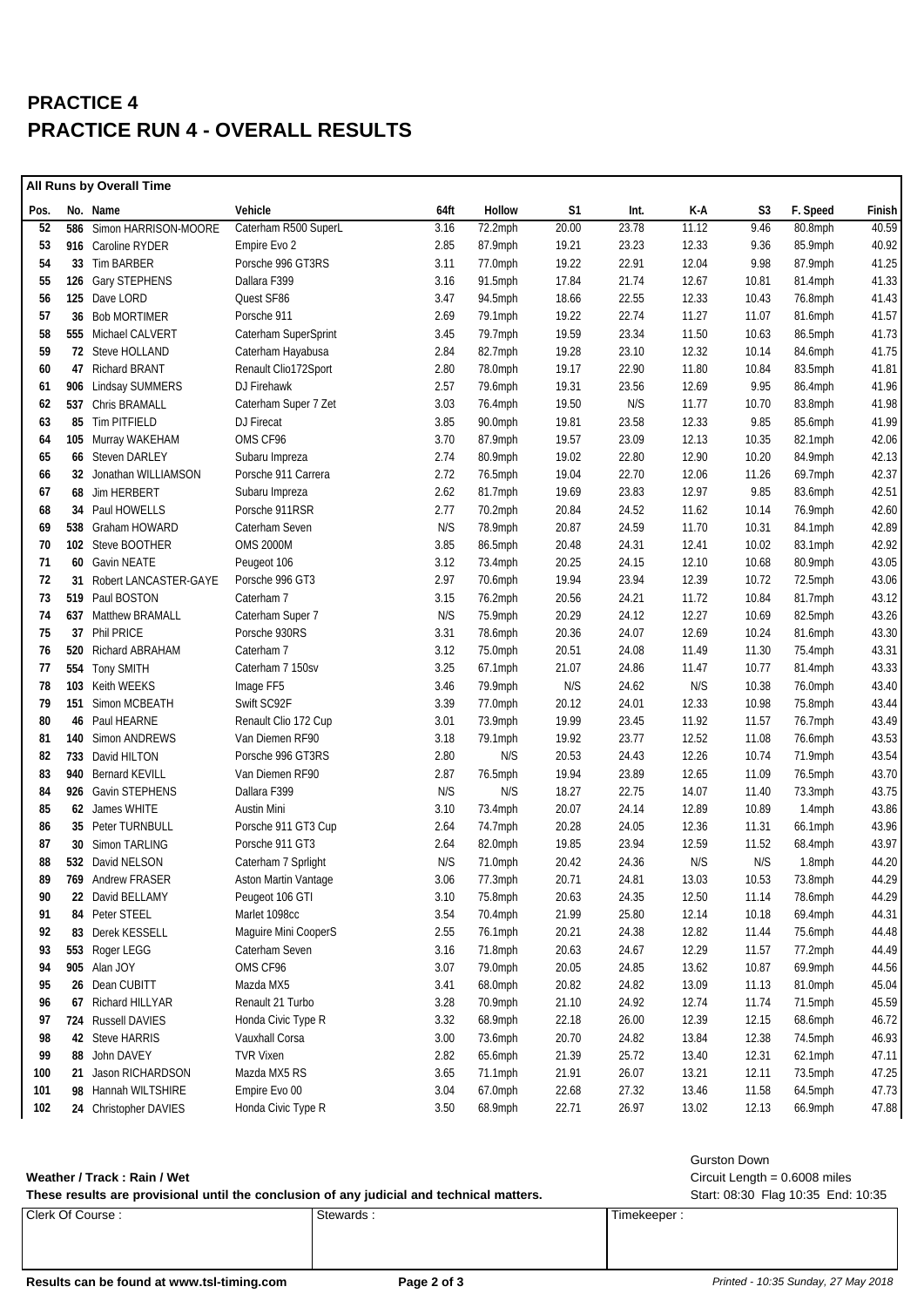## **PRACTICE 4 PRACTICE RUN 4 - OVERALL RESULTS**

|      |     | <b>All Runs by Overall Time</b> |                      |      |            |                |       |       |                |            |        |
|------|-----|---------------------------------|----------------------|------|------------|----------------|-------|-------|----------------|------------|--------|
| Pos. | No. | Name                            | Vehicle              | 64ft | Hollow     | S <sub>1</sub> | Int.  | K-A   | S <sub>3</sub> | F. Speed   | Finish |
| 103  |     | 23 Alex ENGLAND                 | Ford Fiesta RS       | 3.24 | 64.9mph    | 21.74          | 25.67 | 13.15 | 13.03          | 63.6mph    | 47.93  |
| 104  |     | 63 Neil TURNER                  | Mini Cooper S        | 3.26 | N/S        | 22.40          | N/S   | N/S   | N/S            | $62.6$ mph | 48.43  |
| 105  |     | 150 Doug AULD                   | Swift SC93           | 3.38 | $63.3$ mph | 22.88          | 27.23 | 13.71 | 11.84          | $64.2$ mph | 48.44  |
| 106  | 690 | <b>Gill ELWELL</b>              | Caterham Seven Super | 3.24 | 66.5mph    | 22.21          | 27.16 | 14.15 | 12.14          | 64.4mph    | 48.52  |
| 107  | 732 | Laura WARDLE                    | Porsche 911 Carrera  | 3.46 | 64.1mph    | 22.91          | 27.47 | 13.63 | 12.46          | $61.4$ mph | 49.01  |
| 108  | 69  | <b>Tim PAINTER</b>              | Aston Martin Vantage | 3.39 | $73.2$ mph | 21.54          | 26.71 | 15.44 | 12.44          | 65.7mph    | 49.44  |
| 109  |     | 45 Anthony RECORD               | Proton Satria Gti    | 3.24 | $65.8$ mph | 22.21          | 26.60 | 14.19 | 13.53          | 59.9mph    | 49.94  |
| 110  |     | 59 Andrew RUSSELL               | Ginetta G15          | 3.32 | $60.0$ mph | 23.88          | 28.49 | 13.80 | 12.31          | 58.8mph    | 50.00  |
| 111  |     | 19 Lucy CUFF                    | Audi TT              | 2.90 | $62.3$ mph | 23.43          | 27.78 | 13.86 | 13.68          | 63.1mph    | 50.98  |
| 112  | 619 | Rebecca BOSTON                  | Caterham 7           | N/S  | $61.1$ mph | 23.33          | 27.80 | 13.68 | 14.18          | 54.6mph    | 51.21  |
| 113  |     | 120 Andy BOUGOURD               | Force PT             | 2.77 | 106.0mph   | 15.94          | 33.45 | 25.15 | 10.42          | $68.6$ mph | 51.53  |
| 114  |     | 20 Scott HANHAN                 | Mazda MX5            | 3.85 | 64.1mph    | 24.12          | 28.81 | 14.51 | 13.40          | 67.5mph    | 52.04  |
| 115  | 115 | Neville THOMSON                 | OMS CF04             | 3.32 | $61.1$ mph | N/S            | N/S   | N/S   | N/S            | 54.5mph    | 52.69  |
| 116  | 82  | Richard WOOD                    | Rover Mini Yamaha R1 | 3.57 | 58.0mph    | 25.17          | 29.83 | 14.63 | 14.34          | 52.9mph    | 54.15  |
| 117  |     | 58 David BEAN                   | Rover Mini           | 3.46 | $52.4$ mph | 26.59          | 31.56 | 15.37 | 15.10          | $52.4$ mph | 57.07  |
| 118  |     | 16 Philip MORTON                | Alfa Romeo 147       | 3.88 | $60.8$ mph | 25.21          | 29.79 | 15.26 | 17.19          | 43.9mph    | 57.67  |
| 119  | 53  | <b>Justin ANDREWS</b>           | Subaru Impreza       | 2.33 | $71.6$ mph | 18.60          | 31.99 | N/S   | N/S            | N/S        | FAIL   |

Weather / Track: Rain / Wet
and Weather / Track: Rain / Wet
and Weather / Track : Rain / Wet
and Weather / Track : Rain / Wet
and Weather / Track : Rain / Wet
and Weather / Track : Rain / Wet
and Weather **Communist Communi** 

These results are provisional until the conclusion of any judicial and technical matters. Start: 08:30 Flag 10:35 End: 10:35

Timekeeper : Stewards : Timekeeper : Stewards : Timekeeper : Timekeeper :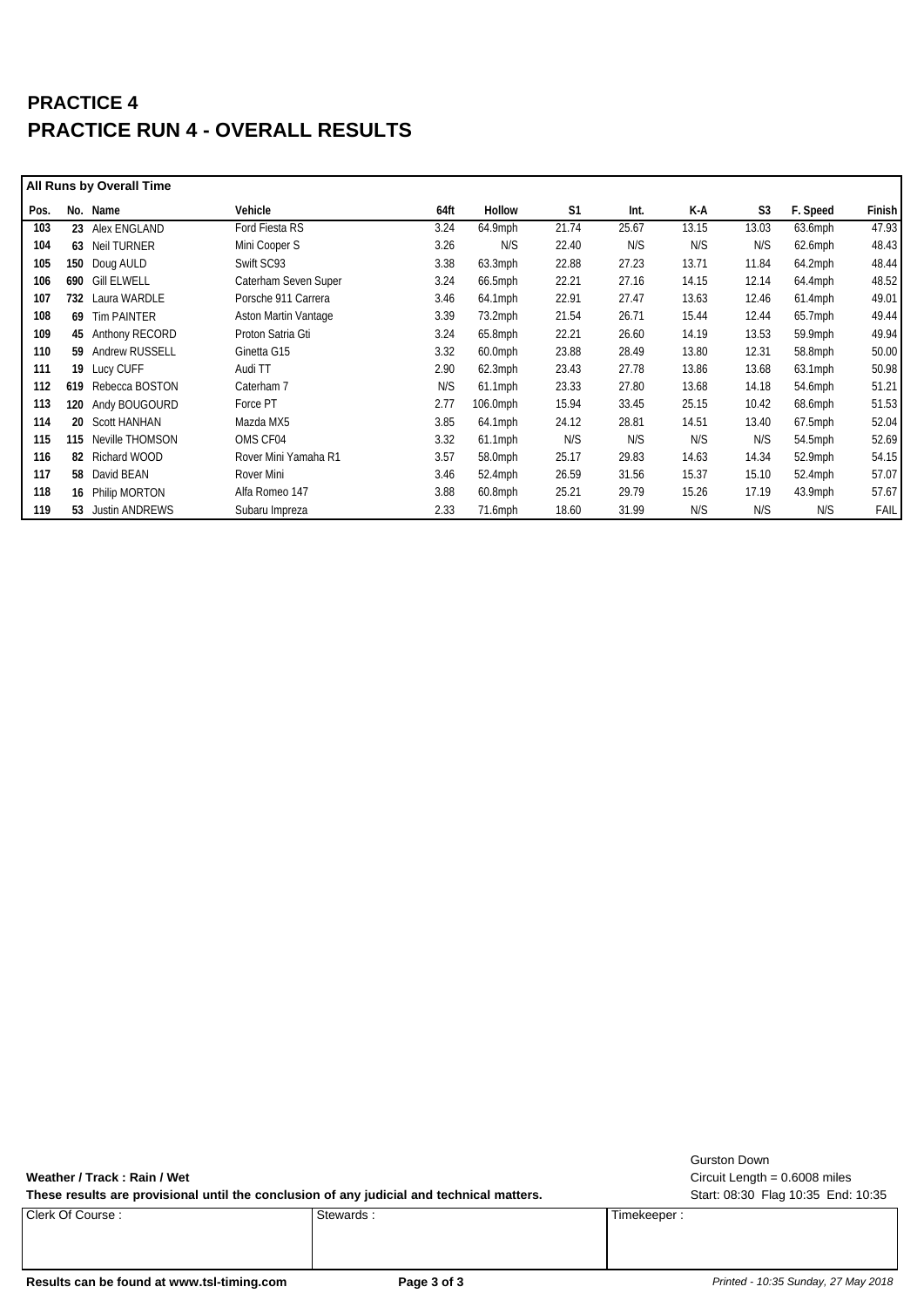|              |    | 3 - 3 - SOUTH WEST CENTRE NATIONAL B                           |                                        |                                                                                           |                |                |                                    |                |
|--------------|----|----------------------------------------------------------------|----------------------------------------|-------------------------------------------------------------------------------------------|----------------|----------------|------------------------------------|----------------|
| Pos.         |    | No. Name                                                       | Vehicle                                | Run 1                                                                                     | Run 2          | Run 3          | Run 4                              | <b>Best</b>    |
| 1            |    | 27 Martin WATSON                                               | Westfield SEiW                         | 35.51                                                                                     | 33.55          | 32.96          | N/S                                | 32.96          |
| 2            |    | 72 Steve HOLLAND                                               | Caterham Hayabusa                      | 35.82                                                                                     | 33.09          | 33.03          | 41.75                              | 33.03          |
| 3            |    | 18 Tim WOOLCOTT                                                | Caterham 7                             | 46.00                                                                                     | 39.43          | 38.23          | N/S                                | 38.23          |
| 4            |    | 752 Sarah FUDGE                                                | Subaru Impreza WRX                     | N/S                                                                                       | 39.84          | 38.70          | N/S                                | 38.70          |
| 5            |    | 24 Christopher DAVIES                                          | Honda Civic Type R                     | 42.80                                                                                     | 40.34          | 39.72          | 47.88                              | 39.72          |
| 6            |    | 26 Dean CUBITT                                                 | Mazda MX5                              | 41.23                                                                                     | 40.39          | 53.47          | 45.04                              | 40.39          |
| 7            |    | 22 David BELLAMY                                               | Peugeot 106 GTI                        | 42.70                                                                                     | 40.73          | 40.53          | 44.29                              | 40.53          |
| 8            |    | 724 Russell DAVIES                                             | Honda Civic Type R                     | 43.23                                                                                     | 40.90          | 40.63          | 46.72                              | 40.63          |
| 9            |    | 23 Alex ENGLAND                                                | Ford Fiesta RS                         | 47.98                                                                                     | 41.24          | 41.20          | 47.93                              | 41.20          |
| 10           |    | 21 Jason RICHARDSON                                            | Mazda MX5 RS                           | 44.48                                                                                     | 42.99          | 42.19          | 47.25                              | 42.19          |
| 11           |    | 17 Andrew OSBORN                                               | Mazda MX5 Icon                         | 44.05                                                                                     | 43.80          | 44.02          | N/S                                | 43.80          |
| 12           |    | 714 John PIPER                                                 | Frogeye Sprite MK1                     | 49.61                                                                                     | 51.57          | 45.64          | N/S                                | 45.64          |
| 13           |    | 20 Scott HANHAN                                                | Mazda MX5                              | 47.63                                                                                     | 46.18          | 46.06          | 52.04                              | 46.06          |
| 14           |    | 19 Lucy CUFF                                                   | Audi TT                                | 52.45                                                                                     | 50.88          | 50.05          | 50.98                              | 50.05          |
| 15           |    | 14 Humphrey WALTERS                                            | <b>TVR Grantura</b>                    | 59.05                                                                                     | 56.53          | 52.84          | N/S                                | 52.84          |
| 16           |    | 16 Philip MORTON                                               | Alfa Romeo 147                         | 60.22                                                                                     | 56.19          | 55.80          | 57.67                              | 55.80          |
|              |    |                                                                |                                        |                                                                                           |                |                |                                    |                |
|              |    | 4.42 - G - PORSCHE CLUB NATIONAL HILLCLIMB CHAMPIONSHIP        |                                        |                                                                                           |                |                |                                    |                |
| Pos.         |    | No. Name                                                       | Vehicle                                | Run 1                                                                                     | Run 2          | Run 3          | Run 4                              | <b>Best</b>    |
| $\mathbf{1}$ |    | 34 Paul HOWELLS                                                | Porsche 911RSR                         | 37.22                                                                                     | 34.70          | 34.43          | 42.60                              | 34.43          |
| 2            |    | 33 Tim BARBER                                                  | Porsche 996 GT3RS                      | 36.74                                                                                     | 34.91          | 34.88          | 41.25                              | 34.88          |
| 3            |    | 37 Phil PRICE                                                  | Porsche 930RS                          | 36.85                                                                                     | 35.25          | 34.89          | 43.30                              | 34.89          |
| 4            |    | 35 Peter TURNBULL                                              | Porsche 911 GT3 Cup                    | 40.49                                                                                     | 35.78          | 35.38          | 43.96                              | 35.38          |
| 5            |    | 733 David HILTON                                               | Porsche 996 GT3RS                      | 37.91                                                                                     | 35.55          | 35.98          | 43.54                              | 35.55          |
| 6            |    | 31 Robert LANCASTER-GAYE                                       | Porsche 996 GT3                        | 39.24                                                                                     | 37.81          | 37.41          | 43.06                              | 37.41          |
| 7            |    | 36 Bob MORTIMER                                                | Porsche 911                            | 39.74                                                                                     | 38.74          | 37.50          | 41.57                              | 37.50          |
| 8            |    | 30 Simon TARLING                                               | Porsche 911 GT3                        | 43.60                                                                                     | 39.12          | 39.43          | 43.97                              | 39.12          |
|              |    | 5.25 - A(i) - ROADGOING SERIES PRODUCTION CARS UP TO 2000 c.c. |                                        |                                                                                           |                |                |                                    |                |
|              |    |                                                                |                                        |                                                                                           |                |                |                                    |                |
| Pos.         |    | No. Name                                                       | Vehicle                                | Run 1                                                                                     | Run 2          | Run 3<br>38.49 | Run 4                              | <b>Best</b>    |
| 1            | 47 | <b>Richard BRANT</b><br>46 Paul HEARNE                         | Renault Clio172Sport                   | 39.80<br>42.72                                                                            | 38.78<br>40.25 | 39.55          | 41.81                              | 38.49          |
| 2            |    |                                                                | Renault Clio 172 Cup<br>Vauxhall Corsa |                                                                                           |                |                | 43.49                              | 39.55          |
| 3<br>4       |    | 42 Steve HARRIS<br>45 Anthony RECORD                           | Proton Satria Gti                      | 44.42<br>46.54                                                                            | 43.32<br>45.13 | 43.42<br>44.97 | 46.93<br>49.94                     | 43.32<br>44.97 |
|              |    |                                                                |                                        |                                                                                           |                |                |                                    |                |
|              |    | 5.3 - A(ii) - ROADGOING SERIES PRODUCTION CARS OVER 2000 c.c.  |                                        |                                                                                           |                |                |                                    |                |
| Pos.         |    | No. Name                                                       | Vehicle                                | Run 1                                                                                     | Run 2          | Run 3          | Run 4                              | Best           |
| 1            |    | 53 Justin ANDREWS                                              | Subaru Impreza                         | 36.89                                                                                     | 34.89          | 34.77          | <b>FAIL</b>                        | 34.77          |
| 2            |    | 52 Shaun FUDGE                                                 | Subaru Impreza WRX                     | N/S                                                                                       | N/S            | 37.24          | N/S                                | 37.24          |
| 3            |    | 51 Gordon WESTON                                               | Porsche 924S                           | 41.73                                                                                     | 40.91          | 40.92          | N/S                                | 40.91          |
|              |    |                                                                |                                        |                                                                                           |                |                |                                    |                |
|              |    | 5.4 - B - ROADGOING SPECIALIST PRODUCTION CARS                 |                                        |                                                                                           |                |                |                                    |                |
| Pos.         |    | No. Name                                                       | Vehicle                                | Run 1                                                                                     | Run 2          | Run 3          | Run 4                              | <b>Best</b>    |
| 1            |    | 70 Adrian LEWIS                                                | Westfield Superbusa                    | 37.72                                                                                     | 36.16          | 35.54          | N/S                                | 35.54          |
| 2            |    | 88 John DAVEY                                                  | <b>TVR Vixen</b>                       | N/S                                                                                       | N/S            | N/S            | 47.11                              | 47.11          |
|              |    |                                                                |                                        |                                                                                           |                |                |                                    |                |
|              |    | 7 - C(i) - MODIFIED SERIES PRODUCTION CARS UP TO 1400 c.c.     |                                        |                                                                                           |                |                |                                    |                |
| Pos.         |    | No. Name                                                       | Vehicle                                | Run 1                                                                                     | Run 2          | Run 3          | Run 4                              | <b>Best</b>    |
|              |    |                                                                |                                        |                                                                                           |                |                |                                    |                |
|              |    |                                                                |                                        |                                                                                           |                |                | <b>Gurston Down</b>                |                |
|              |    | Weather / Track: Rain / Wet                                    |                                        |                                                                                           |                |                | Circuit Length = $0.6008$ miles    |                |
|              |    |                                                                |                                        | These results are provisional until the conclusion of any judicial and technical matters. |                |                | Start: 08:30 Flag 10:35 End: 10:35 |                |
|              |    | Clerk Of Course:                                               |                                        | Stewards:                                                                                 |                | Timekeeper:    |                                    |                |
|              |    |                                                                |                                        |                                                                                           |                |                |                                    |                |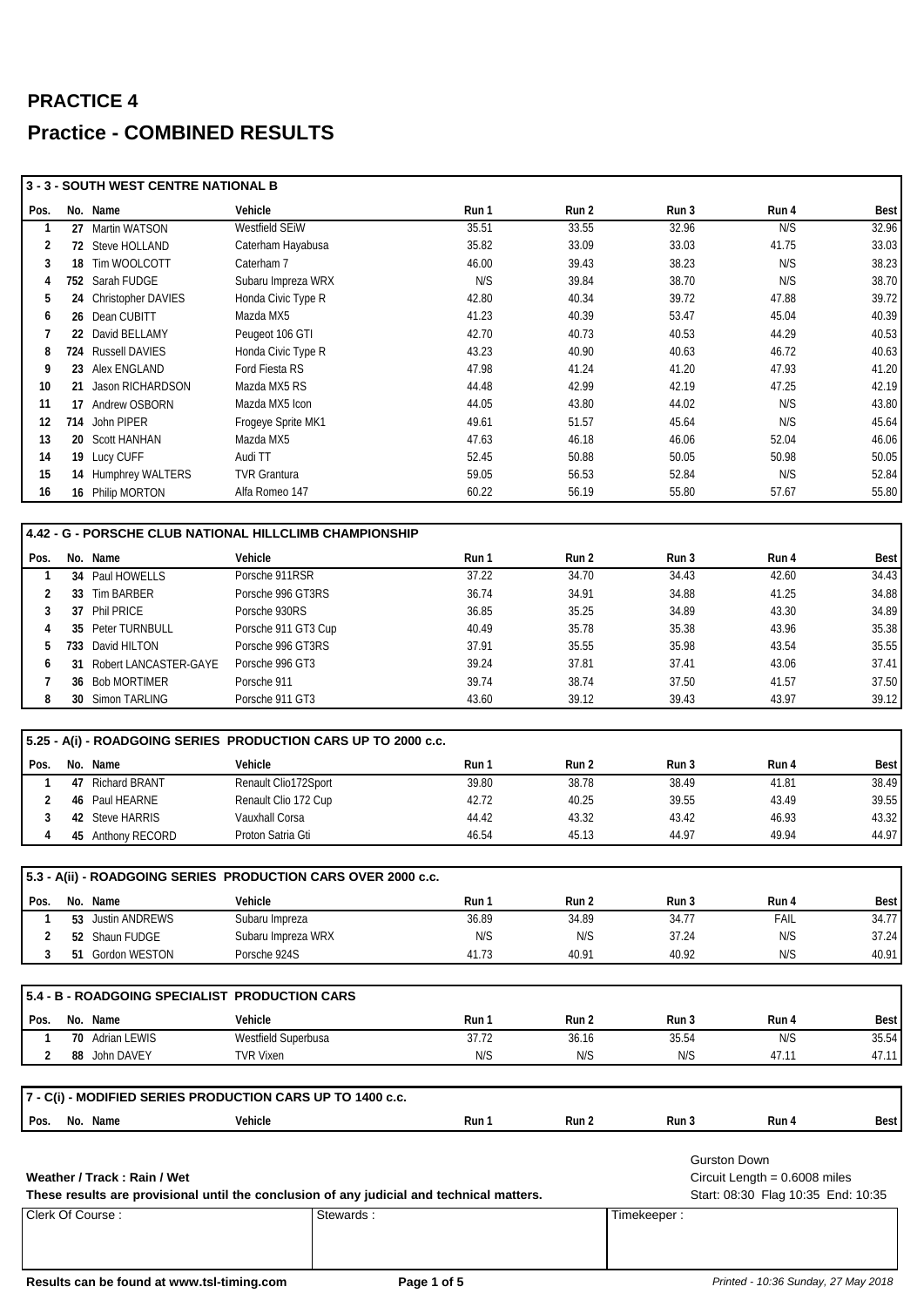| Neil TURNER<br>63           | Mini Cooper S | 37.71 | 36.59 | 35.83 | 48.43 | 35.83 |
|-----------------------------|---------------|-------|-------|-------|-------|-------|
| James WHITE<br>62           | Austin Mini   | 38.27 | 37.32 | 37.63 | 43.86 | 37.32 |
| <b>Andrew RUSSELL</b><br>59 | Ginetta G15   | 40.52 | 38.41 | 38.28 | 50.00 | 38.28 |
| 60 Gavin NEATE              | Peugeot 106   | 40.08 | 38.51 | 38.64 | 43.05 | 38.51 |
| David BEAN<br>58            | Rover Mini    | 43.60 | 42.48 | 43.28 | 57.07 | 42.48 |

|                |                                                          | 9 - C(iii) - MODIFIED SERIES PRODUCTION CARS OVER 2000 c.c.                                            |       |       |                                    |                                                                       |             |
|----------------|----------------------------------------------------------|--------------------------------------------------------------------------------------------------------|-------|-------|------------------------------------|-----------------------------------------------------------------------|-------------|
| Pos.           | No. Name                                                 | Vehicle                                                                                                | Run 1 | Run 2 | Run 3                              | Run 4                                                                 | <b>Best</b> |
| 1              | 66 Steven DARLEY                                         | Subaru Impreza                                                                                         | 36.39 | 34.30 | 33.50                              | 42.13                                                                 | 33.50       |
| 2              | 54 Stephen MOORE                                         | Mitsubishi Evo 6 RS                                                                                    | 36.96 | 34.25 | 33.81                              | N/S                                                                   | 33.81       |
| 3              | 69 Tim PAINTER                                           | Aston Martin Vantage                                                                                   | 38.84 | 37.55 | 35.94                              | 49.44                                                                 | 35.94       |
| 4              | 769 Andrew FRASER                                        | Aston Martin Vantage                                                                                   | 38.04 | 36.99 | 36.19                              | 44.29                                                                 | 36.19       |
| 5              | 32 Jonathan WILLIAMSON                                   | Porsche 911 Carrera                                                                                    | 38.63 | 36.29 | 36.29                              | 42.37                                                                 | 36.29       |
| 6              | 67 Richard HILLYAR                                       | Renault 21 Turbo                                                                                       | 43.17 | 40.46 | 39.70                              | 45.59                                                                 | 39.70       |
| 7              | 732 Laura WARDLE                                         | Porsche 911 Carrera                                                                                    | 43.53 | 40.37 | 39.99                              | 49.01                                                                 | 39.99       |
| 8              | 68 Jim HERBERT                                           | Subaru Impreza                                                                                         | N/S   | N/S   | N/S                                | 42.51                                                                 | 42.51       |
|                | 11 - D - MODIFIED SPECIALIST PRODUCTION CARS             |                                                                                                        |       |       |                                    |                                                                       |             |
| Pos.           | No. Name                                                 | Vehicle                                                                                                | Run 1 | Run 2 | Run 3                              | Run 4                                                                 | <b>Best</b> |
| $\mathbf{1}$   | 74 Andrew GRIFFITHS                                      | Caterham Hayabusa                                                                                      | 57.74 | 32.20 | 31.73                              | N/S                                                                   | 31.73       |
| $\overline{2}$ | 73 Ritchie GATT                                          | Westfield SeiW                                                                                         | 34.03 | 32.27 | 32.11                              | N/S                                                                   | 32.11       |
| 3              | 75 Simon JENKS                                           | Caterham Supersport                                                                                    | 34.82 | 32.49 | 32.26                              | 40.42                                                                 | 32.26       |
|                |                                                          |                                                                                                        |       |       |                                    |                                                                       |             |
|                | 13 - M, N, 13 - HISTORICALLY INTERESTING                 |                                                                                                        |       |       |                                    |                                                                       |             |
| Pos.           | No. Name                                                 | Vehicle                                                                                                | Run 1 | Run 2 | Run 3                              | Run 4                                                                 | <b>Best</b> |
| 1              | 777 Amanda GEORGE                                        | Chevron B19                                                                                            | 42.96 | 38.11 | 36.78                              | N/S                                                                   | 36.78       |
| 2              | 78 Roger DEANS                                           | Lola T142                                                                                              | 40.13 | 37.67 | 37.12                              | N/S                                                                   | 37.12       |
| 3              | 77 Richard GEORGE                                        | Chevron B19                                                                                            | 40.34 | 37.68 | 37.85                              | N/S                                                                   | 37.68       |
| Pos.           | 15 - F - SPORTS LIBRE CARS 1400 TO 2000 c.c.<br>No. Name | Vehicle                                                                                                | Run 1 | Run 2 | Run 3                              | Run 4                                                                 | Best        |
| 1              | 90 Keith DIGGLE                                          | WEV HCS-BDG                                                                                            | 33.36 | 32.48 | 32.42                              | N/S                                                                   | 32.42       |
| 2              | 789 Tom NEW                                              | Norma M20FC                                                                                            | 38.10 | 33.96 | 33.34                              | N/S                                                                   | 33.34       |
| 3              | 85 Tim PITFIELD                                          | DJ Firecat                                                                                             | 35.80 | 38.88 | 33.72                              | 41.99                                                                 | 33.72       |
| 4              | 89 Duncan BARNES                                         | Norma M20FC                                                                                            | 37.10 | 34.00 | 34.27                              | N/S                                                                   | 34.00       |
| 5              | 83 Derek KESSELL                                         | Maguire Mini CooperS                                                                                   | 38.56 | 37.60 | 37.72                              | 44.48                                                                 | 37.60       |
| 6              | 82 Richard WOOD                                          | Rover Mini Yamaha R1                                                                                   | 41.68 | 39.31 | 39.49                              | 54.15                                                                 | 39.31       |
|                |                                                          |                                                                                                        |       |       |                                    |                                                                       |             |
|                | 16 - G - SPORTS LIBRE CARS OVER 2000 c.c.                |                                                                                                        |       |       |                                    |                                                                       |             |
| Pos.           | No. Name                                                 | Vehicle                                                                                                | Run 1 | Run 2 | Run 3                              | Run 4                                                                 | <b>Best</b> |
| 1              | 93 Allan MCDONALD                                        | Mini Evo                                                                                               | 34.05 | 32.01 | 39.40                              | N/S                                                                   | 32.01       |
|                | 18 - H - RACING CARS UP TO 600 c.c.                      |                                                                                                        |       |       |                                    |                                                                       |             |
| Pos.           | No. Name                                                 | Vehicle                                                                                                | Run 1 | Run 2 | Run 3                              | Run 4                                                                 | Best        |
| 1              | 95 David TATHAM                                          | Terrapin M41A                                                                                          | 38.62 | 35.37 | 34.71                              | 37.93                                                                 | 34.71       |
| $\overline{2}$ | 94 David CUFF                                            | Jedi Mk4                                                                                               | 39.09 | 37.77 | 37.42                              | N/S                                                                   | 37.42       |
|                | 19 - I - RACING CARS 601-1100 c.c.                       |                                                                                                        |       |       |                                    |                                                                       |             |
| Pos.           | No. Name                                                 | Vehicle                                                                                                | Run 1 | Run 2 | Run 3                              | Run 4                                                                 | Best        |
|                | Weather / Track: Rain / Wet<br>Clerk Of Course:          | These results are provisional until the conclusion of any judicial and technical matters.<br>Stewards: |       |       | <b>Gurston Down</b><br>Timekeeper: | Circuit Length = $0.6008$ miles<br>Start: 08:30 Flag 10:35 End: 10:35 |             |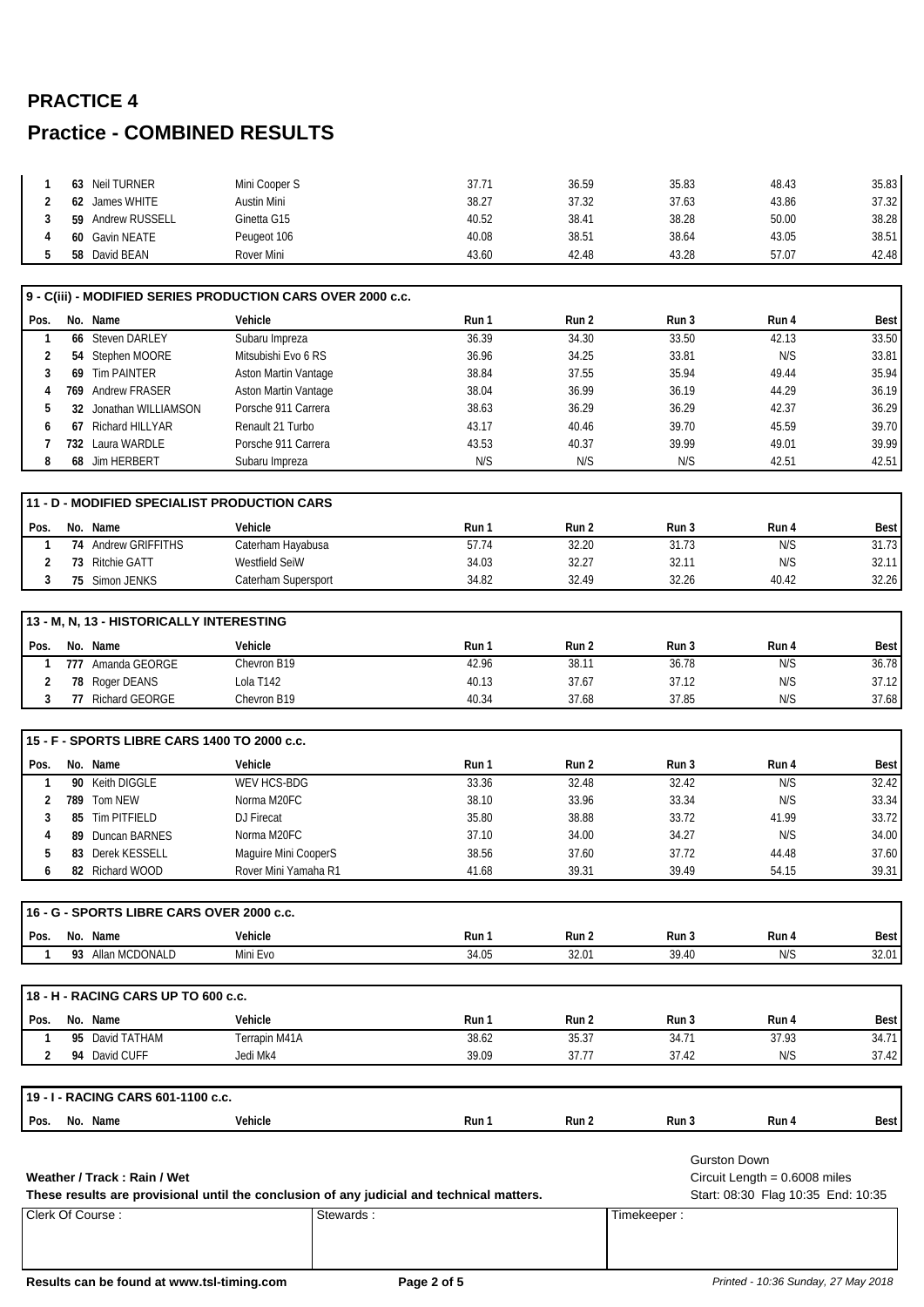|    |     | 908 Andy GREENEN       | Empire Evo 2         | 31.61 | 35.44 | 30.19 | 40.17 | 30.19 |
|----|-----|------------------------|----------------------|-------|-------|-------|-------|-------|
|    | 108 | Adam GREENEN           | Empire Evo 2         | 31.10 | N/S   | 30.20 | 35.37 | 30.20 |
|    | 106 | Debbie DUNBAR          | DJ Firehawk          | 32.26 | 31.00 | 30.63 | 34.29 | 30.63 |
|    | 111 | <b>Jack COTTRILL</b>   | Force PT             | 31.97 | 30.94 | 30.80 | 35.16 | 30.80 |
|    | 110 | Simon FIDOE            | <b>Empire Wraith</b> | 32.07 | 30.97 | 30.98 | 34.24 | 30.97 |
| 6  | 113 | Eynon PRICE            | Force H C            | 32.02 | 31.58 | 31.17 | 34.51 | 31.17 |
|    |     | 112 Harry PICK         | <b>OMS 3000M</b>     | 31.91 | 31.26 | 31.37 | 36.12 | 31.26 |
| 8  | 109 | James MOORE            | Empire 00            | 32.47 | 31.72 | 31.28 | 38.32 | 31.28 |
| 9  |     | 912 Steve OWEN         | <b>OMS 3000M</b>     | 33.15 | 31.36 | 31.79 | 37.79 | 31.36 |
| 10 | 107 | Darren GUMBLEY         | Force TA             | 32.79 | 32.11 | 31.38 | 35.49 | 31.38 |
| 11 | 97  | Martin JONES           | Force PT             | 32.69 | 32.03 | 32.35 | 37.83 | 32.03 |
| 12 | 104 | Tony LEVITT            | Empire Evo           | 32.62 | FAIL  | N/S   | 38.36 | 32.62 |
| 13 | 105 | Murray WAKEHAM         | OMS CF96             | 35.14 | 33.34 | 33.60 | 42.06 | 33.34 |
| 14 | 906 | <b>Lindsay SUMMERS</b> | DJ Firehawk          | 35.61 | 33.94 | 33.45 | 41.96 | 33.45 |
| 15 | 102 | Steve BOOTHER          | <b>OMS 2000M</b>     | 35.60 | 33.66 | 34.23 | 42.92 | 33.66 |
| 16 |     | 100 Gregory BARTON     | Empire 00            | N/S   | 34.60 | 33.86 | 39.34 | 33.86 |
| 17 | 99  | Wil KER                | OMS CF09             | 36.90 | 34.02 | 33.91 | 37.65 | 33.91 |
| 18 |     | 905 Alan JOY           | OMS CF96             | 36.08 | 34.24 | 33.98 | 44.56 | 33.98 |
| 19 | 103 | Keith WEEKS            | Image FF5            | 40.05 | 34.18 | 34.68 | 43.40 | 34.18 |
| 20 | 101 | Stephen LOADSMAN       | OMS R/A              | 37.90 | 35.05 | 35.84 | N/S   | 35.05 |
| 21 |     | 84 Peter STEEL         | Marlet 1098cc        | 35.31 | N/S   | N/S   | 44.31 | 35.31 |
| 22 |     | 98 Hannah WILTSHIRE    | Empire Evo 00        | 42.75 | 39.12 | 39.12 | 47.73 | 39.12 |
|    |     |                        |                      |       |       |       |       |       |

### **19.8 - J(i) - FORMULA FORD RACING CARS UP TO 1600 c.c.**

| Pos. | No. | Name               | Vehicle         | Run 1 | Run 2 | Run 3 | Run 4 | Best  |
|------|-----|--------------------|-----------------|-------|-------|-------|-------|-------|
|      | 151 | Simon MCBEATH      | Swift SC92F     | 39.88 | 37.31 | 37.19 | 43.44 | 37.19 |
|      | 140 | Simon ANDREWS      | Van Diemen RF90 | 39.36 | 37.49 | 37.70 | 43.53 | 37.49 |
|      |     | 940 Bernard KEVILL | Van Diemen RF90 | 40.46 | 38.66 | 38.77 | 43.70 | 38.66 |
|      | 150 | Doug AULD          | Swift SC93      | 42.87 | 40.95 | 41.39 | 48.44 | 40.95 |
|      |     |                    |                 |       |       |       |       |       |

### **20 - 20 - RACING CARS 1101 - 1600 C.C.**

| Pos. | No. | Name                | Vehicle           | Run 1 | Run 2 | Run 3 | Run 4 | Best  |
|------|-----|---------------------|-------------------|-------|-------|-------|-------|-------|
|      | 122 | Leslie MUTCH        | <b>GWR Raptor</b> | 30.06 | 29.60 | 29.10 | 34.42 | 29.10 |
|      | 117 | Olivia COOPER       | Force TA          | 31.41 | 30.80 | 30.43 | 34.93 | 30.43 |
|      | 118 | David WARBURTON     | Gould GR59        | 31.57 | 32.33 | 30.48 | 35.55 | 30.48 |
| 4    | 917 | Liam COOPER         | Force TA          | 32.68 | N/S   | 30.60 | 36.75 | 30.60 |
| 5    | 121 | Mike LEE            | <b>OMS 3000M</b>  | 32.89 | 31.10 | 31.48 | 37.31 | 31.10 |
| b    |     | 120 Andy BOUGOURD   | Force PT          | 31.31 | 31.19 | 31.20 | 51.53 | 31.19 |
|      |     | 116 Mathew RYDER    | Empire Evo 2      | 33.22 | 31.20 | N/S   | 36.37 | 31.20 |
| 8    |     | 918 Allan WARBURTON | Gould GR59        | 34.48 | 32.92 | 32.15 | 39.30 | 32.15 |
| 9    | 119 | Neal COLES          | OMS <sub>28</sub> | 36.97 | 33.46 | 33.78 | 39.92 | 33.46 |
| 10   |     | 916 Caroline RYDER  | Empire Evo 2      | FAIL  | 33.63 | N/S   | 40.92 | 33.63 |
| 11   |     | 115 Neville THOMSON | OMS CF04          | N/S   | 49.47 | N/S   | 52.69 | 49.47 |

|      |     |                    | 21 - K(i) - RACING CARS 1601-2000 c.c. (Normally Aspirated) |       |       |       |       |             |
|------|-----|--------------------|-------------------------------------------------------------|-------|-------|-------|-------|-------------|
| Pos. | No. | Name               | Vehicle                                                     | Run 1 | Run 2 | Run 3 | Run 4 | <b>Best</b> |
|      |     | 130 Tim ELMER      | Dallara F399                                                | 32.40 | 30.69 | 30.73 | 36.40 | 30.69       |
|      |     | 129 Terry DAVIS    | OMS TKD YV8                                                 | 32.46 | 32.12 | 30.84 | 37.48 | 30.84       |
|      | 128 | Johnathen VARLEY   | <b>GWR Predator</b>                                         | 34.15 | 31.59 | 31.06 | 35.41 | 31.06       |
|      |     | 126 Gary STEPHENS  | Dallara F399                                                | 33.68 | 32.04 | 33.04 | 41.33 | 32.04       |
|      | 929 | Tricia DAVIS       | OMS TKD V8                                                  | 32.69 | 32.99 | 32.25 | 38.41 | 32.25       |
|      |     | 926 Gavin STEPHENS | Dallara F399                                                | 35.97 | 33.44 | 33.53 | 43.75 | 33.44       |

These results are provisional until the conclusion of any judicial and technical matters. Start: 08:30 Flag 10:35 End: 10:35

Timekeeper : Stewards : Stewards : Timekeeper : Stewards : Timekeeper :

Gurston Down

Weather / Track: Rain / Wet
and Weather / Track: Rain / Wet
and Weather / Track : Rain / Wet
and Weather / Track : Rain / Wet
and Weather / Track : Rain / Wet
and Weather / Track : Rain / Wet
and Weather **Communist Communi**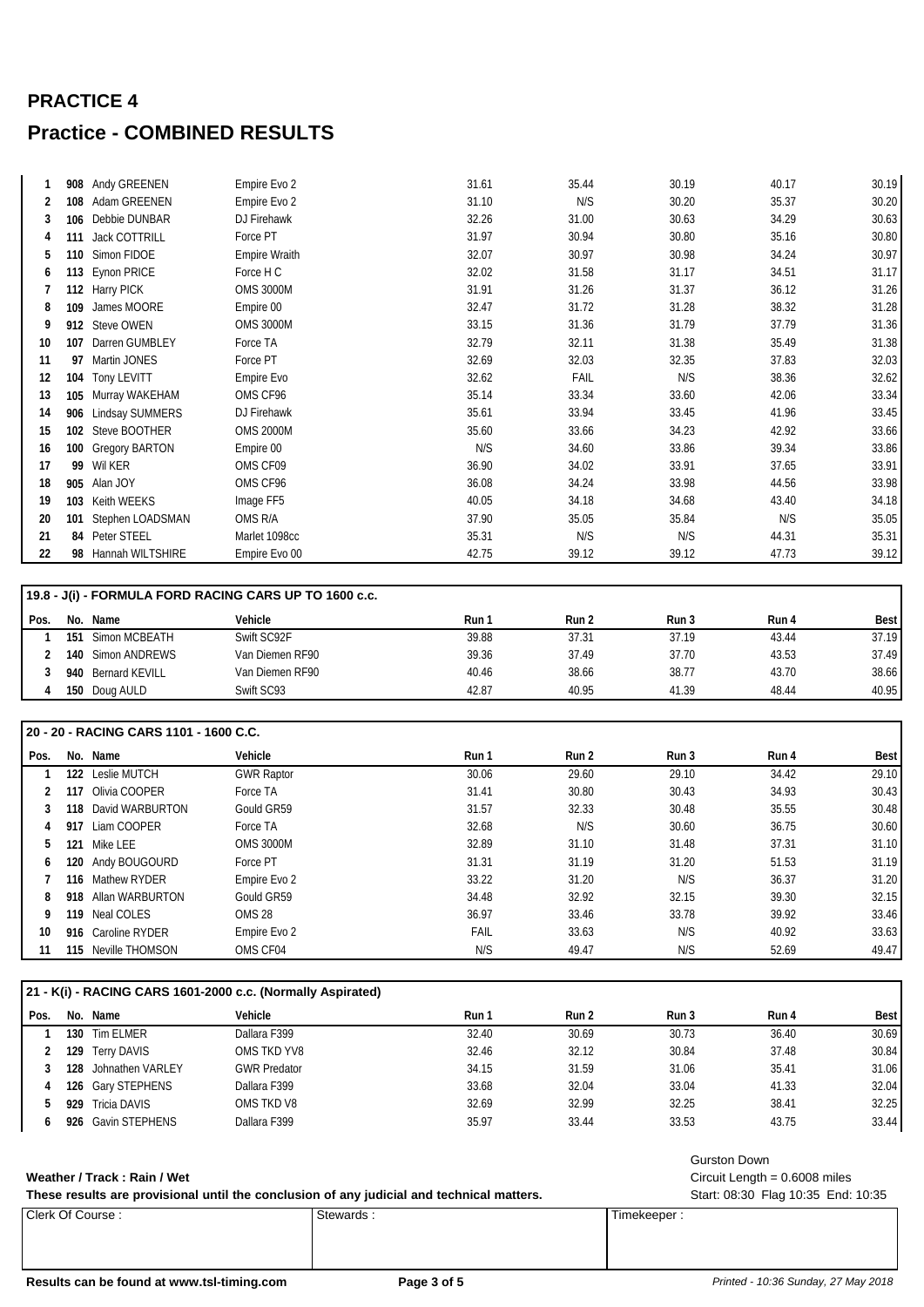| 21 - K(i) - RACING CARS 1601-2000 c.c. (Normally Aspirated)<br>Pos.<br>No. Name<br>Vehicle<br>Run 1<br>Run 2<br>Run 3<br>Run 4<br>Quest SF86<br>34.73<br>33.59<br>33.90<br>125 Dave LORD<br>41.43<br>7<br>127 Roger COCK<br>34.80<br>34.23<br>Pilbeam MP54<br>36.19<br>N/S<br>8<br>9<br>927 Sue HAYES<br>Pilbeam MP54<br>47.01<br>50.75<br>42.36<br>N/S<br>21.1 - K(ii) - RACING CARS 1601-2000 c.c. (Forced Induction)<br>Pos.<br>No. Name<br>Run 1<br>Run 2<br>Run 3<br>Run 4<br>Vehicle<br>133 Paul HAIMES<br>Gould GR559<br>28.86<br>29.97<br>29.45<br>33.76<br>1<br>135 Lee GRIFFITHS<br><b>OMS 25</b><br>38.04<br>30.62<br>30.10<br>N/S<br>2<br>Gould GR59<br>30.71<br>35.70<br>134 Simon MOYSE<br>31.97<br>33.18<br>3<br>57.98<br>N/S<br>36.83<br>Pilbeam MP101<br>30.92<br>4<br>136 Kelvin BROAD<br>22 - L - RACING CARS OVER 2000 c.c.<br>Pos.<br>Run 2<br>Run 3<br>No. Name<br>Vehicle<br>Run 1<br>Run 4<br><b>OMS 28</b><br>27.45<br>26.71<br>27.11<br>31.16<br>1<br>1 Trevor WILLIS<br>27.52<br>27.07<br>2<br>4 Will HALL<br>Force WH-XTEC<br>28.01<br>31.41<br>3<br>5 Jason MOURANT<br>Gould GR55<br>28.05<br>27.40<br>27.11<br>31.21<br>27.13<br>27.31<br>2 Wallace MENZIES<br>Gould GR59<br>28.40<br>31.93<br>4<br>29.10<br>28.76<br>28.01<br>9 Dave UREN<br>Gould GR55B<br>33.05<br>5<br>29.32<br>28.92<br>142 Oliver TOMLIN<br>Pilbeam MP97-03<br>31.21<br>N/S<br>6<br>30.51<br>29.50<br>29.74<br>141 Terry GRAVES<br>Gould GR55HB<br>N/S<br>7<br>31.89<br>30.88<br>29.81<br>709 Nicola MENZIES<br>Gould GR55B<br>35.33<br>8<br>941 Tony HUNT<br>30.76<br>N/S<br>Gould GR55HB<br>32.15<br>30.06<br>9<br><b>OMS 28</b><br>33.34<br>31.94<br>34.74<br>38.29<br>139 Paul CRUTE<br>10<br>942 Sandra TOMLIN<br>Pilbeam MP97-03<br>35.92<br>33.25<br>32.78<br>N/S<br>11<br>24.1 - 24a - LOTUS 7 CLUB CHAMPIONSHIP - Class 1 | <b>Best</b><br>33.59<br>34.23<br>42.36<br><b>Best</b><br>28.86<br>30.10<br>30.71<br>30.92<br><b>Best</b><br>26.71<br>27.07<br>27.11<br>27.13<br>28.01 |
|----------------------------------------------------------------------------------------------------------------------------------------------------------------------------------------------------------------------------------------------------------------------------------------------------------------------------------------------------------------------------------------------------------------------------------------------------------------------------------------------------------------------------------------------------------------------------------------------------------------------------------------------------------------------------------------------------------------------------------------------------------------------------------------------------------------------------------------------------------------------------------------------------------------------------------------------------------------------------------------------------------------------------------------------------------------------------------------------------------------------------------------------------------------------------------------------------------------------------------------------------------------------------------------------------------------------------------------------------------------------------------------------------------------------------------------------------------------------------------------------------------------------------------------------------------------------------------------------------------------------------------------------------------------------------------------------------------------------------------------------------------------------------------------------------------------------------------------|-------------------------------------------------------------------------------------------------------------------------------------------------------|
|                                                                                                                                                                                                                                                                                                                                                                                                                                                                                                                                                                                                                                                                                                                                                                                                                                                                                                                                                                                                                                                                                                                                                                                                                                                                                                                                                                                                                                                                                                                                                                                                                                                                                                                                                                                                                                        |                                                                                                                                                       |
|                                                                                                                                                                                                                                                                                                                                                                                                                                                                                                                                                                                                                                                                                                                                                                                                                                                                                                                                                                                                                                                                                                                                                                                                                                                                                                                                                                                                                                                                                                                                                                                                                                                                                                                                                                                                                                        |                                                                                                                                                       |
|                                                                                                                                                                                                                                                                                                                                                                                                                                                                                                                                                                                                                                                                                                                                                                                                                                                                                                                                                                                                                                                                                                                                                                                                                                                                                                                                                                                                                                                                                                                                                                                                                                                                                                                                                                                                                                        |                                                                                                                                                       |
|                                                                                                                                                                                                                                                                                                                                                                                                                                                                                                                                                                                                                                                                                                                                                                                                                                                                                                                                                                                                                                                                                                                                                                                                                                                                                                                                                                                                                                                                                                                                                                                                                                                                                                                                                                                                                                        |                                                                                                                                                       |
|                                                                                                                                                                                                                                                                                                                                                                                                                                                                                                                                                                                                                                                                                                                                                                                                                                                                                                                                                                                                                                                                                                                                                                                                                                                                                                                                                                                                                                                                                                                                                                                                                                                                                                                                                                                                                                        |                                                                                                                                                       |
|                                                                                                                                                                                                                                                                                                                                                                                                                                                                                                                                                                                                                                                                                                                                                                                                                                                                                                                                                                                                                                                                                                                                                                                                                                                                                                                                                                                                                                                                                                                                                                                                                                                                                                                                                                                                                                        |                                                                                                                                                       |
|                                                                                                                                                                                                                                                                                                                                                                                                                                                                                                                                                                                                                                                                                                                                                                                                                                                                                                                                                                                                                                                                                                                                                                                                                                                                                                                                                                                                                                                                                                                                                                                                                                                                                                                                                                                                                                        |                                                                                                                                                       |
|                                                                                                                                                                                                                                                                                                                                                                                                                                                                                                                                                                                                                                                                                                                                                                                                                                                                                                                                                                                                                                                                                                                                                                                                                                                                                                                                                                                                                                                                                                                                                                                                                                                                                                                                                                                                                                        |                                                                                                                                                       |
|                                                                                                                                                                                                                                                                                                                                                                                                                                                                                                                                                                                                                                                                                                                                                                                                                                                                                                                                                                                                                                                                                                                                                                                                                                                                                                                                                                                                                                                                                                                                                                                                                                                                                                                                                                                                                                        |                                                                                                                                                       |
|                                                                                                                                                                                                                                                                                                                                                                                                                                                                                                                                                                                                                                                                                                                                                                                                                                                                                                                                                                                                                                                                                                                                                                                                                                                                                                                                                                                                                                                                                                                                                                                                                                                                                                                                                                                                                                        |                                                                                                                                                       |
|                                                                                                                                                                                                                                                                                                                                                                                                                                                                                                                                                                                                                                                                                                                                                                                                                                                                                                                                                                                                                                                                                                                                                                                                                                                                                                                                                                                                                                                                                                                                                                                                                                                                                                                                                                                                                                        |                                                                                                                                                       |
|                                                                                                                                                                                                                                                                                                                                                                                                                                                                                                                                                                                                                                                                                                                                                                                                                                                                                                                                                                                                                                                                                                                                                                                                                                                                                                                                                                                                                                                                                                                                                                                                                                                                                                                                                                                                                                        |                                                                                                                                                       |
|                                                                                                                                                                                                                                                                                                                                                                                                                                                                                                                                                                                                                                                                                                                                                                                                                                                                                                                                                                                                                                                                                                                                                                                                                                                                                                                                                                                                                                                                                                                                                                                                                                                                                                                                                                                                                                        |                                                                                                                                                       |
|                                                                                                                                                                                                                                                                                                                                                                                                                                                                                                                                                                                                                                                                                                                                                                                                                                                                                                                                                                                                                                                                                                                                                                                                                                                                                                                                                                                                                                                                                                                                                                                                                                                                                                                                                                                                                                        |                                                                                                                                                       |
|                                                                                                                                                                                                                                                                                                                                                                                                                                                                                                                                                                                                                                                                                                                                                                                                                                                                                                                                                                                                                                                                                                                                                                                                                                                                                                                                                                                                                                                                                                                                                                                                                                                                                                                                                                                                                                        |                                                                                                                                                       |
|                                                                                                                                                                                                                                                                                                                                                                                                                                                                                                                                                                                                                                                                                                                                                                                                                                                                                                                                                                                                                                                                                                                                                                                                                                                                                                                                                                                                                                                                                                                                                                                                                                                                                                                                                                                                                                        |                                                                                                                                                       |
|                                                                                                                                                                                                                                                                                                                                                                                                                                                                                                                                                                                                                                                                                                                                                                                                                                                                                                                                                                                                                                                                                                                                                                                                                                                                                                                                                                                                                                                                                                                                                                                                                                                                                                                                                                                                                                        |                                                                                                                                                       |
|                                                                                                                                                                                                                                                                                                                                                                                                                                                                                                                                                                                                                                                                                                                                                                                                                                                                                                                                                                                                                                                                                                                                                                                                                                                                                                                                                                                                                                                                                                                                                                                                                                                                                                                                                                                                                                        |                                                                                                                                                       |
|                                                                                                                                                                                                                                                                                                                                                                                                                                                                                                                                                                                                                                                                                                                                                                                                                                                                                                                                                                                                                                                                                                                                                                                                                                                                                                                                                                                                                                                                                                                                                                                                                                                                                                                                                                                                                                        |                                                                                                                                                       |
|                                                                                                                                                                                                                                                                                                                                                                                                                                                                                                                                                                                                                                                                                                                                                                                                                                                                                                                                                                                                                                                                                                                                                                                                                                                                                                                                                                                                                                                                                                                                                                                                                                                                                                                                                                                                                                        | 28.92                                                                                                                                                 |
|                                                                                                                                                                                                                                                                                                                                                                                                                                                                                                                                                                                                                                                                                                                                                                                                                                                                                                                                                                                                                                                                                                                                                                                                                                                                                                                                                                                                                                                                                                                                                                                                                                                                                                                                                                                                                                        | 29.50                                                                                                                                                 |
|                                                                                                                                                                                                                                                                                                                                                                                                                                                                                                                                                                                                                                                                                                                                                                                                                                                                                                                                                                                                                                                                                                                                                                                                                                                                                                                                                                                                                                                                                                                                                                                                                                                                                                                                                                                                                                        | 29.81                                                                                                                                                 |
|                                                                                                                                                                                                                                                                                                                                                                                                                                                                                                                                                                                                                                                                                                                                                                                                                                                                                                                                                                                                                                                                                                                                                                                                                                                                                                                                                                                                                                                                                                                                                                                                                                                                                                                                                                                                                                        | 30.06                                                                                                                                                 |
|                                                                                                                                                                                                                                                                                                                                                                                                                                                                                                                                                                                                                                                                                                                                                                                                                                                                                                                                                                                                                                                                                                                                                                                                                                                                                                                                                                                                                                                                                                                                                                                                                                                                                                                                                                                                                                        | 31.94                                                                                                                                                 |
|                                                                                                                                                                                                                                                                                                                                                                                                                                                                                                                                                                                                                                                                                                                                                                                                                                                                                                                                                                                                                                                                                                                                                                                                                                                                                                                                                                                                                                                                                                                                                                                                                                                                                                                                                                                                                                        | 32.78                                                                                                                                                 |
|                                                                                                                                                                                                                                                                                                                                                                                                                                                                                                                                                                                                                                                                                                                                                                                                                                                                                                                                                                                                                                                                                                                                                                                                                                                                                                                                                                                                                                                                                                                                                                                                                                                                                                                                                                                                                                        |                                                                                                                                                       |
|                                                                                                                                                                                                                                                                                                                                                                                                                                                                                                                                                                                                                                                                                                                                                                                                                                                                                                                                                                                                                                                                                                                                                                                                                                                                                                                                                                                                                                                                                                                                                                                                                                                                                                                                                                                                                                        |                                                                                                                                                       |
| Run 2<br>Run 3<br>Pos.<br>No. Name<br>Vehicle<br>Run 1<br>Run 4                                                                                                                                                                                                                                                                                                                                                                                                                                                                                                                                                                                                                                                                                                                                                                                                                                                                                                                                                                                                                                                                                                                                                                                                                                                                                                                                                                                                                                                                                                                                                                                                                                                                                                                                                                        | <b>Best</b>                                                                                                                                           |
| 39.56<br>39.69<br>38.62<br>520 Richard ABRAHAM<br>Caterham 7<br>43.31<br>1                                                                                                                                                                                                                                                                                                                                                                                                                                                                                                                                                                                                                                                                                                                                                                                                                                                                                                                                                                                                                                                                                                                                                                                                                                                                                                                                                                                                                                                                                                                                                                                                                                                                                                                                                             | 38.62                                                                                                                                                 |
| 39.15<br>519 Paul BOSTON<br>39.56<br>39.08<br>43.12<br>Caterham 7<br>2                                                                                                                                                                                                                                                                                                                                                                                                                                                                                                                                                                                                                                                                                                                                                                                                                                                                                                                                                                                                                                                                                                                                                                                                                                                                                                                                                                                                                                                                                                                                                                                                                                                                                                                                                                 | 39.08                                                                                                                                                 |
| 3<br>619 Rebecca BOSTON<br>Caterham 7<br>44.37<br>41.50<br>41.47<br>51.21                                                                                                                                                                                                                                                                                                                                                                                                                                                                                                                                                                                                                                                                                                                                                                                                                                                                                                                                                                                                                                                                                                                                                                                                                                                                                                                                                                                                                                                                                                                                                                                                                                                                                                                                                              | 41.47                                                                                                                                                 |
|                                                                                                                                                                                                                                                                                                                                                                                                                                                                                                                                                                                                                                                                                                                                                                                                                                                                                                                                                                                                                                                                                                                                                                                                                                                                                                                                                                                                                                                                                                                                                                                                                                                                                                                                                                                                                                        |                                                                                                                                                       |
| 24.2 - 24b - LOTUS 7 CLUB CHAMPIONSHIP - Class 2                                                                                                                                                                                                                                                                                                                                                                                                                                                                                                                                                                                                                                                                                                                                                                                                                                                                                                                                                                                                                                                                                                                                                                                                                                                                                                                                                                                                                                                                                                                                                                                                                                                                                                                                                                                       |                                                                                                                                                       |
| No. Name<br>Vehicle<br>Run 2<br>Pos.<br>Run 1<br>Run 3<br>Run 4                                                                                                                                                                                                                                                                                                                                                                                                                                                                                                                                                                                                                                                                                                                                                                                                                                                                                                                                                                                                                                                                                                                                                                                                                                                                                                                                                                                                                                                                                                                                                                                                                                                                                                                                                                        | <b>Best</b>                                                                                                                                           |
| 38.71<br>37.57<br>44.20<br>532 David NELSON<br>Caterham 7 Sprlight<br>37.86<br>1                                                                                                                                                                                                                                                                                                                                                                                                                                                                                                                                                                                                                                                                                                                                                                                                                                                                                                                                                                                                                                                                                                                                                                                                                                                                                                                                                                                                                                                                                                                                                                                                                                                                                                                                                       | 37.57                                                                                                                                                 |
| 37.77<br>42.89<br>538 Graham HOWARD<br>Caterham Seven<br>38.68<br>38.41<br>2                                                                                                                                                                                                                                                                                                                                                                                                                                                                                                                                                                                                                                                                                                                                                                                                                                                                                                                                                                                                                                                                                                                                                                                                                                                                                                                                                                                                                                                                                                                                                                                                                                                                                                                                                           | 37.77                                                                                                                                                 |
| 38.71<br>38.18<br>637 Matthew BRAMALL<br>Caterham Super 7<br>39.06<br>43.26<br>3                                                                                                                                                                                                                                                                                                                                                                                                                                                                                                                                                                                                                                                                                                                                                                                                                                                                                                                                                                                                                                                                                                                                                                                                                                                                                                                                                                                                                                                                                                                                                                                                                                                                                                                                                       | 38.18                                                                                                                                                 |
| 39.37<br>Caterham Super 7 Zet<br>39.69<br>39.26<br>41.98<br>537 Chris BRAMALL<br>4                                                                                                                                                                                                                                                                                                                                                                                                                                                                                                                                                                                                                                                                                                                                                                                                                                                                                                                                                                                                                                                                                                                                                                                                                                                                                                                                                                                                                                                                                                                                                                                                                                                                                                                                                     | 39.26                                                                                                                                                 |
| 24.3 - 24c - LOTUS 7 CLUB CHAMPIONSHIP - Class 3                                                                                                                                                                                                                                                                                                                                                                                                                                                                                                                                                                                                                                                                                                                                                                                                                                                                                                                                                                                                                                                                                                                                                                                                                                                                                                                                                                                                                                                                                                                                                                                                                                                                                                                                                                                       |                                                                                                                                                       |
| Vehicle<br>Pos.<br>No. Name<br>Run 1<br>Run 2<br>Run 3<br>Run 4                                                                                                                                                                                                                                                                                                                                                                                                                                                                                                                                                                                                                                                                                                                                                                                                                                                                                                                                                                                                                                                                                                                                                                                                                                                                                                                                                                                                                                                                                                                                                                                                                                                                                                                                                                        | Best                                                                                                                                                  |
| 558 Richard PRICE<br>Caterham 7 Roadsport<br>36.88<br>35.84<br>35.96<br>38.04<br>1                                                                                                                                                                                                                                                                                                                                                                                                                                                                                                                                                                                                                                                                                                                                                                                                                                                                                                                                                                                                                                                                                                                                                                                                                                                                                                                                                                                                                                                                                                                                                                                                                                                                                                                                                     | 35.84                                                                                                                                                 |
| 559 Robert JACOBS<br>Caterham Seven<br>37.76<br>36.44<br>36.73<br>39.27<br>2                                                                                                                                                                                                                                                                                                                                                                                                                                                                                                                                                                                                                                                                                                                                                                                                                                                                                                                                                                                                                                                                                                                                                                                                                                                                                                                                                                                                                                                                                                                                                                                                                                                                                                                                                           | 36.44                                                                                                                                                 |
| Caterham SuperSprint<br>38.49<br>37.62<br>36.70<br>41.73<br>555 Michael CALVERT<br>3                                                                                                                                                                                                                                                                                                                                                                                                                                                                                                                                                                                                                                                                                                                                                                                                                                                                                                                                                                                                                                                                                                                                                                                                                                                                                                                                                                                                                                                                                                                                                                                                                                                                                                                                                   | 36.70                                                                                                                                                 |
| 560 Daniel MALKIN<br>Caterham Seven<br>38.48<br>37.26<br>37.05<br>38.65                                                                                                                                                                                                                                                                                                                                                                                                                                                                                                                                                                                                                                                                                                                                                                                                                                                                                                                                                                                                                                                                                                                                                                                                                                                                                                                                                                                                                                                                                                                                                                                                                                                                                                                                                                | 37.05                                                                                                                                                 |
| 557 Philip MATCHWICK<br>Caterham 7 Roadsport<br>38.75<br>37.54<br>37.41<br>39.99<br>5                                                                                                                                                                                                                                                                                                                                                                                                                                                                                                                                                                                                                                                                                                                                                                                                                                                                                                                                                                                                                                                                                                                                                                                                                                                                                                                                                                                                                                                                                                                                                                                                                                                                                                                                                  | 37.41                                                                                                                                                 |
| 38.96<br>554 Tony SMITH<br>Caterham 7 150sv<br>43.11<br>38.49<br>43.33<br>6                                                                                                                                                                                                                                                                                                                                                                                                                                                                                                                                                                                                                                                                                                                                                                                                                                                                                                                                                                                                                                                                                                                                                                                                                                                                                                                                                                                                                                                                                                                                                                                                                                                                                                                                                            | 38.49                                                                                                                                                 |
| Caterham Seven<br>39.98<br>40.05<br>44.49<br>7<br>553 Roger LEGG<br>41.11                                                                                                                                                                                                                                                                                                                                                                                                                                                                                                                                                                                                                                                                                                                                                                                                                                                                                                                                                                                                                                                                                                                                                                                                                                                                                                                                                                                                                                                                                                                                                                                                                                                                                                                                                              | 39.98                                                                                                                                                 |
|                                                                                                                                                                                                                                                                                                                                                                                                                                                                                                                                                                                                                                                                                                                                                                                                                                                                                                                                                                                                                                                                                                                                                                                                                                                                                                                                                                                                                                                                                                                                                                                                                                                                                                                                                                                                                                        |                                                                                                                                                       |

Clerk Of Course : Stewards : Stewards : Timekeeper : Timekeeper : These results are provisional until the conclusion of any judicial and technical matters. Start: 08:30 Flag 10:35 End: 10:35

Gurston Down

Weather / Track: Rain / Wet
and Weather / Track: Rain / Wet
and Weather / Track : Rain / Wet
and Weather / Track : Rain / Wet
and Weather / Track : Rain / Wet
and Weather / Track : Rain / Wet
and Weather **Communist Communi**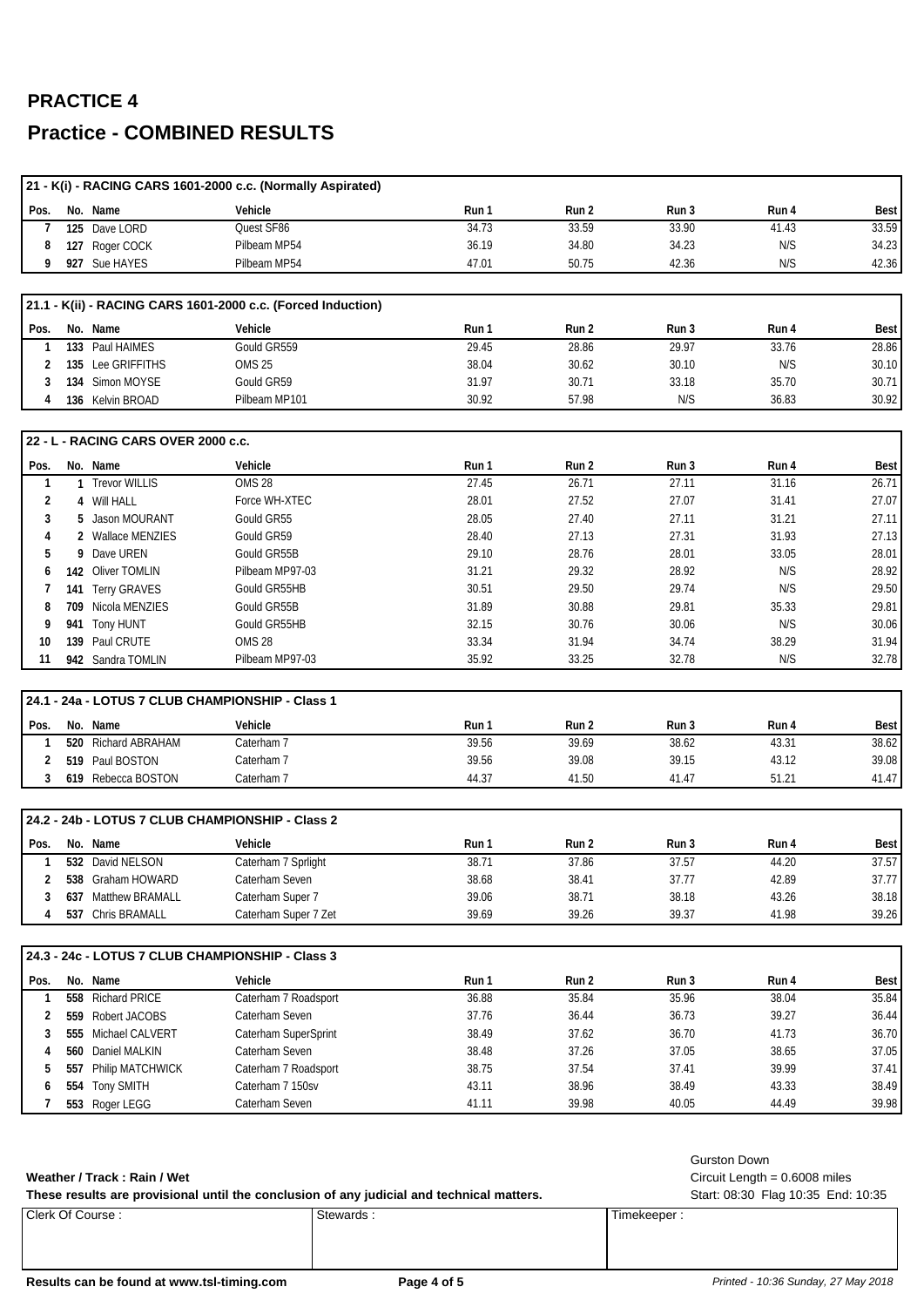|      |     | 24.4 - 24d - LOTUS 7 CLUB CHAMPIONSHIP - Class 4   |                      |       |       |       |       |             |
|------|-----|----------------------------------------------------|----------------------|-------|-------|-------|-------|-------------|
| Pos. |     | No. Name                                           | Vehicle              | Run 1 | Run 2 | Run 3 | Run 4 | Best        |
|      |     | 569 Tom PRICE                                      | Caterham 7           | 36.14 | 34.57 | 35.62 | 38.05 | 34.57       |
|      |     |                                                    |                      |       |       |       |       |             |
|      |     | 24.5 - 24e - LOTUS 7 CLUB CHAMPIONSHIP - Class 5   |                      |       |       |       |       |             |
| Pos. |     | No. Name                                           | Vehicle              | Run 1 | Run 2 | Run 3 | Run 4 | <b>Best</b> |
|      | 580 | Jeremy DAVIES                                      | Caterham R300        | 36.28 | 34.86 | 34.88 | 37.38 | 34.86       |
|      |     | 579 Michael SANKEY                                 | Caterham Superlight  | 36.24 | 35.17 | 35.51 | 37.00 | 35.17       |
| 3    |     | 578 Chris ALSTON                                   | Caterham 7 Superspri | 38.56 | 37.59 | 36.47 | 40.48 | 36.47       |
|      |     |                                                    |                      |       |       |       |       |             |
|      |     | 24.6 - 24f - LOTUS 7 CLUB CHAMPIONSHIP - Class 6/7 |                      |       |       |       |       |             |
| Pos. |     | No. Name                                           | Vehicle              | Run 1 | Run 2 | Run 3 | Run 4 | <b>Best</b> |
|      | 599 | Simon ROGERS                                       | Caterham 7 Hayabusa  | 32.06 | 31.66 | 31.60 | 39.12 | 31.60       |
|      | 598 | <b>Robert MARGEL</b>                               | Caterham Hayabusa    | 33.67 | 33.40 | 32.69 | 36.26 | 32.69       |
|      | 590 | Shaun ELWELL                                       | Caterham Seven Super | 34.12 | 33.68 | 33.47 | 36.58 | 33.47       |
|      | 589 | Mark DURRANT                                       | Caterham 7 Busalight | 34.94 | 34.61 | 34.31 | 37.57 | 34.31       |
| 5    | 586 | Simon HARRISON-MOORE                               | Caterham R500 SuperL | 37.36 | 36.01 | 35.82 | 40.59 | 35.82       |
| 6    | 588 | <b>Graham DENHOLM</b>                              | Caterham 7           | 39.32 | 36.25 | 36.15 | 39.79 | 36.15       |
|      |     | 690 Gill ELWELL                                    | Caterham Seven Super | 41.20 | 40.00 | 40.28 | 48.52 | 40.00       |

Weather / Track: Rain / Wet
and Weather / Track: Rain / Wet
and Weather / Track : Rain / Wet
and Weather / Track : Rain / Wet
and Weather / Track : Rain / Wet
and Weather / Track : Rain / Wet
and Weather **Communist Communi** 

These results are provisional until the conclusion of any judicial and technical matters. Start: 08:30 Flag 10:35 End: 10:35

Clerk Of Course : Stewards : Stewards : Timekeeper : Timekeeper :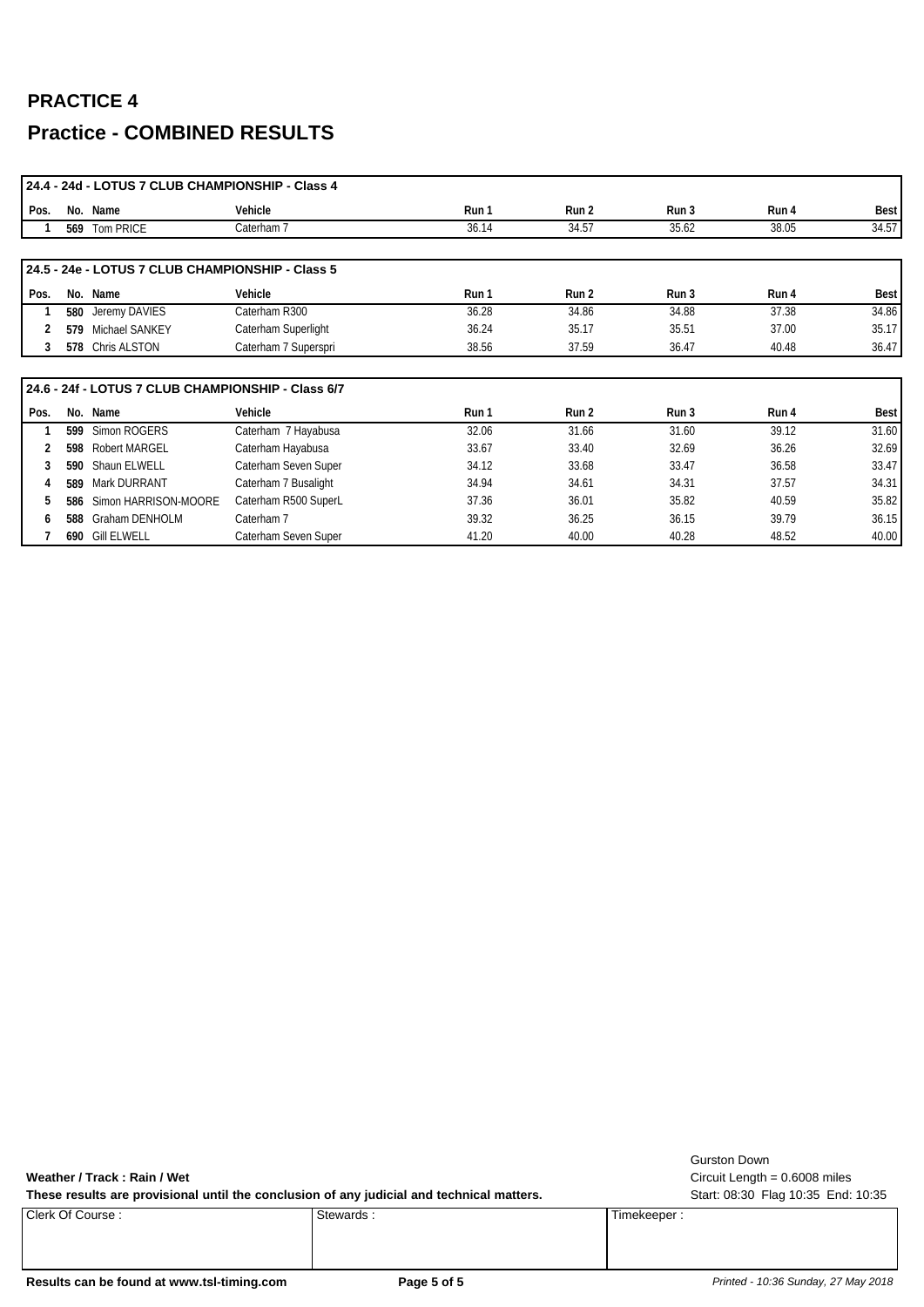## **TIMED RUN TIMED RUN 1 - OVERALL RESULTS**

|              |     | All Runs by Overall Time |                      |      |             |                |       |       |      |             |        |
|--------------|-----|--------------------------|----------------------|------|-------------|----------------|-------|-------|------|-------------|--------|
| Pos.         |     | No. Name                 | Vehicle              | 64ft | Hollow      | S <sub>1</sub> | Int.  | K-A   | S3   | F. Speed    | Finish |
| $\mathbf{1}$ |     | 4 Will HALL              | Force WH-XTEC        | 2.13 | 136.5mph    | 12.22          | 15.04 | 8.73  | 5.94 | 150.5mph    | 26.90  |
| 2            |     | 5 Jason MOURANT          | Gould GR55           | 2.10 | 128.2mph    | 12.27          | 14.94 | 8.58  | 6.28 | 141.5mph    | 27.14  |
| 3            | 1   | <b>Trevor WILLIS</b>     | <b>OMS 28</b>        | 1.97 | 131.9mph    | 12.34          | 15.14 | 8.61  | 6.25 | 140.3mph    | 27.21  |
| 4            | 9   | Dave UREN                | Gould GR55B          | 2.32 | 133.7mph    | 12.68          | 15.75 | 9.17  | 6.15 | 145.9mph    | 28.01  |
| 5            | 141 | <b>Terry GRAVES</b>      | Gould GR55HB         | 2.27 | 128.3mph    | 13.03          | 16.14 | 9.29  | 6.27 | 141.1mph    | 28.60  |
| 6            |     | 142 Oliver TOMLIN        | Pilbeam MP97-03      | 2.24 | 135.7mph    | 13.02          | 15.90 | 9.33  | 6.47 | 130.3mph    | 28.83  |
| 7            | 133 | Paul HAIMES              | Gould GR559          | 2.50 | 119.9mph    | 13.45          | 16.29 | 8.87  | 6.89 | 132.4mph    | 29.22  |
| 8            | 135 | Lee GRIFFITHS            | OMS 25               | 2.17 | 124.4mph    | 13.38          | 16.17 | 8.99  | 6.86 | 132.7mph    | 29.24  |
| 9            |     | 122 Leslie MUTCH         | <b>GWR Raptor</b>    | 2.25 | 114.5mph    | 13.13          | 15.90 | 8.96  | 7.24 | 121.4mph    | 29.34  |
| 10           |     | 136 Kelvin BROAD         | Pilbeam MP101        | 2.19 | 119.0mph    | N/S            | N/S   | N/S   | 6.72 | 126.7mph    | 29.59  |
| 11           |     | 709 Nicola MENZIES       | Gould GR55B          | 2.21 | 114.0mph    | 13.66          | 16.58 | 9.38  | 6.63 | 124.5mph    | 29.67  |
| 12           | 134 | Simon MOYSE              | Gould GR59           | 2.68 | $120.7$ mph | 13.67          | 16.55 | 9.40  | 7.09 | 120.2mph    | 30.17  |
| 13           |     | 110 Simon FIDOE          | <b>Empire Wraith</b> | 2.15 | 99.0mph     | 13.92          | 16.60 | 8.88  | 7.82 | 103.9mph    | 30.63  |
| 14           |     | 908 Andy GREENEN         | Empire Evo 2         | 2.27 | 104.8mph    | 13.78          | 16.78 | 9.15  | 7.78 | 106.9mph    | 30.71  |
| 15           |     | 108 Adam GREENEN         | Empire Evo 2         | 2.39 | 106.1mph    | 13.79          | 16.43 | 8.98  | 8.04 | 103.0mph    | 30.83  |
| 16           | 107 | Darren GUMBLEY           | Force TA             | 2.30 | 103.6mph    | 14.22          | 16.84 | 8.70  | 7.91 | 106.6mph    | 30.85  |
| 17           |     | 941 Tony HUNT            | Gould GR55HB         | 2.30 | 97.5mph     | 15.04          | 18.08 | 9.04  | 6.86 | 110.8mph    | 30.96  |
| 18           |     | 118 David WARBURTON      | Gould GR59           | 2.57 | 114.6mph    | 14.71          | 17.60 | 9.05  | 7.20 | 120.6mph    | 30.96  |
| 19           |     | 117 Olivia COOPER        | Force TA             | 2.20 | 104.7mph    | 14.15          | 17.01 | 9.23  | 7.63 | 117.4mph    | 31.01  |
| 20           |     | 112 Harry PICK           | <b>OMS 3000M</b>     | 2.48 | 101.0mph    | 14.21          | 17.07 | 9.05  | 7.80 | 110.0mph    | 31.08  |
| 21           |     | 130 Tim ELMER            | Dallara F399         | 2.28 | 115.5mph    | 14.43          | 17.58 | 9.62  | 7.08 | 119.7mph    | 31.13  |
| 22           |     | 106 Debbie DUNBAR        | DJ Firehawk          | 2.43 | 100.8mph    | 14.38          | 17.14 | 9.09  | 7.69 | $112.2$ mph | 31.16  |
| 23           |     | 111 Jack COTTRILL        | Force PT             | 2.16 | 106.8mph    | 14.12          | 16.97 | 9.22  | 7.86 | 107.4mph    | 31.21  |
| 24           |     | 912 Steve OWEN           | <b>OMS 3000M</b>     | 2.17 | 100.1mph    | 14.30          | 17.34 | 9.18  | 7.73 | 111.4mph    | 31.22  |
| 25           |     | 120 Andy BOUGOURD        | Force PT             | 2.34 | 111.0mph    | 14.03          | 16.83 | 9.58  | 7.61 | 113.5mph    | 31.23  |
| 26           |     | 917 Liam COOPER          | Force TA             | 2.45 | 109.7mph    | 14.56          | 17.45 | 9.19  | 7.55 | $114.3$ mph | 31.30  |
| 27           |     | 121 Mike LEE             | <b>OMS 3000M</b>     | 2.28 | 107.6mph    | 14.38          | 17.37 | 9.28  | 7.81 | 110.7mph    | 31.49  |
| 28           |     | 942 Sandra TOMLIN        | Pilbeam MP97-03      | 2.38 | 121.6mph    | 14.60          | 17.82 | 9.82  | 7.12 | $112.2$ mph | 31.55  |
| 29           |     | 97 Martin JONES          | Force PT             | 2.30 | 104.3mph    | 14.46          | 17.31 | 9.21  | 7.89 | 108.3mph    | 31.57  |
| 30           |     | 129 Terry DAVIS          | OMS TKD YV8          | 2.35 | 115.6mph    | 14.67          | 18.08 | 9.67  | 7.29 | $111.7$ mph | 31.64  |
| 31           |     | 116 Mathew RYDER         | Empire Evo 2         | 2.42 | 108.4mph    | 14.55          | 17.77 | 9.67  | 7.50 | $115.1$ mph | 31.72  |
| 32           | 109 | James MOORE              | Empire 00            | 2.23 | 101.5mph    | 14.84          | 17.71 | 9.09  | 8.07 | 105.2mph    | 32.02  |
| 33           |     | 139 Paul CRUTE           | OMS 28               | 2.32 | 116.3mph    | 14.73          | 17.99 | 10.13 | 7.17 | 119.9mph    | 32.04  |
| 34           | 128 | Johnathen VARLEY         | <b>GWR Predator</b>  | 2.19 | 86.8mph     | 14.76          | 17.61 | 9.16  | 8.23 | 104.6mph    | 32.16  |
| 35           |     | 119 Neal COLES           | <b>OMS 28</b>        | 2.24 | 113.0mph    | 14.87          | 17.98 | 9.78  | 7.54 | $118.3$ mph | 32.21  |
| 36           |     | 918 Allan WARBURTON      | Gould GR59           | 2.31 | 115.2mph    | 14.94          | 18.13 | 9.72  | 7.61 | 106.8mph    | 32.27  |
| 37           |     | 74 Andrew GRIFFITHS      | Caterham Hayabusa    | 2.55 | $100.6$ mph | 14.98          | 17.80 | 9.48  | 7.90 | $110.1$ mph | 32.38  |
| 38           |     | 75 Simon JENKS           | Caterham Supersport  | 2.41 | 101.9mph    | 14.98          | 18.06 | 9.74  | 7.66 | 113.1mph    | 32.39  |
| 39           |     | 90 Keith DIGGLE          | WEV HCS-BDG          | 2.57 | 105.1mph    | 15.23          | 18.21 | 9.61  | 8.18 | 105.0mph    | 33.03  |
| 40           |     | 906 Lindsay SUMMERS      | DJ Firehawk          | 2.10 | 100.7mph    | 15.23          | 18.54 | 10.09 | 7.93 | 110.5mph    | 33.26  |
| 41           |     | 99 Wil KER               | OMS CF09             | 2.51 | 97.9mph     | 15.16          | 18.09 | 9.31  | 9.00 | 98.9mph     | 33.49  |
| 42           | 598 | Robert MARGEL            | Caterham Hayabusa    | 2.71 | 92.5mph     | 15.63          | 18.67 | 9.44  | 8.45 | 104.0mph    | 33.53  |
| 43           |     | 929 Tricia DAVIS         | OMS TKD V8           | 2.42 | 104.2mph    | 15.40          | 18.59 | 10.30 | 7.83 | 106.6mph    | 33.53  |
| 44           |     | 66 Steven DARLEY         | Subaru Impreza       | 2.42 | 106.9mph    | 15.45          | 18.56 | 10.61 | 7.48 | 115.0mph    | 33.54  |
| 45           |     | 589 Mark DURRANT         | Caterham 7 Busalight | 2.58 | 92.1mph     | 15.69          | 18.78 | 9.72  | 8.49 | 101.2mph    | 33.91  |
| 46           |     | 590 Shaun ELWELL         | Caterham Seven Super | 2.58 | 93.7mph     | 15.77          | 18.96 | 9.70  | 8.44 | 104.8mph    | 33.91  |
| 47           |     | 103 Keith WEEKS          | Image FF5            | 2.67 | 105.6mph    | 15.92          | 19.07 | 9.85  | 8.20 | 104.5mph    | 33.98  |
| 48           |     | 73 Ritchie GATT          | Westfield SeiW       | 2.37 | 99.1mph     | 15.62          | 18.58 | 10.37 | 8.07 | 104.7mph    | 34.07  |
| 49           |     | 125 Dave LORD            | Quest SF86           | 2.21 | 104.7mph    | 14.99          | 18.33 | 10.49 | 8.77 | 98.8mph     | 34.26  |
| 50           | 54  | Stephen MOORE            | Mitsubishi Evo 6 RS  | 2.33 | 101.2mph    | 15.96          | 19.06 | 10.09 | 8.29 | 95.7mph     | 34.35  |
| 51           |     | 95 David TATHAM          | Terrapin M41A        | 2.23 | 89.4mph     | 15.74          | 18.54 | 9.20  | 9.65 | 87.4mph     | 34.60  |

#### **Weather / Track : Bright / Dry** Circuit Length = 0.6008 miles

| <b>Gurston Down</b> |  |
|---------------------|--|
|                     |  |

**These results are provisional until the conclusion of any judicial and technical matters.** Start: 10:39 Flag 13:27 End: 13:27

| These results are provisional until the conclusion of any judicial and technical matters.<br>Start: 10: |           |             |  |  |  |  |
|---------------------------------------------------------------------------------------------------------|-----------|-------------|--|--|--|--|
| Clerk Of Course:                                                                                        | Stewards: | Timekeeper: |  |  |  |  |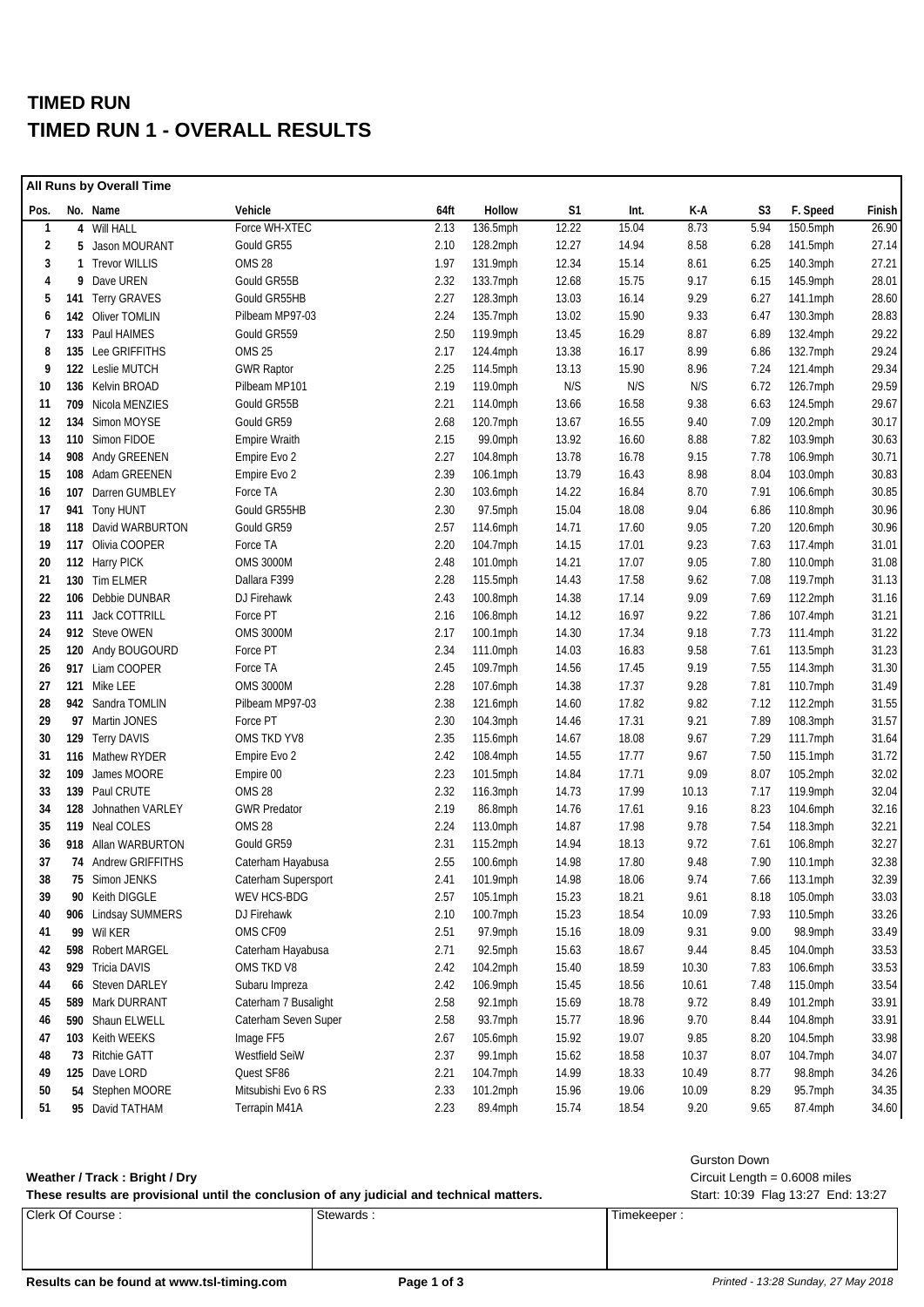## **TIMED RUN TIMED RUN 1 - OVERALL RESULTS**

|      |     | <b>All Runs by Overall Time</b> |                      |      |             |       |       |       |       |            |        |
|------|-----|---------------------------------|----------------------|------|-------------|-------|-------|-------|-------|------------|--------|
| Pos. |     | No. Name                        | Vehicle              | 64ft | Hollow      | S1    | Int.  | K-A   | S3    | F. Speed   | Finish |
| 52   |     | 84 Peter STEEL                  | Marlet 1098cc        | 2.75 | 102.4mph    | 16.29 | 19.71 | 10.23 | 8.21  | 101.2mph   | 34.75  |
| 53   |     | 102 Steve BOOTHER               | <b>OMS 2000M</b>     | 2.82 | 98.8mph     | 16.45 | 19.68 | 9.90  | 8.40  | 102.9mph   | 34.76  |
| 54   |     | 916 Caroline RYDER              | Empire Evo 2         | 2.39 | 102.4mph    | 15.81 | 19.11 | 10.56 | 8.45  | 99.9mph    | 34.83  |
| 55   |     | 569 Tom PRICE                   | Caterham 7           | 2.71 | 87.8mph     | 16.14 | 19.29 | 9.86  | 8.99  | 96.3mph    | 35.00  |
| 56   |     | 89 Duncan BARNES                | Norma M20FC          | 2.55 | 99.7mph     | 15.85 | 19.17 | 10.73 | 8.45  | 104.1mph   | 35.04  |
| 57   | 100 | <b>Gregory BARTON</b>           | Empire 00            | 2.41 | 94.9mph     | 16.00 | 19.43 | 10.30 | 8.74  | 96.7mph    | 35.04  |
| 58   |     | 580 Jeremy DAVIES               | Caterham R300        | 2.52 | 86.2mph     | 16.12 | 18.80 | 9.97  | 9.07  | 97.7mph    | 35.16  |
| 59   |     | 105 Murray WAKEHAM              | OMS CF96             | 3.05 | 94.0mph     | 16.33 | 19.28 | 10.40 | 8.45  | 103.2mph   | 35.18  |
| 60   |     | 579 Michael SANKEY              | Caterham Superlight  | 2.62 | 86.1mph     | 16.05 | 19.30 | 10.05 | 9.14  | 96.1mph    | 35.24  |
| 61   |     | 34 Paul HOWELLS                 | Porsche 911RSR       | 2.31 | 91.7mph     | 16.78 | 19.83 | 9.85  | 8.72  | 91.0mph    | 35.36  |
| 62   |     | 789 Tom NEW                     | Norma M20FC          | 2.46 | 98.8mph     | 15.93 | 19.46 | 10.79 | 8.68  | 101.0mph   | 35.41  |
| 63   |     | 27 Martin WATSON                | Westfield SEiW       | 2.79 | $101.8$ mph | 16.68 | 19.65 | 10.10 | 8.63  | 95.0mph    | 35.42  |
| 64   |     | 72 Steve HOLLAND                | Caterham Hayabusa    | 2.80 | 93.9mph     | 16.91 | 20.18 | 10.08 | 8.65  | 97.9mph    | 35.65  |
| 65   | 586 | Simon HARRISON-MOORE            | Caterham R500 SuperL | 2.57 | $91.6$ mph  | 16.96 | 20.29 | 10.17 | 8.64  | 98.8mph    | 35.78  |
| 66   |     | 588 Graham DENHOLM              | Caterham 7           | 2.84 | 85.9mph     | 16.98 | 19.97 | 9.64  | 9.31  | 95.0mph    | 35.94  |
| 67   |     | 905 Alan JOY                    | OMS CF96             | 2.65 | 75.5mph     | 17.68 | 21.02 | 9.99  | 8.30  | 105.0mph   | 35.97  |
| 68   |     | 62 James WHITE                  | Austin Mini          | 2.68 | 85.4mph     | 16.36 | 19.65 | 10.31 | 9.37  | 93.1mph    | 36.04  |
| 69   |     | 33 Tim BARBER                   | Porsche 996 GT3RS    | 2.55 | 88.9mph     | 16.72 | 19.83 | 10.11 | 9.40  | 95.4mph    | 36.24  |
| 70   |     | 63 Neil TURNER                  | Mini Cooper S        | 2.69 | 87.3mph     | 16.95 | 20.04 | 10.22 | 9.20  | 96.0mph    | 36.38  |
| 71   |     | 70 Adrian LEWIS                 | Westfield Superbusa  | 3.01 | 90.1mph     | 17.27 | 20.53 | 10.57 | 8.77  | 93.9mph    | 36.63  |
| 72   |     | 85 Tim PITFIELD                 | DJ Firecat           | 2.82 | 93.1mph     | 17.31 | 20.57 | 10.02 | 9.39  | 80.7mph    | 36.72  |
| 73   |     | 559 Robert JACOBS               | Caterham Seven       | 2.76 | 81.6mph     | 16.92 | 19.98 | 10.01 | 9.98  | 86.7mph    | 36.92  |
| 74   |     | 69 Tim PAINTER                  | Aston Martin Vantage | 2.65 | 93.0mph     | 16.65 | 20.04 | 11.17 | 9.13  | 97.9mph    | 36.96  |
| 75   |     | 558 Richard PRICE               | Caterham 7 Roadsport | 2.76 | 84.2mph     | 16.52 | 20.04 | 10.75 | 9.70  | 90.4mph    | 36.98  |
| 76   |     | 578 Chris ALSTON                | Caterham 7 Superspri | 2.79 | 82.5mph     | 17.12 | 20.42 | 10.28 | 9.57  | $92.1$ mph | 36.98  |
| 77   | 127 | Roger COCK                      | Pilbeam MP54         | 2.42 | 105.2mph    | 15.02 | 18.24 | 10.30 | 11.88 | 50.6mph    | 37.21  |
| 78   |     | 555 Michael CALVERT             | Caterham SuperSprint | 2.77 | 82.0mph     | 17.17 | 20.21 | 10.16 | 10.09 | 88.2mph    | 37.43  |
| 79   |     | 560 Daniel MALKIN               | Caterham Seven       | 2.60 | 79.5mph     | 16.95 | 20.08 | 10.17 | 10.32 | 84.7mph    | 37.44  |
| 80   |     | 68 Jim HERBERT                  | Subaru Impreza       | 2.22 | 89.2mph     | 17.47 | 20.92 | 11.17 | 8.80  | 99.0mph    | 37.46  |
| 81   |     | 557 Philip MATCHWICK            | Caterham 7 Roadsport | 2.79 | 81.5mph     | 17.03 | 20.23 | 10.36 | 10.06 | 87.2mph    | 37.46  |
| 82   |     | 32 Jonathan WILLIAMSON          | Porsche 911 Carrera  | 2.16 | 83.1mph     | 17.34 | 20.57 | 10.40 | 9.74  | 88.4mph    | 37.49  |
| 83   |     | 52 Shaun FUDGE                  | Subaru Impreza WRX   | 2.21 | 85.7mph     | 16.98 | 20.34 | 10.62 | 9.97  | 86.7mph    | 37.58  |
| 84   |     | 35 Peter TURNBULL               | Porsche 911 GT3 Cup  | 2.55 | 87.2mph     | 17.47 | 20.91 | 10.80 | 9.62  | 83.6mph    | 37.90  |
| 85   |     | 60 Gavin NEATE                  | Peugeot 106          | 2.64 | 80.1mph     | 17.22 | 20.35 | 10.41 | 10.35 | 84.2mph    | 38.00  |
| 86   | 94  | David CUFF                      | Jedi Mk4             | 2.70 | 84.9mph     | 18.08 | N/S   | 10.31 | 9.68  | 88.5mph    | 38.08  |
| 87   | 151 | Simon MCBEATH                   | Swift SC92F          | 2.73 | 82.1mph     | 17.33 | 20.54 | 10.72 | 10.12 | 86.7mph    | 38.18  |
| 88   |     | 532 David NELSON                | Caterham 7 Sprlight  | 2.66 | 78.3mph     | 17.39 | 20.66 | 10.89 | 9.91  | 87.9mph    | 38.21  |
| 89   |     | 101 Stephen LOADSMAN            | OMS R/A              | 3.33 | 97.8mph     | 17.30 | 20.44 | 11.08 | 9.90  | 39.8mph    | 38.29  |
| 90   |     | 83 Derek KESSELL                | Maguire Mini CooperS | 2.49 | 81.7mph     | 17.64 | 20.74 | 10.32 | 10.40 | 86.8mph    | 38.36  |
| 91   |     | 637 Matthew BRAMALL             | Caterham Super 7     | 2.52 | 80.6mph     | 17.21 | 20.44 | 10.90 | 10.25 | 86.1mph    | 38.37  |
| 92   |     | 140 Simon ANDREWS               | Van Diemen RF90      | 2.80 | 84.6mph     | 17.61 | 20.94 | 10.63 | 10.19 | 87.1mph    | 38.45  |
| 93   |     | 769 Andrew FRASER               | Aston Martin Vantage | 2.90 | 85.5mph     | 18.43 | 21.85 | 11.12 | 9.01  | 93.6mph    | 38.57  |
| 94   |     | 554 Tony SMITH                  | Caterham 7 150sv     | 2.85 | 78.5mph     | 18.03 | 21.13 | 10.35 | 10.27 | 87.0mph    | 38.65  |
| 95   |     | 538 Graham HOWARD               | Caterham Seven       | 2.84 | 80.9mph     | 17.67 | 21.00 | 11.18 | 9.81  | 89.8mph    | 38.67  |
| 96   |     | 519 Paul BOSTON                 | Caterham 7           | 2.54 | 79.3mph     | 17.64 | 20.70 | 10.51 | 10.64 | 82.9mph    | 38.81  |
| 97   |     | 59 Andrew RUSSELL               | Ginetta G15          | 2.43 | 81.8mph     | 17.96 | 21.40 | 10.71 | 10.13 | 86.5mph    | 38.81  |
| 98   |     | 98 Hannah WILTSHIRE             | Empire Evo 00        | 2.42 | 85.2mph     | 18.20 | 21.83 | 11.22 | 9.43  | 86.7mph    | 38.87  |
| 99   |     | 47 Richard BRANT                | Renault Clio172Sport | 2.71 | 80.3mph     | 17.90 | 21.14 | 10.71 | 10.36 | 86.3mph    | 38.98  |
| 100  |     | 733 David HILTON                | Porsche 996 GT3RS    | 3.07 | 83.1mph     | 18.85 | 22.27 | 10.88 | 9.48  | 91.5mph    | 39.22  |
| 101  | 940 | <b>Bernard KEVILL</b>           | Van Diemen RF90      | 2.70 | 80.1mph     | 18.13 | 21.45 | 10.72 | 10.40 | 84.8mph    | 39.25  |
| 102  |     | 31 Robert LANCASTER-GAYE        | Porsche 996 GT3      | 2.62 | 73.8mph     | 18.62 | 22.09 | 11.02 | 9.84  | 84.4mph    | 39.49  |

#### **Weather / Track : Bright / Dry** Circuit Length = 0.6008 miles

| These results are provisional until the conclusion of any judicial and technical matters. | Start: 10:39 Flag 13:27 End: 13:27 |             |  |
|-------------------------------------------------------------------------------------------|------------------------------------|-------------|--|
| Clerk Of Course:                                                                          | Stewards                           | Timekeeper: |  |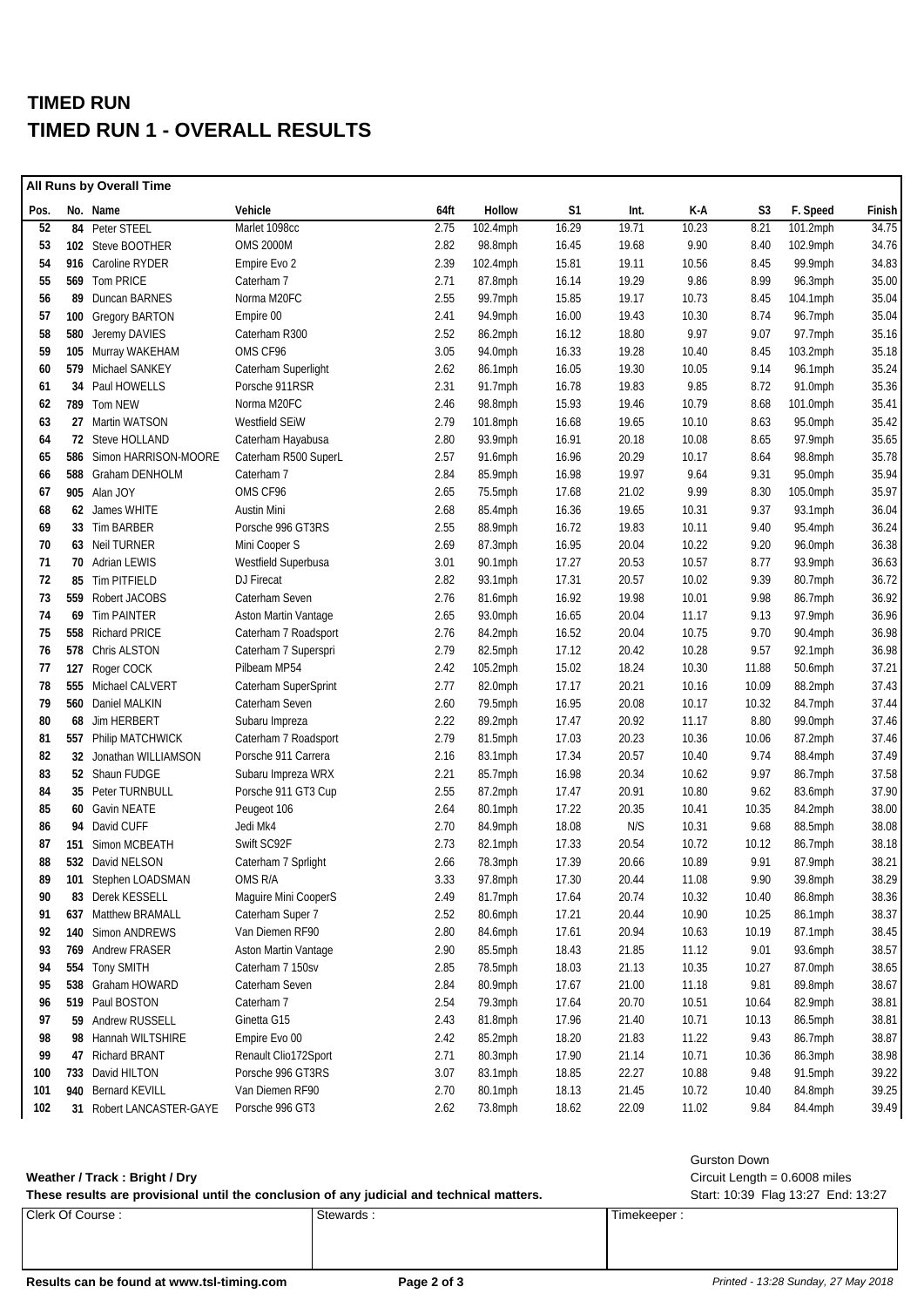## **TIMED RUN TIMED RUN 1 - OVERALL RESULTS**

|      | All Runs by Overall Time |                      |      |          |                |       |       |                |          |        |
|------|--------------------------|----------------------|------|----------|----------------|-------|-------|----------------|----------|--------|
| Pos. | No. Name                 | Vehicle              | 64ft | Hollow   | S <sub>1</sub> | Int.  | K-A   | S <sub>3</sub> | F. Speed | Finish |
| 103  | 520 Richard ABRAHAM      | Caterham 7           | 2.74 | 77.7mph  | 17.87          | 20.99 | 10.87 | 10.90          | 81.1mph  | 39.65  |
| 104  | 82 Richard WOOD          | Rover Mini Yamaha R1 | 3.07 | 80.7mph  | 18.37          | 21.76 | 10.95 | 10.33          | 84.1mph  | 39.67  |
| 105  | 752 Sarah FUDGE          | Subaru Impreza WRX   | 2.40 | 77.2mph  | 18.41          | 22.15 | 11.53 | 9.99           | 84.7mph  | 39.95  |
| 106  | 26 Dean CUBITT           | Mazda MX5            | 2.90 | 74.2mph  | 18.64          | 22.14 | 11.05 | 10.47          | 84.8mph  | 40.16  |
| 107  | 67 Richard HILLYAR       | Renault 21 Turbo     | 2.93 | 80.7mph  | 18.75          | 22.13 | 11.21 | 10.26          | 86.4mph  | 40.23  |
| 108  | 690 Gill ELWELL          | Caterham Seven Super | 2.71 | 75.8mph  | 18.86          | 22.75 | 11.79 | 9.64           | 89.4mph  | 40.29  |
| 109  | 30 Simon TARLING         | Porsche 911 GT3      | 2.53 | 85.9mph  | 18.20          | 21.88 | 11.67 | 10.51          | 82.8mph  | 40.39  |
| 110  | 78 Roger DEANS           | Lola T142            | 2.61 | 85.2mph  | 18.64          | 23.09 | 12.02 | 9.77           | 86.8mph  | 40.44  |
| 111  | 553 Roger LEGG           | Caterham Seven       | 2.87 | 75.1mph  | 18.68          | 22.18 | 10.91 | 10.87          | 81.7mph  | 40.48  |
| 112  | 599 Simon ROGERS         | Caterham 7 Hayabusa  | 2.27 | 93.5mph  | 14.43          | 17.02 | 9.52  | 16.86          | 32.1mph  | 40.82  |
| 113  | 732 Laura WARDLE         | Porsche 911 Carrera  | 2.11 | 76.4mph  | 18.42          | 22.35 | 11.67 | 10.72          | 78.6mph  | 40.82  |
| 114  | 88 John DAVEY            | <b>TVR Vixen</b>     | 2.67 | 73.6mph  | 18.97          | 22.52 | 11.61 | 10.90          | 78.0mph  | 41.48  |
| 115  | 46 Paul HEARNE           | Renault Clio 172 Cup | 2.88 | 75.9mph  | 18.36          | 21.46 | 11.51 | 11.63          | 76.6mph  | 41.52  |
| 116  | 36 Bob MORTIMER          | Porsche 911          | 2.45 | 82.3mph  | 18.27          | 21.97 | 11.96 | 11.47          | 66.8mph  | 41.72  |
| 117  | 927 Sue HAYES            | Pilbeam MP54         | 2.48 | 79.1mph  | 19.23          | 23.10 | 11.78 | 10.72          | 74.1mph  | 41.74  |
| 118  | 24 Christopher DAVIES    | Honda Civic Type R   | 3.02 | 78.2mph  | 19.51          | 23.05 | 11.53 | 10.77          | 81.0mph  | 41.83  |
| 119  | 619 Rebecca BOSTON       | Caterham 7           | 2.70 | 73.9mph  | 19.53          | 23.05 | 11.55 | 10.75          | 82.0mph  | 41.85  |
| 120  | 51 Gordon WESTON         | Porsche 924S         | 2.98 | 73.0mph  | 19.48          | 22.85 | 11.34 | 11.11          | 80.0mph  | 41.93  |
| 121  | 23 Alex ENGLAND          | Ford Fiesta RS       | 3.14 | 70.9mph  | 19.21          | 22.46 | 11.22 | 11.50          | 77.2mph  | 41.94  |
| 122  | 724 Russell DAVIES       | Honda Civic Type R   | 3.40 | 76.4mph  | 19.64          | 22.95 | 11.20 | 11.34          | 76.9mph  | 42.19  |
| 123  | 22 David BELLAMY         | Peugeot 106 GTI      | 2.94 | 78.0mph  | 18.75          | 21.93 | 12.06 | 11.58          | 81.2mph  | 42.39  |
| 124  | 150 Doug AULD            | Swift SC93           | 2.74 | 68.2mph  | 20.09          | 23.73 | 11.81 | 10.50          | 84.2mph  | 42.41  |
| 125  | 115 Neville THOMSON      | OMS CF04             | 2.65 | 74.1mph  | 20.03          | 24.06 | 12.12 | 10.91          | 69.7mph  | 43.07  |
| 126  | 58 David BEAN            | Rover Mini           | 2.81 | 70.6mph  | 20.45          | 24.14 | 11.98 | 11.82          | 74.4mph  | 44.26  |
| 127  | 42 Steve HARRIS          | Vauxhall Corsa       | 2.85 | 73.6mph  | 19.83          | 23.57 | 12.63 | 11.97          | 76.0mph  | 44.43  |
| 128  | 21 Jason RICHARDSON      | Mazda MX5 RS         | 3.63 | 69.3mph  | 20.86          | 24.50 | 11.85 | 12.15          | 73.1mph  | 44.87  |
| 129  | 45 Anthony RECORD        | Proton Satria Gti    | 3.02 | 69.1mph  | 20.38          | 23.93 | 11.83 | 13.09          | 66.2mph  | 45.30  |
| 130  | 20 Scott HANHAN          | Mazda MX5            | 3.44 | 69.5mph  | 20.81          | 24.60 | 12.59 | 12.94          | 68.2mph  | 46.35  |
| 131  | 537 Chris BRAMALL        | Caterham Super 7 Zet | 2.53 | 79.1mph  | 23.17          | 26.66 | 12.00 | 12.60          | 82.5mph  | 47.78  |
| 132  | 19 Lucy CUFF             | Audi TT              | 2.95 | 65.3mph  | 20.97          | 24.94 | 13.78 | 14.05          | 56.7mph  | 48.81  |
| 133  | 714 John PIPER           | Frogeye Sprite MK1   | 3.35 | 63.2mph  | 22.46          | 27.13 | 13.55 | 12.86          | 63.0mph  | 48.88  |
| 134  | 14 Humphrey WALTERS      | <b>TVR Grantura</b>  | 3.33 | 58.6mph  | 24.75          | 29.36 | 16.61 | 13.66          | 63.4mph  | 55.04  |
| 135  | 16 Philip MORTON         | Alfa Romeo 147       | 3.28 | 61.7mph  | 24.59          | 29.40 | 15.73 | 16.58          | 55.0mph  | 56.91  |
| 136  | 104 Tony LEVITT          | Empire Evo           | 2.27 | 101.4mph | 19.67          | 28.80 | N/S   | N/S            | N/S      | FAIL   |
| 137  | 2 Wallace MENZIES        | Gould GR59           | 2.14 | 142.5mph | 12.40          | 15.04 | 8.52  | N/S            | N/S      | FAIL   |
| 138  | 113 Eynon PRICE          | Force H C            | 2.12 | 98.1mph  | 20.71          | N/S   | N/S   | N/S            | N/S      | FAIL   |

These results are provisional until the conclusion of any judicial and technical matters. Start: 10:39 Flag 13:27 End: 13:27

Gurston Down

**Weather / Track : Bright / Dry** Circuit Length = 0.6008 miles

Clerk Of Course : Stewards : Stewards : Timekeeper : Timekeeper :

Results can be found at www.tsl-timing.com **Page 3 of 3 Printed - 13:28 Sunday, 27 May 2018**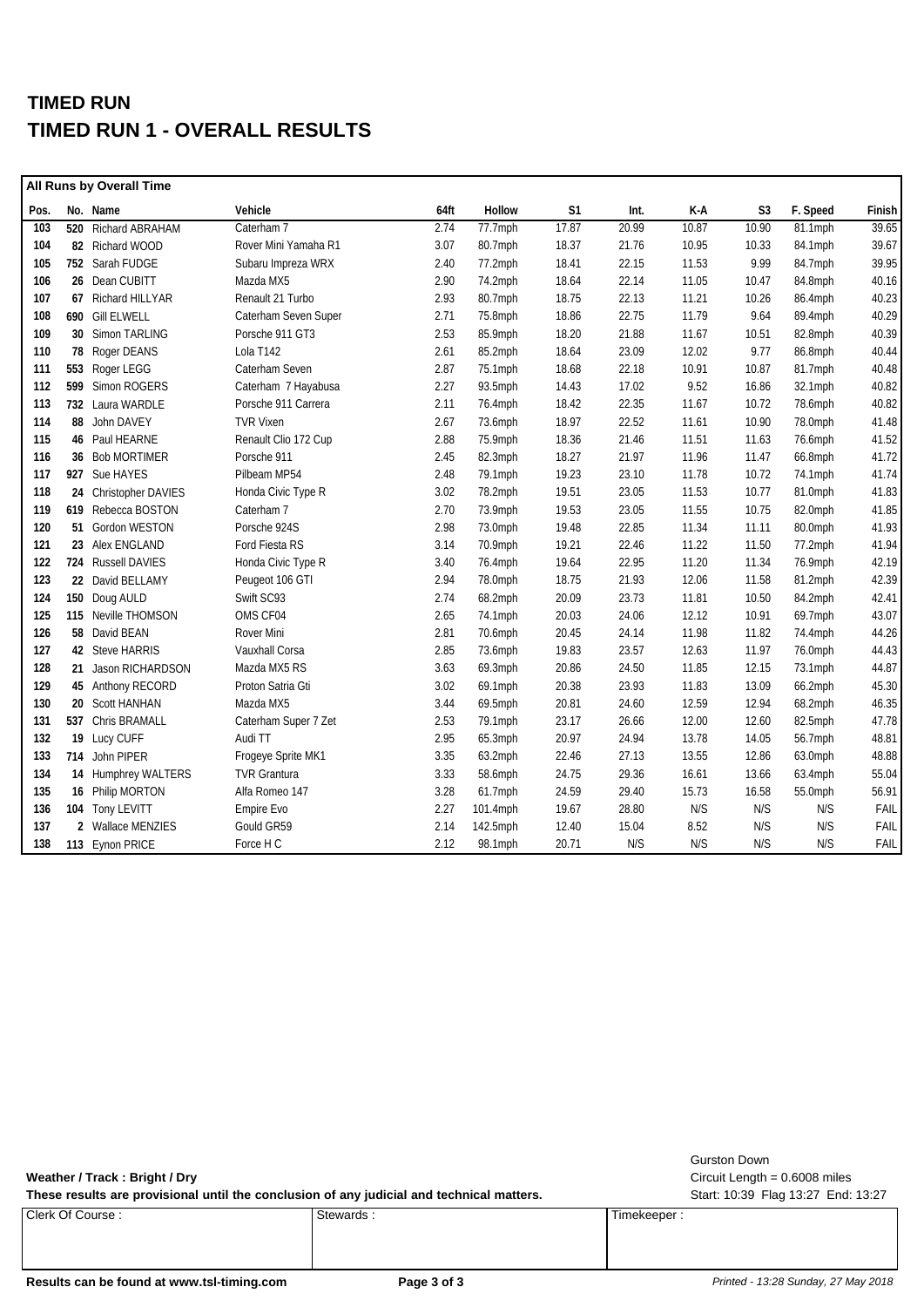|                         |  | 3 - 3 - SOUTH WEST CENTRE NATIONAL B           |                                                                |              |                       |                |                |                |                         |                    |                                            |
|-------------------------|--|------------------------------------------------|----------------------------------------------------------------|--------------|-----------------------|----------------|----------------|----------------|-------------------------|--------------------|--------------------------------------------|
| Pos.                    |  | No. Name                                       | Vehicle                                                        | 64ft         | Hollow                | S1             | Int.           | K-A            | S3                      | F. Speed           | Finish                                     |
| 1                       |  | 27 Martin WATSON                               | Westfield SEiW                                                 | 2.79         | 101.8mph              | 16.68          | 19.65          | 10.10          | 8.63                    | 95.0mph            | 35.42                                      |
| 2                       |  | 72 Steve HOLLAND                               | Caterham Hayabusa                                              | 2.80         | 93.9mph               | 16.91          | 20.18          | 10.08          | 8.65                    | 97.9mph            | 35.65                                      |
| 3                       |  | 752 Sarah FUDGE                                | Subaru Impreza WRX                                             | 2.40         | 77.2mph               | 18.41          | 22.15          | 11.53          | 9.99                    | 84.7mph            | 39.95                                      |
| 4                       |  | 26 Dean CUBITT                                 | Mazda MX5                                                      | 2.90         | 74.2mph               | 18.64          | 22.14          | 11.05          | 10.47                   | 84.8mph            | 40.16                                      |
| 5                       |  | 24 Christopher DAVIES                          | Honda Civic Type R                                             | 3.02         | 78.2mph               | 19.51          | 23.05          | 11.53          | 10.77                   | 81.0mph            | 41.83                                      |
| 6                       |  | 23 Alex ENGLAND                                | Ford Fiesta RS                                                 | 3.14         | 70.9mph               | 19.21          | 22.46          | 11.22          | 11.50                   | 77.2mph            | 41.94                                      |
| 7                       |  | 724 Russell DAVIES                             | Honda Civic Type R                                             | 3.40         | 76.4mph               | 19.64          | 22.95          | 11.20          | 11.34                   | 76.9mph            | 42.19                                      |
| 8                       |  | 22 David BELLAMY                               | Peugeot 106 GTI                                                | 2.94         | 78.0mph               | 18.75          | 21.93          | 12.06          | 11.58                   | 81.2mph            | 42.39                                      |
| 9                       |  | 21 Jason RICHARDSON                            | Mazda MX5 RS                                                   | 3.63         | 69.3mph               | 20.86          | 24.50          | 11.85          | 12.15                   | 73.1mph            | 44.87                                      |
| 10                      |  | 20 Scott HANHAN                                | Mazda MX5                                                      | 3.44         | 69.5mph               | 20.81          | 24.60          | 12.59          | 12.94                   | 68.2mph            | 46.35                                      |
| 11                      |  | 19 Lucy CUFF                                   | Audi TT                                                        | 2.95         | 65.3mph               | 20.97          | 24.94          | 13.78          | 14.05                   | 56.7mph            | 48.81                                      |
| 12                      |  | 714 John PIPER                                 | Frogeye Sprite MK1                                             | 3.35         | 63.2mph               | 22.46          | 27.13          | 13.55          | 12.86                   | 63.0mph            | 48.88                                      |
| 13                      |  | 14 Humphrey WALTERS                            | <b>TVR Grantura</b>                                            | 3.33         | 58.6mph               | 24.75          | 29.36          | 16.61          | 13.66                   | 63.4mph            | 55.04                                      |
| 14                      |  | 16 Philip MORTON                               | Alfa Romeo 147                                                 | 3.28         | $61.7$ mph            | 24.59          | 29.40          | 15.73          | 16.58                   | 55.0mph            | 56.91                                      |
|                         |  |                                                | 4.42 - G - PORSCHE CLUB NATIONAL HILLCLIMB CHAMPIONSHIP        |              |                       |                |                |                |                         |                    |                                            |
| Pos.                    |  | No. Name                                       | Vehicle                                                        | 64ft         | Hollow                | S1             | Int.           | K-A            | S <sub>3</sub>          | F. Speed           | Finish                                     |
| $\mathbf{1}$            |  | 34 Paul HOWELLS                                | Porsche 911RSR                                                 | 2.31         | 91.7mph               | 16.78          | 19.83          | 9.85           | 8.72                    | 91.0mph            | 35.36                                      |
| $\overline{\mathbf{c}}$ |  | 33 Tim BARBER                                  | Porsche 996 GT3RS                                              | 2.55         | 88.9mph               | 16.72          | 19.83          | 10.11          | 9.40                    | 95.4mph            | 36.24                                      |
| 3                       |  | 35 Peter TURNBULL                              | Porsche 911 GT3 Cup                                            | 2.55         | 87.2mph               | 17.47          | 20.91          | 10.80          | 9.62                    | 83.6mph            | 37.90                                      |
| 4                       |  | 733 David HILTON                               | Porsche 996 GT3RS                                              | 3.07         | 83.1mph               | 18.85          | 22.27          | 10.88          | 9.48                    | 91.5mph            | 39.22                                      |
| 5                       |  | 31 Robert LANCASTER-GAYE                       | Porsche 996 GT3                                                | 2.62         | 73.8mph               | 18.62          | 22.09          | 11.02          | 9.84                    | 84.4mph            | 39.49                                      |
| 6                       |  | 30 Simon TARLING                               | Porsche 911 GT3                                                | 2.53         | 85.9mph               | 18.20          | 21.88          | 11.67          | 10.51                   | 82.8mph            | 40.39                                      |
| 7                       |  | 36 Bob MORTIMER                                | Porsche 911                                                    | 2.45         | 82.3mph               | 18.27          | 21.97          | 11.96          | 11.47                   | 66.8mph            | 41.72                                      |
|                         |  |                                                |                                                                |              |                       |                |                |                |                         |                    |                                            |
|                         |  |                                                |                                                                |              |                       |                |                |                |                         |                    |                                            |
|                         |  |                                                | 5.25 - A(i) - ROADGOING SERIES PRODUCTION CARS UP TO 2000 c.c. |              |                       |                |                |                |                         |                    |                                            |
| Pos.                    |  | No. Name                                       | Vehicle                                                        | 64ft         | Hollow                | S1<br>17.90    | Int.<br>21.14  | K-A            | S <sub>3</sub><br>10.36 | F. Speed           |                                            |
| 1<br>2                  |  | 47 Richard BRANT<br>46 Paul HEARNE             | Renault Clio172Sport                                           | 2.71<br>2.88 | 80.3mph               |                | 21.46          | 10.71          | 11.63                   | 86.3mph            |                                            |
| 3                       |  | 42 Steve HARRIS                                | Renault Clio 172 Cup<br>Vauxhall Corsa                         | 2.85         | 75.9mph<br>$73.6$ mph | 18.36<br>19.83 | 23.57          | 11.51<br>12.63 | 11.97                   | 76.6mph<br>76.0mph | Finish<br>38.98<br>41.52<br>44.43          |
| 4                       |  | 45 Anthony RECORD                              | Proton Satria Gti                                              | 3.02         | $69.1$ mph            | 20.38          | 23.93          | 11.83          | 13.09                   | 66.2mph            |                                            |
|                         |  |                                                |                                                                |              |                       |                |                |                |                         |                    |                                            |
|                         |  |                                                | 5.3 - A(ii) - ROADGOING SERIES PRODUCTION CARS OVER 2000 c.c.  |              |                       |                |                |                |                         |                    | 45.30                                      |
| Pos.                    |  | No. Name                                       | Vehicle                                                        | 64ft         | Hollow                | S <sub>1</sub> | Int.           | K-A            | S <sub>3</sub>          | F. Speed           | Finish                                     |
| 1                       |  | 52 Shaun FUDGE                                 | Subaru Impreza WRX                                             | 2.21         | 85.7mph               | 16.98          | 20.34          | 10.62          | 9.97                    | 86.7mph            | 37.58                                      |
| $\overline{\mathbf{2}}$ |  | 51 Gordon WESTON                               | Porsche 924S                                                   | 2.98         | 73.0mph               | 19.48          | 22.85          | 11.34          | 11.11                   | 80.0mph            |                                            |
|                         |  | 5.4 - B - ROADGOING SPECIALIST PRODUCTION CARS |                                                                |              |                       |                |                |                |                         |                    |                                            |
| Pos.                    |  | No. Name                                       | Vehicle                                                        | 64ft         | Hollow                | S1             | Int.           | K-A            | S <sub>3</sub>          | F. Speed           |                                            |
| 1                       |  | 70 Adrian LEWIS                                | Westfield Superbusa                                            | 3.01         | 90.1mph               | 17.27          | 20.53          | 10.57          | 8.77                    | 93.9mph            | 41.93<br>Finish<br>36.63                   |
| $\overline{2}$          |  | 88 John DAVEY                                  | <b>TVR Vixen</b>                                               | 2.67         | $73.6$ mph            | 18.97          | 22.52          | 11.61          | 10.90                   | 78.0mph            |                                            |
|                         |  |                                                |                                                                |              |                       |                |                |                |                         |                    |                                            |
|                         |  |                                                | 7 - C(i) - MODIFIED SERIES PRODUCTION CARS UP TO 1400 c.c.     |              |                       |                |                |                |                         |                    |                                            |
| Pos.                    |  | No. Name                                       | Vehicle                                                        | 64ft         | Hollow                | S <sub>1</sub> | Int.           | K-A            | S <sub>3</sub>          | F. Speed           |                                            |
| 1                       |  | 62 James WHITE                                 | Austin Mini                                                    | 2.68         | 85.4mph               | 16.36          | 19.65          | 10.31          | 9.37                    | $93.1$ mph         |                                            |
| $\overline{\mathbf{c}}$ |  | 63 Neil TURNER                                 | Mini Cooper S                                                  | 2.69         | 87.3mph               | 16.95          | 20.04          | 10.22          | 9.20                    | 96.0mph            |                                            |
| 3                       |  | 60 Gavin NEATE                                 | Peugeot 106                                                    | 2.64         | 80.1mph               | 17.22          | 20.35          | 10.41          | 10.35                   | 84.2mph            | 41.48<br>Finish<br>36.04<br>36.38<br>38.00 |
| 4<br>5                  |  | 59 Andrew RUSSELL<br>58 David BEAN             | Ginetta G15<br>Rover Mini                                      | 2.43<br>2.81 | 81.8mph<br>70.6mph    | 17.96<br>20.45 | 21.40<br>24.14 | 10.71<br>11.98 | 10.13<br>11.82          | 86.5mph<br>74.4mph | 38.81<br>44.26                             |

#### **Weather / Track : Bright / Dry**

These results are provisional until the conclusion of any judicial and technical matters. Start: 10:39 Flag 13:27 End: 13:27

Clerk Of Course : Stewards : Stewards : Stewards :

Gurston Down

Circuit Length = 0.6008 miles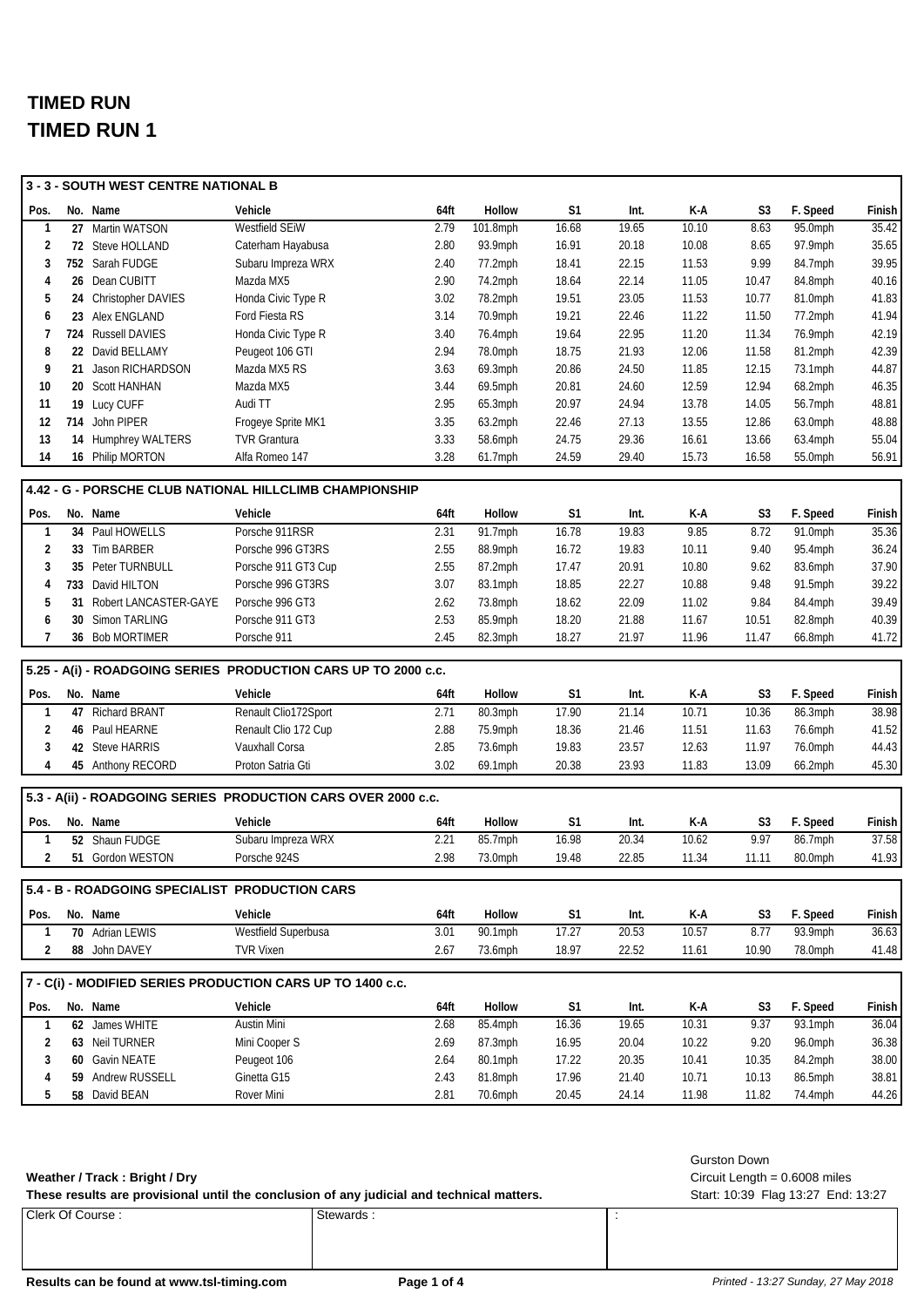|                |                                              | 9 - C(iii) - MODIFIED SERIES PRODUCTION CARS OVER 2000 c.c. |      |          |                |       |       |                     |          |        |
|----------------|----------------------------------------------|-------------------------------------------------------------|------|----------|----------------|-------|-------|---------------------|----------|--------|
| Pos.           | No. Name                                     | Vehicle                                                     | 64ft | Hollow   | S1             | Int.  | K-A   | S3                  | F. Speed | Finish |
| $\mathbf{1}$   | 66 Steven DARLEY                             | Subaru Impreza                                              | 2.42 | 106.9mph | 15.45          | 18.56 | 10.61 | 7.48                | 115.0mph | 33.54  |
| 2              | 54 Stephen MOORE                             | Mitsubishi Evo 6 RS                                         | 2.33 | 101.2mph | 15.96          | 19.06 | 10.09 | 8.29                | 95.7mph  | 34.35  |
| 3              | 69 Tim PAINTER                               | Aston Martin Vantage                                        | 2.65 | 93.0mph  | 16.65          | 20.04 | 11.17 | 9.13                | 97.9mph  | 36.96  |
| 4              | 68 Jim HERBERT                               | Subaru Impreza                                              | 2.22 | 89.2mph  | 17.47          | 20.92 | 11.17 | 8.80                | 99.0mph  | 37.46  |
| 5              | 32 Jonathan WILLIAMSON                       | Porsche 911 Carrera                                         | 2.16 | 83.1mph  | 17.34          | 20.57 | 10.40 | 9.74                | 88.4mph  | 37.49  |
| 6              | 769 Andrew FRASER                            | Aston Martin Vantage                                        | 2.90 | 85.5mph  | 18.43          | 21.85 | 11.12 | 9.01                | 93.6mph  | 38.57  |
| 7              | 67 Richard HILLYAR                           | Renault 21 Turbo                                            | 2.93 | 80.7mph  | 18.75          | 22.13 | 11.21 | 10.26               | 86.4mph  | 40.23  |
| 8              | 732 Laura WARDLE                             | Porsche 911 Carrera                                         | 2.11 | 76.4mph  | 18.42          | 22.35 | 11.67 | 10.72               | 78.6mph  | 40.82  |
|                | 11 - D - MODIFIED SPECIALIST PRODUCTION CARS |                                                             |      |          |                |       |       |                     |          |        |
| Pos.           | No. Name                                     | Vehicle                                                     | 64ft | Hollow   | S1             | Int.  | K-A   | S3                  | F. Speed | Finish |
| $\mathbf{1}$   | 74 Andrew GRIFFITHS                          | Caterham Hayabusa                                           | 2.55 | 100.6mph | 14.98          | 17.80 | 9.48  | 7.90                | 110.1mph | 32.38  |
| 2              | 75 Simon JENKS                               | Caterham Supersport                                         | 2.41 | 101.9mph | 14.98          | 18.06 | 9.74  | 7.66                | 113.1mph | 32.39  |
| 3              | 73 Ritchie GATT                              | Westfield SeiW                                              | 2.37 | 99.1mph  | 15.62          | 18.58 | 10.37 | 8.07                | 104.7mph | 34.07  |
|                | 13 - M, N, 13 - HISTORICALLY INTERESTING     |                                                             |      |          |                |       |       |                     |          |        |
| Pos.           | No. Name                                     | Vehicle                                                     | 64ft | Hollow   | S1             | Int.  | K-A   | S3                  | F. Speed | Finish |
| $\mathbf{1}$   | 78 Roger DEANS                               | Lola T142                                                   | 2.61 | 85.2mph  | 18.64          | 23.09 | 12.02 | 9.77                | 86.8mph  | 40.44  |
|                | 15 - F - SPORTS LIBRE CARS 1400 TO 2000 c.c. |                                                             |      |          |                |       |       |                     |          |        |
| Pos.           | No. Name                                     | Vehicle                                                     | 64ft | Hollow   | S1             | Int.  | K-A   | S3                  | F. Speed | Finish |
| 1              | 90 Keith DIGGLE                              | WEV HCS-BDG                                                 | 2.57 | 105.1mph | 15.23          | 18.21 | 9.61  | 8.18                | 105.0mph | 33.03  |
| 2              | 89 Duncan BARNES                             | Norma M20FC                                                 | 2.55 | 99.7mph  | 15.85          | 19.17 | 10.73 | 8.45                | 104.1mph | 35.04  |
| 3              | 789 Tom NEW                                  | Norma M20FC                                                 | 2.46 | 98.8mph  | 15.93          | 19.46 | 10.79 | 8.68                | 101.0mph | 35.41  |
| 4              | 85 Tim PITFIELD                              | DJ Firecat                                                  | 2.82 | 93.1mph  | 17.31          | 20.57 | 10.02 | 9.39                | 80.7mph  | 36.72  |
| 5              | 83 Derek KESSELL                             | Maguire Mini CooperS                                        | 2.49 | 81.7mph  | 17.64          | 20.74 | 10.32 | 10.40               | 86.8mph  | 38.36  |
| 6              | 82 Richard WOOD                              | Rover Mini Yamaha R1                                        | 3.07 | 80.7mph  | 18.37          | 21.76 | 10.95 | 10.33               | 84.1mph  | 39.67  |
|                |                                              |                                                             |      |          |                |       |       |                     |          |        |
|                | 18 - H - RACING CARS UP TO 600 c.c.          |                                                             |      |          |                |       |       |                     |          |        |
| Pos.           | No. Name                                     | Vehicle                                                     | 64ft | Hollow   | S <sub>1</sub> | Int.  | K-A   | S3                  | F. Speed | Finish |
| $\mathbf{1}$   | 95 David TATHAM                              | Terrapin M41A                                               | 2.23 | 89.4mph  | 15.74          | 18.54 | 9.20  | 9.65                | 87.4mph  | 34.60  |
| $\overline{2}$ | 94 David CUFF                                | Jedi Mk4                                                    | 2.70 | 84.9mph  | 18.08          | N/S   | 10.31 | 9.68                | 88.5mph  | 38.08  |
|                | 19 - I - RACING CARS 601-1100 c.c.           |                                                             |      |          |                |       |       |                     |          |        |
| Pos.           | No. Name                                     | Vehicle                                                     | 64ft | Hollow   | S <sub>1</sub> | Int.  | K-A   | S3                  | F. Speed | Finish |
| $\mathbf{1}$   | 110 Simon FIDOE                              | Empire Wraith                                               | 2.15 | 99.0mph  | 13.92          | 16.60 | 8.88  | 7.82                | 103.9mph | 30.63  |
| 2              | 908 Andy GREENEN                             | Empire Evo 2                                                | 2.27 | 104.8mph | 13.78          | 16.78 | 9.15  | 7.78                | 106.9mph | 30.71  |
| 3              | 108 Adam GREENEN                             | Empire Evo 2                                                | 2.39 | 106.1mph | 13.79          | 16.43 | 8.98  | 8.04                | 103.0mph | 30.83  |
| 4              | 107 Darren GUMBLEY                           | Force TA                                                    | 2.30 | 103.6mph | 14.22          | 16.84 | 8.70  | 7.91                | 106.6mph | 30.85  |
| 5              | 112 Harry PICK                               | <b>OMS 3000M</b>                                            | 2.48 | 101.0mph | 14.21          | 17.07 | 9.05  | 7.80                | 110.0mph | 31.08  |
| 6              | 106 Debbie DUNBAR                            | DJ Firehawk                                                 | 2.43 | 100.8mph | 14.38          | 17.14 | 9.09  | 7.69                | 112.2mph | 31.16  |
| 7              | 111 Jack COTTRILL                            | Force PT                                                    | 2.16 | 106.8mph | 14.12          | 16.97 | 9.22  | 7.86                | 107.4mph | 31.21  |
| 8              | 912 Steve OWEN                               | <b>OMS 3000M</b>                                            | 2.17 | 100.1mph | 14.30          | 17.34 | 9.18  | 7.73                | 111.4mph | 31.22  |
| 9              | 97 Martin JONES                              | Force PT                                                    | 2.30 | 104.3mph | 14.46          | 17.31 | 9.21  | 7.89                | 108.3mph | 31.57  |
| 10             | 109 James MOORE                              | Empire 00                                                   | 2.23 | 101.5mph | 14.84          | 17.71 | 9.09  | 8.07                | 105.2mph | 32.02  |
| 11             | 906 Lindsay SUMMERS                          | DJ Firehawk                                                 | 2.10 | 100.7mph | 15.23          | 18.54 | 10.09 | 7.93                | 110.5mph | 33.26  |
| 12             | 99 Wil KER                                   | OMS CF09                                                    | 2.51 | 97.9mph  | 15.16          | 18.09 | 9.31  | 9.00                | 98.9mph  | 33.49  |
| 13             | 103 Keith WEEKS                              | Image FF5                                                   | 2.67 | 105.6mph | 15.92          | 19.07 | 9.85  | 8.20                | 104.5mph | 33.98  |
| 14             | 84 Peter STEEL                               | Marlet 1098cc                                               | 2.75 | 102.4mph | 16.29          | 19.71 | 10.23 | 8.21                | 101.2mph | 34.75  |
| 15             | 102 Steve BOOTHER                            | <b>OMS 2000M</b>                                            | 2.82 | 98.8mph  | 16.45          | 19.68 | 9.90  | 8.40                | 102.9mph | 34.76  |
|                |                                              |                                                             |      |          |                |       |       |                     |          |        |
|                |                                              |                                                             |      |          |                |       |       | <b>Gurston Down</b> |          |        |

#### **Weather / Track : Bright / Dry**

These results are provisional until the conclusion of any judicial and technical matters. Start: 10:39 Flag 13:27 End: 13:27

Clerk Of Course : Stewards : Stewards : Stewards :

Circuit Length = 0.6008 miles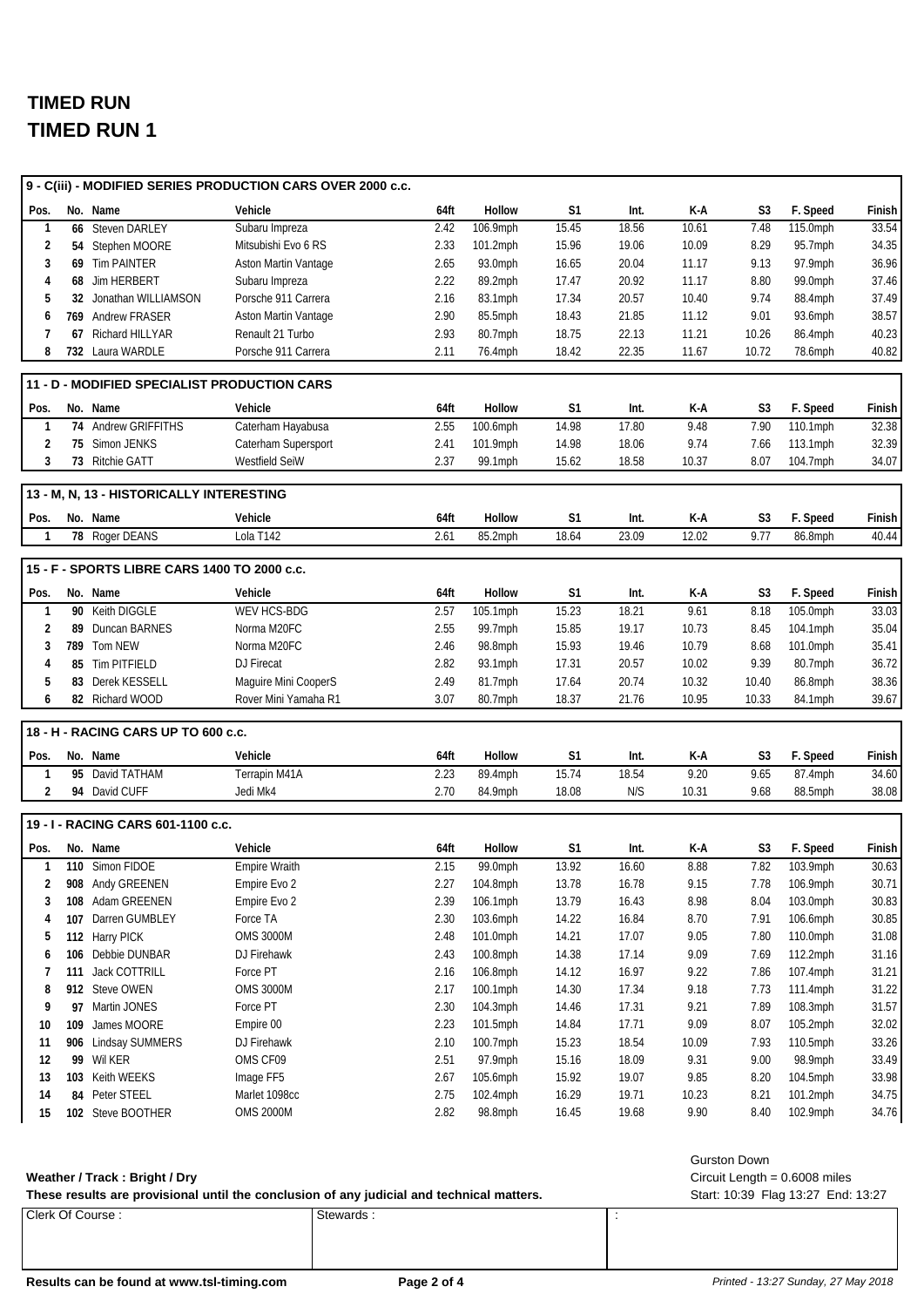|          |     | 19 - I - RACING CARS 601-1100 c.c.        |                                                                                                        |              |                      |                |                |                |                     |                                    |                   |
|----------|-----|-------------------------------------------|--------------------------------------------------------------------------------------------------------|--------------|----------------------|----------------|----------------|----------------|---------------------|------------------------------------|-------------------|
| Pos.     |     | No. Name                                  | Vehicle                                                                                                | 64ft         | Hollow               | S1             | Int.           | K-A            | S <sub>3</sub>      | F. Speed                           | Finish            |
| 16       |     | 100 Gregory BARTON                        | Empire 00                                                                                              | 2.41         | 94.9mph              | 16.00          | 19.43          | 10.30          | 8.74                | 96.7mph                            | 35.04             |
| 17       |     | 105 Murray WAKEHAM                        | OMS CF96                                                                                               | 3.05         | 94.0mph              | 16.33          | 19.28          | 10.40          | 8.45                | 103.2mph                           | 35.18             |
| 18       |     | 905 Alan JOY                              | OMS CF96                                                                                               | 2.65         | 75.5mph              | 17.68          | 21.02          | 9.99           | 8.30                | 105.0mph                           | 35.97             |
| 19       |     | 101 Stephen LOADSMAN                      | OMS R/A                                                                                                | 3.33         | 97.8mph              | 17.30          | 20.44          | 11.08          | 9.90                | 39.8mph                            | 38.29             |
| 20       |     | 98 Hannah WILTSHIRE                       | Empire Evo 00                                                                                          | 2.42         | 85.2mph              | 18.20          | 21.83          | 11.22          | 9.43                | 86.7mph                            | 38.87             |
| 21       |     | 113 Eynon PRICE                           | Force H C                                                                                              | 2.12         | 98.1mph              | 20.71          | N/S            | N/S            | N/S                 | N/S                                | FAIL              |
| 22       |     | 104 Tony LEVITT                           | Empire Evo                                                                                             | 2.27         | 101.4mph             | 19.67          | 28.80          | N/S            | N/S                 | N/S                                | FAIL              |
|          |     |                                           | 19.8 - J(i) - FORMULA FORD RACING CARS UP TO 1600 c.c.                                                 |              |                      |                |                |                |                     |                                    |                   |
| Pos.     |     | No. Name                                  | Vehicle                                                                                                | 64ft         | Hollow               | S <sub>1</sub> | Int.           | K-A            | S <sub>3</sub>      | F. Speed                           | Finish            |
| 1        | 151 | Simon MCBEATH                             | Swift SC92F                                                                                            | 2.73         | 82.1mph              | 17.33          | 20.54          | 10.72          | 10.12               | 86.7mph                            | 38.18             |
| 2        |     | 140 Simon ANDREWS                         | Van Diemen RF90                                                                                        | 2.80         | 84.6mph              | 17.61          | 20.94          | 10.63          | 10.19               | 87.1mph                            | 38.45             |
| 3        |     | 940 Bernard KEVILL                        | Van Diemen RF90                                                                                        | 2.70         | 80.1mph              | 18.13          | 21.45          | 10.72          | 10.40               | 84.8mph                            | 39.25             |
| 4        |     | 150 Doug AULD                             | Swift SC93                                                                                             | 2.74         | 68.2mph              | 20.09          | 23.73          | 11.81          | 10.50               | 84.2mph                            | 42.41             |
|          |     | 20 - 20 - RACING CARS 1101 - 1600 C.C.    |                                                                                                        |              |                      |                |                |                |                     |                                    |                   |
| Pos.     |     | No. Name                                  | Vehicle                                                                                                | 64ft         | Hollow               | S1             | Int.           | K-A            | S <sub>3</sub>      | F. Speed                           | Finish            |
| 1        |     | 122 Leslie MUTCH                          | <b>GWR Raptor</b>                                                                                      | 2.25         | 114.5mph             | 13.13          | 15.90          | 8.96           | 7.24                | 121.4mph                           | 29.34             |
| 2        |     | 118 David WARBURTON                       | Gould GR59                                                                                             | 2.57         | 114.6mph             | 14.71          | 17.60          | 9.05           | 7.20                | 120.6mph                           | 30.96             |
| 3        |     | 117 Olivia COOPER                         | Force TA                                                                                               | 2.20         | 104.7mph             | 14.15          | 17.01          | 9.23           | 7.63                | 117.4mph                           | 31.01             |
| 4        |     | 120 Andy BOUGOURD                         | Force PT                                                                                               | 2.34         | 111.0mph             | 14.03          | 16.83          | 9.58           | 7.61                | 113.5mph                           | 31.23             |
| 5        |     | 917 Liam COOPER                           | Force TA                                                                                               | 2.45         | 109.7mph             | 14.56          | 17.45          | 9.19           | 7.55                | 114.3mph                           | 31.30             |
| 6        |     | 121 Mike LEE                              | <b>OMS 3000M</b>                                                                                       | 2.28         | 107.6mph             | 14.38          | 17.37          | 9.28           | 7.81                | 110.7mph                           | 31.49             |
| 7        |     | 116 Mathew RYDER                          | Empire Evo 2                                                                                           | 2.42         | 108.4mph             | 14.55          | 17.77          | 9.67           | 7.50                | 115.1mph                           | 31.72             |
| 8        |     | 119 Neal COLES                            | <b>OMS 28</b>                                                                                          | 2.24         | 113.0mph             | 14.87          | 17.98          | 9.78           | 7.54                | 118.3mph                           | 32.21             |
| 9        |     | 918 Allan WARBURTON                       | Gould GR59                                                                                             | 2.31         | 115.2mph             | 14.94          | 18.13          | 9.72           | 7.61                | 106.8mph                           | 32.27             |
| 10<br>11 |     | 916 Caroline RYDER<br>115 Neville THOMSON | Empire Evo 2<br>OMS CF04                                                                               | 2.39<br>2.65 | 102.4mph<br>74.1mph  | 15.81<br>20.03 | 19.11<br>24.06 | 10.56<br>12.12 | 8.45<br>10.91       | 99.9mph<br>69.7mph                 | 34.83<br>43.07    |
|          |     |                                           |                                                                                                        |              |                      |                |                |                |                     |                                    |                   |
|          |     |                                           | 21 - K(i) - RACING CARS 1601-2000 c.c. (Normally Aspirated)                                            |              |                      |                |                |                |                     |                                    |                   |
| Pos.     |     | No. Name                                  | Vehicle                                                                                                | 64ft         | Hollow               | S1             | Int.           | K-A            | S <sub>3</sub>      | F. Speed                           | Finish            |
| 1        |     | 130 Tim ELMER                             | Dallara F399                                                                                           | 2.28         | 115.5mph             | 14.43          | 17.58          | 9.62           | 7.08                | 119.7mph                           | 31.13             |
| 2        |     | 129 Terry DAVIS                           | OMS TKD YV8                                                                                            | 2.35         | 115.6mph             | 14.67          | 18.08          | 9.67           | 7.29                | 111.7mph                           | 31.64             |
| 3        | 128 | Johnathen VARLEY                          | <b>GWR Predator</b>                                                                                    | 2.19         | 86.8mph              | 14.76          | 17.61          | 9.16           | 8.23                | 104.6mph                           | 32.16             |
| 4        | 929 | <b>Tricia DAVIS</b>                       | OMS TKD V8                                                                                             | 2.42         | 104.2mph             | 15.40          | 18.59          | 10.30          | 7.83                | 106.6mph                           | 33.53             |
| 5        |     | 125 Dave LORD<br>127 Roger COCK           | Quest SF86<br>Pilbeam MP54                                                                             | 2.21         | 104.7mph<br>105.2mph | 14.99          | 18.33          | 10.49          | 8.77                | 98.8mph                            | 34.26             |
| 6<br>7   |     | 927 Sue HAYES                             | Pilbeam MP54                                                                                           | 2.42<br>2.48 | 79.1mph              | 15.02<br>19.23 | 18.24<br>23.10 | 10.30<br>11.78 | 11.88<br>10.72      | 50.6mph<br>74.1mph                 | 37.21<br>41.74    |
|          |     |                                           |                                                                                                        |              |                      |                |                |                |                     |                                    |                   |
|          |     |                                           | 21.1 - K(ii) - RACING CARS 1601-2000 c.c. (Forced Induction)                                           |              |                      |                |                |                |                     |                                    |                   |
| Pos.     |     | No. Name                                  | Vehicle                                                                                                | 64ft         | Hollow               | S <sub>1</sub> | Int.           | K-A            | S <sub>3</sub>      | F. Speed                           | Finish            |
| 1        |     | 133 Paul HAIMES                           | Gould GR559                                                                                            | 2.50         | 119.9mph             | 13.45          | 16.29          | 8.87           | 6.89                | 132.4mph                           | 29.22             |
| 2        |     | 135 Lee GRIFFITHS                         | <b>OMS 25</b>                                                                                          | 2.17         | 124.4mph             | 13.38          | 16.17          | 8.99           | 6.86                | 132.7mph                           | 29.24             |
| 3        |     | 136 Kelvin BROAD                          | Pilbeam MP101                                                                                          | 2.19         | 119.0mph             | N/S            | N/S            | N/S            | 6.72                | 126.7mph                           | 29.59             |
| 4        |     | 134 Simon MOYSE                           | Gould GR59                                                                                             | 2.68         | 120.7mph             | 13.67          | 16.55          | 9.40           | 7.09                | $120.2$ mph                        | 30.17             |
|          |     | 22 - L - RACING CARS OVER 2000 c.c.       |                                                                                                        |              |                      |                |                |                |                     |                                    |                   |
| Pos.     |     | No. Name                                  | Vehicle                                                                                                | 64ft         | Hollow               | S1             | Int.           | K-A            | S3                  | F. Speed                           | Finish            |
| 1        |     | 4 Will HALL                               | Force WH-XTEC                                                                                          | 2.13         | 136.5mph             | 12.22          | 15.04          | 8.73           | 5.94                | 150.5mph                           | $\frac{1}{26.90}$ |
| 2        |     | 5 Jason MOURANT                           | Gould GR55                                                                                             | 2.10         | 128.2mph             | 12.27          | 14.94          | 8.58           | 6.28                | 141.5mph                           | 27.14             |
|          |     |                                           |                                                                                                        |              |                      |                |                |                |                     |                                    |                   |
|          |     |                                           |                                                                                                        |              |                      |                |                |                | <b>Gurston Down</b> |                                    |                   |
|          |     | Weather / Track: Bright / Dry             |                                                                                                        |              |                      |                |                |                |                     | Circuit Length = $0.6008$ miles    |                   |
|          |     | Clerk Of Course:                          | These results are provisional until the conclusion of any judicial and technical matters.<br>Stewards: |              |                      |                |                |                |                     | Start: 10:39 Flag 13:27 End: 13:27 |                   |
|          |     |                                           |                                                                                                        |              |                      |                | ÷              |                |                     |                                    |                   |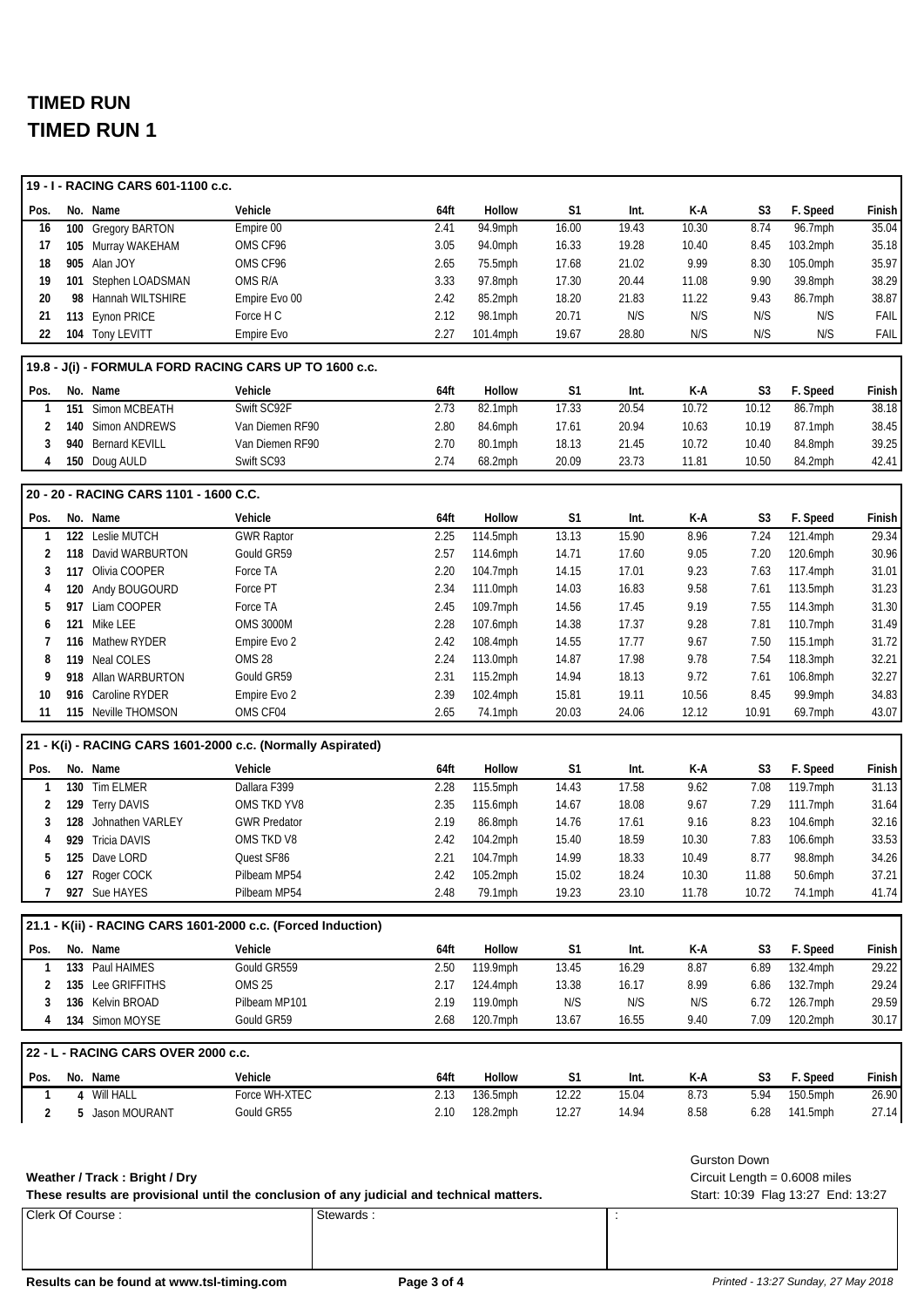|              |              | 22 - L - RACING CARS OVER 2000 c.c.                |                                                                                           |      |            |                |                      |       |                     |                                    |        |
|--------------|--------------|----------------------------------------------------|-------------------------------------------------------------------------------------------|------|------------|----------------|----------------------|-------|---------------------|------------------------------------|--------|
| Pos.         |              | No. Name                                           | Vehicle                                                                                   | 64ft | Hollow     | S <sub>1</sub> | Int.                 | K-A   | S <sub>3</sub>      | F. Speed                           | Finish |
| 3            | $\mathbf{1}$ | <b>Trevor WILLIS</b>                               | <b>OMS 28</b>                                                                             | 1.97 | 131.9mph   | 12.34          | 15.14                | 8.61  | 6.25                | 140.3mph                           | 27.21  |
| 4            |              | 9 Dave UREN                                        | Gould GR55B                                                                               | 2.32 | 133.7mph   | 12.68          | 15.75                | 9.17  | 6.15                | 145.9mph                           | 28.01  |
| 5            |              | 141 Terry GRAVES                                   | Gould GR55HB                                                                              | 2.27 | 128.3mph   | 13.03          | 16.14                | 9.29  | 6.27                | 141.1mph                           | 28.60  |
| 6            |              | 142 Oliver TOMLIN                                  | Pilbeam MP97-03                                                                           | 2.24 | 135.7mph   | 13.02          | 15.90                | 9.33  | 6.47                | 130.3mph                           | 28.83  |
| 7            |              | 709 Nicola MENZIES                                 | Gould GR55B                                                                               | 2.21 | 114.0mph   | 13.66          | 16.58                | 9.38  | 6.63                | 124.5mph                           | 29.67  |
| 8            |              | 941 Tony HUNT                                      | Gould GR55HB                                                                              | 2.30 | $97.5$ mph | 15.04          | 18.08                | 9.04  | 6.86                | 110.8mph                           | 30.96  |
| 9            |              | 942 Sandra TOMLIN                                  | Pilbeam MP97-03                                                                           | 2.38 | 121.6mph   | 14.60          | 17.82                | 9.82  | 7.12                | 112.2mph                           | 31.55  |
| 10           |              | 139 Paul CRUTE                                     | <b>OMS 28</b>                                                                             | 2.32 | 116.3mph   | 14.73          | 17.99                | 10.13 | 7.17                | 119.9mph                           | 32.04  |
| 11           |              | 2 Wallace MENZIES                                  | Gould GR59                                                                                | 2.14 | 142.5mph   | 12.40          | 15.04                | 8.52  | N/S                 | N/S                                | FAIL   |
|              |              | 24.1 - 24a - LOTUS 7 CLUB CHAMPIONSHIP - Class 1   |                                                                                           |      |            |                |                      |       |                     |                                    |        |
| Pos.         |              | No. Name                                           | Vehicle                                                                                   | 64ft | Hollow     | S1             | Int.                 | K-A   | S <sub>3</sub>      | F. Speed                           | Finish |
| $\mathbf{1}$ |              | 519 Paul BOSTON                                    | Caterham 7                                                                                | 2.54 | 79.3mph    | 17.64          | 20.70                | 10.51 | 10.64               | 82.9mph                            | 38.81  |
| 2            |              | 520 Richard ABRAHAM                                | Caterham 7                                                                                | 2.74 | 77.7mph    | 17.87          | 20.99                | 10.87 | 10.90               | 81.1mph                            | 39.65  |
| 3            |              | 619 Rebecca BOSTON                                 | Caterham 7                                                                                | 2.70 | 73.9mph    | 19.53          | 23.05                | 11.55 | 10.75               | 82.0mph                            | 41.85  |
|              |              |                                                    |                                                                                           |      |            |                |                      |       |                     |                                    |        |
|              |              | 24.2 - 24b - LOTUS 7 CLUB CHAMPIONSHIP - Class 2   |                                                                                           |      |            |                |                      |       |                     |                                    |        |
| Pos.         |              | No. Name                                           | Vehicle                                                                                   | 64ft | Hollow     | S1             | Int.                 | K-A   | S <sub>3</sub>      | F. Speed                           | Finish |
| 1            |              | 532 David NELSON                                   | Caterham 7 Sprlight                                                                       | 2.66 | 78.3mph    | 17.39          | 20.66                | 10.89 | 9.91                | 87.9mph                            | 38.21  |
| 2            |              | 637 Matthew BRAMALL                                | Caterham Super 7                                                                          | 2.52 | 80.6mph    | 17.21          | 20.44                | 10.90 | 10.25               | 86.1mph                            | 38.37  |
| 3            |              | 538 Graham HOWARD                                  | Caterham Seven                                                                            | 2.84 | 80.9mph    | 17.67          | 21.00                | 11.18 | 9.81                | 89.8mph                            | 38.67  |
| 4            |              | 537 Chris BRAMALL                                  | Caterham Super 7 Zet                                                                      | 2.53 | 79.1mph    | 23.17          | 26.66                | 12.00 | 12.60               | 82.5mph                            | 47.78  |
|              |              | 24.3 - 24c - LOTUS 7 CLUB CHAMPIONSHIP - Class 3   |                                                                                           |      |            |                |                      |       |                     |                                    |        |
| Pos.         |              | No. Name                                           | Vehicle                                                                                   | 64ft | Hollow     | S1             | Int.                 | K-A   | S <sub>3</sub>      | F. Speed                           | Finish |
| 1            |              | 559 Robert JACOBS                                  | Caterham Seven                                                                            | 2.76 | 81.6mph    | 16.92          | 19.98                | 10.01 | 9.98                | 86.7mph                            | 36.92  |
| 2            |              | 558 Richard PRICE                                  | Caterham 7 Roadsport                                                                      | 2.76 | 84.2mph    | 16.52          | 20.04                | 10.75 | 9.70                | 90.4mph                            | 36.98  |
| 3            |              | 555 Michael CALVERT                                | Caterham SuperSprint                                                                      | 2.77 | 82.0mph    | 17.17          | 20.21                | 10.16 | 10.09               | 88.2mph                            | 37.43  |
| 4            | 560          | Daniel MALKIN                                      | Caterham Seven                                                                            | 2.60 | 79.5mph    | 16.95          | 20.08                | 10.17 | 10.32               | 84.7mph                            | 37.44  |
| 5            |              | 557 Philip MATCHWICK                               | Caterham 7 Roadsport                                                                      | 2.79 | 81.5mph    | 17.03          | 20.23                | 10.36 | 10.06               | 87.2mph                            | 37.46  |
| 6            |              | 554 Tony SMITH                                     | Caterham 7 150sv                                                                          | 2.85 | 78.5mph    | 18.03          | 21.13                | 10.35 | 10.27               | 87.0mph                            | 38.65  |
| 7            |              | 553 Roger LEGG                                     | Caterham Seven                                                                            | 2.87 | 75.1mph    | 18.68          | 22.18                | 10.91 | 10.87               | 81.7mph                            | 40.48  |
|              |              |                                                    |                                                                                           |      |            |                |                      |       |                     |                                    |        |
|              |              | 24.4 - 24d - LOTUS 7 CLUB CHAMPIONSHIP - Class 4   |                                                                                           |      |            |                |                      |       |                     |                                    |        |
| Pos.         |              | No. Name                                           | Vehicle                                                                                   | 64ft | Hollow     | S1             | Int.                 | K-A   | S <sub>3</sub>      | F. Speed                           | Finish |
| 1            |              | 569 Tom PRICE                                      | Caterham 7                                                                                | 2.71 | 87.8mph    | 16.14          | 19.29                | 9.86  | 8.99                | $\overline{96.3}$ mph              | 35.00  |
|              |              | 24.5 - 24e - LOTUS 7 CLUB CHAMPIONSHIP - Class 5   |                                                                                           |      |            |                |                      |       |                     |                                    |        |
| Pos.         |              | No. Name                                           | Vehicle                                                                                   | 64ft | Hollow     | S1             | Int.                 | K-A   | S <sub>3</sub>      | F. Speed                           | Finish |
| 1            | 580          | Jeremy DAVIES                                      | Caterham R300                                                                             | 2.52 | 86.2mph    | 16.12          | 18.80                | 9.97  | 9.07                | 97.7mph                            | 35.16  |
| 2            |              | 579 Michael SANKEY                                 | Caterham Superlight                                                                       | 2.62 | 86.1mph    | 16.05          | 19.30                | 10.05 | 9.14                | 96.1mph                            | 35.24  |
| 3            |              | 578 Chris ALSTON                                   | Caterham 7 Superspri                                                                      | 2.79 | 82.5mph    | 17.12          | 20.42                | 10.28 | 9.57                | $92.1$ mph                         | 36.98  |
|              |              | 24.6 - 24f - LOTUS 7 CLUB CHAMPIONSHIP - Class 6/7 |                                                                                           |      |            |                |                      |       |                     |                                    |        |
| Pos.         |              | No. Name                                           | Vehicle                                                                                   | 64ft | Hollow     | S1             | Int.                 | K-A   | S <sub>3</sub>      | F. Speed                           | Finish |
| $\mathbf{1}$ |              | 598 Robert MARGEL                                  | Caterham Hayabusa                                                                         | 2.71 | 92.5mph    | 15.63          | 18.67                | 9.44  | 8.45                | 104.0mph                           | 33.53  |
| 2            |              | 589 Mark DURRANT                                   | Caterham 7 Busalight                                                                      | 2.58 | 92.1mph    | 15.69          | 18.78                | 9.72  | 8.49                | 101.2mph                           | 33.91  |
| 3            |              | 590 Shaun ELWELL                                   | Caterham Seven Super                                                                      | 2.58 | 93.7mph    | 15.77          | 18.96                | 9.70  | 8.44                | 104.8mph                           | 33.91  |
| 4            |              | 586 Simon HARRISON-MOORE                           | Caterham R500 SuperL                                                                      | 2.57 | 91.6mph    | 16.96          | 20.29                | 10.17 | 8.64                | 98.8mph                            | 35.78  |
| 5            | 588          | Graham DENHOLM                                     | Caterham 7                                                                                | 2.84 | 85.9mph    | 16.98          | 19.97                | 9.64  | 9.31                | 95.0mph                            | 35.94  |
|              |              |                                                    |                                                                                           |      |            |                |                      |       |                     |                                    |        |
|              |              |                                                    |                                                                                           |      |            |                |                      |       | <b>Gurston Down</b> |                                    |        |
|              |              | Weather / Track: Bright / Dry                      |                                                                                           |      |            |                |                      |       |                     | Circuit Length = $0.6008$ miles    |        |
|              |              |                                                    | These results are provisional until the conclusion of any judicial and technical matters. |      |            |                |                      |       |                     | Start: 10:39 Flag 13:27 End: 13:27 |        |
|              |              | Clerk Of Course:                                   | Stewards:                                                                                 |      |            |                | $\ddot{\phantom{a}}$ |       |                     |                                    |        |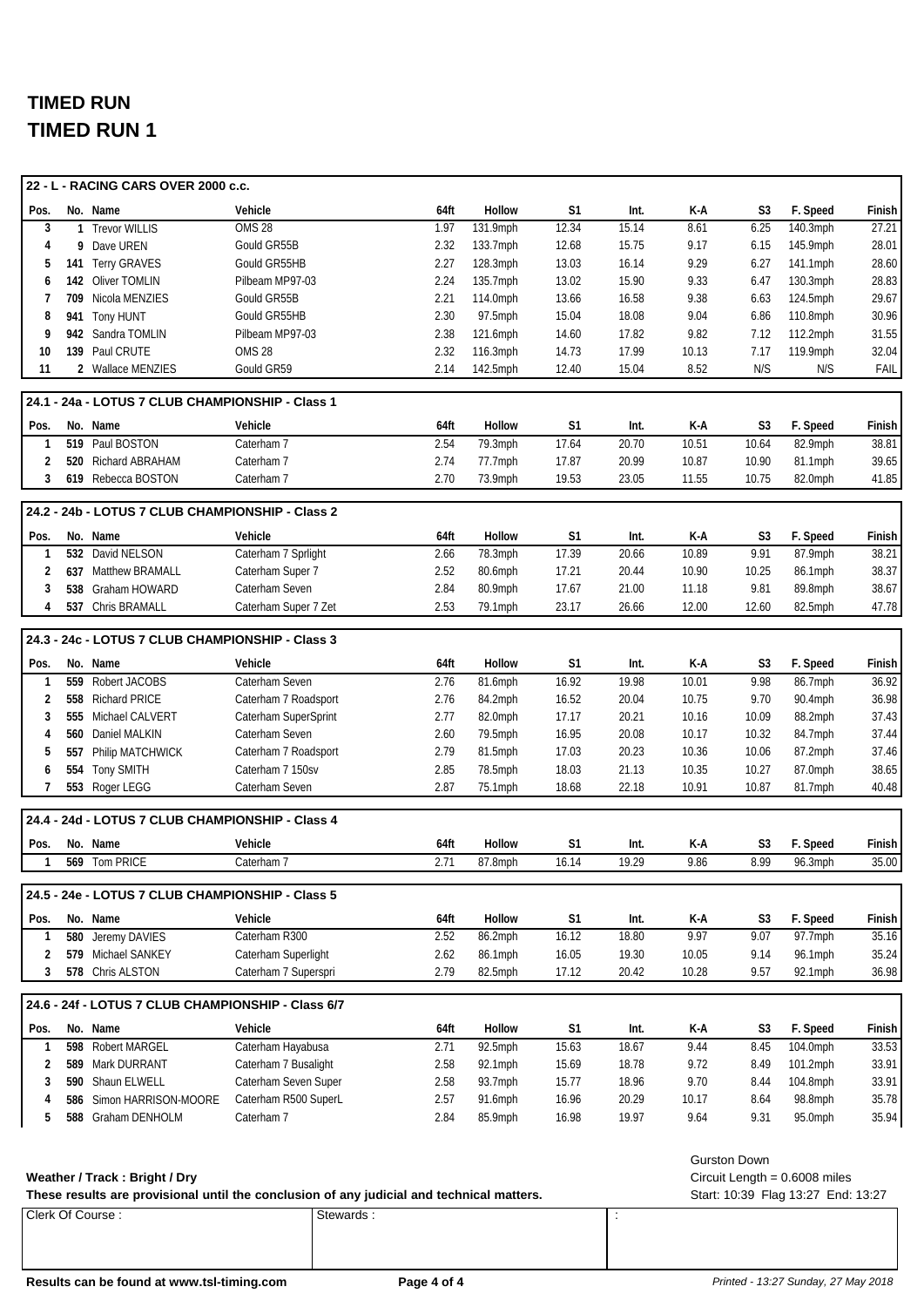|        | 24.6 - 24f - LOTUS 7 CLUB CHAMPIONSHIP - Class 6/7 |                 |                      |      |         |       |       |       |       |         |        |
|--------|----------------------------------------------------|-----------------|----------------------|------|---------|-------|-------|-------|-------|---------|--------|
| ' Pos. | No.                                                | Name            | Vehicle              | 64ft | Hollow  |       | Int.  | K-A   | S3    | Speed   | Finish |
|        |                                                    | 690 Gill ELWELL | Caterham Seven Super | 2.71 | 75.8mph | 18.86 | 22.75 | 11.79 | 9.64  | 89.4mph | 40.29  |
|        | 599                                                | Simon ROGERS    | Caterham 7 Hayabusa  |      | 93.5mph | 14.43 | 17.02 | 9.52  | 16.86 | 32.1mph | 40.82  |

**Weather / Track : Bright / Dry**

These results are provisional until the conclusion of any judicial and technical matters. Start: 10:39 Flag 13:27 End: 13:27

Clerk Of Course : Stewards : Stewards : Stewards :

Circuit Length = 0.6008 miles Gurston Down

Results can be found at www.tsl-timing.com **Page 5 of 0 Page 5 of 0** *Printed - 13:27 Sunday, 27 May 2018*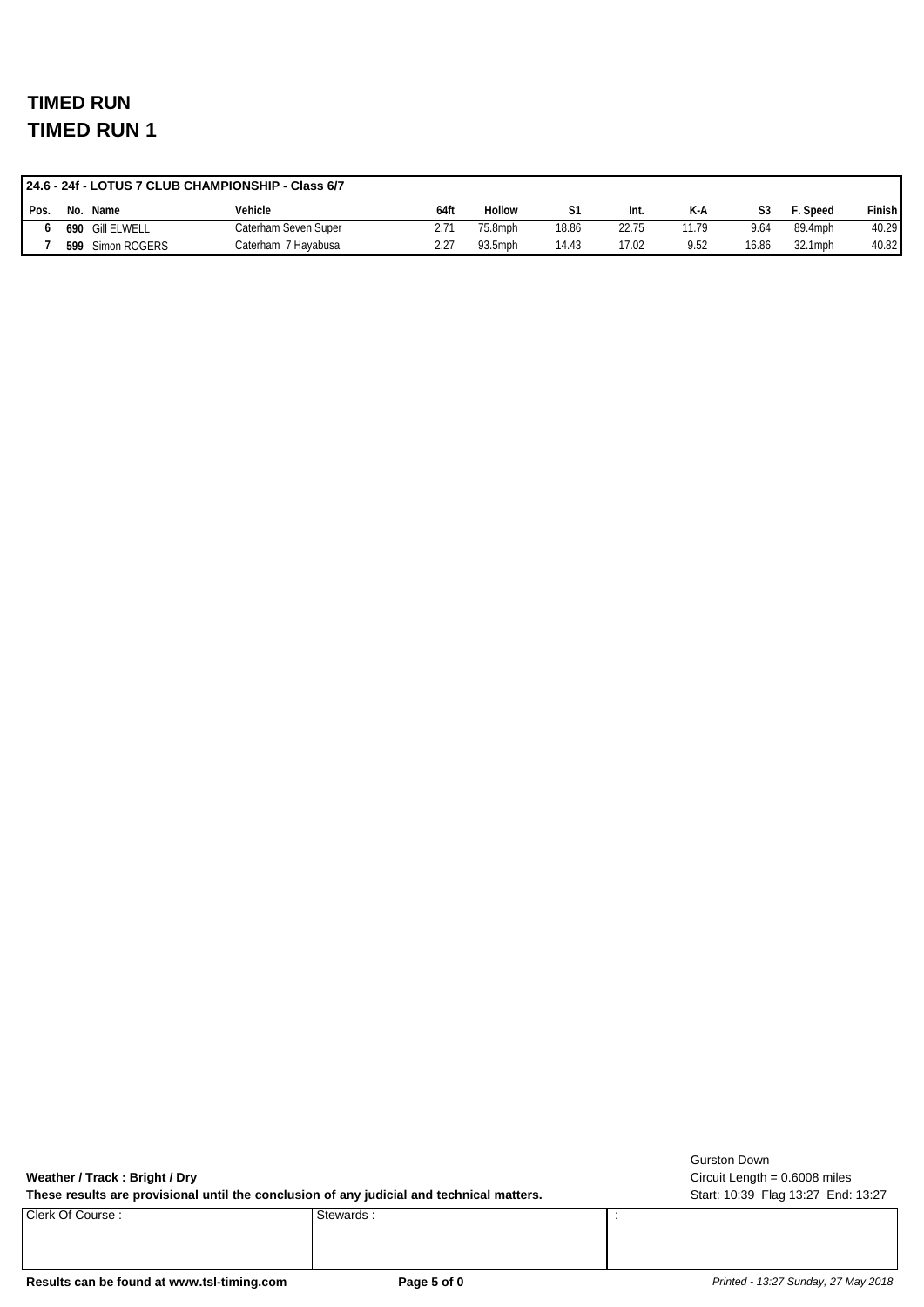## **TIMED RUN TIMED RUN 2 - OVERALL RESULTS**

|              |     | All Runs by Overall Time |                     |      |             |       |       |       |      |             |        |
|--------------|-----|--------------------------|---------------------|------|-------------|-------|-------|-------|------|-------------|--------|
| Pos.         |     | No. Name                 | Vehicle             | 64ft | Hollow      | S1    | Int.  | K-A   | S3   | F. Speed    | Finish |
| $\mathbf{1}$ |     | 4 Will HALL              | Force WH-XTEC       | 2.15 | 137.1mph    | 11.83 | 14.67 | 8.72  | 6.00 | 151.8mph    | 26.55  |
| 2            |     | 1 Trevor WILLIS          | <b>OMS 28</b>       | 2.03 | 130.9mph    | 11.95 | 14.67 | 8.65  | 6.28 | $141.3$ mph | 26.89  |
| 3            | 5   | Jason MOURANT            | Gould GR55          | 2.17 | 128.0mph    | 12.15 | 14.88 | 8.52  | 6.23 | 140.5mph    | 26.91  |
| 4            |     | 2 Wallace MENZIES        | Gould GR59          | 2.04 | 142.3mph    | 12.10 | 14.76 | 8.63  | 6.42 | 143.8mph    | 27.16  |
| 5            | 9   | Dave UREN                | Gould GR55B         | 2.32 | 130.7mph    | 12.32 | 15.00 | 8.97  | 6.11 | 147.7mph    | 27.41  |
| 6            |     | 142 Oliver TOMLIN        | Pilbeam MP97-03     | 2.20 | 136.0mph    | 12.66 | 15.52 | 8.96  | 6.46 | 140.4mph    | 28.09  |
| 7            |     | 141 Terry GRAVES         | Gould GR55HB        | 2.20 | 120.8mph    | 13.37 | 16.51 | 9.23  | 6.40 | 133.8mph    | 29.01  |
| 8            |     | 122 Leslie MUTCH         | <b>GWR Raptor</b>   | 2.22 | 113.8mph    | 12.97 | 15.86 | 9.07  | 7.21 | 122.6mph    | 29.25  |
| 9            |     | 133 Paul HAIMES          | Gould GR559         | 2.52 | 116.8mph    | 13.42 | 16.27 | 9.01  | 6.98 | 133.8mph    | 29.42  |
| 10           |     | 118 David WARBURTON      | Gould GR59          | 2.39 | 117.3mph    | 13.64 | 16.46 | 9.02  | 7.09 | 123.4mph    | 29.76  |
| 11           |     | 136 Kelvin BROAD         | Pilbeam MP101       | 2.24 | 126.7mph    | 13.56 | 16.60 | 9.32  | 6.98 | 115.6mph    | 29.87  |
| 12           |     | 941 Tony HUNT            | Gould GR55HB        | 2.20 | 104.7mph    | 13.96 | 17.01 | 9.20  | 6.73 | 120.5mph    | 29.90  |
| 13           |     | 106 Debbie DUNBAR        | DJ Firehawk         | 2.12 | 105.2mph    | 13.56 | 16.30 | 8.79  | 7.69 | 112.5mph    | 30.05  |
| 14           |     | 120 Andy BOUGOURD        | Force PT            | 2.19 | 111.3mph    | 13.46 | 16.42 | 9.14  | 7.46 | 114.3mph    | 30.07  |
| 15           | 128 | Johnathen VARLEY         | <b>GWR Predator</b> | 2.28 | 110.9mph    | 13.60 | 16.40 | 9.05  | 7.44 | 113.8mph    | 30.10  |
| 16           |     | 130 Tim ELMER            | Dallara F399        | 2.32 | 113.1mph    | 13.79 | 16.78 | 9.35  | 7.04 | 124.6mph    | 30.19  |
| 17           |     | 908 Andy GREENEN         | Empire Evo 2        | 2.22 | 105.7mph    | 13.54 | 16.53 | 8.98  | 7.66 | 110.0mph    | 30.20  |
| 18           |     | 108 Adam GREENEN         | Empire Evo 2        | 2.27 | 105.7mph    | 13.55 | 16.17 | 8.61  | 8.04 | 105.9mph    | 30.22  |
| 19           |     | 117 Olivia COOPER        | Force TA            | 2.21 | 109.4mph    | 13.74 | 16.64 | 9.01  | 7.48 | 118.1mph    | 30.24  |
| 20           | 134 | Simon MOYSE              | Gould GR59          | 2.71 | 114.0mph    | 14.03 | 16.75 | 9.21  | 7.17 | 117.7mph    | 30.41  |
| 21           |     | 116 Mathew RYDER         | Empire Evo 2        | 2.19 | 108.4mph    | 13.79 | 16.79 | 9.24  | 7.42 | 116.2mph    | 30.47  |
| 22           | 111 | <b>Jack COTTRILL</b>     | Force PT            | 2.08 | 107.3mph    | 13.68 | 16.62 | 8.95  | 7.86 | 107.3mph    | 30.51  |
| 23           |     | 129 Terry DAVIS          | OMS TKD YV8         | 2.23 | 117.0mph    | 14.11 | 17.27 | 9.34  | 7.30 | 112.3mph    | 30.75  |
| 24           |     | 917 Liam COOPER          | Force TA            | 2.24 | 111.0mph    | 13.99 | 16.83 | 9.22  | 7.53 | 115.1mph    | 30.75  |
| 25           | 107 | Darren GUMBLEY           | Force TA            | 2.25 | 104.9mph    | 13.71 | 16.50 | 9.17  | 7.88 | 110.7mph    | 30.77  |
| 26           |     | 119 Neal COLES           | OMS 28              | 2.20 | 112.9mph    | 14.09 | 17.11 | 9.34  | 7.34 | 119.6mph    | 30.78  |
| 27           |     | 912 Steve OWEN           | <b>OMS 3000M</b>    | 2.15 | 107.7mph    | 13.82 | 16.83 | 9.33  | 7.64 | 113.0mph    | 30.80  |
| 28           |     | 112 Harry PICK           | <b>OMS 3000M</b>    | 2.26 | 109.3mph    | 13.81 | 16.64 | 9.32  | 7.75 | 106.3mph    | 30.89  |
| 29           |     | 942 Sandra TOMLIN        | Pilbeam MP97-03     | 2.30 | 129.8mph    | 13.68 | 17.00 | 9.87  | 7.40 | 106.8mph    | 30.96  |
| 30           |     | 113 Eynon PRICE          | Force H C           | 2.23 | $104.2$ mph | 14.10 | 16.89 | 9.01  | 7.91 | 106.5mph    | 31.03  |
| 31           |     | 121 Mike LEE             | <b>OMS 3000M</b>    | 2.25 | 108.7mph    | 13.97 | 17.02 | 9.34  | 7.72 | 112.6mph    | 31.04  |
| 32           |     | 74 Andrew GRIFFITHS      | Caterham Hayabusa   | 2.42 | $101.1$ mph | 14.31 | 17.12 | 9.05  | 7.77 | 112.2mph    | 31.14  |
| 33           |     | 109 James MOORE          | Empire 00           | 2.19 | 101.9mph    | 14.16 | 16.92 | 9.15  | 7.94 | 107.8mph    | 31.25  |
| 34           |     | 97 Martin JONES          | Force PT            | 2.34 | 104.3mph    | 14.17 | 16.89 | 9.30  | 7.81 | 108.9mph    | 31.30  |
| 35           |     | 139 Paul CRUTE           | OMS 28              | 2.30 | 118.7mph    | 14.37 | 17.28 | 9.73  | 7.32 | 116.7mph    | 31.42  |
| 36           |     | 918 Allan WARBURTON      | Gould GR59          | 2.30 | 109.2mph    | 14.73 | 17.71 | 9.57  | 7.38 | 115.9mph    | 31.69  |
| 37           |     | 90 Keith DIGGLE          | WEV HCS-BDG         | 2.33 | 106.5mph    | 14.43 | 17.29 | 9.46  | 7.81 | $111.4$ mph | 31.70  |
| 38           |     | 126 Gary STEPHENS        | Dallara F399        | 2.31 | 103.2mph    | 14.00 | 17.20 | 9.99  | 7.75 | 111.2mph    | 31.75  |
| 39           |     | 75 Simon JENKS           | Caterham Supersport | 2.39 | 103.0mph    | 14.71 | 17.60 | 9.46  | 7.66 | 112.9mph    | 31.84  |
| 40           |     | 73 Ritchie GATT          | Westfield SeiW      | 2.23 | 101.0mph    | 14.69 | 17.69 | 9.53  | 7.74 | 112.3mph    | 31.97  |
| 41           |     | 105 Murray WAKEHAM       | OMS CF96            | 2.49 | 101.5mph    | 14.81 | 17.54 | 9.24  | 8.53 | 102.1mph    | 32.59  |
| 42           |     | 66 Steven DARLEY         | Subaru Impreza      | 2.12 | 106.0mph    | 14.76 | 17.82 | 10.34 | 7.49 | 115.8mph    | 32.59  |
| 43           |     | 929 Tricia DAVIS         | OMS TKD V8          | 2.23 | 110.7mph    | 14.61 | 17.73 | 10.01 | 7.98 | 108.6mph    | 32.61  |
| 44           |     | 598 Robert MARGEL        | Caterham Hayabusa   | 2.44 | 94.3mph     | 14.89 | 17.97 | 9.38  | 8.44 | 104.4mph    | 32.72  |
| 45           |     | 906 Lindsay SUMMERS      | DJ Firehawk         | 2.13 | 103.7mph    | 14.88 | 18.15 | 10.09 | 7.79 | 112.4mph    | 32.77  |
| 46           |     | 99 Wil KER               | OMS CF09            | 2.49 | 99.2mph     | 14.97 | 17.78 | 9.30  | 8.57 | 101.1mph    | 32.85  |
| 47           |     | 916 Caroline RYDER       | Empire Evo 2        | 2.14 | 108.0mph    | 14.57 | 18.15 | N/S   | N/S  | N/S         | 32.98  |
| 48           |     | 905 Alan JOY             | OMS CF96            | 2.30 | 101.8mph    | 14.94 | 18.22 | 9.85  | 8.22 | 107.2mph    | 33.02  |
| 49           |     | 926 Gavin STEPHENS       | Dallara F399        | 2.33 | 102.2mph    | 14.56 | 18.07 | 10.45 | 8.01 | 110.2mph    | 33.02  |
| 50           |     | 72 Steve HOLLAND         | Caterham Hayabusa   | 2.54 | 100.8mph    | 14.98 | 18.12 | 10.21 | 7.95 | 111.8mph    | 33.15  |
| 51           |     | 102 Steve BOOTHER        | <b>OMS 2000M</b>    | 2.61 | 99.9mph     | 15.34 | 18.17 | 9.55  | 8.39 | 103.3mph    | 33.29  |

| Weather / Track: Bright / Dry                                                             | Circuit Length = $0.6008$ miles |                                    |
|-------------------------------------------------------------------------------------------|---------------------------------|------------------------------------|
| These results are provisional until the conclusion of any judicial and technical matters. |                                 | Start: 14:30 Flag 17:00 End: 00:00 |
| Clerk Of Course :                                                                         | Stewards:                       | Timekeeper:                        |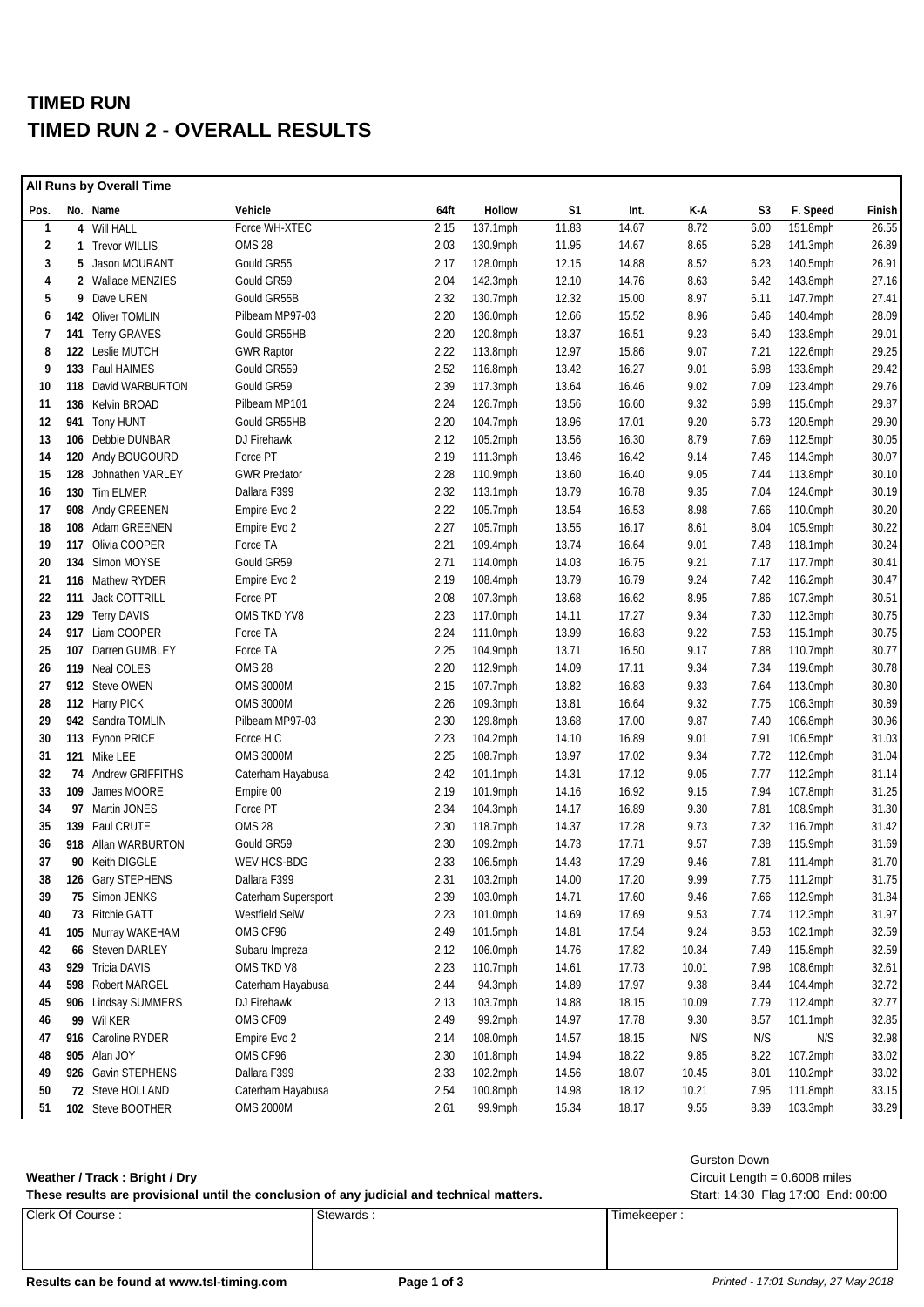## **TIMED RUN TIMED RUN 2 - OVERALL RESULTS**

| All Runs by Overall Time |  |                                    |                                      |              |                    |                |                |                |               |                    |                |
|--------------------------|--|------------------------------------|--------------------------------------|--------------|--------------------|----------------|----------------|----------------|---------------|--------------------|----------------|
| Pos.                     |  | No. Name                           | Vehicle                              | 64ft         | Hollow             | S <sub>1</sub> | Int.           | K-A            | S3            | F. Speed           | Finish         |
| 52                       |  | 54 Stephen MOORE                   | Mitsubishi Evo 6 RS                  | 2.19         | 102.6mph           | 15.19          | 18.20          | 10.03          | 8.07          | 97.4mph            | 33.30          |
| 53                       |  | 103 Keith WEEKS                    | Image FF5                            | 2.44         | 106.4mph           | 15.42          | 18.55          | 9.83           | 8.09          | 106.7mph           | 33.35          |
| 54                       |  | 89 Duncan BARNES                   | Norma M20FC                          | 2.41         | 100.6mph           | 14.99          | 18.13          | 10.14          | 8.25          | 109.5mph           | 33.38          |
| 55                       |  | 590 Shaun ELWELL                   | Caterham Seven Super                 | 2.44         | 95.1mph            | 15.13          | 18.35          | 9.90           | 8.41          | 104.6mph           | 33.45          |
| 56                       |  | 589 Mark DURRANT                   | Caterham 7 Busalight                 | 2.39         | 93.4mph            | 15.50          | 18.66          | 9.75           | 8.32          | 106.5mph           | 33.59          |
| 57                       |  | 27 Martin WATSON                   | Westfield SEIW                       | 2.54         | 108.2mph           | 14.96          | 17.76          | 10.11          | 8.56          | 105.2mph           | 33.63          |
| 58                       |  | 34 Paul HOWELLS                    | Porsche 911RSR                       | 2.15         | 97.0mph            | 15.66          | 18.73          | 9.66           | 8.42          | 96.5mph            | 33.75          |
| 59                       |  | 789 Tom NEW                        | Norma M20FC                          | 2.43         | 100.0mph           | 14.87          | 18.10          | 10.43          | 8.46          | 107.6mph           | 33.77          |
| 60                       |  | 101 Stephen LOADSMAN               | OMS R/A                              | 2.44         | 101.0mph           | 15.68          | 18.78          | 9.98           | 8.54          | 106.2mph           | 34.20          |
| 61                       |  | 95 David TATHAM                    | Terrapin M41A                        | 2.19         | 89.4mph            | 15.43          | 18.12          | 9.18           | 9.61          | 88.4mph            | 34.23          |
| 62                       |  | 135 Lee GRIFFITHS                  | <b>OMS 25</b>                        | 2.23         | 123.8mph           | 13.19          | 15.86          | 9.49           | 11.58         | 39.8mph            | 34.26          |
| 63                       |  | 100 Gregory BARTON                 | Empire 00                            | 2.76         | 92.4mph            | 16.05          | 19.37          | 9.97           | 8.51          | 97.9mph            | 34.54          |
| 64                       |  | 579 Michael SANKEY                 | Caterham Superlight                  | 2.43         | 89.4mph            | 15.66          | 19.00          | 10.25          | 8.86          | 98.3mph            | 34.78          |
| 65                       |  | 569 Tom PRICE                      | Caterham 7                           | 2.54         | 88.9mph            | 15.87          | 18.96          | 9.98           | 8.93          | 97.5mph            | 34.78          |
| 66                       |  | 580 Jeremy DAVIES                  | Caterham R300                        | 2.50         | 86.2mph            | 16.03          | 18.95          | 9.61           | 9.18          | 98.1mph            | 34.84          |
| 67                       |  | 35 Peter TURNBULL                  | Porsche 911 GT3 Cup                  | 2.30         | 95.2mph            | 15.70          | 18.95          | 10.52          | 8.80          | 92.0mph            | 35.04          |
| 68                       |  | 84 Peter STEEL                     | Marlet 1098cc                        | 3.23         | 101.5mph           | 16.36          | 20.01          | 10.62          | 8.07          | 99.7mph            | 35.05          |
| 69                       |  | 586 Simon HARRISON-MOORE           | Caterham R500 SuperL                 | 2.48         | 94.2mph            | 16.45          | 19.68          | 10.07          | 8.57          | 99.2mph            | 35.10          |
| 70                       |  | 33 Tim BARBER                      | Porsche 996 GT3RS                    | 2.31         | 90.8mph            | 15.73          | 18.68          | 10.13          | 9.26          | 96.0mph            | 35.13          |
| 71                       |  | 85 Tim PITFIELD                    | DJ Firecat                           | 2.74         | 99.3mph            | 15.94          | 18.94          | 9.70           | 9.49          | $105.5$ mph        | 35.14          |
| 72                       |  | 70 Adrian LEWIS                    | Westfield Superbusa                  | 2.58         | 93.7mph            | 16.42          | 19.53          | 10.26          | 8.56          | 98.5mph            | 35.24          |
| 73                       |  | 588 Graham DENHOLM                 | Caterham 7                           | 2.56         | 87.6mph            | 16.37          | 19.60          | 9.86           | 9.36          | 96.1mph            | 35.60          |
| 74                       |  | 733 David HILTON                   | Porsche 996 GT3RS                    | 2.31         | N/S                | 16.02          | 19.21          | 10.31          | 9.26          | 96.7mph            | 35.61          |
| 75                       |  | 63 Neil TURNER                     | Mini Cooper S                        | 2.61         | 88.2mph            | 16.48          | 19.75          | 10.25          | 9.08          | 96.5mph            | 35.81          |
| 76                       |  | 777 Amanda GEORGE                  | Chevron B19                          | N/S          | N/S                | N/S            | 19.79          | N/S            | 8.82          | 88.6mph            | 35.82          |
| 77                       |  | 69 Tim PAINTER                     | Aston Martin Vantage                 | 2.45         | 93.4mph            | 16.27          | 19.54          | 10.64          | 8.93          | 100.3mph           | 35.85          |
| 78                       |  | 558 Richard PRICE                  | Caterham 7 Roadsport                 | 2.47         | 84.5mph            | 16.08          | 19.16          | 9.95           | 9.82          | 90.0mph            | 35.86          |
| 79                       |  | 62 James WHITE                     | Austin Mini                          | 2.64         | 85.7mph            | 16.42          | 19.70          | 10.29          | 9.22          | 94.6mph            | 35.94          |
| 80                       |  | 32 Jonathan WILLIAMSON             | Porsche 911 Carrera                  | 1.99         | 88.4mph            | 16.25          | 19.46          | 10.34          | 9.48          | 93.7mph            | 36.07          |
| 81                       |  | 559 Robert JACOBS                  | Caterham Seven                       | 2.55         | 81.4mph            | 16.53          | 19.51          | 9.75           | 10.06         | 86.8mph            | 36.36          |
| 82                       |  | 555 Michael CALVERT                | Caterham SuperSprint                 | 2.51         | 84.5mph            | 16.52          | 19.72          | 10.15          | 9.85          | 89.6mph            | 36.52          |
| 83                       |  | 78 Roger DEANS                     | Lola T142                            | 2.25         | 88.2mph            | 16.88          | 20.51          | 10.87          | 8.83          | 95.7mph            | 36.59          |
| 84                       |  | 94 David CUFF                      | Jedi Mk4                             | 2.64         | 85.5mph            | 17.20          | 20.29          | 9.93           | 9.48          | 89.3mph            | 36.62          |
| 85                       |  | 77 Richard GEORGE                  | Chevron B19                          | 2.39         | 97.8mph            | 16.55          | 20.00          | 10.71          | 9.42          | $90.5$ mph         | 36.70          |
| 86                       |  | 151 Simon MCBEATH                  | Swift SC92F                          | 2.53         | 83.7mph            | 16.73          | 19.85          | 10.19          | 9.86          | 90.5mph            | 36.78          |
| 87                       |  | 578 Chris ALSTON                   | Caterham 7 Superspri                 | 2.70         | 84.4mph            | 16.67          | 20.18          | 10.34          | 10.02         | 88.4mph            | 37.04          |
| 88                       |  | 36 Bob MORTIMER                    | Porsche 911                          | 2.11         | 83.5mph            | 16.73          | 19.80          | 10.13          | 10.27         | 88.0mph            | 37.14          |
| 89                       |  | 557 Philip MATCHWICK               | Caterham 7 Roadsport                 | 2.58         |                    | 16.96          | 20.01          | 10.04          | 10.16         | 86.2mph            | 37.17          |
| 90                       |  | 140 Simon ANDREWS                  | Van Diemen RF90                      | 2.46         | 81.7mph<br>86.1mph | 16.81          | 20.05          | 10.50          | 10.07         | 86.0mph            | 37.38          |
| 91                       |  | 560 Daniel MALKIN                  | Caterham Seven                       | 2.72         | 80.2mph            | 16.84          | 19.75          | 10.27          | 10.27         | 84.8mph            | 37.39          |
| 92                       |  | 52 Shaun FUDGE                     | Subaru Impreza WRX                   | 2.33         | 84.9mph            | 17.22          | 20.47          | 10.68          | 9.49          | 94.5mph            | 37.40          |
| 93                       |  | 59 Andrew RUSSELL                  | Ginetta G15                          | 2.29         |                    | 17.06          | 20.31          |                | 10.04         | 87.4mph            | 37.44          |
| 94                       |  |                                    |                                      | 2.59         | 82.3mph            | 17.11          | 20.23          | 10.33          |               |                    | 37.47          |
|                          |  | 83 Derek KESSELL                   | Maguire Mini CooperS                 |              | 82.2mph            |                |                | 10.29          | 10.06         | 87.7mph            |                |
| 95<br>96                 |  | 60 Gavin NEATE<br>532 David NELSON | Peugeot 106<br>Caterham 7 Sprlight   | 2.76<br>2.50 | 80.9mph<br>79.1mph | 17.04<br>17.11 | 20.07<br>20.52 | 10.36<br>10.64 | 10.14<br>9.85 | 85.8mph<br>88.1mph | 37.55<br>37.61 |
|                          |  | 538 Graham HOWARD                  |                                      |              |                    |                |                |                |               |                    |                |
| 97<br>98                 |  | 31 Robert LANCASTER-GAYE           | Caterham Seven<br>Porsche 996 GT3    | 2.65<br>2.48 | 82.2mph            | 17.13<br>17.21 | 20.57<br>20.58 | 10.81          | 9.70<br>9.47  | 90.3mph<br>89.6mph | 37.65<br>37.75 |
| 99                       |  |                                    |                                      | N/S          | 85.1mph<br>N/S     | N/S            | N/S            | 11.05<br>N/S   |               |                    | 37.83          |
| 100                      |  | 769 Andrew FRASER                  | Aston Martin Vantage<br>Pilbeam MP54 |              |                    |                |                |                | N/S           | 86.0mph            | 38.02          |
|                          |  | 927 Sue HAYES                      |                                      | 2.38         | 89.9mph            | 17.48          | 21.22          | 11.23          | 9.30          | 83.7mph            |                |
| 101                      |  | 690 Gill ELWELL                    | Caterham Seven Super                 | 2.63         | 78.8mph            | 18.18          | 21.73          | 10.97          | 8.93          | 97.1mph            | 38.09          |
| 102                      |  | 47 Richard BRANT                   | Renault Clio172Sport                 | 2.67         | 81.1mph            | 17.08          | 20.13          | 10.64          | 10.41         | 85.6mph            | 38.14          |

### **Weather / Track : Bright / Dry** Circuit Length = 0.6008 miles

| These results are provisional until the conclusion of any judicial and technical matters. |           | Start: 14:30 Flag 17:00 End: 00:00 |  |
|-------------------------------------------------------------------------------------------|-----------|------------------------------------|--|
| Clerk Of Course:                                                                          | Stewards: | Timekeeper:                        |  |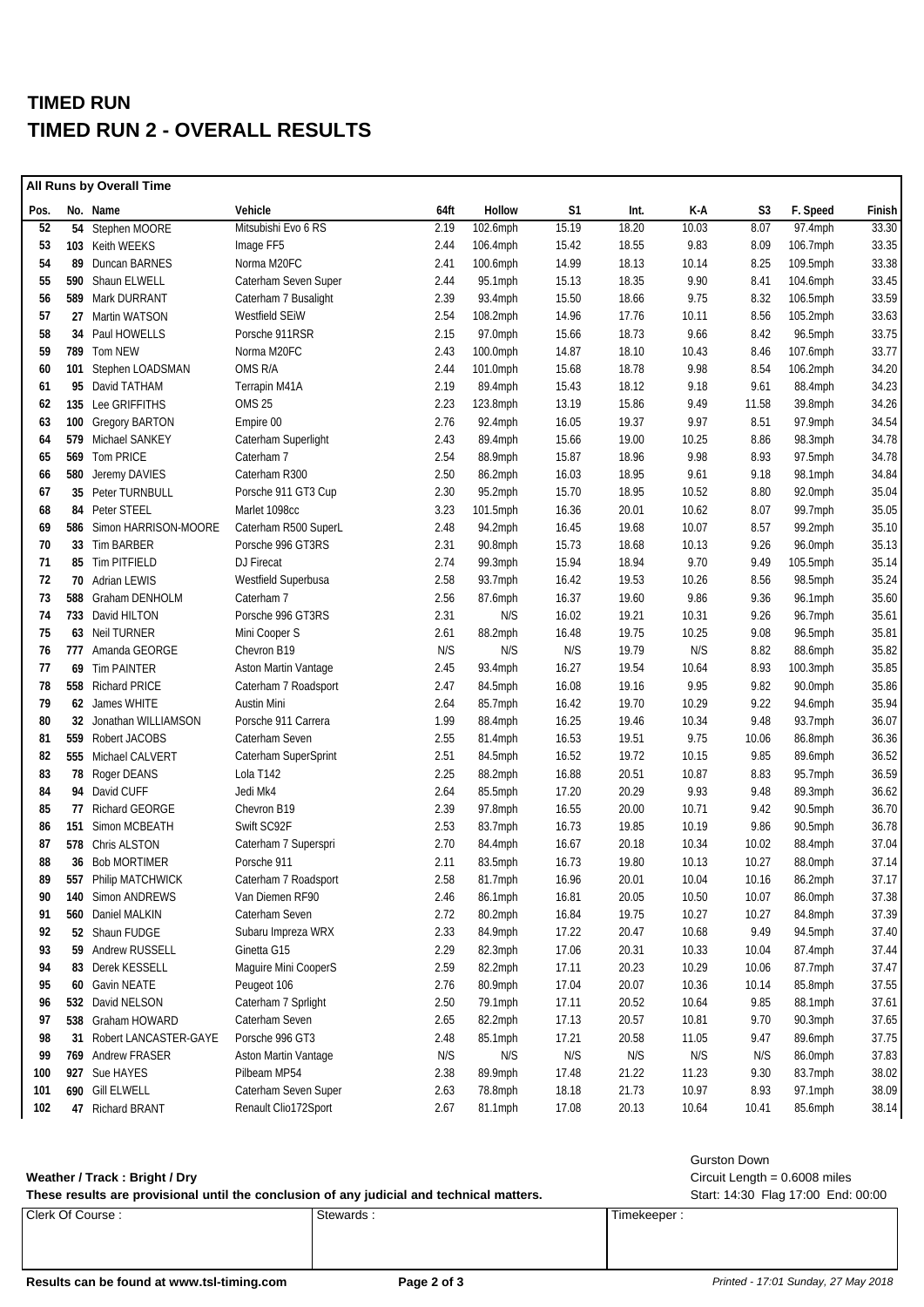## **TIMED RUN TIMED RUN 2 - OVERALL RESULTS**

| No. Name<br>Vehicle<br>64ft<br>Hollow<br>Pos.<br>103<br>940 Bernard KEVILL<br>Van Diemen RF90<br>2.56<br>$82.1$ mph<br>519 Paul BOSTON<br>2.46<br>104<br>Caterham 7<br>79.1mph<br>105<br>752 Sarah FUDGE<br>Subaru Impreza WRX<br>2.24<br>74.5mph<br>106<br>Rover Mini Yamaha R1<br>2.88<br>81.8mph<br>82 Richard WOOD<br>107<br>2.48<br>537 Chris BRAMALL<br>Caterham Super 7 Zet<br>77.6mph<br>108<br>520 Richard ABRAHAM<br>2.54<br>Caterham 7<br>78.1mph<br>109<br>30 Simon TARLING<br>2.45<br>Porsche 911 GT3<br>85.8mph<br>110<br>2.11<br>732 Laura WARDLE<br>Porsche 911 Carrera<br>80.9mph<br>2.79<br>111<br>Renault 21 Turbo<br>67 Richard HILLYAR<br>82.4mph<br>112<br>2.68<br>24 Christopher DAVIES<br>Honda Civic Type R<br>79.1mph | S <sub>1</sub><br>17.47<br>17.16<br>17.86<br>17.84<br>17.69<br>17.35<br>17.44<br>17.34<br>18.03<br>17.92<br>17.72<br>17.99<br>17.96<br>17.76<br>18.34 | Int.<br>20.63<br>20.13<br>21.50<br>21.00<br>20.92<br>20.60<br>21.07<br>21.14<br>21.27<br>21.16<br>21.30<br>21.46<br>21.51 | K-A<br>10.47<br>10.68<br>11.14<br>10.48<br>10.85<br>10.79<br>11.41<br>11.47<br>11.18<br>10.83<br>12.25<br>10.97<br>11.29 | S <sub>3</sub><br>10.28<br>10.44<br>9.68<br>10.55<br>10.37<br>10.90<br>10.20<br>10.45<br>10.17<br>10.64<br>9.53<br>10.67 | F. Speed<br>83.7mph<br>83.6mph<br>90.7mph<br>81.7mph<br>86.1mph<br>81.6mph<br>86.1mph<br>79.2mph<br>88.0mph<br>81.1mph<br>86.5mph<br>82.5mph | Finish<br>38.23<br>38.28<br>38.69<br>38.87<br>38.92<br>39.04<br>39.06<br>39.27<br>39.39<br>39.40<br>39.52 |
|-------------------------------------------------------------------------------------------------------------------------------------------------------------------------------------------------------------------------------------------------------------------------------------------------------------------------------------------------------------------------------------------------------------------------------------------------------------------------------------------------------------------------------------------------------------------------------------------------------------------------------------------------------------------------------------------------------------------------------------------------|-------------------------------------------------------------------------------------------------------------------------------------------------------|---------------------------------------------------------------------------------------------------------------------------|--------------------------------------------------------------------------------------------------------------------------|--------------------------------------------------------------------------------------------------------------------------|----------------------------------------------------------------------------------------------------------------------------------------------|-----------------------------------------------------------------------------------------------------------|
|                                                                                                                                                                                                                                                                                                                                                                                                                                                                                                                                                                                                                                                                                                                                                 |                                                                                                                                                       |                                                                                                                           |                                                                                                                          |                                                                                                                          |                                                                                                                                              |                                                                                                           |
|                                                                                                                                                                                                                                                                                                                                                                                                                                                                                                                                                                                                                                                                                                                                                 |                                                                                                                                                       |                                                                                                                           |                                                                                                                          |                                                                                                                          |                                                                                                                                              |                                                                                                           |
|                                                                                                                                                                                                                                                                                                                                                                                                                                                                                                                                                                                                                                                                                                                                                 |                                                                                                                                                       |                                                                                                                           |                                                                                                                          |                                                                                                                          |                                                                                                                                              |                                                                                                           |
|                                                                                                                                                                                                                                                                                                                                                                                                                                                                                                                                                                                                                                                                                                                                                 |                                                                                                                                                       |                                                                                                                           |                                                                                                                          |                                                                                                                          |                                                                                                                                              |                                                                                                           |
|                                                                                                                                                                                                                                                                                                                                                                                                                                                                                                                                                                                                                                                                                                                                                 |                                                                                                                                                       |                                                                                                                           |                                                                                                                          |                                                                                                                          |                                                                                                                                              |                                                                                                           |
|                                                                                                                                                                                                                                                                                                                                                                                                                                                                                                                                                                                                                                                                                                                                                 |                                                                                                                                                       |                                                                                                                           |                                                                                                                          |                                                                                                                          |                                                                                                                                              |                                                                                                           |
|                                                                                                                                                                                                                                                                                                                                                                                                                                                                                                                                                                                                                                                                                                                                                 |                                                                                                                                                       |                                                                                                                           |                                                                                                                          |                                                                                                                          |                                                                                                                                              |                                                                                                           |
|                                                                                                                                                                                                                                                                                                                                                                                                                                                                                                                                                                                                                                                                                                                                                 |                                                                                                                                                       |                                                                                                                           |                                                                                                                          |                                                                                                                          |                                                                                                                                              |                                                                                                           |
|                                                                                                                                                                                                                                                                                                                                                                                                                                                                                                                                                                                                                                                                                                                                                 |                                                                                                                                                       |                                                                                                                           |                                                                                                                          |                                                                                                                          |                                                                                                                                              |                                                                                                           |
|                                                                                                                                                                                                                                                                                                                                                                                                                                                                                                                                                                                                                                                                                                                                                 |                                                                                                                                                       |                                                                                                                           |                                                                                                                          |                                                                                                                          |                                                                                                                                              |                                                                                                           |
|                                                                                                                                                                                                                                                                                                                                                                                                                                                                                                                                                                                                                                                                                                                                                 |                                                                                                                                                       |                                                                                                                           |                                                                                                                          |                                                                                                                          |                                                                                                                                              |                                                                                                           |
| 113<br>98 Hannah WILTSHIRE<br>2.44<br>Empire Evo 00<br>87.0mph                                                                                                                                                                                                                                                                                                                                                                                                                                                                                                                                                                                                                                                                                  |                                                                                                                                                       |                                                                                                                           |                                                                                                                          |                                                                                                                          |                                                                                                                                              |                                                                                                           |
| 2.58<br>114<br>Caterham Seven<br>553 Roger LEGG<br>76.2mph                                                                                                                                                                                                                                                                                                                                                                                                                                                                                                                                                                                                                                                                                      |                                                                                                                                                       |                                                                                                                           |                                                                                                                          |                                                                                                                          |                                                                                                                                              | 39.64                                                                                                     |
| 115<br>2.73<br>26 Dean CUBITT<br>Mazda MX5<br>76.2mph                                                                                                                                                                                                                                                                                                                                                                                                                                                                                                                                                                                                                                                                                           |                                                                                                                                                       |                                                                                                                           |                                                                                                                          | 10.65                                                                                                                    | 85.7mph                                                                                                                                      | 39.91                                                                                                     |
| 2.73<br>116<br>22 David BELLAMY<br>Peugeot 106 GTI<br>79.1mph                                                                                                                                                                                                                                                                                                                                                                                                                                                                                                                                                                                                                                                                                   |                                                                                                                                                       | 20.83                                                                                                                     | 11.53                                                                                                                    | 10.76                                                                                                                    | 83.1mph                                                                                                                                      | 40.06                                                                                                     |
| 117<br>2.57<br>619 Rebecca BOSTON<br>Caterham 7<br>77.7mph                                                                                                                                                                                                                                                                                                                                                                                                                                                                                                                                                                                                                                                                                      |                                                                                                                                                       | 21.80                                                                                                                     | 11.23                                                                                                                    | 10.61                                                                                                                    | 79.7mph                                                                                                                                      | 40.19                                                                                                     |
| 118<br>Renault Clio 172 Cup<br>2.86<br>76.6mph<br>46 Paul HEARNE                                                                                                                                                                                                                                                                                                                                                                                                                                                                                                                                                                                                                                                                                | 17.93                                                                                                                                                 | 20.90                                                                                                                     | 11.09                                                                                                                    | 11.19                                                                                                                    | 80.4mph                                                                                                                                      | 40.22                                                                                                     |
| 119<br>Swift SC93<br>2.60<br>150 Doug AULD<br>78.2mph                                                                                                                                                                                                                                                                                                                                                                                                                                                                                                                                                                                                                                                                                           | 18.65                                                                                                                                                 | 22.14                                                                                                                     | 11.07                                                                                                                    | 10.70                                                                                                                    | 81.4mph                                                                                                                                      | 40.44                                                                                                     |
| 2.47<br>120<br>115 Neville THOMSON<br>OMS CF04<br>89.0mph                                                                                                                                                                                                                                                                                                                                                                                                                                                                                                                                                                                                                                                                                       | 18.76                                                                                                                                                 | 22.87                                                                                                                     | 11.95                                                                                                                    | 9.89                                                                                                                     | 80.4mph                                                                                                                                      | 40.60                                                                                                     |
| 121<br>724 Russell DAVIES<br>3.06<br>Honda Civic Type R<br>77.4mph                                                                                                                                                                                                                                                                                                                                                                                                                                                                                                                                                                                                                                                                              | 18.61                                                                                                                                                 | 21.86                                                                                                                     | 11.07                                                                                                                    | 11.22                                                                                                                    | 77.6mph                                                                                                                                      | 40.91                                                                                                     |
| 122<br>2.49<br>637 Matthew BRAMALL<br>Caterham Super 7<br>80.7mph                                                                                                                                                                                                                                                                                                                                                                                                                                                                                                                                                                                                                                                                               | 16.95                                                                                                                                                 | 20.14                                                                                                                     | 12.42                                                                                                                    | 11.55                                                                                                                    | 83.4mph                                                                                                                                      | 40.92                                                                                                     |
| 123<br>23 Alex ENGLAND<br>Ford Fiesta RS<br>2.88<br>71.7mph                                                                                                                                                                                                                                                                                                                                                                                                                                                                                                                                                                                                                                                                                     | 18.27                                                                                                                                                 | 21.37                                                                                                                     | 10.95                                                                                                                    | 11.74                                                                                                                    | 76.3mph                                                                                                                                      | 40.97                                                                                                     |
| 124<br>88 John DAVEY<br><b>TVR Vixen</b><br>2.56<br>78.0mph                                                                                                                                                                                                                                                                                                                                                                                                                                                                                                                                                                                                                                                                                     | 18.15                                                                                                                                                 | 21.83                                                                                                                     | 11.89                                                                                                                    | 10.97                                                                                                                    | 81.1mph                                                                                                                                      | 41.02                                                                                                     |
| 125<br>2.57<br>51 Gordon WESTON<br>Porsche 924S<br>76.2mph                                                                                                                                                                                                                                                                                                                                                                                                                                                                                                                                                                                                                                                                                      | 18.16                                                                                                                                                 | 21.24                                                                                                                     | 11.97                                                                                                                    | 11.66                                                                                                                    | 77.3mph                                                                                                                                      | 41.80                                                                                                     |
| 126<br>2.78<br>58 David BEAN<br>Rover Mini<br>72.4mph                                                                                                                                                                                                                                                                                                                                                                                                                                                                                                                                                                                                                                                                                           | 19.31                                                                                                                                                 | 22.78                                                                                                                     | 11.18                                                                                                                    | 11.61                                                                                                                    | 75.6mph                                                                                                                                      | 42.11                                                                                                     |
| 127<br>2.83<br>21 Jason RICHARDSON<br>Mazda MX5 RS<br>73.6mph                                                                                                                                                                                                                                                                                                                                                                                                                                                                                                                                                                                                                                                                                   | 18.81                                                                                                                                                 | 22.40                                                                                                                     | 11.69                                                                                                                    | 11.82                                                                                                                    | 74.3mph                                                                                                                                      | 42.34                                                                                                     |
| 128<br>42 Steve HARRIS<br>Vauxhall Corsa<br>2.64<br>74.5mph                                                                                                                                                                                                                                                                                                                                                                                                                                                                                                                                                                                                                                                                                     | 19.01                                                                                                                                                 | 22.56                                                                                                                     | 12.22                                                                                                                    | 12.10                                                                                                                    | 75.3mph                                                                                                                                      | 43.34                                                                                                     |
| 129<br>3.09<br>45 Anthony RECORD<br>Proton Satria Gti<br>67.0mph                                                                                                                                                                                                                                                                                                                                                                                                                                                                                                                                                                                                                                                                                | 20.29                                                                                                                                                 | 23.69                                                                                                                     | 11.77                                                                                                                    | 13.16                                                                                                                    | 66.3mph                                                                                                                                      | 45.22                                                                                                     |
| 130<br>Mazda MX5<br>3.06<br>20 Scott HANHAN<br>70.3mph                                                                                                                                                                                                                                                                                                                                                                                                                                                                                                                                                                                                                                                                                          | 20.09                                                                                                                                                 | 23.79                                                                                                                     | 12.34                                                                                                                    | 12.97                                                                                                                    | 68.5mph                                                                                                                                      | 45.41                                                                                                     |
| 131<br>3.03<br>John PIPER<br>Frogeye Sprite MK1<br>67.1mph<br>714                                                                                                                                                                                                                                                                                                                                                                                                                                                                                                                                                                                                                                                                               | 21.96                                                                                                                                                 | 26.45                                                                                                                     | 13.05                                                                                                                    | 12.13                                                                                                                    | 63.6mph                                                                                                                                      | 47.14                                                                                                     |
| 132<br>127 Roger COCK<br>Pilbeam MP54<br>2.32<br>54.5mph                                                                                                                                                                                                                                                                                                                                                                                                                                                                                                                                                                                                                                                                                        | 23.42                                                                                                                                                 | 27.48                                                                                                                     | 12.77                                                                                                                    | 12.47                                                                                                                    | 51.6mph                                                                                                                                      | 48.66                                                                                                     |
| 133<br>19 Lucy CUFF<br>Audi TT<br>2.75<br>63.5mph                                                                                                                                                                                                                                                                                                                                                                                                                                                                                                                                                                                                                                                                                               | 21.93                                                                                                                                                 | 25.65                                                                                                                     | 13.62                                                                                                                    | 14.68                                                                                                                    | 57.8mph                                                                                                                                      | 50.24                                                                                                     |
| 134<br>4.28<br><b>TVR Grantura</b><br>61.3mph<br>14 Humphrey WALTERS                                                                                                                                                                                                                                                                                                                                                                                                                                                                                                                                                                                                                                                                            | 25.03                                                                                                                                                 | 29.59                                                                                                                     | 14.02                                                                                                                    | 13.99                                                                                                                    | 58.2mph                                                                                                                                      | 53.05                                                                                                     |
| 135<br>Alfa Romeo 147<br>3.00<br>16 Philip MORTON<br>$62.5$ mph                                                                                                                                                                                                                                                                                                                                                                                                                                                                                                                                                                                                                                                                                 | 23.08                                                                                                                                                 | 27.57                                                                                                                     | 16.14                                                                                                                    | 16.85                                                                                                                    | 54.4mph                                                                                                                                      | 56.08                                                                                                     |
| 136<br>125 Dave LORD<br>Quest SF86<br>2.13<br>99.2mph                                                                                                                                                                                                                                                                                                                                                                                                                                                                                                                                                                                                                                                                                           | 15.25                                                                                                                                                 | 18.27                                                                                                                     | 20.09                                                                                                                    | 21.28                                                                                                                    | 50.4mph                                                                                                                                      | 56.63                                                                                                     |
| 137<br>554 Tony SMITH<br>Caterham 7 150sv<br>2.59<br>79.2mph                                                                                                                                                                                                                                                                                                                                                                                                                                                                                                                                                                                                                                                                                    | 17.12                                                                                                                                                 | 20.17                                                                                                                     | N/S                                                                                                                      | N/S                                                                                                                      | N/S                                                                                                                                          | FAIL                                                                                                      |
| Gould GR55B<br>2.26<br>138<br>709 Nicola MENZIES<br>23.3mph                                                                                                                                                                                                                                                                                                                                                                                                                                                                                                                                                                                                                                                                                     | N/S                                                                                                                                                   | N/S                                                                                                                       | N/S                                                                                                                      | N/S                                                                                                                      | N/S                                                                                                                                          | FAIL                                                                                                      |
| 139<br>2.10<br>68 Jim HERBERT<br>94.0mph<br>Subaru Impreza                                                                                                                                                                                                                                                                                                                                                                                                                                                                                                                                                                                                                                                                                      | 16.34                                                                                                                                                 | 19.75                                                                                                                     | 10.80                                                                                                                    | 8.59                                                                                                                     | 98.3mph                                                                                                                                      | FAIL                                                                                                      |

These results are provisional until the conclusion of any judicial and technical matters. Start: 14:30 Flag 17:00 End: 00:00

Gurston Down

**Weather / Track : Bright / Dry** Circuit Length = 0.6008 miles

Clerk Of Course : Stewards : Stewards : Timekeeper : Timekeeper :

#### **Results can be found at www.tsl-timing.com Page 3 of 3** *Printed - 17:01 Sunday, 27 May 2018*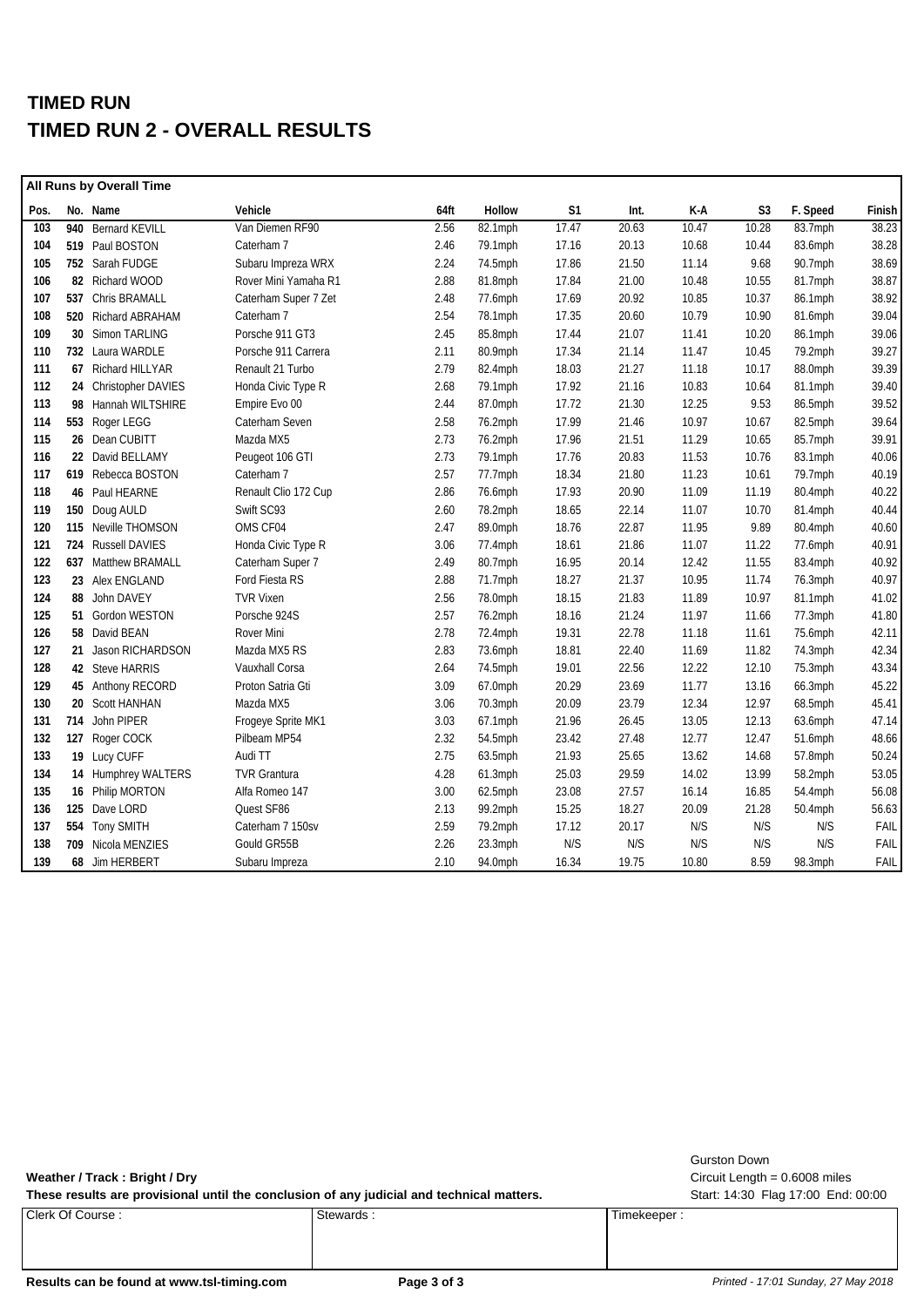|                |     | 11 - D - MODIFIED SPECIALIST PRODUCTION CARS |                                                        |              |                     |                |                |               |                     |                                 |                |
|----------------|-----|----------------------------------------------|--------------------------------------------------------|--------------|---------------------|----------------|----------------|---------------|---------------------|---------------------------------|----------------|
| Pos.           |     | No. Name                                     | Vehicle                                                | 64ft         | Hollow              | S <sub>1</sub> | Int.           | K-A           | S <sub>3</sub>      | F. Speed                        | Finish         |
| 1              |     | 74 Andrew GRIFFITHS                          | Caterham Hayabusa                                      | 2.42         | 101.1mph            | 14.31          | 17.12          | 9.05          | 7.77                | 112.2mph                        | 31.14          |
| 2              |     | 75 Simon JENKS                               | Caterham Supersport                                    | 2.39         | 103.0mph            | 14.71          | 17.60          | 9.46          | 7.66                | 112.9mph                        | 31.84          |
| 3              |     | 73 Ritchie GATT                              | Westfield SeiW                                         | 2.23         | 101.0mph            | 14.69          | 17.69          | 9.53          | 7.74                | 112.3mph                        | 31.97          |
|                |     | 13 - M, N, 13 - HISTORICALLY INTERESTING     |                                                        |              |                     |                |                |               |                     |                                 |                |
| Pos.           |     | No. Name                                     | Vehicle                                                | 64ft         | Hollow              | S1             | Int.           | K-A           | S3                  | F. Speed                        | Finish         |
| $\mathbf{1}$   |     | 777 Amanda GEORGE                            | Chevron B19                                            | N/S          | N/S                 | N/S            | 19.79          | N/S           | 8.82                | 88.6mph                         | 35.82          |
| 2              |     | 78 Roger DEANS                               | Lola T142                                              | 2.25         | 88.2mph             | 16.88          | 20.51          | 10.87         | 8.83                | 95.7mph                         | 36.59          |
| 3              |     | 77 Richard GEORGE                            | Chevron B19                                            | 2.39         | 97.8mph             | 16.55          | 20.00          | 10.71         | 9.42                | 90.5mph                         | 36.70          |
|                |     | 15 - F - SPORTS LIBRE CARS 1400 TO 2000 c.c. |                                                        |              |                     |                |                |               |                     |                                 |                |
| Pos.           |     | No. Name                                     | Vehicle                                                | 64ft         | Hollow              | S <sub>1</sub> | Int.           | K-A           | S3                  | F. Speed                        | Finish         |
| 1              |     | 90 Keith DIGGLE                              | WEV HCS-BDG                                            | 2.33         | 106.5mph            | 14.43          | 17.29          | 9.46          | 7.81                | 111.4mph                        | 31.70          |
| 2              |     | 89 Duncan BARNES                             | Norma M20FC                                            | 2.41         | 100.6mph            | 14.99          | 18.13          | 10.14         | 8.25                | 109.5mph                        | 33.38          |
| 3              |     | 789 Tom NEW                                  | Norma M20FC                                            | 2.43         | 100.0mph            | 14.87          | 18.10          | 10.43         | 8.46                | 107.6mph                        | 33.77          |
| 4              |     | 85 Tim PITFIELD                              | DJ Firecat                                             | 2.74         | 99.3mph             | 15.94          | 18.94          | 9.70          | 9.49                | 105.5mph                        | 35.14          |
| 5              |     | 83 Derek KESSELL                             | Maguire Mini CooperS                                   | 2.59         | 82.2mph             | 17.11          | 20.23          | 10.29         | 10.06               | 87.7mph                         | 37.47          |
| 6              |     | 82 Richard WOOD                              | Rover Mini Yamaha R1                                   | 2.88         | 81.8mph             | 17.84          | 21.00          | 10.48         | 10.55               | 81.7mph                         | 38.87          |
|                |     | 18 - H - RACING CARS UP TO 600 c.c.          |                                                        |              |                     |                |                |               |                     |                                 |                |
| Pos.           |     | No. Name                                     | Vehicle                                                | 64ft         | Hollow              | S <sub>1</sub> | Int.           | K-A           | S3                  | F. Speed                        | Finish         |
| $\mathbf{1}$   |     | 95 David TATHAM                              | Terrapin M41A                                          | 2.19         | 89.4mph             | 15.43          | 18.12          | 9.18          | 9.61                | 88.4mph                         | 34.23          |
| $\overline{2}$ |     | 94 David CUFF                                | Jedi Mk4                                               | 2.64         | 85.5mph             | 17.20          | 20.29          | 9.93          | 9.48                | 89.3mph                         | 36.62          |
|                |     | 19 - I - RACING CARS 601-1100 c.c.           |                                                        |              |                     |                |                |               |                     |                                 |                |
| Pos.           |     | No. Name                                     | Vehicle                                                | 64ft         | Hollow              | S1             | Int.           | K-A           | S <sub>3</sub>      | F. Speed                        | Finish         |
| 1              |     | 106 Debbie DUNBAR                            | DJ Firehawk                                            | 2.12         | 105.2mph            | 13.56          | 16.30          | 8.79          | 7.69                | 112.5mph                        | 30.05          |
| 2              |     | 908 Andy GREENEN                             | Empire Evo 2                                           | 2.22         | 105.7mph            | 13.54          | 16.53          | 8.98          | 7.66                | 110.0mph                        | 30.20          |
| 3              |     | 108 Adam GREENEN                             | Empire Evo 2                                           | 2.27         | 105.7mph            | 13.55          | 16.17          | 8.61          | 8.04                | 105.9mph                        | 30.22          |
| 4              | 111 | <b>Jack COTTRILL</b>                         | Force PT                                               | 2.08         | 107.3mph            | 13.68          | 16.62          | 8.95          | 7.86                | 107.3mph                        | 30.51          |
| 5              |     | 107 Darren GUMBLEY                           | Force TA                                               | 2.25         | 104.9mph            | 13.71          | 16.50          | 9.17          | 7.88                | 110.7mph                        | 30.77          |
| 6              |     | 912 Steve OWEN                               | <b>OMS 3000M</b>                                       | 2.15         | 107.7mph            | 13.82          | 16.83          | 9.33          | 7.64                | 113.0mph                        | 30.80          |
| 7              |     | 112 Harry PICK                               | <b>OMS 3000M</b>                                       | 2.26         | 109.3mph            | 13.81          | 16.64          | 9.32          | 7.75                | 106.3mph                        | 30.89          |
| 8              |     | 113 Eynon PRICE                              | Force H C                                              | 2.23         | 104.2mph            | 14.10          | 16.89          | 9.01          | 7.91                | 106.5mph                        | 31.03          |
| 9              |     | 109 James MOORE                              | Empire 00                                              | 2.19         | 101.9mph            | 14.16          | 16.92          | 9.15          | 7.94                | 107.8mph                        | 31.25          |
| 10             |     | 97 Martin JONES                              | Force PT                                               | 2.34         | 104.3mph            | 14.17          | 16.89          | 9.30          | 7.81                | 108.9mph                        | 31.30          |
| 11             |     | 105 Murray WAKEHAM                           | OMS CF96                                               | 2.49         | 101.5mph            | 14.81          | 17.54          | 9.24          | 8.53                | 102.1mph                        | 32.59          |
| 12<br>13       |     | 906 Lindsay SUMMERS<br>99 Wil KER            | DJ Firehawk<br>OMS CF09                                | 2.13<br>2.49 | 103.7mph<br>99.2mph | 14.88<br>14.97 | 18.15<br>17.78 | 10.09<br>9.30 | 7.79<br>8.57        | 112.4mph<br>101.1mph            | 32.77<br>32.85 |
| 14             |     | 905 Alan JOY                                 | OMS CF96                                               | 2.30         | 101.8mph            | 14.94          | 18.22          | 9.85          | 8.22                | 107.2mph                        | 33.02          |
| 15             |     | 102 Steve BOOTHER                            | <b>OMS 2000M</b>                                       | 2.61         | 99.9mph             | 15.34          | 18.17          | 9.55          | 8.39                | 103.3mph                        | 33.29          |
| 16             |     | 103 Keith WEEKS                              | Image FF5                                              | 2.44         | 106.4mph            | 15.42          | 18.55          | 9.83          | 8.09                | 106.7mph                        | 33.35          |
| 17             |     | 101 Stephen LOADSMAN                         | OMS R/A                                                | 2.44         | 101.0mph            | 15.68          | 18.78          | 9.98          | 8.54                | 106.2mph                        | 34.20          |
| 18             |     | 100 Gregory BARTON                           | Empire 00                                              | 2.76         | 92.4mph             | 16.05          | 19.37          | 9.97          | 8.51                | 97.9mph                         | 34.54          |
| 19             |     | 84 Peter STEEL                               | Marlet 1098cc                                          | 3.23         | 101.5mph            | 16.36          | 20.01          | 10.62         | 8.07                | 99.7mph                         | 35.05          |
| 20             |     | 98 Hannah WILTSHIRE                          | Empire Evo 00                                          | 2.44         | 87.0mph             | 17.72          | 21.30          | 12.25         | 9.53                | 86.5mph                         | 39.52          |
|                |     |                                              | 19.8 - J(i) - FORMULA FORD RACING CARS UP TO 1600 c.c. |              |                     |                |                |               |                     |                                 |                |
| Pos.           |     | No. Name                                     | Vehicle                                                | 64ft         | Hollow              | S <sub>1</sub> | Int.           | K-A           | S <sub>3</sub>      | F. Speed                        | Finish         |
| -1             |     | 151 Simon MCBEATH                            | Swift SC92F                                            | 2.53         | 83.7mph             | 16.73          | 19.85          | 10.19         | 9.86                | 90.5mph                         | 36.78          |
|                |     |                                              |                                                        |              |                     |                |                |               |                     |                                 |                |
|                |     | Weather / Track: Bright / Dry                |                                                        |              |                     |                |                |               | <b>Gurston Down</b> | Circuit Length = $0.6008$ miles |                |

These results are provisional until the conclusion of any judicial and technical matters. Start: 14:30 Flag 17:00 End: 00:00

Clerk Of Course : Stewards : Stewards : Stewards :

Circuit Length = 0.6008 miles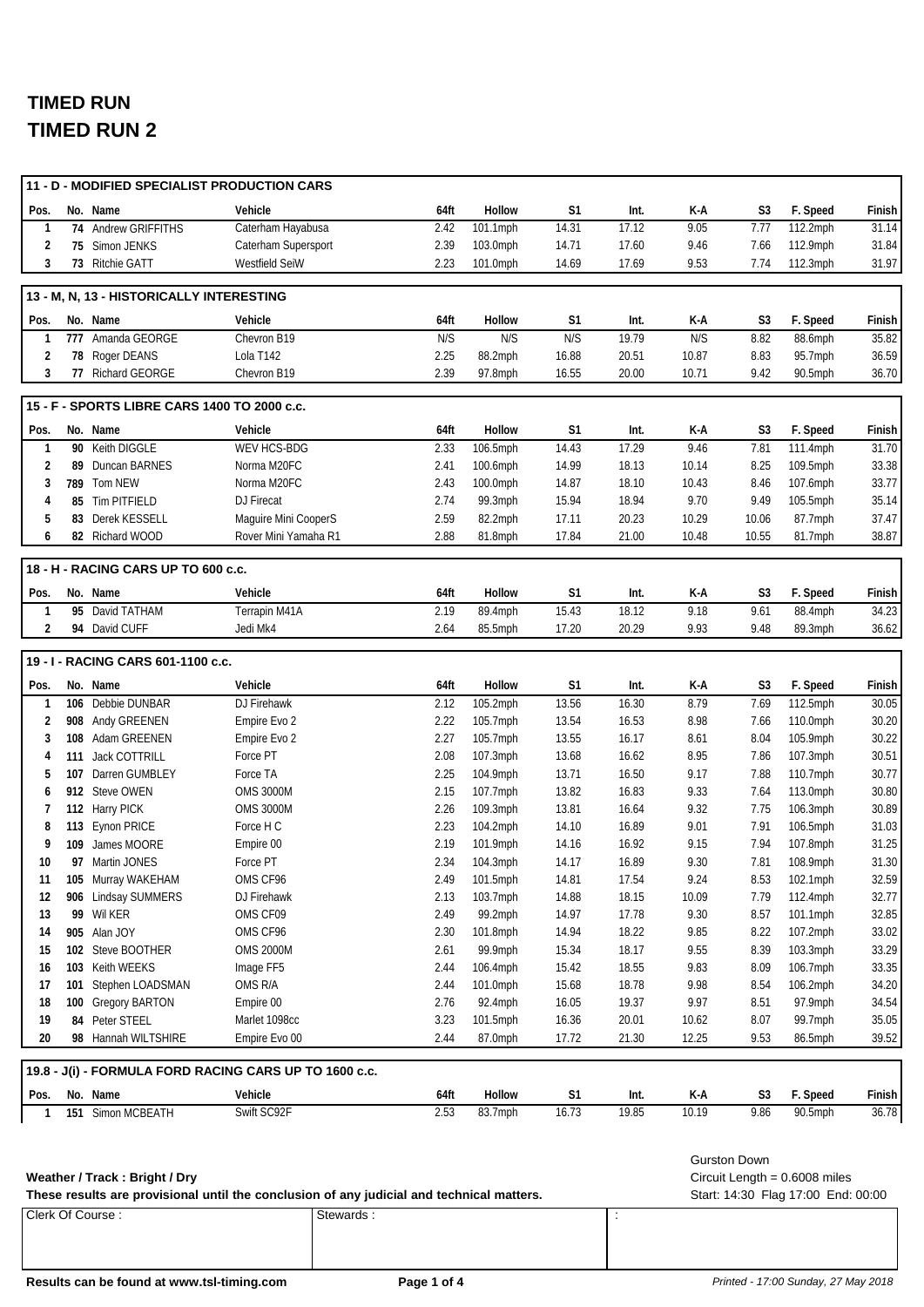|              |                                        | 19.8 - J(i) - FORMULA FORD RACING CARS UP TO 1600 c.c.       |      |          |                |       |       |                |          |        |
|--------------|----------------------------------------|--------------------------------------------------------------|------|----------|----------------|-------|-------|----------------|----------|--------|
| Pos.         | No. Name                               | Vehicle                                                      | 64ft | Hollow   | S1             | Int.  | K-A   | S <sub>3</sub> | F. Speed | Finish |
| 2            | 140 Simon ANDREWS                      | Van Diemen RF90                                              | 2.46 | 86.1mph  | 16.81          | 20.05 | 10.50 | 10.07          | 86.0mph  | 37.38  |
| 3            | 940 Bernard KEVILL                     | Van Diemen RF90                                              | 2.56 | 82.1mph  | 17.47          | 20.63 | 10.47 | 10.28          | 83.7mph  | 38.23  |
| 4            | 150 Doug AULD                          | Swift SC93                                                   | 2.60 | 78.2mph  | 18.65          | 22.14 | 11.07 | 10.70          | 81.4mph  | 40.44  |
|              | 20 - 20 - RACING CARS 1101 - 1600 C.C. |                                                              |      |          |                |       |       |                |          |        |
| Pos.         | No. Name                               | Vehicle                                                      | 64ft | Hollow   | S <sub>1</sub> | Int.  | K-A   | S3             | F. Speed | Finish |
| 1            | 122 Leslie MUTCH                       | <b>GWR Raptor</b>                                            | 2.22 | 113.8mph | 12.97          | 15.86 | 9.07  | 7.21           | 122.6mph | 29.25  |
| 2            | 118 David WARBURTON                    | Gould GR59                                                   | 2.39 | 117.3mph | 13.64          | 16.46 | 9.02  | 7.09           | 123.4mph | 29.76  |
| 3            | 120 Andy BOUGOURD                      | Force PT                                                     | 2.19 | 111.3mph | 13.46          | 16.42 | 9.14  | 7.46           | 114.3mph | 30.07  |
| 4            | 117 Olivia COOPER                      | Force TA                                                     | 2.21 | 109.4mph | 13.74          | 16.64 | 9.01  | 7.48           | 118.1mph | 30.24  |
| 5            | 116 Mathew RYDER                       | Empire Evo 2                                                 | 2.19 | 108.4mph | 13.79          | 16.79 | 9.24  | 7.42           | 116.2mph | 30.47  |
| 6            | 917 Liam COOPER                        | Force TA                                                     | 2.24 | 111.0mph | 13.99          | 16.83 | 9.22  | 7.53           | 115.1mph | 30.75  |
| 7            | 119 Neal COLES                         | <b>OMS 28</b>                                                | 2.20 | 112.9mph | 14.09          | 17.11 | 9.34  | 7.34           | 119.6mph | 30.78  |
| 8            | 121 Mike LEE                           | <b>OMS 3000M</b>                                             | 2.25 | 108.7mph | 13.97          | 17.02 | 9.34  | 7.72           | 112.6mph | 31.04  |
| 9            | 918 Allan WARBURTON                    | Gould GR59                                                   | 2.30 | 109.2mph | 14.73          | 17.71 | 9.57  | 7.38           | 115.9mph | 31.69  |
| 10           | 916 Caroline RYDER                     | Empire Evo 2                                                 | 2.14 | 108.0mph | 14.57          | 18.15 | N/S   | N/S            | N/S      | 32.98  |
| 11           | 115 Neville THOMSON                    | OMS CF04                                                     | 2.47 | 89.0mph  | 18.76          | 22.87 | 11.95 | 9.89           | 80.4mph  | 40.60  |
|              |                                        | 21 - K(i) - RACING CARS 1601-2000 c.c. (Normally Aspirated)  |      |          |                |       |       |                |          |        |
| Pos.         | No. Name                               | Vehicle                                                      | 64ft | Hollow   | S1             | Int.  | K-A   | S <sub>3</sub> | F. Speed | Finish |
| 1            | 128 Johnathen VARLEY                   | <b>GWR Predator</b>                                          | 2.28 | 110.9mph | 13.60          | 16.40 | 9.05  | 7.44           | 113.8mph | 30.10  |
| 2            | 130 Tim ELMER                          | Dallara F399                                                 | 2.32 | 113.1mph | 13.79          | 16.78 | 9.35  | 7.04           | 124.6mph | 30.19  |
| 3            | 129 Terry DAVIS                        | OMS TKD YV8                                                  | 2.23 | 117.0mph | 14.11          | 17.27 | 9.34  | 7.30           | 112.3mph | 30.75  |
| 4            | 126 Gary STEPHENS                      | Dallara F399                                                 | 2.31 | 103.2mph | 14.00          | 17.20 | 9.99  | 7.75           | 111.2mph | 31.75  |
| 5            | 929 Tricia DAVIS                       | OMS TKD V8                                                   | 2.23 | 110.7mph | 14.61          | 17.73 | 10.01 | 7.98           | 108.6mph | 32.61  |
| 6            | 926 Gavin STEPHENS                     | Dallara F399                                                 | 2.33 | 102.2mph | 14.56          | 18.07 | 10.45 | 8.01           | 110.2mph | 33.02  |
| 7            | 927 Sue HAYES                          | Pilbeam MP54                                                 | 2.38 | 89.9mph  | 17.48          | 21.22 | 11.23 | 9.30           | 83.7mph  | 38.02  |
| 8            | 127 Roger COCK                         | Pilbeam MP54                                                 | 2.32 | 54.5mph  | 23.42          | 27.48 | 12.77 | 12.47          | 51.6mph  | 48.66  |
| 9            | 125 Dave LORD                          | Quest SF86                                                   | 2.13 | 99.2mph  | 15.25          | 18.27 | 20.09 | 21.28          | 50.4mph  | 56.63  |
|              |                                        | 21.1 - K(ii) - RACING CARS 1601-2000 c.c. (Forced Induction) |      |          |                |       |       |                |          |        |
| Pos.         | No. Name                               | Vehicle                                                      | 64ft | Hollow   | S1             | Int.  | K-A   | S <sub>3</sub> | F. Speed | Finish |
| 1            | 133 Paul HAIMES                        | Gould GR559                                                  | 2.52 | 116.8mph | 13.42          | 16.27 | 9.01  | 6.98           | 133.8mph | 29.42  |
| 2            | 136 Kelvin BROAD                       | Pilbeam MP101                                                | 2.24 | 126.7mph | 13.56          | 16.60 | 9.32  | 6.98           | 115.6mph | 29.87  |
| 3            | 134 Simon MOYSE                        | Gould GR59                                                   | 2.71 | 114.0mph | 14.03          | 16.75 | 9.21  | 7.17           | 117.7mph | 30.41  |
| 4            | 135 Lee GRIFFITHS                      | OMS <sub>25</sub>                                            | 2.23 | 123.8mph | 13.19          | 15.86 | 9.49  | 11.58          | 39.8mph  | 34.26  |
|              | 22 - L - RACING CARS OVER 2000 c.c.    |                                                              |      |          |                |       |       |                |          |        |
| Pos.         | No. Name                               | Vehicle                                                      | 64ft | Hollow   | S1             | Int.  | K-A   | S <sub>3</sub> | F. Speed | Finish |
| $\mathbf{1}$ | 4 Will HALL                            | Force WH-XTEC                                                | 2.15 | 137.1mph | 11.83          | 14.67 | 8.72  | 6.00           | 151.8mph | 26.55  |
| 2            | 1 Trevor WILLIS                        | OMS 28                                                       | 2.03 | 130.9mph | 11.95          | 14.67 | 8.65  | 6.28           | 141.3mph | 26.89  |
| 3            | 5 Jason MOURANT                        | Gould GR55                                                   | 2.17 | 128.0mph | 12.15          | 14.88 | 8.52  | 6.23           | 140.5mph | 26.91  |
| 4            | 2 Wallace MENZIES                      | Gould GR59                                                   | 2.04 | 142.3mph | 12.10          | 14.76 | 8.63  | 6.42           | 143.8mph | 27.16  |
| 5            | 9 Dave UREN                            | Gould GR55B                                                  | 2.32 | 130.7mph | 12.32          | 15.00 | 8.97  | 6.11           | 147.7mph | 27.41  |
| 6            | 142 Oliver TOMLIN                      | Pilbeam MP97-03                                              | 2.20 | 136.0mph | 12.66          | 15.52 | 8.96  | 6.46           | 140.4mph | 28.09  |
| 7            | 141 Terry GRAVES                       | Gould GR55HB                                                 | 2.20 | 120.8mph | 13.37          | 16.51 | 9.23  | 6.40           | 133.8mph | 29.01  |
| 8            | 941 Tony HUNT                          | Gould GR55HB                                                 | 2.20 | 104.7mph | 13.96          | 17.01 | 9.20  | 6.73           | 120.5mph | 29.90  |
| 9            | 942 Sandra TOMLIN                      | Pilbeam MP97-03                                              | 2.30 | 129.8mph | 13.68          | 17.00 | 9.87  | 7.40           | 106.8mph | 30.96  |
| 10           | 139 Paul CRUTE                         | <b>OMS 28</b>                                                | 2.30 | 118.7mph | 14.37          | 17.28 | 9.73  | 7.32           | 116.7mph | 31.42  |
| 11           | 709 Nicola MENZIES                     | Gould GR55B                                                  | 2.26 | 23.3mph  | N/S            | N/S   | N/S   | N/S            | N/S      | FAIL   |
|              |                                        |                                                              |      |          |                |       |       |                |          |        |

#### **Weather / Track : Bright / Dry**

These results are provisional until the conclusion of any judicial and technical matters. Start: 14:30 Flag 17:00 End: 00:00

Clerk Of Course : Stewards : Stewards : Stewards :

Gurston Down

Circuit Length = 0.6008 miles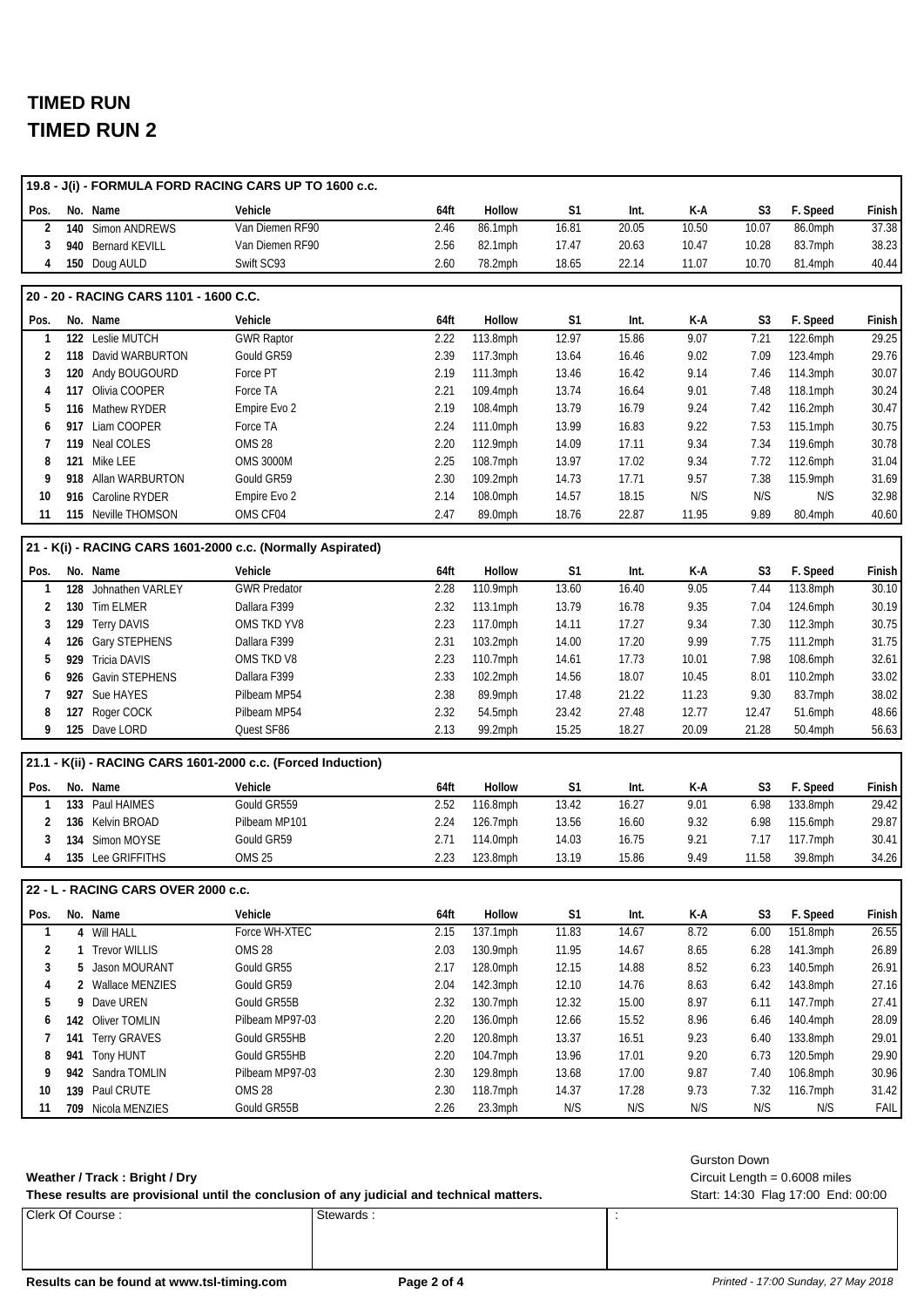|                      |     | 24.1 - 24a - LOTUS 7 CLUB CHAMPIONSHIP - Class 1                                          |                                              |              |                    |                |                |               |                     |                                    |                 |
|----------------------|-----|-------------------------------------------------------------------------------------------|----------------------------------------------|--------------|--------------------|----------------|----------------|---------------|---------------------|------------------------------------|-----------------|
| Pos.                 |     | No. Name                                                                                  | Vehicle                                      | 64ft         | Hollow             | S <sub>1</sub> | Int.           | K-A           | S3                  | F. Speed                           | Finish          |
| $\mathbf{1}$         |     | 519 Paul BOSTON                                                                           | Caterham 7                                   | 2.46         | 79.1mph            | 17.16          | 20.13          | 10.68         | 10.44               | 83.6mph                            | 38.28           |
| 2                    |     | 520 Richard ABRAHAM                                                                       | Caterham 7                                   | 2.54         | 78.1mph            | 17.35          | 20.60          | 10.79         | 10.90               | 81.6mph                            | 39.04           |
| 3                    |     | 619 Rebecca BOSTON                                                                        | Caterham 7                                   | 2.57         | 77.7mph            | 18.34          | 21.80          | 11.23         | 10.61               | 79.7mph                            | 40.19           |
|                      |     | 24.2 - 24b - LOTUS 7 CLUB CHAMPIONSHIP - Class 2                                          |                                              |              |                    |                |                |               |                     |                                    |                 |
|                      |     |                                                                                           |                                              |              | Hollow             | S1             |                |               |                     |                                    |                 |
| Pos.<br>$\mathbf{1}$ |     | No. Name<br>532 David NELSON                                                              | Vehicle<br>Caterham 7 Sprlight               | 64ft<br>2.50 | 79.1mph            | 17.11          | Int.<br>20.52  | K-A<br>10.64  | S3<br>9.85          | F. Speed<br>88.1mph                | Finish<br>37.61 |
| 2                    |     | 538 Graham HOWARD                                                                         | Caterham Seven                               | 2.65         | 82.2mph            | 17.13          | 20.57          | 10.81         | 9.70                | 90.3mph                            | 37.65           |
| 3                    |     | 537 Chris BRAMALL                                                                         | Caterham Super 7 Zet                         | 2.48         | 77.6mph            | 17.69          | 20.92          | 10.85         | 10.37               | 86.1mph                            | 38.92           |
| 4                    |     | 637 Matthew BRAMALL                                                                       | Caterham Super 7                             | 2.49         | 80.7mph            | 16.95          | 20.14          | 12.42         | 11.55               | 83.4mph                            | 40.92           |
|                      |     |                                                                                           |                                              |              |                    |                |                |               |                     |                                    |                 |
|                      |     | 24.3 - 24c - LOTUS 7 CLUB CHAMPIONSHIP - Class 3                                          |                                              |              |                    |                |                |               |                     |                                    |                 |
| Pos.                 |     | No. Name                                                                                  | Vehicle                                      | 64ft         | Hollow             | S1             | Int.           | K-A           | S3                  | F. Speed                           | Finish          |
| 1                    |     | 558 Richard PRICE                                                                         | Caterham 7 Roadsport                         | 2.47         | 84.5mph            | 16.08          | 19.16          | 9.95          | 9.82                | 90.0mph                            | 35.86           |
| 2                    |     | 559 Robert JACOBS                                                                         | Caterham Seven<br>Caterham SuperSprint       | 2.55<br>2.51 | 81.4mph            | 16.53<br>16.52 | 19.51<br>19.72 | 9.75<br>10.15 | 10.06<br>9.85       | 86.8mph                            | 36.36<br>36.52  |
| 3<br>4               | 557 | 555 Michael CALVERT<br>Philip MATCHWICK                                                   | Caterham 7 Roadsport                         | 2.58         | 84.5mph<br>81.7mph | 16.96          | 20.01          | 10.04         | 10.16               | 89.6mph<br>86.2mph                 | 37.17           |
| 5                    |     | 560 Daniel MALKIN                                                                         | Caterham Seven                               | 2.72         | 80.2mph            | 16.84          | 19.75          | 10.27         | 10.27               | 84.8mph                            | 37.39           |
| 6                    |     | 553 Roger LEGG                                                                            | Caterham Seven                               | 2.58         | 76.2mph            | 17.99          | 21.46          | 10.97         | 10.67               | 82.5mph                            | 39.64           |
| 7                    |     | 554 Tony SMITH                                                                            | Caterham 7 150sv                             | 2.59         | 79.2mph            | 17.12          | 20.17          | N/S           | N/S                 | N/S                                | FAIL            |
|                      |     |                                                                                           |                                              |              |                    |                |                |               |                     |                                    |                 |
|                      |     | 24.4 - 24d - LOTUS 7 CLUB CHAMPIONSHIP - Class 4                                          |                                              |              |                    |                |                |               |                     |                                    |                 |
| Pos.                 |     | No. Name                                                                                  | Vehicle                                      | 64ft         | Hollow             | S <sub>1</sub> | Int.           | K-A           | S3                  | F. Speed                           | Finish          |
| $\mathbf{1}$         |     | 569 Tom PRICE                                                                             | Caterham 7                                   | 2.54         | 88.9mph            | 15.87          | 18.96          | 9.98          | 8.93                | 97.5mph                            | 34.78           |
|                      |     | 24.5 - 24e - LOTUS 7 CLUB CHAMPIONSHIP - Class 5                                          |                                              |              |                    |                |                |               |                     |                                    |                 |
| Pos.                 |     | No. Name                                                                                  | Vehicle                                      | 64ft         | Hollow             | S1             | Int.           | K-A           | S3                  | F. Speed                           | Finish          |
| 1                    |     | 579 Michael SANKEY                                                                        | Caterham Superlight                          | 2.43         | 89.4mph            | 15.66          | 19.00          | 10.25         | 8.86                | 98.3mph                            | 34.78           |
| 2                    |     | 580 Jeremy DAVIES                                                                         | Caterham R300                                | 2.50         | 86.2mph            | 16.03          | 18.95          | 9.61          | 9.18                | 98.1mph                            | 34.84           |
| 3                    |     | 578 Chris ALSTON                                                                          | Caterham 7 Superspri                         | 2.70         | 84.4mph            | 16.67          | 20.18          | 10.34         | 10.02               | 88.4mph                            | 37.04           |
|                      |     |                                                                                           |                                              |              |                    |                |                |               |                     |                                    |                 |
|                      |     | 24.6 - 24f - LOTUS 7 CLUB CHAMPIONSHIP - Class 6/7                                        |                                              |              |                    |                |                |               |                     |                                    |                 |
| Pos.                 |     | No. Name                                                                                  | Vehicle                                      | 64ft         | Hollow             | S1             | Int.           | K-A           | S <sub>3</sub>      | F. Speed                           | Finish          |
| 1                    |     | 598 Robert MARGEL                                                                         | Caterham Hayabusa                            | 2.44         | 94.3mph            | 14.89          | 17.97          | 9.38          | 8.44                | 104.4mph                           | 32.72           |
| 2<br>3               |     | 590 Shaun ELWELL<br>589 Mark DURRANT                                                      | Caterham Seven Super<br>Caterham 7 Busalight | 2.44<br>2.39 | 95.1mph<br>93.4mph | 15.13<br>15.50 | 18.35<br>18.66 | 9.90<br>9.75  | 8.41<br>8.32        | 104.6mph<br>106.5mph               | 33.45<br>33.59  |
| 4                    |     | 586 Simon HARRISON-MOORE                                                                  | Caterham R500 SuperL                         | 2.48         | 94.2mph            | 16.45          | 19.68          | 10.07         | 8.57                | 99.2mph                            | 35.10           |
| 5                    |     | 588 Graham DENHOLM                                                                        | Caterham 7                                   | 2.56         | 87.6mph            | 16.37          | 19.60          | 9.86          | 9.36                | 96.1mph                            | 35.60           |
| 6                    |     | 690 Gill ELWELL                                                                           | Caterham Seven Super                         | 2.63         | 78.8mph            | 18.18          | 21.73          | 10.97         | 8.93                | 97.1mph                            | 38.09           |
|                      |     |                                                                                           |                                              |              |                    |                |                |               |                     |                                    |                 |
|                      |     | 3 - 3 - SOUTH WEST CENTRE NATIONAL B                                                      |                                              |              |                    |                |                |               |                     |                                    |                 |
| Pos.                 |     | No. Name                                                                                  | Vehicle                                      | 64ft         | Hollow             | S1             | Int.           | K-A           | S <sub>3</sub>      | F. Speed                           | Finish          |
| $\mathbf{1}$         |     | 72 Steve HOLLAND                                                                          | Caterham Hayabusa                            | 2.54         | 100.8mph           | 14.98          | 18.12          | 10.21         | 7.95                | 111.8mph                           | 33.15           |
| 2                    |     | 27 Martin WATSON                                                                          | Westfield SEIW                               | 2.54         | 108.2mph           | 14.96          | 17.76          | 10.11         | 8.56                | 105.2mph                           | 33.63           |
| 3                    |     | 752 Sarah FUDGE                                                                           | Subaru Impreza WRX                           | 2.24         | 74.5mph            | 17.86          | 21.50          | 11.14         | 9.68                | 90.7mph                            | 38.69           |
| 4                    |     | 24 Christopher DAVIES                                                                     | Honda Civic Type R                           | 2.68         | 79.1mph            | 17.92          | 21.16          | 10.83         | 10.64               | 81.1mph                            | 39.40           |
| 5                    |     | 26 Dean CUBITT                                                                            | Mazda MX5                                    | 2.73         | 76.2mph            | 17.96          | 21.51          | 11.29         | 10.65               | 85.7mph                            | 39.91           |
| 6                    |     | 22 David BELLAMY                                                                          | Peugeot 106 GTI                              | 2.73         | 79.1mph            | 17.76          | 20.83          | 11.53         | 10.76               | 83.1mph                            | 40.06           |
| 7                    |     | 724 Russell DAVIES                                                                        | Honda Civic Type R                           | 3.06         | 77.4mph            | 18.61          | 21.86          | 11.07         | 11.22               | 77.6mph                            | 40.91           |
| 8                    |     | 23 Alex ENGLAND                                                                           | Ford Fiesta RS                               | 2.88         | 71.7mph            | 18.27          | 21.37          | 10.95         | 11.74               | 76.3mph                            | 40.97           |
|                      |     |                                                                                           |                                              |              |                    |                |                |               | <b>Gurston Down</b> |                                    |                 |
|                      |     | Weather / Track: Bright / Dry                                                             |                                              |              |                    |                |                |               |                     | Circuit Length = $0.6008$ miles    |                 |
|                      |     | These results are provisional until the conclusion of any judicial and technical matters. |                                              |              |                    |                |                |               |                     | Start: 14:30 Flag 17:00 End: 00:00 |                 |
|                      |     | Clerk Of Course:                                                                          |                                              | Stewards:    |                    |                | ÷              |               |                     |                                    |                 |
|                      |     |                                                                                           |                                              |              |                    |                |                |               |                     |                                    |                 |
|                      |     |                                                                                           |                                              |              |                    |                |                |               |                     |                                    |                 |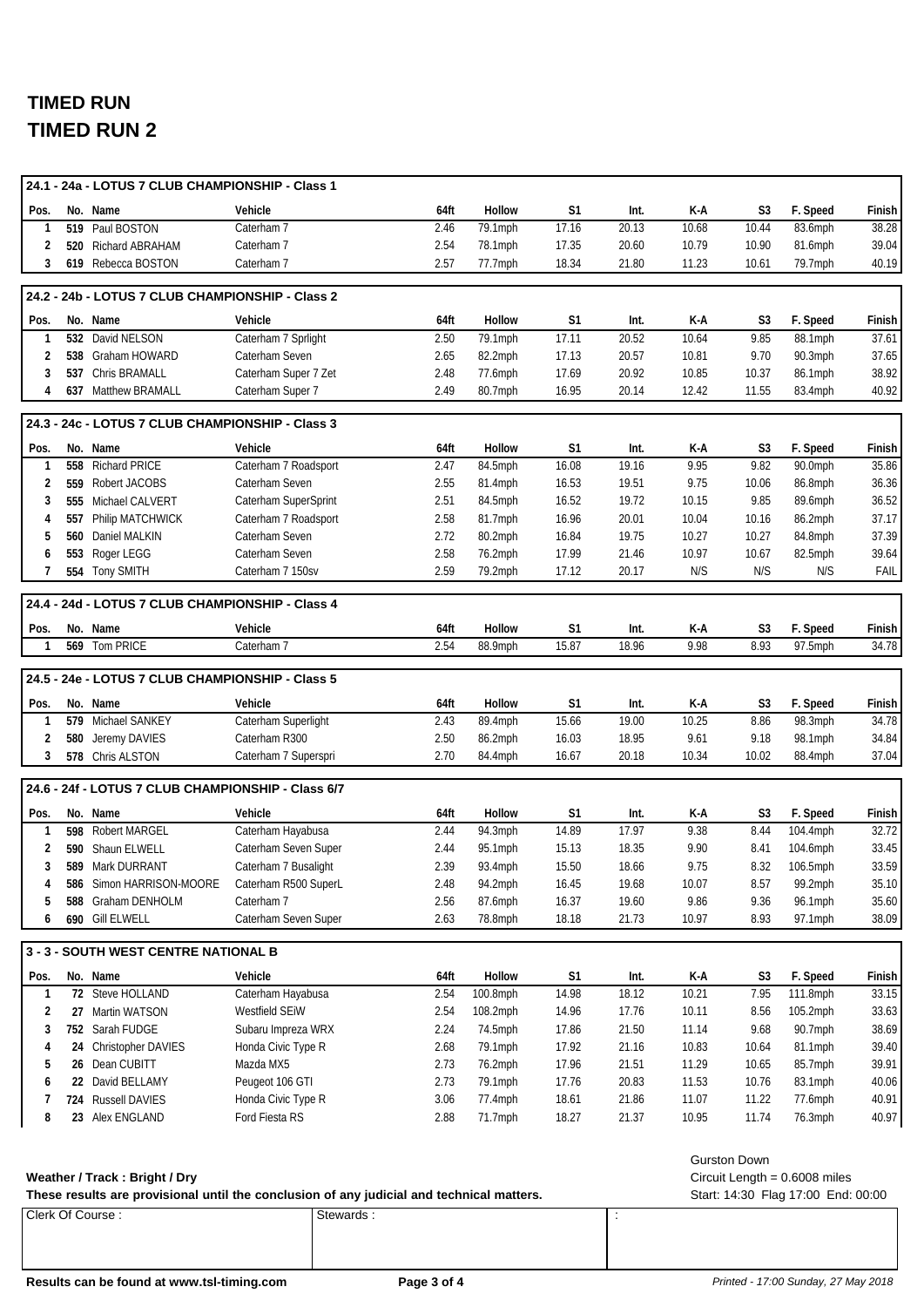|                | 3 - 3 - SOUTH WEST CENTRE NATIONAL B                                                      |                                         |              |                    |                |                |                |                     |                                    |                 |
|----------------|-------------------------------------------------------------------------------------------|-----------------------------------------|--------------|--------------------|----------------|----------------|----------------|---------------------|------------------------------------|-----------------|
| Pos.           | No. Name                                                                                  | Vehicle                                 | 64ft         | Hollow             | S <sub>1</sub> | Int.           | K-A            | S3                  | F. Speed                           | Finish          |
| 9              | 21 Jason RICHARDSON                                                                       | Mazda MX5 RS                            | 2.83         | 73.6mph            | 18.81          | 22.40          | 11.69          | 11.82               | 74.3mph                            | 42.34           |
| 10             | 20 Scott HANHAN                                                                           | Mazda MX5                               | 3.06         | $70.3$ mph         | 20.09          | 23.79          | 12.34          | 12.97               | $68.5$ mph                         | 45.41           |
| 11             | 714 John PIPER                                                                            | Frogeye Sprite MK1                      | 3.03         | 67.1mph            | 21.96          | 26.45          | 13.05          | 12.13               | 63.6mph                            | 47.14           |
| 12             | 19 Lucy CUFF                                                                              | Audi TT                                 | 2.75         | 63.5mph            | 21.93          | 25.65          | 13.62          | 14.68               | 57.8mph                            | 50.24           |
| 13             | 14 Humphrey WALTERS                                                                       | <b>TVR Grantura</b>                     | 4.28         | 61.3mph            | 25.03          | 29.59          | 14.02          | 13.99               | 58.2mph                            | 53.05           |
| 14             | 16 Philip MORTON                                                                          | Alfa Romeo 147                          | 3.00         | 62.5mph            | 23.08          | 27.57          | 16.14          | 16.85               | 54.4mph                            | 56.08           |
|                | 4.42 - G - PORSCHE CLUB NATIONAL HILLCLIMB CHAMPIONSHIP                                   |                                         |              |                    |                |                |                |                     |                                    |                 |
| Pos.           | No. Name                                                                                  | Vehicle                                 | 64ft         | Hollow             | S1             | Int.           | K-A            | S <sub>3</sub>      | F. Speed                           | Finish          |
| 1              | 34 Paul HOWELLS                                                                           | Porsche 911RSR                          | 2.15         | 97.0mph            | 15.66          | 18.73          | 9.66           | 8.42                | 96.5mph                            | 33.75           |
| 2              | 35 Peter TURNBULL                                                                         | Porsche 911 GT3 Cup                     | 2.30         | 95.2mph            | 15.70          | 18.95          | 10.52          | 8.80                | 92.0mph                            | 35.04           |
| 3              | 33 Tim BARBER                                                                             | Porsche 996 GT3RS                       | 2.31         | 90.8mph            | 15.73          | 18.68          | 10.13          | 9.26                | 96.0mph                            | 35.13           |
| 4              | 733 David HILTON                                                                          | Porsche 996 GT3RS                       | 2.31         | N/S                | 16.02          | 19.21          | 10.31          | 9.26                | 96.7mph                            | 35.61           |
| 5              | 36 Bob MORTIMER                                                                           | Porsche 911                             | 2.11         | 83.5mph            | 16.73          | 19.80          | 10.13          | 10.27               | 88.0mph                            | 37.14           |
| 6              | 31 Robert LANCASTER-GAYE                                                                  | Porsche 996 GT3                         | 2.48         | 85.1mph            | 17.21          | 20.58          | 11.05          | 9.47                | 89.6mph                            | 37.75           |
| $\overline{7}$ | 30 Simon TARLING                                                                          | Porsche 911 GT3                         | 2.45         | 85.8mph            | 17.44          | 21.07          | 11.41          | 10.20               | 86.1mph                            | 39.06           |
|                | 5.25 - A(i) - ROADGOING SERIES PRODUCTION CARS UP TO 2000 c.c.                            |                                         |              |                    |                |                |                |                     |                                    |                 |
| Pos.           | No. Name                                                                                  | Vehicle                                 | 64ft         | Hollow             | S1             | Int.           | K-A            | S3                  | F. Speed                           | Finish          |
| $\mathbf{1}$   | 47 Richard BRANT                                                                          | Renault Clio172Sport                    | 2.67         | 81.1mph            | 17.08          | 20.13          | 10.64          | 10.41               | 85.6mph                            | 38.14           |
| 2              | 46 Paul HEARNE                                                                            | Renault Clio 172 Cup                    | 2.86         | 76.6mph            | 17.93          | 20.90          | 11.09          | 11.19               | 80.4mph                            | 40.22           |
| 3              | 42 Steve HARRIS                                                                           | Vauxhall Corsa                          | 2.64         | 74.5mph            | 19.01          | 22.56          | 12.22          | 12.10               | 75.3mph                            | 43.34           |
| 4              | 45 Anthony RECORD                                                                         | Proton Satria Gti                       | 3.09         | 67.0mph            | 20.29          | 23.69          | 11.77          | 13.16               | 66.3mph                            | 45.22           |
|                | 5.3 - A(ii) - ROADGOING SERIES PRODUCTION CARS OVER 2000 c.c.                             |                                         |              |                    |                |                |                |                     |                                    |                 |
|                |                                                                                           |                                         |              |                    |                |                |                |                     |                                    |                 |
| Pos.<br>1      | No. Name<br>52 Shaun FUDGE                                                                | Vehicle<br>Subaru Impreza WRX           | 64ft<br>2.33 | Hollow<br>84.9mph  | S1<br>17.22    | Int.<br>20.47  | K-A<br>10.68   | S3<br>9.49          | F. Speed<br>94.5mph                | Finish<br>37.40 |
| 2              | 51 Gordon WESTON                                                                          | Porsche 924S                            | 2.57         | 76.2mph            | 18.16          | 21.24          | 11.97          | 11.66               | 77.3mph                            | 41.80           |
|                |                                                                                           |                                         |              |                    |                |                |                |                     |                                    |                 |
|                | 5.4 - B - ROADGOING SPECIALIST PRODUCTION CARS                                            |                                         |              |                    |                |                |                |                     |                                    |                 |
| Pos.           | No. Name                                                                                  | Vehicle                                 | 64ft         | Hollow             | S <sub>1</sub> | Int.           | K-A            | S <sub>3</sub>      | F. Speed                           | Finish          |
| 1<br>2         | 70 Adrian LEWIS<br>88 John DAVEY                                                          | Westfield Superbusa<br><b>TVR Vixen</b> | 2.58<br>2.56 | 93.7mph<br>78.0mph | 16.42<br>18.15 | 19.53<br>21.83 | 10.26<br>11.89 | 8.56<br>10.97       | 98.5mph<br>81.1mph                 | 35.24<br>41.02  |
|                |                                                                                           |                                         |              |                    |                |                |                |                     |                                    |                 |
|                | 7 - C(i) - MODIFIED SERIES PRODUCTION CARS UP TO 1400 c.c.                                |                                         |              |                    |                |                |                |                     |                                    |                 |
| Pos.           | No. Name                                                                                  | Vehicle                                 | 64ft         | Hollow             | S1             | Int.           | K-A            | S <sub>3</sub>      | F. Speed                           | Finish          |
| 1              | 63 Neil TURNER                                                                            | Mini Cooper S                           | 2.61         | 88.2mph            | 16.48          | 19.75          | 10.25          | 9.08                | 96.5mph                            | 35.81           |
| 2              | 62 James WHITE                                                                            | Austin Mini                             | 2.64         | 85.7mph            | 16.42          | 19.70          | 10.29          | 9.22                | 94.6mph                            | 35.94           |
| 3              | 59 Andrew RUSSELL                                                                         | Ginetta G15                             | 2.29         | 82.3mph            | 17.06          | 20.31          | 10.33          | 10.04               | 87.4mph                            | 37.44           |
| 4              | 60 Gavin NEATE                                                                            | Peugeot 106                             | 2.76         | 80.9mph            | 17.04          | 20.07          | 10.36          | 10.14               | 85.8mph                            | 37.55           |
| 5              | 58 David BEAN                                                                             | Rover Mini                              | 2.78         | 72.4mph            | 19.31          | 22.78          | 11.18          | 11.61               | 75.6mph                            | 42.11           |
|                | 9 - C(iii) - MODIFIED SERIES PRODUCTION CARS OVER 2000 c.c.                               |                                         |              |                    |                |                |                |                     |                                    |                 |
| Pos.           | No. Name                                                                                  | Vehicle                                 | 64ft         | Hollow             | S1             | Int.           | K-A            | S <sub>3</sub>      | F. Speed                           | Finish          |
| 1              | <b>66 Steven DARLEY</b>                                                                   | Subaru Impreza                          | 2.12         | 106.0mph           | 14.76          | 17.82          | 10.34          | 7.49                | 115.8mph                           | 32.59           |
| 2              | 54 Stephen MOORE                                                                          | Mitsubishi Evo 6 RS                     | 2.19         | 102.6mph           | 15.19          | 18.20          | 10.03          | 8.07                | 97.4mph                            | 33.30           |
| 3              | 69 Tim PAINTER                                                                            | Aston Martin Vantage                    | 2.45         | 93.4mph            | 16.27          | 19.54          | 10.64          | 8.93                | 100.3mph                           | 35.85           |
| 4              | 32 Jonathan WILLIAMSON                                                                    | Porsche 911 Carrera                     | 1.99         | 88.4mph            | 16.25          | 19.46          | 10.34          | 9.48                | 93.7mph                            | 36.07           |
| 5              | 769 Andrew FRASER                                                                         | Aston Martin Vantage                    | N/S          | N/S                | N/S            | N/S            | N/S            | N/S                 | 86.0mph                            | 37.83           |
| 6              | 732 Laura WARDLE                                                                          | Porsche 911 Carrera                     | 2.11         | 80.9mph            | 17.34          | 21.14          | 11.47          | 10.45               | 79.2mph                            | 39.27           |
|                |                                                                                           |                                         |              |                    |                |                |                |                     |                                    |                 |
|                |                                                                                           |                                         |              |                    |                |                |                | <b>Gurston Down</b> |                                    |                 |
|                | Weather / Track: Bright / Dry                                                             |                                         |              |                    |                |                |                |                     | Circuit Length = $0.6008$ miles    |                 |
|                | These results are provisional until the conclusion of any judicial and technical matters. |                                         |              |                    |                |                |                |                     | Start: 14:30 Flag 17:00 End: 00:00 |                 |
|                | Clerk Of Course:                                                                          | Stewards:                               |              |                    |                | $\ddot{\cdot}$ |                |                     |                                    |                 |
|                |                                                                                           |                                         |              |                    |                |                |                |                     |                                    |                 |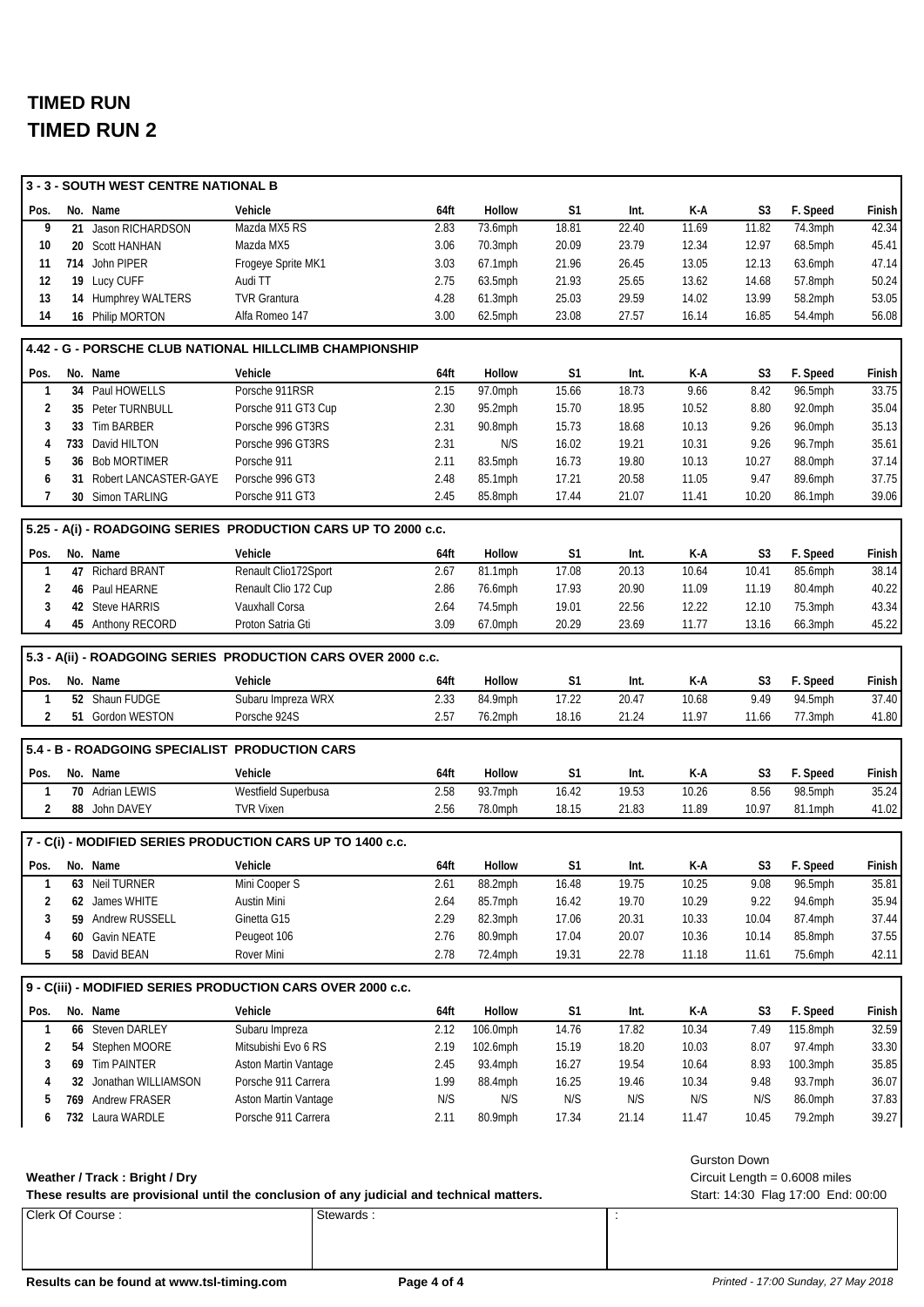|      | 9 - C(iii) - MODIFIED SERIES PRODUCTION CARS OVER 2000 c.c. |                 |                  |      |         |       |       |       |       |         |               |  |
|------|-------------------------------------------------------------|-----------------|------------------|------|---------|-------|-------|-------|-------|---------|---------------|--|
| Pos. | No.                                                         | Name            | Vehicle          | 64ft | Hollow  |       | -Int. | K-A   |       | Speed:  | <b>Finish</b> |  |
|      | 67                                                          | Richard HILLYAR | Renault 21 Turbo | 2.79 | 82.4mph | 18.03 | 21.27 | 11.18 | 10.17 | 88.0mph | 39.39         |  |
| 8    | 68                                                          | Jim HERBERT     | Subaru Impreza   | 2.10 | 94.0mph | 16.34 | 19.75 | 10.80 | 8.59  | 98.3mph | FAIL          |  |

**Weather / Track : Bright / Dry**

Clerk Of Course : Stewards : Stewards : Stewards :

Circuit Length = 0.6008 miles Gurston Down

These results are provisional until the conclusion of any judicial and technical matters. Start: 14:30 Flag 17:00 End: 00:00

Results can be found at www.tsl-timing.com **Page 5 of 0 Page 5 of 0** *Printed - 17:00 Sunday, 27 May 2018*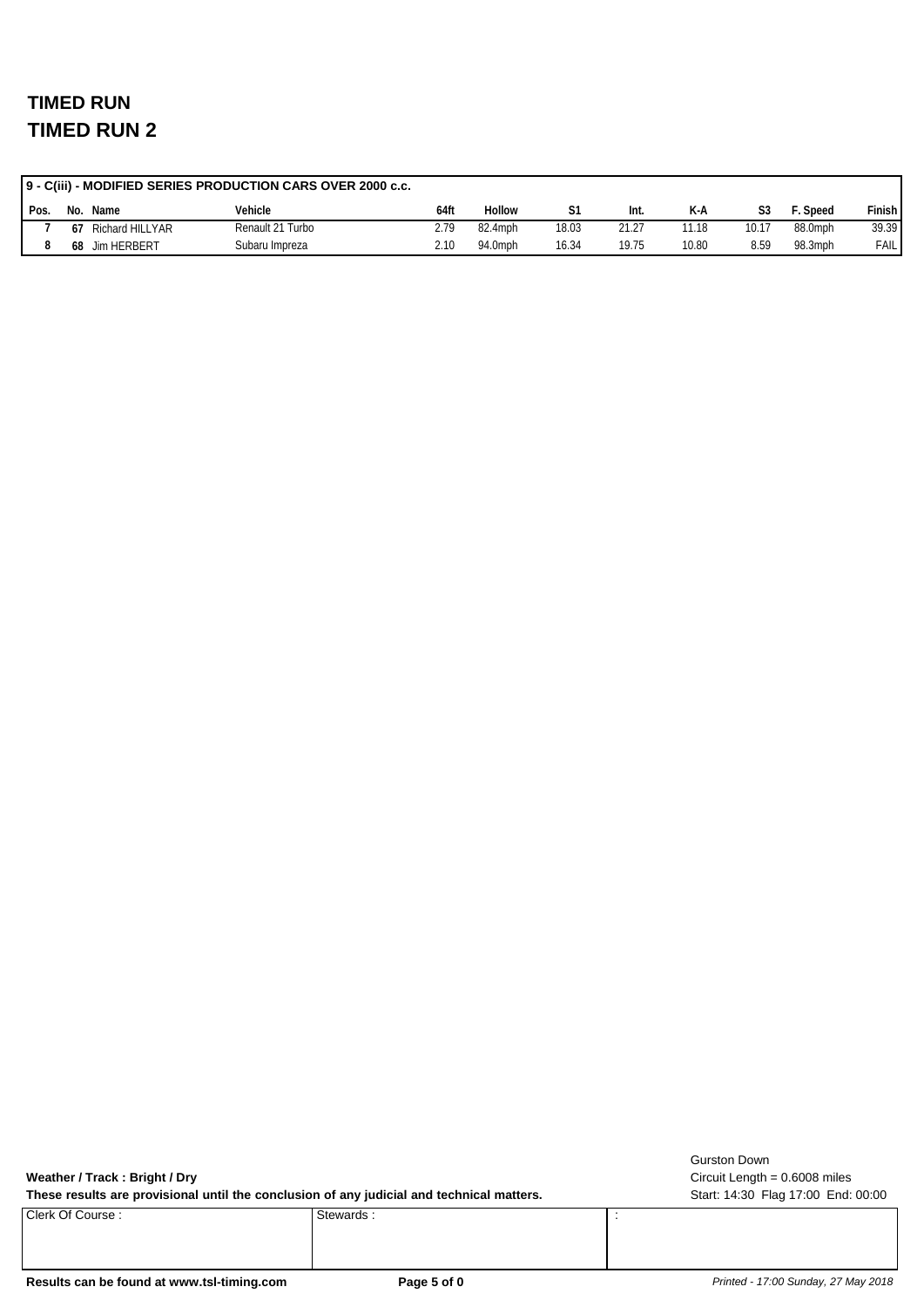## **TIMED RUN**

## **Timed - COMBINED RESULTS**

|      |     | 11 - D - MODIFIED SPECIALIST PRODUCTION CARS |                     |       |       |             |
|------|-----|----------------------------------------------|---------------------|-------|-------|-------------|
| Pos. |     | No. Name                                     | Vehicle             | Run 1 | Run 2 | <b>Best</b> |
|      |     | 74 Andrew GRIFFITHS                          | Caterham Hayabusa   | 32.38 | 31.14 | 31.14       |
|      |     | 75 Simon JENKS                               | Caterham Supersport | 32.39 | 31.84 | 31.84       |
|      |     | 73 Ritchie GATT                              | Westfield SeiW      | 34.07 | 31.97 | 31.97       |
|      |     |                                              |                     |       |       |             |
|      |     | 13 - M. N. 13 - HISTORICALLY INTERESTING     |                     |       |       |             |
| Pos. |     | No. Name                                     | Vehicle             | Run 1 | Run 2 | <b>Best</b> |
|      | 777 | Amanda GEORGE                                | Chevron B19         | N/S   | 35.82 | 35.82       |
|      |     | 78 Roger DEANS                               | Lola T142           | 40.44 | 36.59 | 36.59       |
|      | 77  | <b>Richard GEORGE</b>                        | Chevron B19         | N/S   | 36.70 | 36.70       |

|      |     | 115 - F - SPORTS LIBRE CARS 1400 TO 2000 c.c. |                      |       |       |             |
|------|-----|-----------------------------------------------|----------------------|-------|-------|-------------|
| Pos. |     | No. Name                                      | Vehicle              | Run 1 | Run 2 | <b>Best</b> |
|      |     | 90 Keith DIGGLE                               | WEV HCS-BDG          | 33.03 | 31.70 | 31.70       |
|      |     | 89 Duncan BARNES                              | Norma M20FC          | 35.04 | 33.38 | 33.38       |
|      | 789 | Tom NEW                                       | Norma M20FC          | 35.41 | 33.77 | 33.77       |
|      |     | 85 Tim PITFIELD                               | DJ Firecat           | 36.72 | 35.14 | 35.14       |
|      |     | 83 Derek KESSELL                              | Maguire Mini CooperS | 38.36 | 37.47 | 37.47       |
| 6    |     | 82 Richard WOOD                               | Rover Mini Yamaha R1 | 39.67 | 38.87 | 38.87       |

|        | 18 - H - RACING CARS UP TO 600 c.c. |              |               |       |       |       |  |  |  |
|--------|-------------------------------------|--------------|---------------|-------|-------|-------|--|--|--|
| I Pos. | No.                                 | Name         | Vehicle       | Run   | Run 2 | Best  |  |  |  |
|        | 95                                  | David TATHAM | Terrapin M41A | 34.60 | 34.23 | 34.23 |  |  |  |
|        | 94                                  | David CUFF   | Jedi Mk4      | 38.08 | 36.62 | 36.62 |  |  |  |

#### **19 - I - RACING CARS 601-1100 c.c.**

| Pos. | No. | Name                   | Vehicle          | Run 1 | Run 2 | Best  |
|------|-----|------------------------|------------------|-------|-------|-------|
|      | 106 | Debbie DUNBAR          | DJ Firehawk      | 31.16 | 30.05 | 30.05 |
| 2    | 908 | Andy GREENEN           | Empire Evo 2     | 30.71 | 30.20 | 30.20 |
| 3    | 108 | Adam GREENEN           | Empire Evo 2     | 30.83 | 30.22 | 30.22 |
|      | 111 | <b>Jack COTTRILL</b>   | Force PT         | 31.21 | 30.51 | 30.51 |
| 5    | 110 | Simon FIDOE            | Empire Wraith    | 30.63 | N/S   | 30.63 |
| 6    | 107 | Darren GUMBLEY         | Force TA         | 30.85 | 30.77 | 30.77 |
|      | 912 | Steve OWEN             | <b>OMS 3000M</b> | 31.22 | 30.80 | 30.80 |
| 8    |     | 112 Harry PICK         | <b>OMS 3000M</b> | 31.08 | 30.89 | 30.89 |
| 9    |     | 113 Eynon PRICE        | Force H C        | FAIL  | 31.03 | 31.03 |
| 10   | 109 | James MOORE            | Empire 00        | 32.02 | 31.25 | 31.25 |
| 11   | 97  | Martin JONES           | Force PT         | 31.57 | 31.30 | 31.30 |
| 12   | 105 | Murray WAKEHAM         | OMS CF96         | 35.18 | 32.59 | 32.59 |
| 13   | 906 | <b>Lindsay SUMMERS</b> | DJ Firehawk      | 33.26 | 32.77 | 32.77 |
| 14   | 99  | Wil KER                | OMS CF09         | 33.49 | 32.85 | 32.85 |
| 15   |     | 905 Alan JOY           | OMS CF96         | 35.97 | 33.02 | 33.02 |
| 16   | 102 | Steve BOOTHER          | <b>OMS 2000M</b> | 34.76 | 33.29 | 33.29 |
| 17   | 103 | Keith WEEKS            | Image FF5        | 33.98 | 33.35 | 33.35 |
| 18   | 101 | Stephen LOADSMAN       | OMS R/A          | 38.29 | 34.20 | 34.20 |
| 19   | 100 | Gregory BARTON         | Empire 00        | 35.04 | 34.54 | 34.54 |
| 20   | 84  | Peter STEEL            | Marlet 1098cc    | 34.75 | 35.05 | 34.75 |
| 21   | 98  | Hannah WILTSHIRE       | Empire Evo 00    | 38.87 | 39.52 | 38.87 |
| 22   |     | 104 Tony LEVITT        | Empire Evo       | FAIL  | N/S   | FAIL  |

#### Clerk Of Course : Stewards : Stewards : Timekeeper : Timekeeper : These results are provisional until the conclusion of any judicial and technical matters. Start: 14:30 Flag 17:00 End: 00:00 **Weather / Track : Bright / Dry** Circuit Length = 0.6008 miles

| Results can be found at www.tsl-timing.com | Page 1 of 5 | Printed - 17:02 Sunday, 27 May 2018 |
|--------------------------------------------|-------------|-------------------------------------|
|                                            |             |                                     |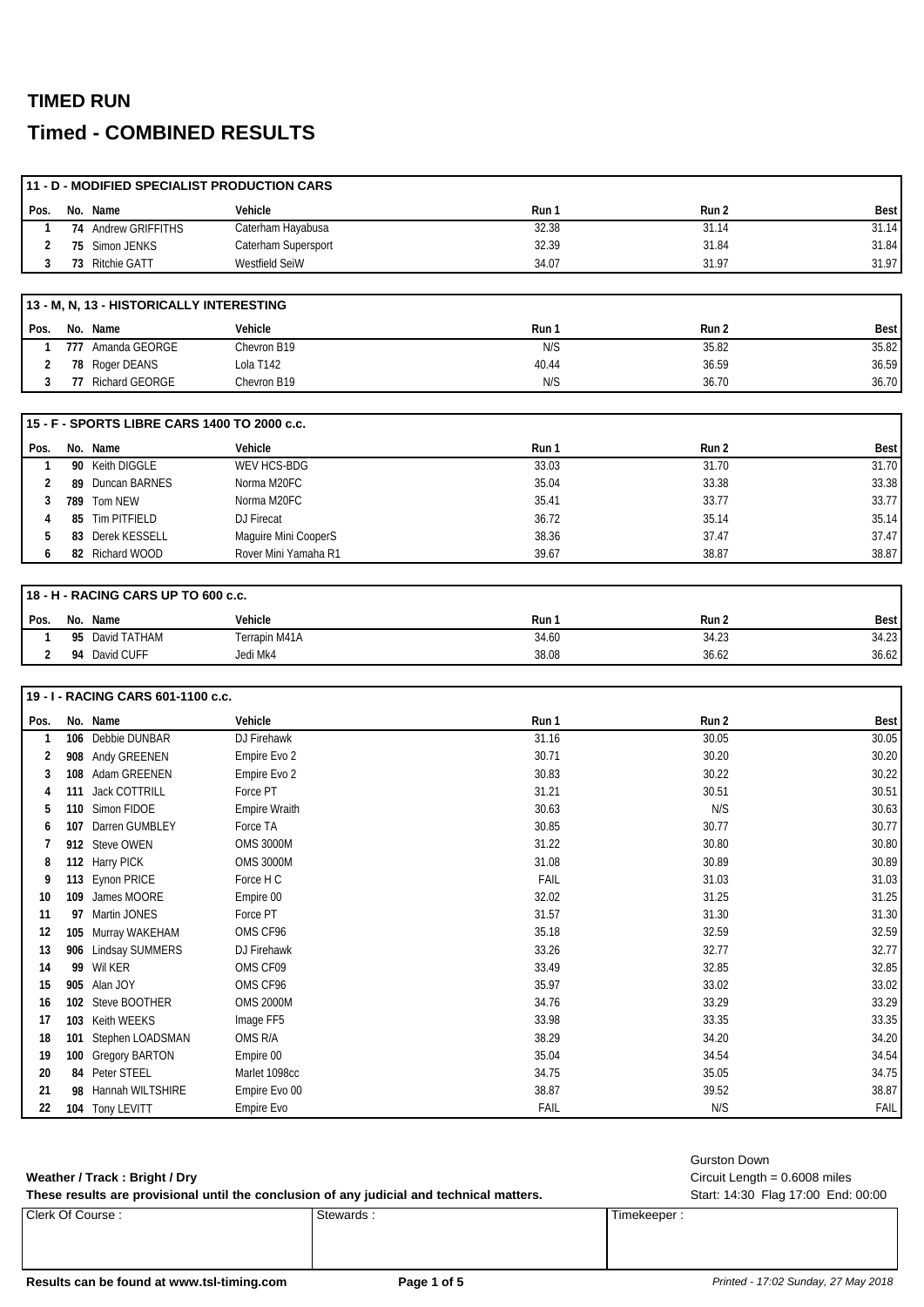### **TIMED RUN**

## **Timed - COMBINED RESULTS**

|      |     |                                        | 19.8 - J(i) - FORMULA FORD RACING CARS UP TO 1600 c.c. |       |       |             |
|------|-----|----------------------------------------|--------------------------------------------------------|-------|-------|-------------|
| Pos. |     | No. Name                               | Vehicle                                                | Run 1 | Run 2 | <b>Best</b> |
|      | 151 | Simon MCBEATH                          | Swift SC92F                                            | 38.18 | 36.78 | 36.78       |
|      | 140 | Simon ANDREWS                          | Van Diemen RF90                                        | 38.45 | 37.38 | 37.38       |
| 3    | 940 | <b>Bernard KEVILL</b>                  | Van Diemen RF90                                        | 39.25 | 38.23 | 38.23       |
| 4    |     | 150 Doug AULD                          | Swift SC93                                             | 42.41 | 40.44 | 40.44       |
|      |     | 20 - 20 - RACING CARS 1101 - 1600 C.C. | Vehicle                                                |       |       |             |
| Pos. |     | No. Name                               |                                                        | Run 1 | Run 2 | <b>Best</b> |
|      | 122 | Leslie MUTCH                           | <b>GWR Raptor</b>                                      | 29.34 | 29.25 | 29.25       |
| 2    | 118 | David WARBURTON                        | Gould GR59                                             | 30.96 | 29.76 | 29.76       |
| 3    | 120 | Andy BOUGOURD                          | Force PT                                               | 31.23 | 30.07 | 30.07       |
| 4    | 117 | Olivia COOPER                          | Force TA                                               | 31.01 | 30.24 | 30.24       |
| 5    | 116 | Mathew RYDER                           | Empire Evo 2                                           | 31.72 | 30.47 | 30.47       |
| 6    | 917 | Liam COOPER                            | Force TA                                               | 31.30 | 30.75 | 30.75       |
|      | 119 | Neal COLES                             | <b>OMS 28</b>                                          | 32.21 | 30.78 | 30.78       |
| 8    | 121 | Mike LEE                               | <b>OMS 3000M</b>                                       | 31.49 | 31.04 | 31.04       |
| 9    |     | 918 Allan WARBURTON                    | Gould GR59                                             | 32.27 | 31.69 | 31.69       |

|      | 21 - K(i) - RACING CARS 1601-2000 c.c. (Normally Aspirated) |                      |                     |       |       |             |  |  |  |
|------|-------------------------------------------------------------|----------------------|---------------------|-------|-------|-------------|--|--|--|
| Pos. |                                                             | No. Name             | Vehicle             | Run 1 | Run 2 | <b>Best</b> |  |  |  |
|      |                                                             | 128 Johnathen VARLEY | <b>GWR Predator</b> | 32.16 | 30.10 | 30.10       |  |  |  |
|      |                                                             | 130 Tim ELMER        | Dallara F399        | 31.13 | 30.19 | 30.19       |  |  |  |
|      |                                                             | 129 Terry DAVIS      | OMS TKD YV8         | 31.64 | 30.75 | 30.75       |  |  |  |
|      |                                                             | 126 Gary STEPHENS    | Dallara F399        | N/S   | 31.75 | 31.75       |  |  |  |
| 5.   |                                                             | 929 Tricia DAVIS     | OMS TKD V8          | 33.53 | 32.61 | 32.61       |  |  |  |
| 6.   |                                                             | 926 Gavin STEPHENS   | Dallara F399        | N/S   | 33.02 | 33.02       |  |  |  |
|      |                                                             | 125 Dave LORD        | Quest SF86          | 34.26 | 56.63 | 34.26       |  |  |  |
| 8    |                                                             | 127 Roger COCK       | Pilbeam MP54        | 37.21 | 48.66 | 37.21       |  |  |  |
|      |                                                             | 927 Sue HAYES        | Pilbeam MP54        | 41.74 | 38.02 | 38.02       |  |  |  |

 **916** Caroline RYDER Empire Evo 2 34.83 32.98 32.98 **115** Neville THOMSON **OMS CF04 11 115** Neville THOMSON **40.60** 40.60

|      |     |                   | 21.1 - K(ii) - RACING CARS 1601-2000 c.c. (Forced Induction) |       |       |       |
|------|-----|-------------------|--------------------------------------------------------------|-------|-------|-------|
| Pos. |     | No. Name          | Vehicle                                                      | Run 1 | Run 2 | Best  |
|      |     | 133 Paul HAIMES   | Gould GR559                                                  | 29.22 | 29.42 | 29.22 |
|      |     | 135 Lee GRIFFITHS | OMS 25                                                       | 29.24 | 34.26 | 29.24 |
|      |     | 136 Kelvin BROAD  | Pilbeam MP101                                                | 29.59 | 29.87 | 29.59 |
|      | 134 | Simon MOYSE       | Gould GR59                                                   | 30.17 | 30.41 | 30.17 |

#### **22 - L - RACING CARS OVER 2000 c.c.**

| Pos. | No. Name           | Vehicle         | Run 1 | Run 2 | Best  |
|------|--------------------|-----------------|-------|-------|-------|
|      | 4 Will HALL        | Force WH-XTEC   | 26.90 | 26.55 | 26.55 |
|      | 1 Trevor WILLIS    | <b>OMS 28</b>   | 27.21 | 26.89 | 26.89 |
|      | 5 Jason MOURANT    | Gould GR55      | 27.14 | 26.91 | 26.91 |
| 4    | 2 Wallace MENZIES  | Gould GR59      | FAIL  | 27.16 | 27.16 |
| 5.   | 9 Dave UREN        | Gould GR55B     | 28.01 | 27.41 | 27.41 |
| 6    | 142 Oliver TOMLIN  | Pilbeam MP97-03 | 28.83 | 28.09 | 28.09 |
|      | 141 Terry GRAVES   | Gould GR55HB    | 28.60 | 29.01 | 28.60 |
| 8    | 709 Nicola MENZIES | Gould GR55B     | 29.67 | FAIL  | 29.67 |
|      | 941 Tony HUNT      | Gould GR55HB    | 30.96 | 29.90 | 29.90 |

#### Weather / Track: Bright / Dry **Weather / Track : Bright / Dry** Circuit Length = 0.6008 miles

These results are provisional until the conclusion of any judicial and technical matters. Start: 14:30 Flag 17:00 End: 00:00

Gurston Down

## Clerk Of Course : Stewards : Stewards : Timekeeper :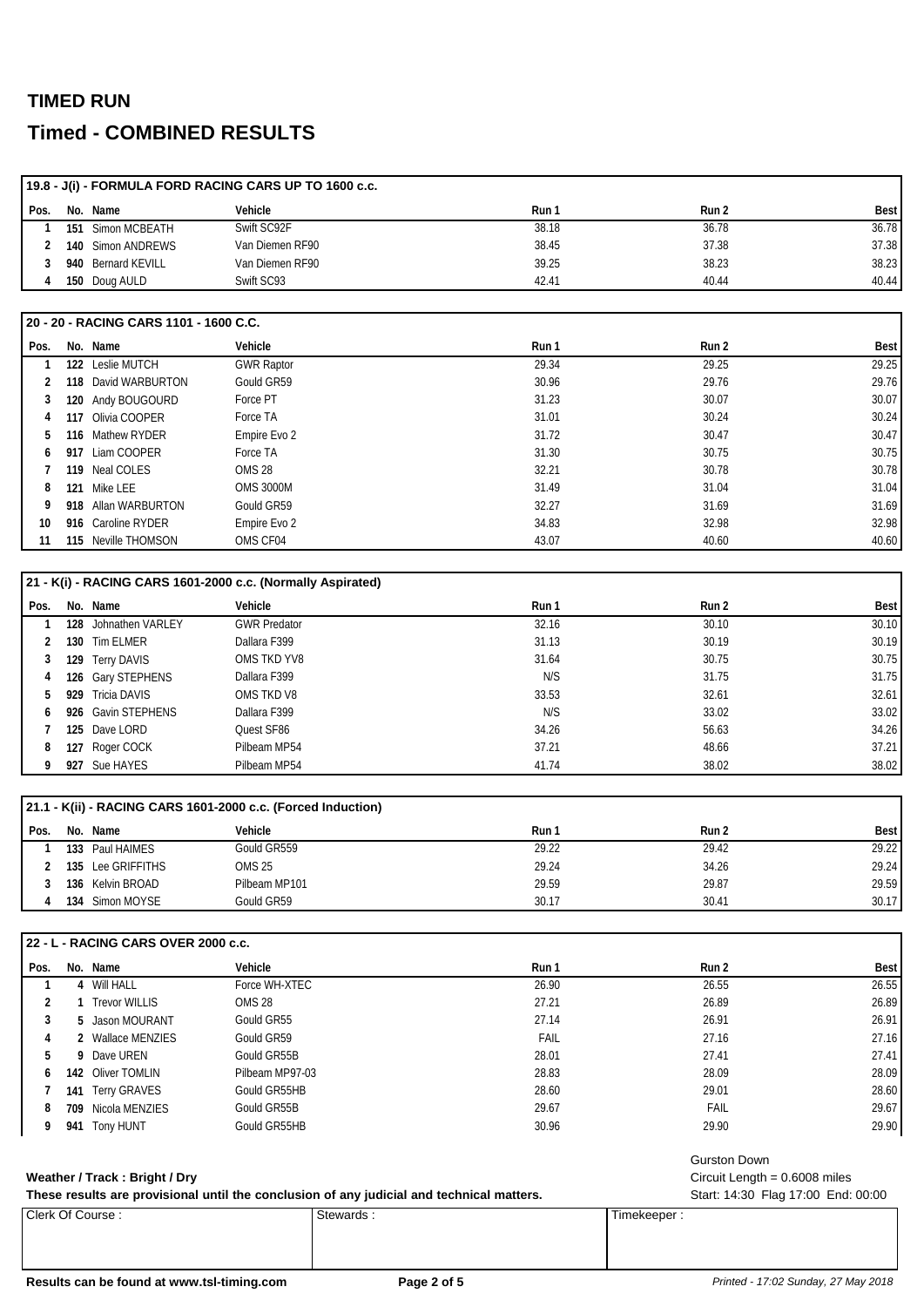## **TIMED RUN**

## **Timed - COMBINED RESULTS**

|              |     | 22 - L - RACING CARS OVER 2000 c.c.                |                      |       |       |             |
|--------------|-----|----------------------------------------------------|----------------------|-------|-------|-------------|
| Pos.         |     | No. Name                                           | Vehicle              | Run 1 | Run 2 | <b>Best</b> |
| 10           |     | 942 Sandra TOMLIN                                  | Pilbeam MP97-03      | 31.55 | 30.96 | 30.96       |
| 11           |     | 139 Paul CRUTE                                     | <b>OMS 28</b>        | 32.04 | 31.42 | 31.42       |
|              |     |                                                    |                      |       |       |             |
|              |     | 24.1 - 24a - LOTUS 7 CLUB CHAMPIONSHIP - Class 1   |                      |       |       |             |
| Pos.         |     | No. Name                                           | Vehicle              | Run 1 | Run 2 | <b>Best</b> |
| 1            |     | 519 Paul BOSTON                                    | Caterham 7           | 38.81 | 38.28 | 38.28       |
| 2            |     | 520 Richard ABRAHAM                                | Caterham 7           | 39.65 | 39.04 | 39.04       |
| 3            |     | 619 Rebecca BOSTON                                 | Caterham 7           | 41.85 | 40.19 | 40.19       |
|              |     |                                                    |                      |       |       |             |
|              |     | 24.2 - 24b - LOTUS 7 CLUB CHAMPIONSHIP - Class 2   |                      |       |       |             |
| Pos.         |     | No. Name                                           | Vehicle              | Run 1 | Run 2 | <b>Best</b> |
| 1            |     | 532 David NELSON                                   | Caterham 7 Sprlight  | 38.21 | 37.61 | 37.61       |
| 2            |     | 538 Graham HOWARD                                  | Caterham Seven       | 38.67 | 37.65 | 37.65       |
| 3            |     | 637 Matthew BRAMALL                                | Caterham Super 7     | 38.37 | 40.92 | 38.37       |
| 4            |     | 537 Chris BRAMALL                                  | Caterham Super 7 Zet | 47.78 | 38.92 | 38.92       |
|              |     |                                                    |                      |       |       |             |
|              |     | 24.3 - 24c - LOTUS 7 CLUB CHAMPIONSHIP - Class 3   |                      |       |       |             |
| Pos.         |     | No. Name                                           | Vehicle              | Run 1 | Run 2 | <b>Best</b> |
| $\mathbf{1}$ |     | 558 Richard PRICE                                  | Caterham 7 Roadsport | 36.98 | 35.86 | 35.86       |
| 2            |     | 559 Robert JACOBS                                  | Caterham Seven       | 36.92 | 36.36 | 36.36       |
| 3            |     | 555 Michael CALVERT                                | Caterham SuperSprint | 37.43 | 36.52 | 36.52       |
| 4            |     | 557 Philip MATCHWICK                               | Caterham 7 Roadsport | 37.46 | 37.17 | 37.17       |
| 5            |     | 560 Daniel MALKIN                                  | Caterham Seven       | 37.44 | 37.39 | 37.39       |
| 6            |     | 554 Tony SMITH                                     | Caterham 7 150sv     | 38.65 | FAIL  | 38.65       |
| 7            |     | 553 Roger LEGG                                     | Caterham Seven       | 40.48 | 39.64 | 39.64       |
|              |     |                                                    |                      |       |       |             |
|              |     | 24.4 - 24d - LOTUS 7 CLUB CHAMPIONSHIP - Class 4   |                      |       |       |             |
| Pos.         |     | No. Name                                           | Vehicle              | Run 1 | Run 2 | <b>Best</b> |
| $\mathbf{1}$ |     | 569 Tom PRICE                                      | Caterham 7           | 35.00 | 34.78 | 34.78       |
|              |     |                                                    |                      |       |       |             |
|              |     | 24.5 - 24e - LOTUS 7 CLUB CHAMPIONSHIP - Class 5   |                      |       |       |             |
| Pos.         |     | No. Name                                           | Vehicle              | Run 1 | Run 2 | <b>Best</b> |
| $\mathbf{1}$ |     | 579 Michael SANKEY                                 | Caterham Superlight  | 35.24 | 34.78 | 34.78       |
| 2            |     | 580 Jeremy DAVIES                                  | Caterham R300        | 35.16 | 34.84 | 34.84       |
| 3            |     | 578 Chris ALSTON                                   | Caterham 7 Superspri | 36.98 | 37.04 | 36.98       |
|              |     |                                                    |                      |       |       |             |
|              |     | 24.6 - 24f - LOTUS 7 CLUB CHAMPIONSHIP - Class 6/7 |                      |       |       |             |
| Pos.         |     | No. Name                                           | Vehicle              | Run 1 | Run 2 | <b>Best</b> |
| 1            |     | 598 Robert MARGEL                                  | Caterham Hayabusa    | 33.53 | 32.72 | 32.72       |
| 2            |     | 590 Shaun ELWELL                                   | Caterham Seven Super | 33.91 | 33.45 | 33.45       |
| 3            | 589 | Mark DURRANT                                       | Caterham 7 Busalight | 33.91 | 33.59 | 33.59       |
| 4            | 586 | Simon HARRISON-MOORE                               | Caterham R500 SuperL | 35.78 | 35.10 | 35.10       |
| 5            | 588 | Graham DENHOLM                                     | Caterham 7           | 35.94 | 35.60 | 35.60       |
| 6            |     | 690 Gill ELWELL                                    | Caterham Seven Super | 40.29 | 38.09 | 38.09       |
| 7            |     | 599 Simon ROGERS                                   | Caterham 7 Hayabusa  | 40.82 | N/S   | 40.82       |
|              |     |                                                    |                      |       |       |             |

|                               |                                                                                           | Gurston Down                       |
|-------------------------------|-------------------------------------------------------------------------------------------|------------------------------------|
| Weather / Track: Bright / Dry |                                                                                           | Circuit Length = $0.6008$ miles    |
|                               | These results are provisional until the conclusion of any judicial and technical matters. | Start: 14:30 Flag 17:00 End: 00:00 |
| Clerk Of Course:              | Stewards:                                                                                 | Timekeeper:                        |

Results can be found at www.tsl-timing.com **Page 3 of 5 Page 3 of 5** *Printed - 17:02 Sunday, 27 May 2018*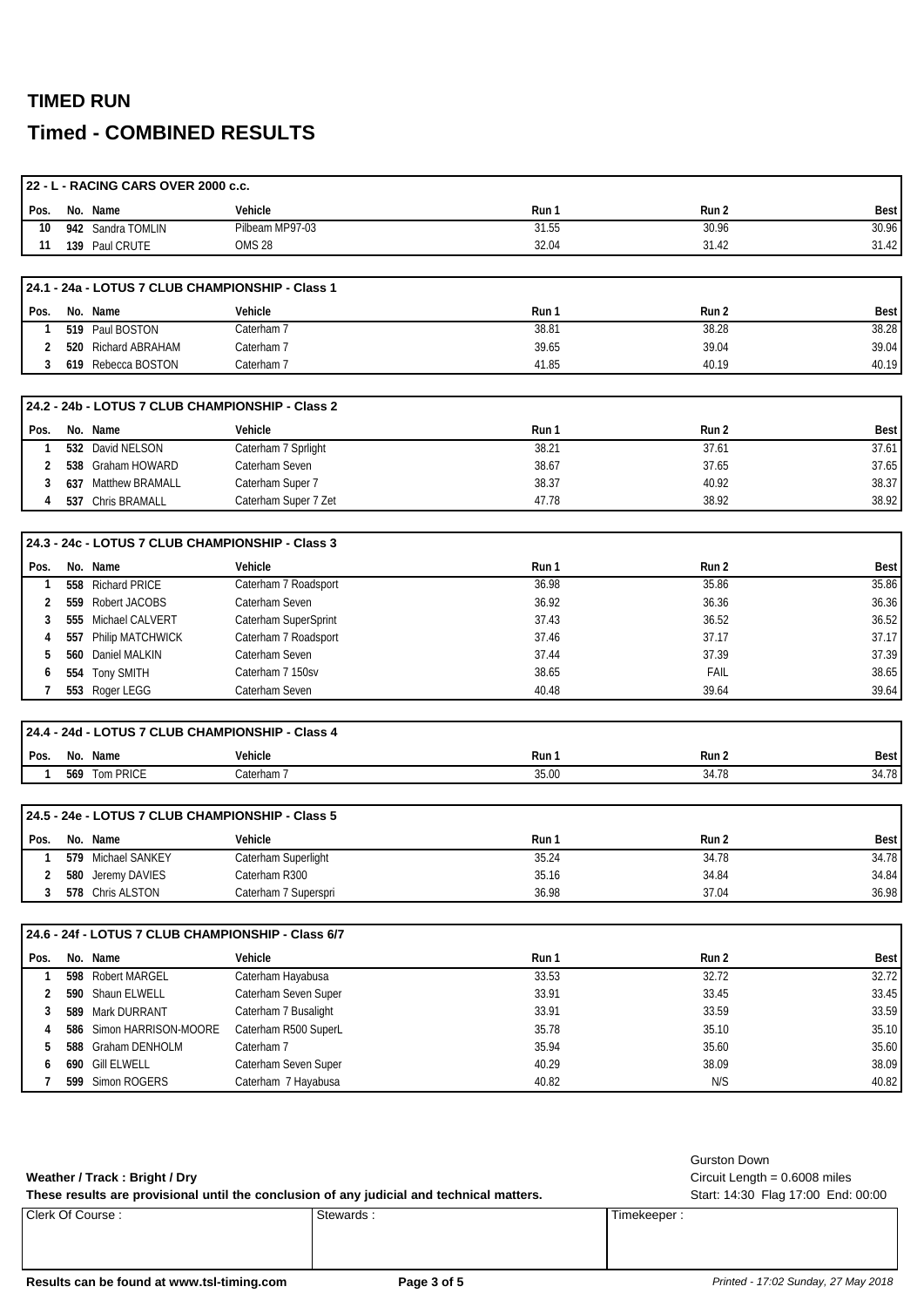|                | 3 - 3 - SOUTH WEST CENTRE NATIONAL B           |                                                                |                                                                                           |                                    |             |
|----------------|------------------------------------------------|----------------------------------------------------------------|-------------------------------------------------------------------------------------------|------------------------------------|-------------|
| Pos.           | No. Name                                       | Vehicle                                                        | Run 1                                                                                     | Run 2                              | <b>Best</b> |
| 1              | 72 Steve HOLLAND                               | Caterham Hayabusa                                              | 35.65                                                                                     | 33.15                              | 33.15       |
| 2              | 27 Martin WATSON                               | Westfield SEIW                                                 | 35.42                                                                                     | 33.63                              | 33.63       |
| 3              | 752 Sarah FUDGE                                | Subaru Impreza WRX                                             | 39.95                                                                                     | 38.69                              | 38.69       |
| 4              | 24 Christopher DAVIES                          | Honda Civic Type R                                             | 41.83                                                                                     | 39.40                              | 39.40       |
| 5              | 26 Dean CUBITT                                 | Mazda MX5                                                      | 40.16                                                                                     | 39.91                              | 39.91       |
| 6              | 22 David BELLAMY                               | Peugeot 106 GTI                                                | 42.39                                                                                     | 40.06                              | 40.06       |
| 7              | 724 Russell DAVIES                             | Honda Civic Type R                                             | 42.19                                                                                     | 40.91                              | 40.91       |
| 8              | 23 Alex ENGLAND                                | Ford Fiesta RS                                                 | 41.94                                                                                     | 40.97                              | 40.97       |
| 9              | 21 Jason RICHARDSON                            | Mazda MX5 RS                                                   | 44.87                                                                                     | 42.34                              | 42.34       |
| 10             | 20 Scott HANHAN                                | Mazda MX5                                                      | 46.35                                                                                     | 45.41                              | 45.41       |
| 11             | 714 John PIPER                                 | Frogeye Sprite MK1                                             | 48.88                                                                                     | 47.14                              | 47.14       |
| 12             | 19 Lucy CUFF                                   | Audi TT                                                        | 48.81                                                                                     | 50.24                              | 48.81       |
| 13             | 14 Humphrey WALTERS                            | <b>TVR Grantura</b>                                            | 55.04                                                                                     | 53.05                              | 53.05       |
| 14             | 16 Philip MORTON                               | Alfa Romeo 147                                                 | 56.91                                                                                     | 56.08                              | 56.08       |
|                |                                                |                                                                |                                                                                           |                                    |             |
|                |                                                | 4.42 - G - PORSCHE CLUB NATIONAL HILLCLIMB CHAMPIONSHIP        |                                                                                           |                                    |             |
| Pos.           | No. Name                                       | Vehicle                                                        | Run 1                                                                                     | Run 2                              | Best        |
| 1              | 34 Paul HOWELLS                                | Porsche 911RSR                                                 | 35.36                                                                                     | 33.75                              | 33.75       |
| 2              | 35 Peter TURNBULL                              | Porsche 911 GT3 Cup                                            | 37.90                                                                                     | 35.04                              | 35.04       |
| 3              | 33 Tim BARBER                                  | Porsche 996 GT3RS                                              | 36.24                                                                                     | 35.13                              | 35.13       |
| 4              | 733 David HILTON                               | Porsche 996 GT3RS                                              | 39.22                                                                                     | 35.61                              | 35.61       |
| 5              | 36 Bob MORTIMER                                | Porsche 911                                                    | 41.72                                                                                     | 37.14                              | 37.14       |
| 6              | 31 Robert LANCASTER-GAYE                       | Porsche 996 GT3                                                | 39.49                                                                                     | 37.75                              | 37.75       |
| $\overline{7}$ | 30 Simon TARLING                               | Porsche 911 GT3                                                | 40.39                                                                                     | 39.06                              | 39.06       |
|                |                                                |                                                                |                                                                                           |                                    |             |
|                |                                                | 5.25 - A(i) - ROADGOING SERIES PRODUCTION CARS UP TO 2000 c.c. |                                                                                           |                                    |             |
| Pos.           | No. Name                                       | Vehicle                                                        | Run 1                                                                                     | Run 2                              | Best        |
| 1              | 47 Richard BRANT                               | Renault Clio172Sport                                           | 38.98                                                                                     | 38.14                              | 38.14       |
| 2              | 46 Paul HEARNE                                 | Renault Clio 172 Cup                                           | 41.52                                                                                     | 40.22                              | 40.22       |
| 3              | 42 Steve HARRIS                                | Vauxhall Corsa                                                 | 44.43                                                                                     | 43.34                              | 43.34       |
| 4              | 45 Anthony RECORD                              | Proton Satria Gti                                              | 45.30                                                                                     | 45.22                              | 45.22       |
|                |                                                |                                                                |                                                                                           |                                    |             |
|                |                                                | 5.3 - A(ii) - ROADGOING SERIES PRODUCTION CARS OVER 2000 c.c.  |                                                                                           |                                    |             |
| Pos.           | No. Name                                       | Vehicle                                                        | Run 1                                                                                     | Run 2                              | <b>Best</b> |
|                | 52 Shaun FUDGE                                 | Subaru Impreza WRX                                             | 37.58                                                                                     | 37.40                              | 37.40       |
| 2              | 51 Gordon WESTON                               | Porsche 924S                                                   | 41.93                                                                                     | 41.80                              | 41.80       |
|                |                                                |                                                                |                                                                                           |                                    |             |
|                | 5.4 - B - ROADGOING SPECIALIST PRODUCTION CARS |                                                                |                                                                                           |                                    |             |
| Pos.           | No. Name                                       | Vehicle                                                        | Run 1                                                                                     | Run 2                              | Best        |
| 1              | 70 Adrian LEWIS                                | Westfield Superbusa                                            | 36.63                                                                                     | 35.24                              | 35.24       |
| 2              | 88 John DAVEY                                  | <b>TVR Vixen</b>                                               | 41.48                                                                                     | 41.02                              | 41.02       |
|                |                                                | 7 - C(i) - MODIFIED SERIES PRODUCTION CARS UP TO 1400 c.c.     |                                                                                           |                                    |             |
|                |                                                |                                                                |                                                                                           |                                    |             |
| Pos.           | No. Name<br>63 Neil TURNER                     | Vehicle                                                        | Run 1                                                                                     | Run 2                              | <b>Best</b> |
| 1              |                                                | Mini Cooper S                                                  | 36.38                                                                                     | 35.81                              | 35.81       |
| 2              | 62 James WHITE                                 | Austin Mini                                                    | 36.04                                                                                     | 35.94                              | 35.94       |
| 3              | 59 Andrew RUSSELL                              | Ginetta G15                                                    | 38.81                                                                                     | 37.44                              | 37.44       |
| 4              | 60 Gavin NEATE                                 | Peugeot 106                                                    | 38.00                                                                                     | 37.55                              | 37.55       |
|                |                                                |                                                                |                                                                                           | <b>Gurston Down</b>                |             |
|                | Weather / Track: Bright / Dry                  |                                                                |                                                                                           | Circuit Length = $0.6008$ miles    |             |
|                |                                                |                                                                | These results are provisional until the conclusion of any judicial and technical matters. | Start: 14:30 Flag 17:00 End: 00:00 |             |
|                | Clerk Of Course:                               | Stewards:                                                      |                                                                                           | Timekeeper:                        |             |
|                |                                                |                                                                |                                                                                           |                                    |             |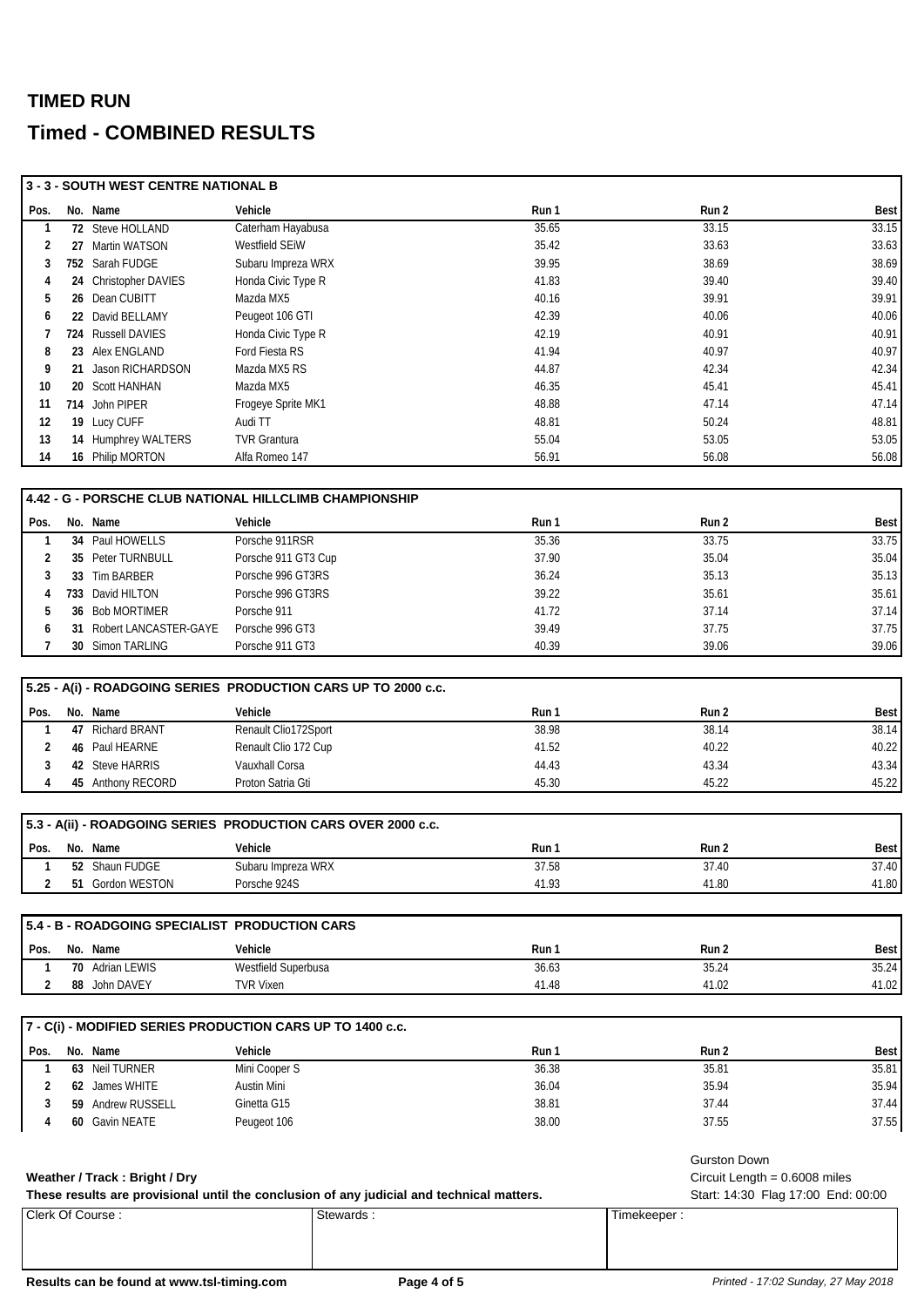|      |     |                     | 7 - C(i) - MODIFIED SERIES PRODUCTION CARS UP TO 1400 c.c.  |       |       |             |
|------|-----|---------------------|-------------------------------------------------------------|-------|-------|-------------|
| Pos. |     | No. Name            | Vehicle                                                     | Run 1 | Run 2 | <b>Best</b> |
| .b   |     | 58 David BEAN       | Rover Mini                                                  | 44.26 | 42.11 | 42.11       |
|      |     |                     |                                                             |       |       |             |
|      |     |                     | 9 - C(iii) - MODIFIED SERIES PRODUCTION CARS OVER 2000 c.c. |       |       |             |
| Pos. |     | No. Name            | Vehicle                                                     | Run 1 | Run 2 | Best        |
|      |     | 66 Steven DARLEY    | Subaru Impreza                                              | 33.54 | 32.59 | 32.59       |
| 2    |     | 54 Stephen MOORE    | Mitsubishi Evo 6 RS                                         | 34.35 | 33.30 | 33.30       |
| 3    |     | 69 Tim PAINTER      | Aston Martin Vantage                                        | 36.96 | 35.85 | 35.85       |
| 4    | 32  | Jonathan WILLIAMSON | Porsche 911 Carrera                                         | 37.49 | 36.07 | 36.07       |
| 5    | 769 | Andrew FRASER       | <b>Aston Martin Vantage</b>                                 | 38.57 | 37.83 | 37.83       |
| 6    |     | 732 Laura WARDLE    | Porsche 911 Carrera                                         | 40.82 | 39.27 | 39.27       |
|      | 67  | Richard HILLYAR     | Renault 21 Turbo                                            | 40.23 | 39.39 | 39.39       |
| 8    |     | 68 Jim HERBERT      | Subaru Impreza                                              | 37.46 | FAIL  | <b>FAIL</b> |

**Weather / Track : Bright / Dry** Circuit Length = 0.6008 miles

These results are provisional until the conclusion of any judicial and technical matters. Start: 14:30 Flag 17:00 End: 00:00

Clerk Of Course : Stewards : Stewards : Timekeeper : Timekeeper :

Gurston Down

Results can be found at www.tsl-timing.com **Page 5 of 5 Page 5 of 5** *Printed - 17:02 Sunday, 27 May 2018*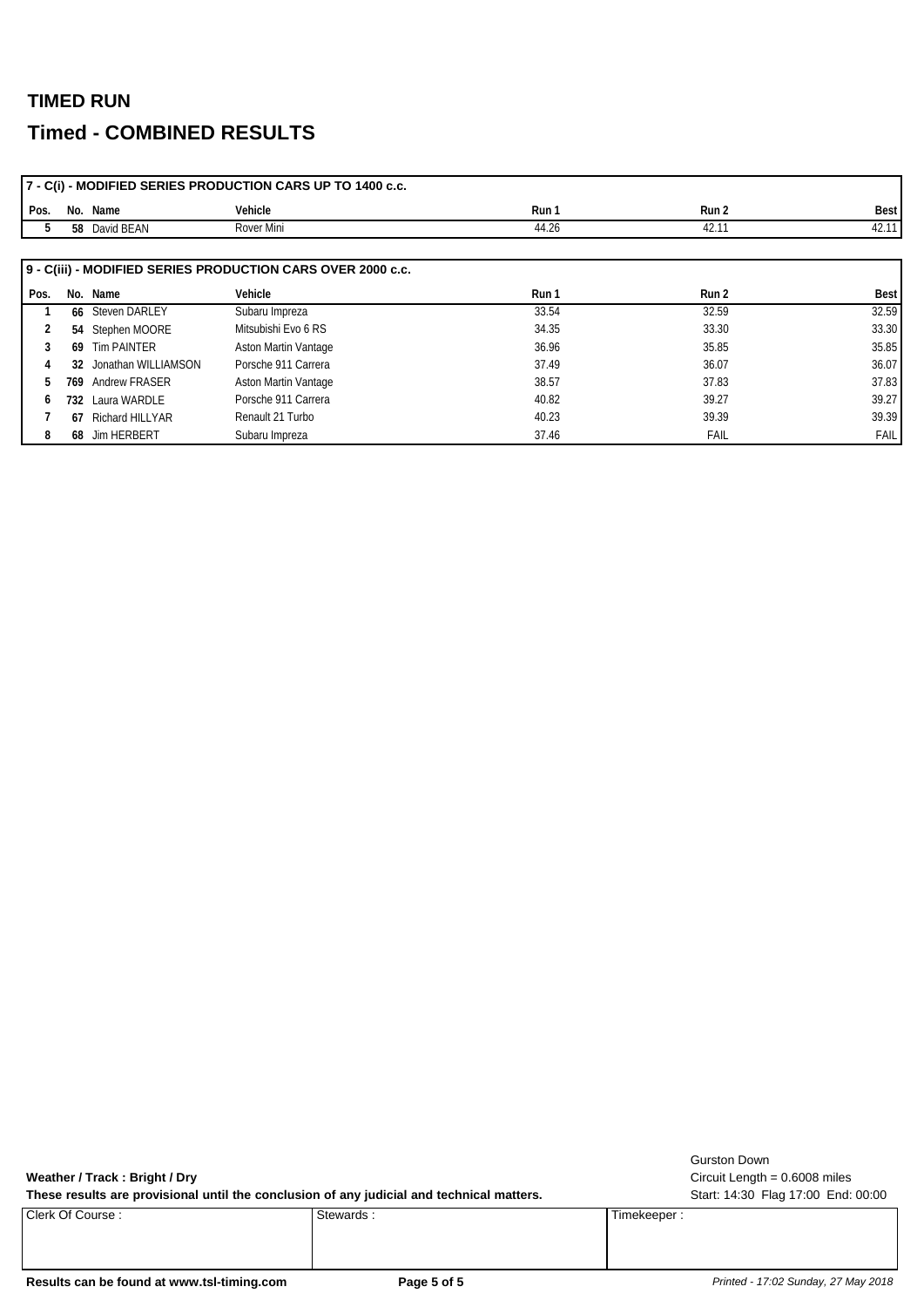| 1 - Trevor WILLIS |                         |                     |      |               |                |       |       |                |            |        |
|-------------------|-------------------------|---------------------|------|---------------|----------------|-------|-------|----------------|------------|--------|
| Run No.           | Name                    | Vehicle             | 64ft | Hollow        | S1             | Int.  | K-A   | S <sub>3</sub> | F. Speed   | Finish |
| 1                 | <b>Trevor WILLIS</b>    | OMS <sub>28</sub>   | 1.97 | 131.9mph      | 12.34          | 15.14 | 8.61  | 6.25           | 140.3mph   | 27.21  |
| $\overline{2}$    | <b>Trevor WILLIS</b>    | <b>OMS 28</b>       | 2.03 | 130.9mph      | 11.95          | 14.67 | 8.65  | 6.28           | 141.3mph   | 26.89  |
|                   | 2 - Wallace MENZIES     |                     |      |               |                |       |       |                |            |        |
| Run No.           | Name                    | Vehicle             | 64ft | Hollow        | S <sub>1</sub> | Int.  | K-A   | S <sub>3</sub> | F. Speed   | Finish |
| $\mathbf{1}$      | Wallace MENZIES         | Gould GR59          | 2.14 | 142.5mph      | 12.40          | 15.04 | 8.52  | N/S            | N/S        | FAIL   |
| $\overline{2}$    | Wallace MENZIES         | Gould GR59          | 2.04 | 142.3mph      | 12.10          | 14.76 | 8.63  | 6.42           | 143.8mph   | 27.16  |
| 4 - Will HALL     |                         |                     |      |               |                |       |       |                |            |        |
| Run No.           | Name                    | Vehicle             | 64ft | Hollow        | S <sub>1</sub> | Int.  | K-A   | S3             | F. Speed   | Finish |
| $\mathbf{1}$      | Will HALL               | Force WH-XTEC       | 2.13 | 136.5mph      | 12.22          | 15.04 | 8.73  | 5.94           | 150.5mph   | 26.90  |
| 2                 | Will HALL               | Force WH-XTEC       | 2.15 | 137.1mph      | 11.83          | 14.67 | 8.72  | 6.00           | 151.8mph   | 26.55  |
|                   | 5 - Jason MOURANT       |                     |      |               |                |       |       |                |            |        |
| Run No.           | Name                    | Vehicle             | 64ft | Hollow        | S <sub>1</sub> | Int.  | K-A   | S <sub>3</sub> | F. Speed   | Finish |
| $\mathbf{1}$      | Jason MOURANT           | Gould GR55          | 2.10 | 128.2mph      | 12.27          | 14.94 | 8.58  | 6.28           | 141.5mph   | 27.14  |
| $\overline{2}$    | Jason MOURANT           | Gould GR55          | 2.17 | 128.0mph      | 12.15          | 14.88 | 8.52  | 6.23           | 140.5mph   | 26.91  |
| 9 - Dave UREN     |                         |                     |      |               |                |       |       |                |            |        |
| Run No.           | Name                    | Vehicle             | 64ft | Hollow        | S1             | Int.  | K-A   | S <sub>3</sub> | F. Speed   | Finish |
| $\mathbf{1}$      | Dave UREN               | Gould GR55B         | 2.32 | 133.7mph      | 12.68          | 15.75 | 9.17  | 6.15           | 145.9mph   | 28.01  |
| $\overline{2}$    | Dave UREN               | Gould GR55B         | 2.32 | 130.7mph      | 12.32          | 15.00 | 8.97  | 6.11           | 147.7mph   | 27.41  |
|                   | 14 - Humphrey WALTERS   |                     |      |               |                |       |       |                |            |        |
| Run No.           | Name                    | Vehicle             | 64ft | Hollow        | S <sub>1</sub> | Int.  | K-A   | S <sub>3</sub> | F. Speed   | Finish |
| $\mathbf{1}$      | <b>Humphrey WALTERS</b> | <b>TVR Grantura</b> | 3.33 | 58.6mph       | 24.75          | 29.36 | 16.61 | 13.66          | $63.4$ mph | 55.04  |
| 2                 | Humphrey WALTERS        | <b>TVR Grantura</b> | 4.28 | $61.3$ mph    | 25.03          | 29.59 | 14.02 | 13.99          | 58.2mph    | 53.05  |
|                   | 16 - Philip MORTON      |                     |      |               |                |       |       |                |            |        |
| Run No.           | Name                    | Vehicle             | 64ft | Hollow        | S1             | Int.  | K-A   | S <sub>3</sub> | F. Speed   | Finish |
| $\mathbf{1}$      | Philip MORTON           | Alfa Romeo 147      | 3.28 | $61.7$ mph    | 24.59          | 29.40 | 15.73 | 16.58          | 55.0mph    | 56.91  |
| $\overline{2}$    | Philip MORTON           | Alfa Romeo 147      | 3.00 | 62.5mph       | 23.08          | 27.57 | 16.14 | 16.85          | 54.4mph    | 56.08  |
| 19 - Lucy CUFF    |                         |                     |      |               |                |       |       |                |            |        |
| Run No.           | Name                    | Vehicle             | 64ft | <b>Hollow</b> | S1             | Int.  | K-A   | S <sub>3</sub> | F. Speed   | Finish |
| $\mathbf{1}$      | Lucy CUFF               | Audi TT             | 2.95 | 65.3mph       | 20.97          | 24.94 | 13.78 | 14.05          | 56.7mph    | 48.81  |
| 2                 | Lucy CUFF               | Audi TT             | 2.75 | 63.5mph       | 21.93          | 25.65 | 13.62 | 14.68          | 57.8mph    | 50.24  |
|                   | 20 - Scott HANHAN       |                     |      |               |                |       |       |                |            |        |
| Run No.           | Name                    | Vehicle             | 64ft | Hollow        | S <sub>1</sub> | Int.  | K-A   | S <sub>3</sub> | F. Speed   | Finish |
| 1                 | Scott HANHAN            | Mazda MX5           | 3.44 | 69.5mph       | 20.81          | 24.60 | 12.59 | 12.94          | 68.2mph    | 46.35  |
| 2                 | Scott HANHAN            | Mazda MX5           | 3.06 | 70.3mph       | 20.09          | 23.79 | 12.34 | 12.97          | 68.5mph    | 45.41  |
|                   | 21 - Jason RICHARDSON   |                     |      |               |                |       |       |                |            |        |
| Run No.           | Name                    | Vehicle             | 64ft | Hollow        | S1             | Int.  | K-A   | S3             | F. Speed   | Finish |
| $\mathbf{1}$      | Jason RICHARDSON        | Mazda MX5 RS        | 3.63 | 69.3mph       | 20.86          | 24.50 | 11.85 | 12.15          | 73.1mph    | 44.87  |
| 2                 | Jason RICHARDSON        | Mazda MX5 RS        | 2.83 | 73.6mph       | 18.81          | 22.40 | 11.69 | 11.82          | 74.3mph    | 42.34  |

**Weather / Track : Bright / Dry** Circuit Length = 0.6008 miles

Gurston Down

These results are provisional until the conclusion of any judicial and technical matters. Start: 14:30 Flag 17:00 End: 17:04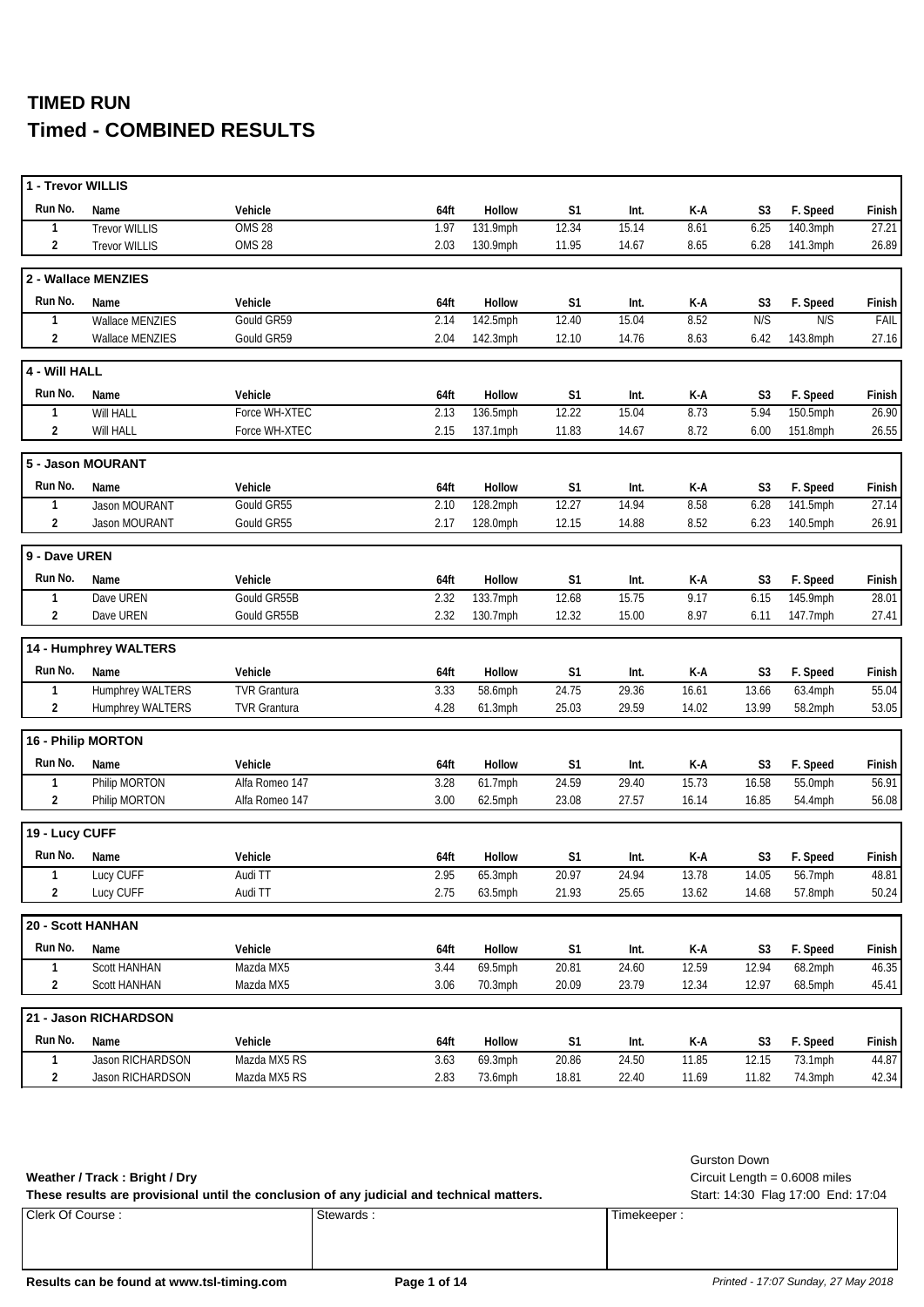|                  | 22 - David BELLAMY         |                     |      |          |                |       |       |                |          |        |
|------------------|----------------------------|---------------------|------|----------|----------------|-------|-------|----------------|----------|--------|
| Run No.          | Name                       | Vehicle             | 64ft | Hollow   | S1             | Int.  | K-A   | S3             | F. Speed | Finish |
| 1                | David BELLAMY              | Peugeot 106 GTI     | 2.94 | 78.0mph  | 18.75          | 21.93 | 12.06 | 11.58          | 81.2mph  | 42.39  |
| 2                | David BELLAMY              | Peugeot 106 GTI     | 2.73 | 79.1mph  | 17.76          | 20.83 | 11.53 | 10.76          | 83.1mph  | 40.06  |
|                  | 23 - Alex ENGLAND          |                     |      |          |                |       |       |                |          |        |
| Run No.          | Name                       | Vehicle             | 64ft | Hollow   | S1             | Int.  | K-A   | S <sub>3</sub> | F. Speed | Finish |
| 1                | Alex ENGLAND               | Ford Fiesta RS      | 3.14 | 70.9mph  | 19.21          | 22.46 | 11.22 | 11.50          | 77.2mph  | 41.94  |
| 2                | Alex ENGLAND               | Ford Fiesta RS      | 2.88 | 71.7mph  | 18.27          | 21.37 | 10.95 | 11.74          | 76.3mph  | 40.97  |
|                  | 24 - Christopher DAVIES    |                     |      |          |                |       |       |                |          |        |
| Run No.          | Name                       | Vehicle             | 64ft | Hollow   | S1             | Int.  | K-A   | S3             | F. Speed | Finish |
| 1                | Christopher DAVIES         | Honda Civic Type R  | 3.02 | 78.2mph  | 19.51          | 23.05 | 11.53 | 10.77          | 81.0mph  | 41.83  |
| 2                | Christopher DAVIES         | Honda Civic Type R  | 2.68 | 79.1mph  | 17.92          | 21.16 | 10.83 | 10.64          | 81.1mph  | 39.40  |
| 26 - Dean CUBITT |                            |                     |      |          |                |       |       |                |          |        |
| Run No.          | Name                       | Vehicle             | 64ft | Hollow   | S1             | Int.  | K-A   | S3             | F. Speed | Finish |
| 1                | Dean CUBITT                | Mazda MX5           | 2.90 | 74.2mph  | 18.64          | 22.14 | 11.05 | 10.47          | 84.8mph  | 40.16  |
| 2                | Dean CUBITT                | Mazda MX5           | 2.73 | 76.2mph  | 17.96          | 21.51 | 11.29 | 10.65          | 85.7mph  | 39.91  |
|                  | 27 - Martin WATSON         |                     |      |          |                |       |       |                |          |        |
| Run No.          | Name                       | Vehicle             | 64ft | Hollow   | S1             | Int.  | K-A   | S3             | F. Speed | Finish |
| 1                | Martin WATSON              | Westfield SEiW      | 2.79 | 101.8mph | 16.68          | 19.65 | 10.10 | 8.63           | 95.0mph  | 35.42  |
| $\overline{2}$   | Martin WATSON              | Westfield SEiW      | 2.54 | 108.2mph | 14.96          | 17.76 | 10.11 | 8.56           | 105.2mph | 33.63  |
|                  | 30 - Simon TARLING         |                     |      |          |                |       |       |                |          |        |
| Run No.          | Name                       | Vehicle             | 64ft | Hollow   | S <sub>1</sub> | Int.  | K-A   | S3             | F. Speed | Finish |
| $\mathbf{1}$     | Simon TARLING              | Porsche 911 GT3     | 2.53 | 85.9mph  | 18.20          | 21.88 | 11.67 | 10.51          | 82.8mph  | 40.39  |
| $\overline{2}$   | Simon TARLING              | Porsche 911 GT3     | 2.45 | 85.8mph  | 17.44          | 21.07 | 11.41 | 10.20          | 86.1mph  | 39.06  |
|                  | 31 - Robert LANCASTER-GAYE |                     |      |          |                |       |       |                |          |        |
| Run No.          | Name                       | Vehicle             | 64ft | Hollow   | S <sub>1</sub> | Int.  | K-A   | S3             | F. Speed | Finish |
| $\mathbf{1}$     | Robert LANCASTER-GAYE      | Porsche 996 GT3     | 2.62 | 73.8mph  | 18.62          | 22.09 | 11.02 | 9.84           | 84.4mph  | 39.49  |
| 2                | Robert LANCASTER-GAYE      | Porsche 996 GT3     | 2.48 | 85.1mph  | 17.21          | 20.58 | 11.05 | 9.47           | 89.6mph  | 37.75  |
|                  | 32 - Jonathan WILLIAMSON   |                     |      |          |                |       |       |                |          |        |
| Run No.          | Name                       | Vehicle             | 64ft | Hollow   | S1             | Int.  | K-A   | S3             | F. Speed | Finish |
| $\mathbf{1}$     | Jonathan WILLIAMSON        | Porsche 911 Carrera | 2.16 | 83.1mph  | 17.34          | 20.57 | 10.40 | 9.74           | 88.4mph  | 37.49  |
| 2                | Jonathan WILLIAMSON        | Porsche 911 Carrera | 1.99 | 88.4mph  | 16.25          | 19.46 | 10.34 | 9.48           | 93.7mph  | 36.07  |
| 33 - Tim BARBER  |                            |                     |      |          |                |       |       |                |          |        |
|                  |                            |                     |      |          |                |       |       |                |          |        |
| Run No.          | Name                       | Vehicle             | 64ft | Hollow   | S <sub>1</sub> | Int.  | K-A   | S3             | F. Speed | Finish |
| 1                | <b>Tim BARBER</b>          | Porsche 996 GT3RS   | 2.55 | 88.9mph  | 16.72          | 19.83 | 10.11 | 9.40           | 95.4mph  | 36.24  |
| 2                | Tim BARBER                 | Porsche 996 GT3RS   | 2.31 | 90.8mph  | 15.73          | 18.68 | 10.13 | 9.26           | 96.0mph  |        |
|                  | 34 - Paul HOWELLS          |                     |      |          |                |       |       |                |          | 35.13  |
| Run No.          | Name                       | Vehicle             | 64ft | Hollow   | S <sub>1</sub> | Int.  | K-A   | S3             | F. Speed | Finish |
| 1                | Paul HOWELLS               | Porsche 911RSR      | 2.31 | 91.7mph  | 16.78          | 19.83 | 9.85  | 8.72           | 91.0mph  | 35.36  |

### **Weather / Track : Bright / Dry** Circuit Length = 0.6008 miles

Gurston Down

These results are provisional until the conclusion of any judicial and technical matters. Start: 14:30 Flag 17:00 End: 17:04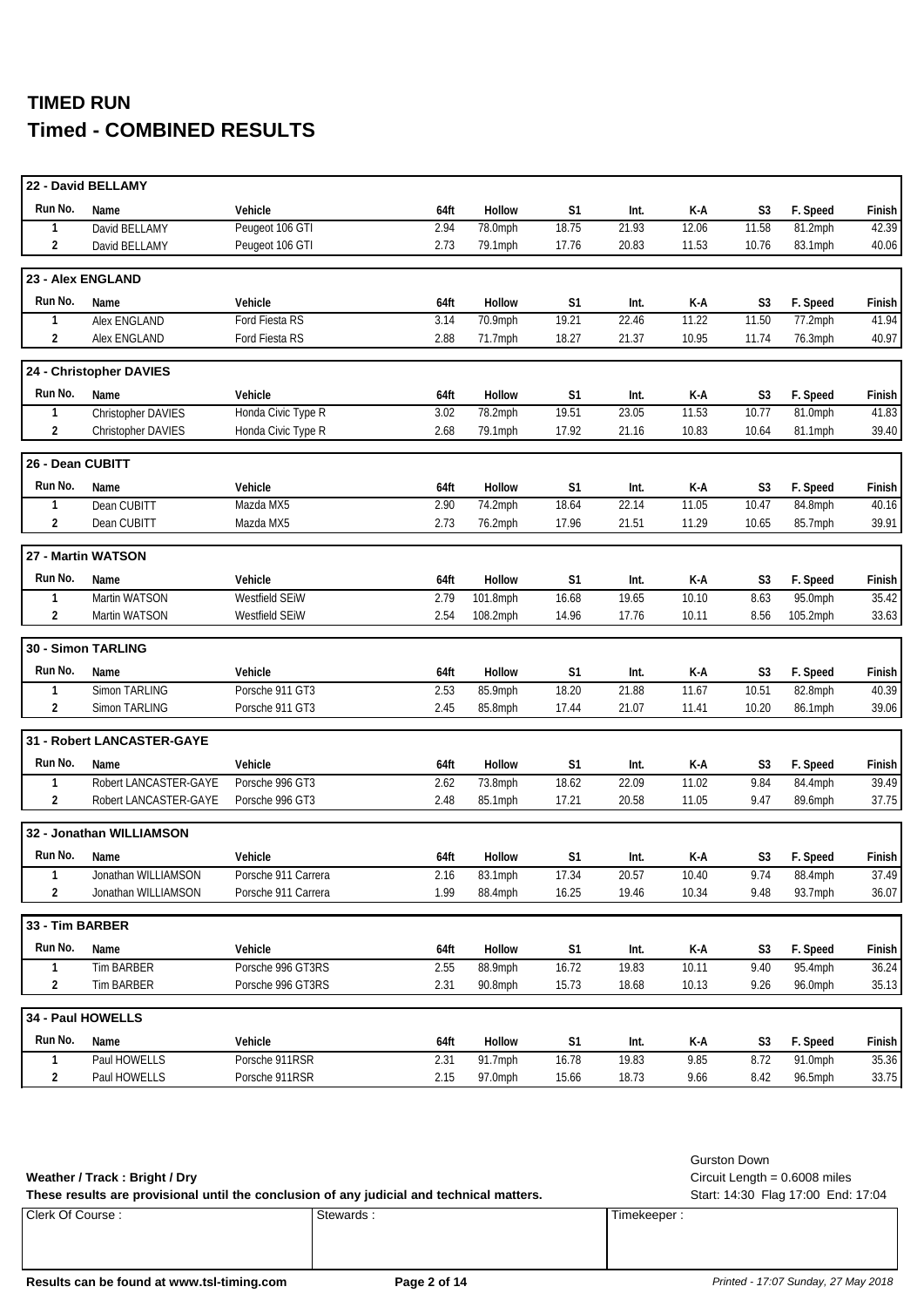|                   | 35 - Peter TURNBULL      |                      |      |          |                |       |       |                |          |        |
|-------------------|--------------------------|----------------------|------|----------|----------------|-------|-------|----------------|----------|--------|
| Run No.           | Name                     | Vehicle              | 64ft | Hollow   | S1             | Int.  | K-A   | S <sub>3</sub> | F. Speed | Finish |
| 1                 | Peter TURNBULL           | Porsche 911 GT3 Cup  | 2.55 | 87.2mph  | 17.47          | 20.91 | 10.80 | 9.62           | 83.6mph  | 37.90  |
| $\overline{2}$    | Peter TURNBULL           | Porsche 911 GT3 Cup  | 2.30 | 95.2mph  | 15.70          | 18.95 | 10.52 | 8.80           | 92.0mph  | 35.04  |
|                   | <b>36 - Bob MORTIMER</b> |                      |      |          |                |       |       |                |          |        |
| Run No.           | Name                     | Vehicle              | 64ft | Hollow   | S1             | Int.  | K-A   | S <sub>3</sub> | F. Speed | Finish |
| 1                 | <b>Bob MORTIMER</b>      | Porsche 911          | 2.45 | 82.3mph  | 18.27          | 21.97 | 11.96 | 11.47          | 66.8mph  | 41.72  |
| $\overline{2}$    | <b>Bob MORTIMER</b>      | Porsche 911          | 2.11 | 83.5mph  | 16.73          | 19.80 | 10.13 | 10.27          | 88.0mph  | 37.14  |
| 42 - Steve HARRIS |                          |                      |      |          |                |       |       |                |          |        |
| Run No.           | Name                     | Vehicle              | 64ft | Hollow   | S <sub>1</sub> | Int.  | K-A   | S3             | F. Speed | Finish |
| 1                 | <b>Steve HARRIS</b>      | Vauxhall Corsa       | 2.85 | 73.6mph  | 19.83          | 23.57 | 12.63 | 11.97          | 76.0mph  | 44.43  |
| $\overline{2}$    | <b>Steve HARRIS</b>      | Vauxhall Corsa       | 2.64 | 74.5mph  | 19.01          | 22.56 | 12.22 | 12.10          | 75.3mph  | 43.34  |
|                   | 45 - Anthony RECORD      |                      |      |          |                |       |       |                |          |        |
| Run No.           | Name                     | Vehicle              | 64ft | Hollow   | S1             | Int.  | K-A   | S3             | F. Speed | Finish |
| 1                 | Anthony RECORD           | Proton Satria Gti    | 3.02 | 69.1mph  | 20.38          | 23.93 | 11.83 | 13.09          | 66.2mph  | 45.30  |
| $\overline{2}$    | Anthony RECORD           | Proton Satria Gti    | 3.09 | 67.0mph  | 20.29          | 23.69 | 11.77 | 13.16          | 66.3mph  | 45.22  |
| 46 - Paul HEARNE  |                          |                      |      |          |                |       |       |                |          |        |
| Run No.           | Name                     | Vehicle              | 64ft | Hollow   | S <sub>1</sub> | Int.  | K-A   | S <sub>3</sub> | F. Speed | Finish |
| 1                 | Paul HEARNE              | Renault Clio 172 Cup | 2.88 | 75.9mph  | 18.36          | 21.46 | 11.51 | 11.63          | 76.6mph  | 41.52  |
| $\overline{2}$    | Paul HEARNE              | Renault Clio 172 Cup | 2.86 | 76.6mph  | 17.93          | 20.90 | 11.09 | 11.19          | 80.4mph  | 40.22  |
|                   | 47 - Richard BRANT       |                      |      |          |                |       |       |                |          |        |
| Run No.           | Name                     | Vehicle              | 64ft | Hollow   | S <sub>1</sub> | Int.  | K-A   | S <sub>3</sub> | F. Speed | Finish |
| $\mathbf{1}$      | Richard BRANT            | Renault Clio172Sport | 2.71 | 80.3mph  | 17.90          | 21.14 | 10.71 | 10.36          | 86.3mph  | 38.98  |
| $\overline{2}$    | Richard BRANT            | Renault Clio172Sport | 2.67 | 81.1mph  | 17.08          | 20.13 | 10.64 | 10.41          | 85.6mph  | 38.14  |
|                   | 51 - Gordon WESTON       |                      |      |          |                |       |       |                |          |        |
| Run No.           | Name                     | Vehicle              | 64ft | Hollow   | S1             | Int.  | K-A   | S <sub>3</sub> | F. Speed | Finish |
| $\mathbf{1}$      | Gordon WESTON            | Porsche 924S         | 2.98 | 73.0mph  | 19.48          | 22.85 | 11.34 | 11.11          | 80.0mph  | 41.93  |
| $\overline{2}$    | Gordon WESTON            | Porsche 924S         | 2.57 | 76.2mph  | 18.16          | 21.24 | 11.97 | 11.66          | 77.3mph  | 41.80  |
| 52 - Shaun FUDGE  |                          |                      |      |          |                |       |       |                |          |        |
| Run No.           | Name                     | Vehicle              | 64ft | Hollow   | S1             | Int.  | K-A   | S <sub>3</sub> | F. Speed | Finish |
| 1                 | Shaun FUDGE              | Subaru Impreza WRX   | 2.21 | 85.7mph  | 16.98          | 20.34 | 10.62 | 9.97           | 86.7mph  | 37.58  |
| $\overline{2}$    | Shaun FUDGE              | Subaru Impreza WRX   | 2.33 | 84.9mph  | 17.22          | 20.47 | 10.68 | 9.49           | 94.5mph  | 37.40  |
|                   | 54 - Stephen MOORE       |                      |      |          |                |       |       |                |          |        |
| Run No.           | Name                     | Vehicle              | 64ft | Hollow   | S <sub>1</sub> | Int.  | K-A   | S <sub>3</sub> | F. Speed | Finish |
| $\mathbf{1}$      | Stephen MOORE            | Mitsubishi Evo 6 RS  | 2.33 | 101.2mph | 15.96          | 19.06 | 10.09 | 8.29           | 95.7mph  | 34.35  |
| 2                 | Stephen MOORE            | Mitsubishi Evo 6 RS  | 2.19 | 102.6mph | 15.19          | 18.20 | 10.03 | 8.07           | 97.4mph  | 33.30  |
| 58 - David BEAN   |                          |                      |      |          |                |       |       |                |          |        |
| Run No.           | Name                     | Vehicle              | 64ft | Hollow   | S1             | Int.  | K-A   | S3             | F. Speed | Finish |
| 1                 | David BEAN               | Rover Mini           | 2.81 | 70.6mph  | 20.45          | 24.14 | 11.98 | 11.82          | 74.4mph  | 44.26  |
| 2                 | David BEAN               | Rover Mini           | 2.78 | 72.4mph  | 19.31          | 22.78 | 11.18 | 11.61          | 75.6mph  | 42.11  |

Gurston Down

These results are provisional until the conclusion of any judicial and technical matters. Start: 14:30 Flag 17:00 End: 17:04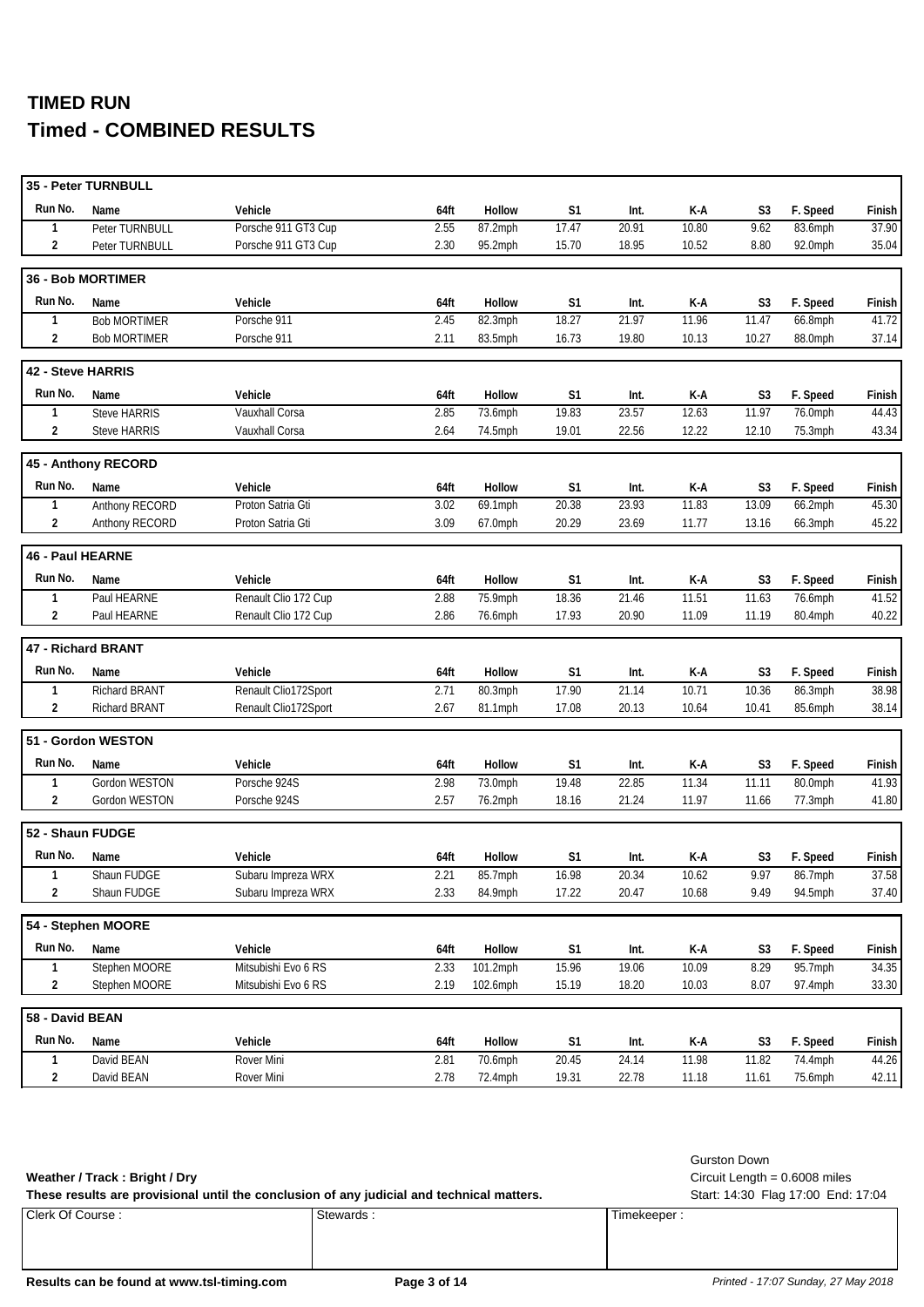|                   | 59 - Andrew RUSSELL   |                      |      |                    |                |       |              |                |                     |                 |
|-------------------|-----------------------|----------------------|------|--------------------|----------------|-------|--------------|----------------|---------------------|-----------------|
| Run No.           | Name                  | Vehicle              | 64ft | Hollow             | S1             | Int.  | K-A          | S <sub>3</sub> | F. Speed            | Finish          |
| 1                 | <b>Andrew RUSSELL</b> | Ginetta G15          | 2.43 | 81.8mph            | 17.96          | 21.40 | 10.71        | 10.13          | 86.5mph             | 38.81           |
| $\overline{2}$    | Andrew RUSSELL        | Ginetta G15          | 2.29 | 82.3mph            | 17.06          | 20.31 | 10.33        | 10.04          | 87.4mph             | 37.44           |
| 60 - Gavin NEATE  |                       |                      |      |                    |                |       |              |                |                     |                 |
| Run No.           | Name                  | Vehicle              | 64ft | Hollow             | S <sub>1</sub> | Int.  | K-A          | S <sub>3</sub> | F. Speed            | Finish          |
| 1                 | Gavin NEATE           | Peugeot 106          | 2.64 | 80.1mph            | 17.22          | 20.35 | 10.41        | 10.35          | 84.2mph             | 38.00           |
| $\overline{2}$    | Gavin NEATE           | Peugeot 106          | 2.76 | 80.9mph            | 17.04          | 20.07 | 10.36        | 10.14          | 85.8mph             | 37.55           |
| 62 - James WHITE  |                       |                      |      |                    |                |       |              |                |                     |                 |
| Run No.           | Name                  | Vehicle              | 64ft | Hollow             | S1             | Int.  | K-A          | S3             | F. Speed            | Finish          |
| $\mathbf{1}$      | James WHITE           | <b>Austin Mini</b>   | 2.68 | 85.4mph            | 16.36          | 19.65 | 10.31        | 9.37           | 93.1mph             | 36.04           |
| $\overline{2}$    | James WHITE           | Austin Mini          | 2.64 | 85.7mph            | 16.42          | 19.70 | 10.29        | 9.22           | 94.6mph             | 35.94           |
| 63 - Neil TURNER  |                       |                      |      |                    |                |       |              |                |                     |                 |
| Run No.           | Name                  | Vehicle              | 64ft | Hollow             | S <sub>1</sub> | Int.  | K-A          | S3             | F. Speed            | Finish          |
| 1                 | <b>Neil TURNER</b>    | Mini Cooper S        | 2.69 | 87.3mph            | 16.95          | 20.04 | 10.22        | 9.20           | $96.0$ mph          | 36.38           |
| $\overline{2}$    | <b>Neil TURNER</b>    | Mini Cooper S        | 2.61 | 88.2mph            | 16.48          | 19.75 | 10.25        | 9.08           | 96.5mph             | 35.81           |
|                   | 66 - Steven DARLEY    |                      |      |                    |                |       |              |                |                     |                 |
| Run No.           | Name                  | Vehicle              | 64ft | Hollow             | S <sub>1</sub> | Int.  | K-A          | S <sub>3</sub> | F. Speed            | Finish          |
| $\mathbf{1}$      | Steven DARLEY         | Subaru Impreza       | 2.42 | 106.9mph           | 15.45          | 18.56 | 10.61        | 7.48           | 115.0mph            | 33.54           |
| $\overline{2}$    | <b>Steven DARLEY</b>  | Subaru Impreza       | 2.12 | 106.0mph           | 14.76          | 17.82 | 10.34        | 7.49           | 115.8mph            | 32.59           |
|                   | 67 - Richard HILLYAR  |                      |      |                    |                |       |              |                |                     |                 |
| Run No.           | Name                  | Vehicle              | 64ft | Hollow             | S <sub>1</sub> | Int.  | K-A          | S <sub>3</sub> | F. Speed            | Finish          |
| $\mathbf{1}$      | Richard HILLYAR       | Renault 21 Turbo     | 2.93 | 80.7mph            | 18.75          | 22.13 | 11.21        | 10.26          | 86.4mph             | 40.23           |
|                   |                       |                      |      |                    |                |       |              |                |                     |                 |
| $\overline{2}$    | Richard HILLYAR       | Renault 21 Turbo     | 2.79 | 82.4mph            | 18.03          | 21.27 | 11.18        | 10.17          | 88.0mph             | 39.39           |
|                   | 68 - Jim HERBERT      |                      |      |                    |                |       |              |                |                     |                 |
| Run No.           | Name                  | Vehicle              | 64ft | Hollow             | S <sub>1</sub> | Int.  |              | S <sub>3</sub> |                     |                 |
| $\mathbf{1}$      | <b>Jim HERBERT</b>    | Subaru Impreza       | 2.22 |                    | 17.47          | 20.92 | K-A<br>11.17 | 8.80           | F. Speed<br>99.0mph | Finish<br>37.46 |
| $\overline{2}$    | Jim HERBERT           | Subaru Impreza       | 2.10 | 89.2mph<br>94.0mph | 16.34          | 19.75 | 10.80        | 8.59           | 98.3mph             | FAIL            |
| 69 - Tim PAINTER  |                       |                      |      |                    |                |       |              |                |                     |                 |
| Run No.           | Name                  | Vehicle              | 64ft | Hollow             | S1             | Int.  | K-A          | S <sub>3</sub> | F. Speed            | Finish          |
| 1                 | <b>Tim PAINTER</b>    | Aston Martin Vantage | 2.65 | 93.0mph            | 16.65          | 20.04 | 11.17        | 9.13           | 97.9mph             | 36.96           |
| $\overline{2}$    | <b>Tim PAINTER</b>    | Aston Martin Vantage | 2.45 | 93.4mph            | 16.27          | 19.54 | 10.64        | 8.93           | 100.3mph            | 35.85           |
| 70 - Adrian LEWIS |                       |                      |      |                    |                |       |              |                |                     |                 |
| Run No.           | Name                  | Vehicle              | 64ft | Hollow             | S <sub>1</sub> | Int.  | K-A          | S <sub>3</sub> | F. Speed            | Finish          |
| $\mathbf{1}$      | <b>Adrian LEWIS</b>   | Westfield Superbusa  | 3.01 | 90.1mph            | 17.27          | 20.53 | 10.57        | 8.77           | 93.9mph             | 36.63           |
| 2                 | Adrian LEWIS          | Westfield Superbusa  | 2.58 | 93.7mph            | 16.42          | 19.53 | 10.26        | 8.56           | 98.5mph             |                 |
|                   | 72 - Steve HOLLAND    |                      |      |                    |                |       |              |                |                     | 35.24           |
| Run No.           | Name                  | Vehicle              | 64ft | Hollow             | S1             | Int.  | K-A          | S3             | F. Speed            | Finish          |
| 1                 | Steve HOLLAND         | Caterham Hayabusa    | 2.80 | $93.9$ mph         | 16.91          | 20.18 | 10.08        | 8.65           | 97.9mph             | 35.65           |

Gurston Down

**Weather / Track : Bright / Dry** Circuit Length = 0.6008 miles

These results are provisional until the conclusion of any judicial and technical matters. Start: 14:30 Flag 17:00 End: 17:04

Clerk Of Course : Stewards : Stewards : Timekeeper : Timekeeper :

**Results can be found at www.tsl-timing.com Page 4 of 14** *Printed - 17:07 Sunday, 27 May 2018*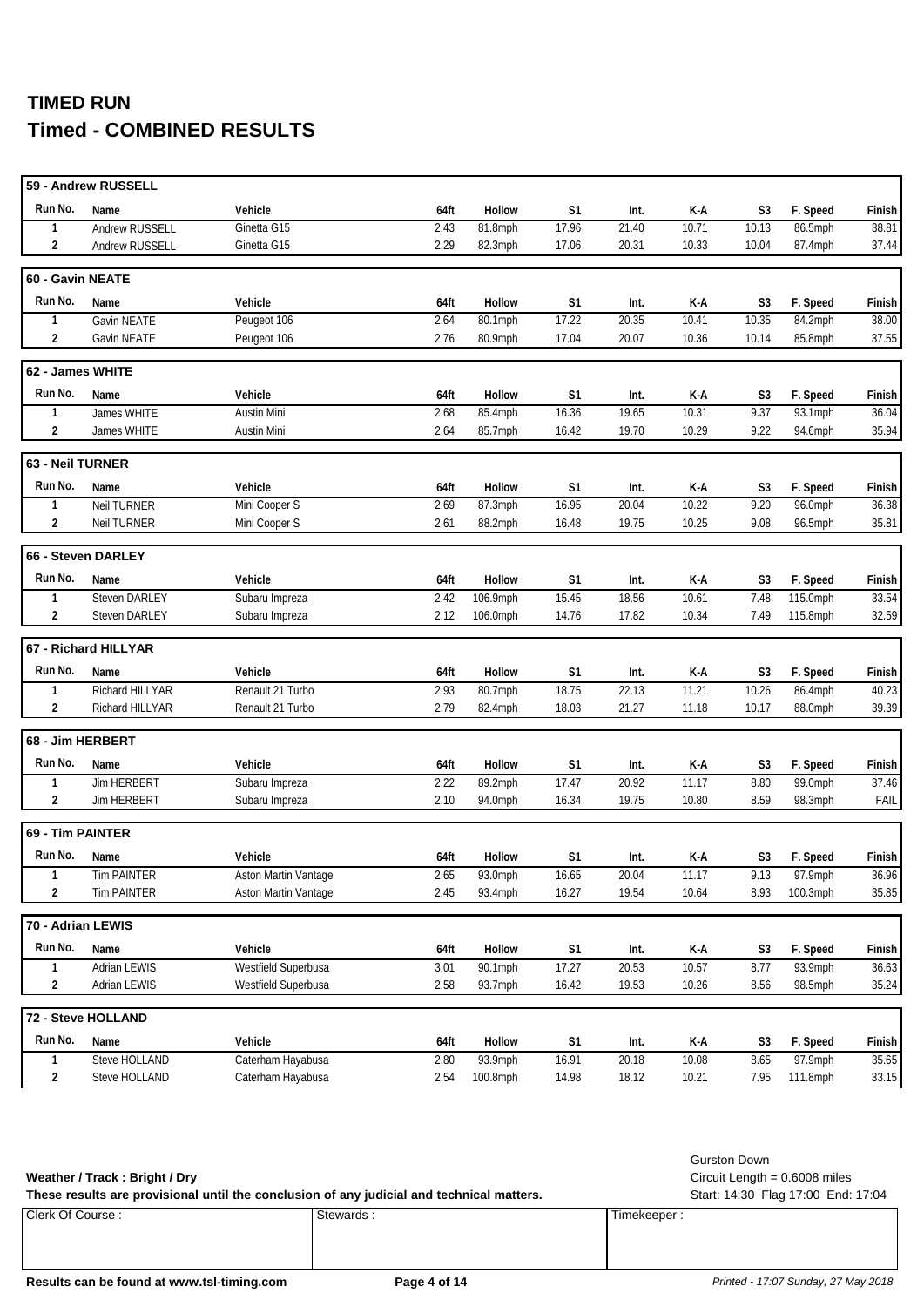| 73 - Ritchie GATT |                       |                      |      |               |                |       |       |                |          |               |
|-------------------|-----------------------|----------------------|------|---------------|----------------|-------|-------|----------------|----------|---------------|
| Run No.           | Name                  | Vehicle              | 64ft | <b>Hollow</b> | S <sub>1</sub> | Int.  | K-A   | S3             | F. Speed | Finish        |
| 1                 | Ritchie GATT          | Westfield SeiW       | 2.37 | 99.1mph       | 15.62          | 18.58 | 10.37 | 8.07           | 104.7mph | 34.07         |
| 2                 | <b>Ritchie GATT</b>   | Westfield SeiW       | 2.23 | 101.0mph      | 14.69          | 17.69 | 9.53  | 7.74           | 112.3mph | 31.97         |
|                   | 74 - Andrew GRIFFITHS |                      |      |               |                |       |       |                |          |               |
| Run No.           | Name                  | Vehicle              | 64ft | <b>Hollow</b> | S1             | Int.  | K-A   | S3             | F. Speed | Finish        |
| 1                 | Andrew GRIFFITHS      | Caterham Hayabusa    | 2.55 | 100.6mph      | 14.98          | 17.80 | 9.48  | 7.90           | 110.1mph | 32.38         |
| 2                 | Andrew GRIFFITHS      | Caterham Hayabusa    | 2.42 | 101.1mph      | 14.31          | 17.12 | 9.05  | 7.77           | 112.2mph | 31.14         |
| 75 - Simon JENKS  |                       |                      |      |               |                |       |       |                |          |               |
| Run No.           | Name                  | Vehicle              | 64ft | Hollow        | S1             | Int.  | K-A   | S <sub>3</sub> | F. Speed | Finish        |
| 1                 | Simon JENKS           | Caterham Supersport  | 2.41 | 101.9mph      | 14.98          | 18.06 | 9.74  | 7.66           | 113.1mph | 32.39         |
| $\overline{2}$    | Simon JENKS           | Caterham Supersport  | 2.39 | 103.0mph      | 14.71          | 17.60 | 9.46  | 7.66           | 112.9mph | 31.84         |
|                   | 77 - Richard GEORGE   |                      |      |               |                |       |       |                |          |               |
| Run No.           | Name                  | Vehicle              | 64ft | <b>Hollow</b> | S1             | Int.  | K-A   | S3             | F. Speed | Finish        |
| $\mathbf{1}$      | <b>Richard GEORGE</b> | Chevron B19          | 2.39 | 97.8mph       | 16.55          | 20.00 | 10.71 | 9.42           | 90.5mph  | 36.70         |
| 78 - Roger DEANS  |                       |                      |      |               |                |       |       |                |          |               |
| Run No.           | Name                  | Vehicle              | 64ft | Hollow        | S <sub>1</sub> | Int.  | K-A   | S <sub>3</sub> | F. Speed | Finish        |
| 1                 | Roger DEANS           | Lola T142            | 2.61 | 85.2mph       | 18.64          | 23.09 | 12.02 | 9.77           | 86.8mph  | 40.44         |
| $\overline{2}$    | Roger DEANS           | Lola T142            | 2.25 | 88.2mph       | 16.88          | 20.51 | 10.87 | 8.83           | 95.7mph  | 36.59         |
|                   | 82 - Richard WOOD     |                      |      |               |                |       |       |                |          |               |
| Run No.           | Name                  | Vehicle              | 64ft | Hollow        | S <sub>1</sub> | Int.  | K-A   | S3             | F. Speed | Finish        |
| 1                 | Richard WOOD          | Rover Mini Yamaha R1 | 3.07 | 80.7mph       | 18.37          | 21.76 | 10.95 | 10.33          | 84.1mph  | 39.67         |
| $\overline{2}$    | Richard WOOD          | Rover Mini Yamaha R1 | 2.88 | 81.8mph       | 17.84          | 21.00 | 10.48 | 10.55          | 81.7mph  | 38.87         |
|                   | 83 - Derek KESSELL    |                      |      |               |                |       |       |                |          |               |
| Run No.           | Name                  | Vehicle              | 64ft | Hollow        | S <sub>1</sub> | Int.  | K-A   | S3             | F. Speed | Finish        |
| 1                 | Derek KESSELL         | Maguire Mini CooperS | 2.49 | 81.7mph       | 17.64          | 20.74 | 10.32 | 10.40          | 86.8mph  | 38.36         |
| $\overline{2}$    | Derek KESSELL         | Maguire Mini CooperS | 2.59 | 82.2mph       | 17.11          | 20.23 | 10.29 | 10.06          | 87.7mph  | 37.47         |
| 84 - Peter STEEL  |                       |                      |      |               |                |       |       |                |          |               |
| Run No.           | Name                  | Vehicle              | 64ft | Hollow        | S <sub>1</sub> | Int.  | K-A   | S <sub>3</sub> | F. Speed | Finish        |
| $\mathbf{1}$      | Peter STEEL           | Marlet 1098cc        | 2.75 | 102.4mph      | 16.29          | 19.71 | 10.23 | 8.21           | 101.2mph | 34.75         |
| $\overline{c}$    | Peter STEEL           | Marlet 1098cc        | 3.23 | 101.5mph      | 16.36          | 20.01 | 10.62 | 8.07           | 99.7mph  | 35.05         |
| 85 - Tim PITFIELD |                       |                      |      |               |                |       |       |                |          |               |
| Run No.           | Name                  | Vehicle              | 64ft | Hollow        | S1             | Int.  | K-A   | S <sub>3</sub> | F. Speed | Finish        |
| $\mathbf{1}$      | Tim PITFIELD          | DJ Firecat           | 2.82 | 93.1mph       | 17.31          | 20.57 | 10.02 | 9.39           | 80.7mph  | 36.72         |
| $\overline{2}$    | Tim PITFIELD          | DJ Firecat           | 2.74 | 99.3mph       | 15.94          | 18.94 | 9.70  | 9.49           | 105.5mph | 35.14         |
| 88 - John DAVEY   |                       |                      |      |               |                |       |       |                |          |               |
| Run No.           | Name                  | Vehicle              | 64ft | Hollow        | S <sub>1</sub> | Int.  | K-A   | S <sub>3</sub> | F. Speed | Finish        |
| $\mathbf{1}$      | John DAVEY            | <b>TVR Vixen</b>     | 2.67 | 73.6mph       | 18.97          | 22.52 | 11.61 | 10.90          | 78.0mph  | 41.48         |
| 2                 | John DAVEY            | <b>TVR Vixen</b>     | 2.56 | 78.0mph       | 18.15          | 21.83 | 11.89 | 10.97          | 81.1mph  | 41.02         |
|                   | 89 - Duncan BARNES    |                      |      |               |                |       |       |                |          |               |
| Run No.           | Name                  | Vehicle              | 64ft | Hollow        | S <sub>1</sub> | Int.  | K-A   | S3             | F. Speed | <b>Finish</b> |
|                   |                       |                      |      |               |                |       |       |                |          |               |

#### **Weather / Track : Bright / Dry** Circuit Length = 0.6008 miles

These results are provisional until the conclusion of any judicial and technical matters. Start: 14:30 Flag 17:00 End: 17:04

Clerk Of Course : Stewards : Stewards : Timekeeper : Timekeeper :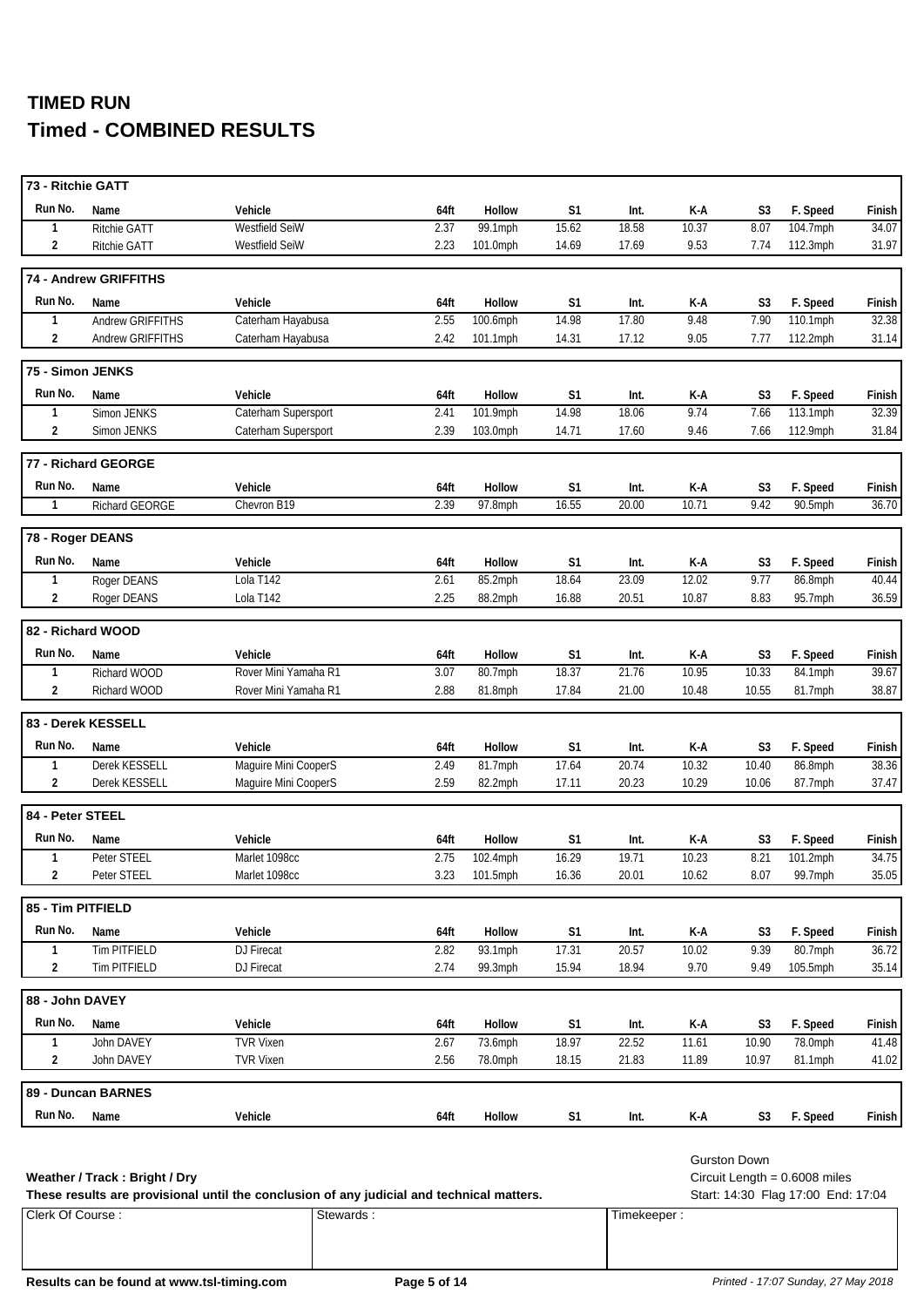| 1                 | Duncan BARNES                 | Norma M20FC                                                                               | 2.55 | 99.7mph  | 15.85          | 19.17       | 10.73 | 8.45                | 104.1mph                           | 35.04  |
|-------------------|-------------------------------|-------------------------------------------------------------------------------------------|------|----------|----------------|-------------|-------|---------------------|------------------------------------|--------|
| 2                 | Duncan BARNES                 | Norma M20FC                                                                               | 2.41 | 100.6mph | 14.99          | 18.13       | 10.14 | 8.25                | 109.5mph                           | 33.38  |
| 90 - Keith DIGGLE |                               |                                                                                           |      |          |                |             |       |                     |                                    |        |
| Run No.           | Name                          | Vehicle                                                                                   | 64ft | Hollow   | S1             | Int.        | K-A   | S3                  | F. Speed                           | Finish |
| $\mathbf{1}$      | Keith DIGGLE                  | <b>WEV HCS-BDG</b>                                                                        | 2.57 | 105.1mph | 15.23          | 18.21       | 9.61  | 8.18                | 105.0mph                           | 33.03  |
| 2                 | Keith DIGGLE                  | WEV HCS-BDG                                                                               | 2.33 | 106.5mph | 14.43          | 17.29       | 9.46  | 7.81                | $111.4$ mph                        | 31.70  |
| 94 - David CUFF   |                               |                                                                                           |      |          |                |             |       |                     |                                    |        |
| Run No.           | Name                          | Vehicle                                                                                   | 64ft | Hollow   | S <sub>1</sub> | Int.        | K-A   | S <sub>3</sub>      | F. Speed                           | Finish |
| 1                 | David CUFF                    | Jedi Mk4                                                                                  | 2.70 | 84.9mph  | 18.08          | N/S         | 10.31 | 9.68                | 88.5mph                            | 38.08  |
| 2                 | David CUFF                    | Jedi Mk4                                                                                  | 2.64 | 85.5mph  | 17.20          | 20.29       | 9.93  | 9.48                | 89.3mph                            | 36.62  |
|                   | 95 - David TATHAM             |                                                                                           |      |          |                |             |       |                     |                                    |        |
| Run No.           | Name                          | Vehicle                                                                                   | 64ft | Hollow   | S <sub>1</sub> | Int.        | K-A   | S <sub>3</sub>      | F. Speed                           | Finish |
| $\mathbf{1}$      | David TATHAM                  | Terrapin M41A                                                                             | 2.23 | 89.4mph  | 15.74          | 18.54       | 9.20  | 9.65                | 87.4mph                            | 34.60  |
| 2                 | David TATHAM                  | Terrapin M41A                                                                             | 2.19 | 89.4mph  | 15.43          | 18.12       | 9.18  | 9.61                | 88.4mph                            | 34.23  |
|                   | 97 - Martin JONES             |                                                                                           |      |          |                |             |       |                     |                                    |        |
| Run No.           | Name                          | Vehicle                                                                                   | 64ft | Hollow   | S1             | Int.        | K-A   | S3                  | F. Speed                           | Finish |
| $\mathbf{1}$      | Martin JONES                  | Force PT                                                                                  | 2.30 | 104.3mph | 14.46          | 17.31       | 9.21  | 7.89                | 108.3mph                           | 31.57  |
| 2                 | Martin JONES                  | Force PT                                                                                  | 2.34 | 104.3mph | 14.17          | 16.89       | 9.30  | 7.81                | 108.9mph                           | 31.30  |
|                   | 98 - Hannah WILTSHIRE         |                                                                                           |      |          |                |             |       |                     |                                    |        |
| Run No.           | Name                          | Vehicle                                                                                   | 64ft | Hollow   | S <sub>1</sub> | Int.        | K-A   | S <sub>3</sub>      | F. Speed                           | Finish |
| $\mathbf{1}$      | Hannah WILTSHIRE              | Empire Evo 00                                                                             | 2.42 | 85.2mph  | 18.20          | 21.83       | 11.22 | 9.43                | 86.7mph                            | 38.87  |
| 2                 | Hannah WILTSHIRE              | Empire Evo 00                                                                             | 2.44 | 87.0mph  | 17.72          | 21.30       | 12.25 | 9.53                | 86.5mph                            | 39.52  |
| 99 - Wil KER      |                               |                                                                                           |      |          |                |             |       |                     |                                    |        |
| Run No.           | Name                          | Vehicle                                                                                   | 64ft | Hollow   | S <sub>1</sub> | Int.        | K-A   | S <sub>3</sub>      | F. Speed                           | Finish |
| 1                 | Wil KER                       | OMS CF09                                                                                  | 2.51 | 97.9mph  | 15.16          | 18.09       | 9.31  | 9.00                | 98.9mph                            | 33.49  |
| $\overline{2}$    | Wil KER                       | OMS CF09                                                                                  | 2.49 | 99.2mph  | 14.97          | 17.78       | 9.30  | 8.57                | 101.1mph                           | 32.85  |
|                   | 100 - Gregory BARTON          |                                                                                           |      |          |                |             |       |                     |                                    |        |
| Run No.           | Name                          | Vehicle                                                                                   | 64ft | Hollow   | S <sub>1</sub> | Int.        | K-A   | S <sub>3</sub>      | F. Speed                           | Finish |
| 1                 | <b>Gregory BARTON</b>         | Empire 00                                                                                 | 2.41 | 94.9mph  | 16.00          | 19.43       | 10.30 | 8.74                | 96.7mph                            | 35.04  |
| $\overline{2}$    | Gregory BARTON                | Empire 00                                                                                 | 2.76 | 92.4mph  | 16.05          | 19.37       | 9.97  | 8.51                | 97.9mph                            | 34.54  |
|                   | 101 - Stephen LOADSMAN        |                                                                                           |      |          |                |             |       |                     |                                    |        |
| Run No.           | Name                          | Vehicle                                                                                   | 64ft | Hollow   | S <sub>1</sub> | Int.        | K-A   | S3                  | F. Speed                           | Finish |
| 1                 | Stephen LOADSMAN              | OMS R/A                                                                                   | 3.33 | 97.8mph  | 17.30          | 20.44       | 11.08 | 9.90                | 39.8mph                            | 38.29  |
| 2                 | Stephen LOADSMAN              | OMS R/A                                                                                   | 2.44 | 101.0mph | 15.68          | 18.78       | 9.98  | 8.54                | 106.2mph                           | 34.20  |
|                   | 102 - Steve BOOTHER           |                                                                                           |      |          |                |             |       |                     |                                    |        |
| Run No.           | Name                          | Vehicle                                                                                   | 64ft | Hollow   | S <sub>1</sub> | Int.        | K-A   | S3                  | F. Speed                           | Finish |
| 1                 | Steve BOOTHER                 | <b>OMS 2000M</b>                                                                          | 2.82 | 98.8mph  | 16.45          | 19.68       | 9.90  | 8.40                | 102.9mph                           | 34.76  |
| $\overline{2}$    | Steve BOOTHER                 | <b>OMS 2000M</b>                                                                          | 2.61 | 99.9mph  | 15.34          | 18.17       | 9.55  | 8.39                | 103.3mph                           | 33.29  |
|                   | 103 - Keith WEEKS             |                                                                                           |      |          |                |             |       |                     |                                    |        |
| Run No.           | Name                          | Vehicle                                                                                   | 64ft | Hollow   | S <sub>1</sub> | Int.        | K-A   | S3                  | F. Speed                           | Finish |
| 1                 | Keith WEEKS                   | Image FF5                                                                                 | 2.67 | 105.6mph | 15.92          | 19.07       | 9.85  | 8.20                | 104.5mph                           | 33.98  |
| 2                 | Keith WEEKS                   | Image FF5                                                                                 | 2.44 | 106.4mph | 15.42          | 18.55       | 9.83  | 8.09                | 106.7mph                           | 33.35  |
|                   |                               |                                                                                           |      |          |                |             |       | <b>Gurston Down</b> |                                    |        |
|                   | Weather / Track: Bright / Dry |                                                                                           |      |          |                |             |       |                     | Circuit Length = $0.6008$ miles    |        |
|                   |                               | These results are provisional until the conclusion of any judicial and technical matters. |      |          |                |             |       |                     | Start: 14:30 Flag 17:00 End: 17:04 |        |
| Clerk Of Course:  |                               | Stewards:                                                                                 |      |          |                | Timekeeper: |       |                     |                                    |        |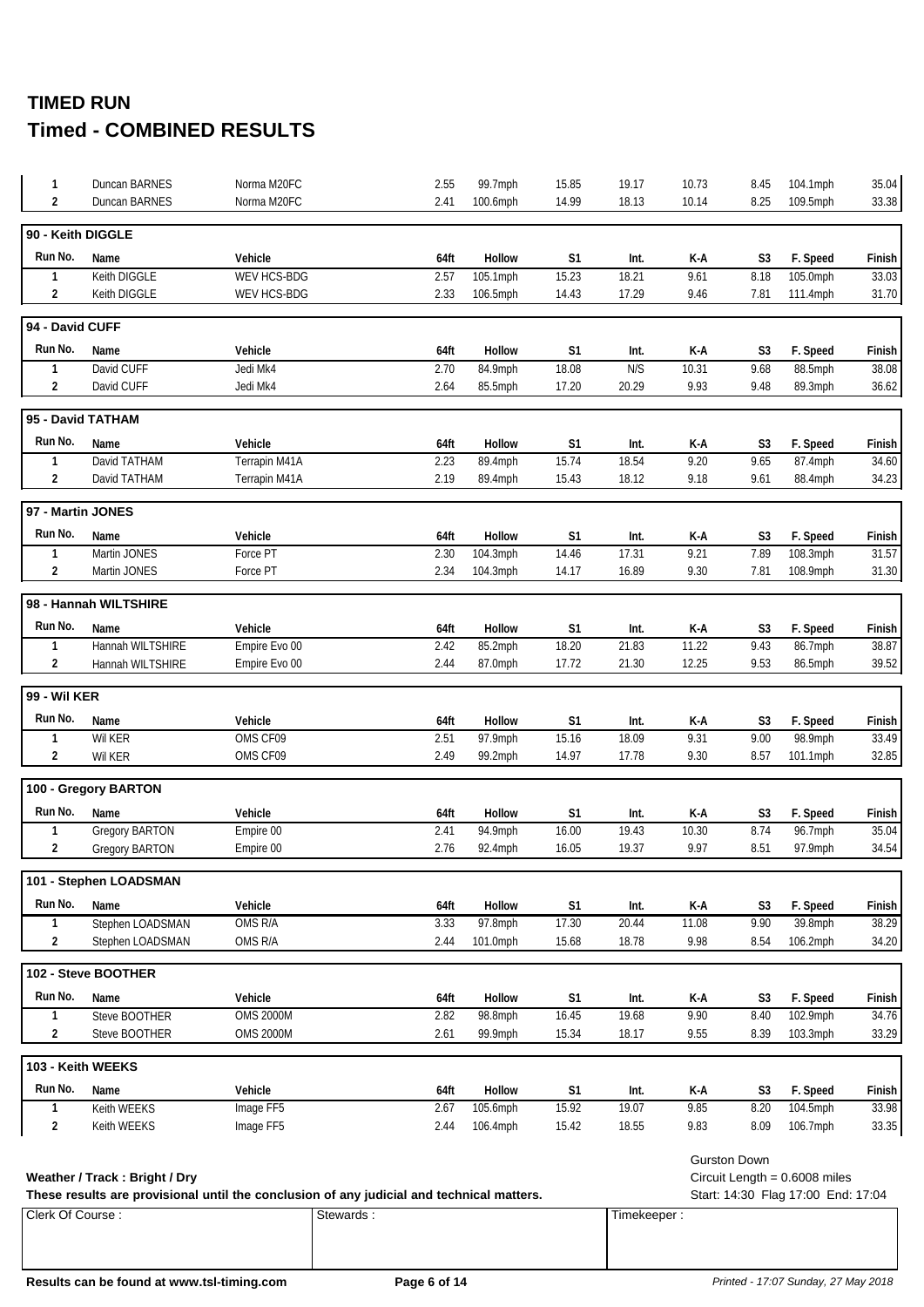| 104 - Tony LEVITT |                               |                                                                                           |              |                      |                         |                |                                |                        |                                    |                 |
|-------------------|-------------------------------|-------------------------------------------------------------------------------------------|--------------|----------------------|-------------------------|----------------|--------------------------------|------------------------|------------------------------------|-----------------|
| Run No.           | Name                          | Vehicle                                                                                   | 64ft         | Hollow               | S <sub>1</sub>          | Int.           | $\mathsf{K}\text{-}\mathsf{A}$ | S <sub>3</sub>         | F. Speed                           | Finish          |
| $\mathbf{1}$      | Tony LEVITT                   | Empire Evo                                                                                | 2.27         | 101.4mph             | 19.67                   | 28.80          | N/S                            | N/S                    | N/S                                | FAIL            |
|                   | 105 - Murray WAKEHAM          |                                                                                           |              |                      |                         |                |                                |                        |                                    |                 |
| Run No.           | Name                          | Vehicle                                                                                   | 64ft         | Hollow               | S1                      | Int.           | K-A                            | S <sub>3</sub>         | F. Speed                           | Finish          |
| $\mathbf{1}$      | Murray WAKEHAM                | OMS CF96                                                                                  | 3.05         | 94.0mph              | 16.33                   | 19.28          | 10.40                          | 8.45                   | 103.2mph                           | 35.18           |
| 2                 | Murray WAKEHAM                | OMS CF96                                                                                  | 2.49         | 101.5mph             | 14.81                   | 17.54          | 9.24                           | 8.53                   | 102.1mph                           | 32.59           |
|                   |                               |                                                                                           |              |                      |                         |                |                                |                        |                                    |                 |
|                   | 106 - Debbie DUNBAR           |                                                                                           |              |                      |                         |                |                                |                        |                                    |                 |
| Run No.           | Name                          | Vehicle                                                                                   | 64ft         | Hollow               | S1                      | Int.           | K-A                            | S <sub>3</sub>         | F. Speed                           | Finish          |
| 1                 | Debbie DUNBAR                 | DJ Firehawk                                                                               | 2.43         | 100.8mph             | 14.38                   | 17.14          | 9.09                           | 7.69                   | 112.2mph                           | 31.16           |
| $\overline{2}$    | Debbie DUNBAR                 | DJ Firehawk                                                                               | 2.12         | 105.2mph             | 13.56                   | 16.30          | 8.79                           | 7.69                   | 112.5mph                           | 30.05           |
|                   | 107 - Darren GUMBLEY          |                                                                                           |              |                      |                         |                |                                |                        |                                    |                 |
| Run No.           | Name                          | Vehicle                                                                                   | 64ft         | Hollow               | S <sub>1</sub>          | Int.           | K-A                            | S <sub>3</sub>         | F. Speed                           | Finish          |
| 1                 | Darren GUMBLEY                | Force TA                                                                                  | 2.30         | 103.6mph             | 14.22                   | 16.84          | 8.70                           | 7.91                   | 106.6mph                           | 30.85           |
| $\overline{2}$    | Darren GUMBLEY                | Force TA                                                                                  | 2.25         | 104.9mph             | 13.71                   | 16.50          | 9.17                           | 7.88                   | 110.7mph                           | 30.77           |
|                   | 108 - Adam GREENEN            |                                                                                           |              |                      |                         |                |                                |                        |                                    |                 |
| Run No.           |                               |                                                                                           |              |                      |                         |                |                                |                        |                                    |                 |
|                   | Name                          | Vehicle<br>Empire Evo 2                                                                   | 64ft         | Hollow               | S <sub>1</sub>          | Int.           | K-A                            | S3                     | F. Speed                           | Finish<br>30.83 |
| 1<br>2            | Adam GREENEN<br>Adam GREENEN  | Empire Evo 2                                                                              | 2.39<br>2.27 | 106.1mph<br>105.7mph | 13.79<br>13.55          | 16.43<br>16.17 | 8.98<br>8.61                   | 8.04<br>8.04           | 103.0mph<br>105.9mph               | 30.22           |
|                   |                               |                                                                                           |              |                      |                         |                |                                |                        |                                    |                 |
|                   | 109 - James MOORE             |                                                                                           |              |                      |                         |                |                                |                        |                                    |                 |
| Run No.           | Name                          | Vehicle                                                                                   | 64ft         | Hollow               | S <sub>1</sub>          | Int.           | K-A                            | S <sub>3</sub>         | F. Speed                           | Finish          |
| $\mathbf{1}$      | James MOORE                   | Empire 00                                                                                 | 2.23         | 101.5mph             | 14.84                   | 17.71          | 9.09                           | 8.07                   | 105.2mph                           | 32.02           |
| $\overline{2}$    | James MOORE                   | Empire 00                                                                                 | 2.19         | 101.9mph             | 14.16                   | 16.92          | 9.15                           | 7.94                   | 107.8mph                           | 31.25           |
|                   | 110 - Simon FIDOE             |                                                                                           |              |                      |                         |                |                                |                        |                                    |                 |
| Run No.           |                               |                                                                                           |              |                      |                         |                |                                |                        |                                    |                 |
| $\mathbf{1}$      | Name<br>Simon FIDOE           | Vehicle                                                                                   | 64ft<br>2.15 | Hollow               | S <sub>1</sub><br>13.92 | Int.<br>16.60  | K-A<br>8.88                    | S <sub>3</sub><br>7.82 | F. Speed                           | Finish<br>30.63 |
|                   |                               | Empire Wraith                                                                             |              | 99.0mph              |                         |                |                                |                        | 103.9mph                           |                 |
|                   | 111 - Jack COTTRILL           |                                                                                           |              |                      |                         |                |                                |                        |                                    |                 |
| Run No.           | Name                          | Vehicle                                                                                   | 64ft         | Hollow               | S <sub>1</sub>          | Int.           | K-A                            | S <sub>3</sub>         | F. Speed                           | Finish          |
| $\mathbf{1}$      | Jack COTTRILL                 | Force PT                                                                                  | 2.16         | 106.8mph             | 14.12                   | 16.97          | 9.22                           | 7.86                   | 107.4mph                           | 31.21           |
| $\overline{2}$    | Jack COTTRILL                 | Force PT                                                                                  | 2.08         | 107.3mph             | 13.68                   | 16.62          | 8.95                           | 7.86                   | 107.3mph                           | 30.51           |
| 112 - Harry PICK  |                               |                                                                                           |              |                      |                         |                |                                |                        |                                    |                 |
| Run No.           | Name                          | Vehicle                                                                                   | 64ft         | Hollow               | S <sub>1</sub>          | Int.           | K-A                            | S3                     | F. Speed                           | Finish          |
| $\mathbf{1}$      | <b>Harry PICK</b>             | <b>OMS 3000M</b>                                                                          | 2.48         | 101.0mph             | 14.21                   | 17.07          | 9.05                           | 7.80                   | 110.0mph                           | 31.08           |
| $\overline{2}$    | Harry PICK                    | <b>OMS 3000M</b>                                                                          | 2.26         | 109.3mph             | 13.81                   | 16.64          | 9.32                           | 7.75                   | 106.3mph                           | 30.89           |
|                   |                               |                                                                                           |              |                      |                         |                |                                |                        |                                    |                 |
|                   | 113 - Eynon PRICE             |                                                                                           |              |                      |                         |                |                                |                        |                                    |                 |
| Run No.           | Name                          | Vehicle                                                                                   | 64ft         | Hollow               | S <sub>1</sub>          | Int.           | K-A                            | S3                     | F. Speed                           | Finish          |
| $\mathbf{1}$      | Eynon PRICE                   | Force H C                                                                                 | 2.12         | 98.1mph              | 20.71                   | N/S            | N/S                            | N/S                    | N/S                                | FAIL            |
| $\overline{2}$    | Eynon PRICE                   | Force H C                                                                                 | 2.23         | 104.2mph             | 14.10                   | 16.89          | 9.01                           | 7.91                   | 106.5mph                           | 31.03           |
|                   | 115 - Neville THOMSON         |                                                                                           |              |                      |                         |                |                                |                        |                                    |                 |
| Run No.           | Name                          | Vehicle                                                                                   | 64ft         | Hollow               | S <sub>1</sub>          | Int.           | K-A                            | S <sub>3</sub>         | F. Speed                           | Finish          |
| 1                 | Neville THOMSON               | OMS CF04                                                                                  | 2.65         | 74.1mph              | 20.03                   | 24.06          | 12.12                          | 10.91                  | 69.7mph                            | 43.07           |
|                   |                               |                                                                                           |              |                      |                         |                |                                |                        |                                    |                 |
|                   |                               |                                                                                           |              |                      |                         |                |                                | <b>Gurston Down</b>    |                                    |                 |
|                   | Weather / Track: Bright / Dry |                                                                                           |              |                      |                         |                |                                |                        | Circuit Length = $0.6008$ miles    |                 |
|                   |                               | These results are provisional until the conclusion of any judicial and technical matters. |              |                      |                         |                |                                |                        | Start: 14:30 Flag 17:00 End: 17:04 |                 |
| Clerk Of Course:  |                               | Stewards:                                                                                 |              |                      |                         | Timekeeper:    |                                |                        |                                    |                 |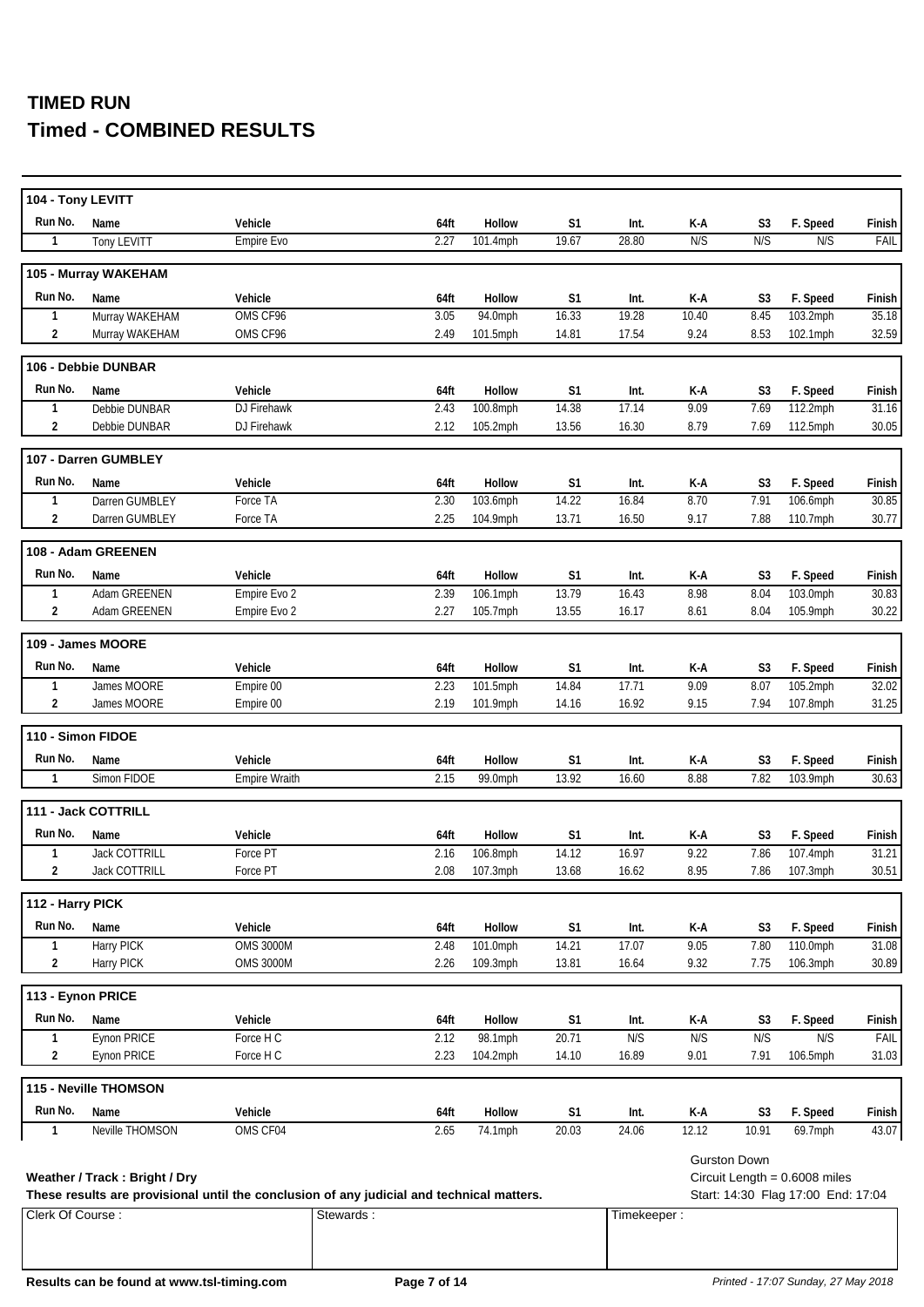| 2                | Neville THOMSON       | OMS CF04          | 2.47 | 89.0mph       | 18.76          | 22.87 | 11.95 | 9.89           | 80.4mph  | 40.60  |
|------------------|-----------------------|-------------------|------|---------------|----------------|-------|-------|----------------|----------|--------|
|                  | 116 - Mathew RYDER    |                   |      |               |                |       |       |                |          |        |
| Run No.          | Name                  | Vehicle           | 64ft | Hollow        | S1             | Int.  | K-A   | S3             | F. Speed | Finish |
| $\mathbf{1}$     | Mathew RYDER          | Empire Evo 2      | 2.42 | 108.4mph      | 14.55          | 17.77 | 9.67  | 7.50           | 115.1mph | 31.72  |
| 2                | Mathew RYDER          | Empire Evo 2      | 2.19 | 108.4mph      | 13.79          | 16.79 | 9.24  | 7.42           | 116.2mph | 30.47  |
|                  | 117 - Olivia COOPER   |                   |      |               |                |       |       |                |          |        |
| Run No.          | Name                  | Vehicle           | 64ft | <b>Hollow</b> | S1             | Int.  | K-A   | S3             | F. Speed | Finish |
| 1                | Olivia COOPER         | Force TA          | 2.20 | 104.7mph      | 14.15          | 17.01 | 9.23  | 7.63           | 117.4mph | 31.01  |
| 2                | Olivia COOPER         | Force TA          | 2.21 | 109.4mph      | 13.74          | 16.64 | 9.01  | 7.48           | 118.1mph | 30.24  |
|                  | 118 - David WARBURTON |                   |      |               |                |       |       |                |          |        |
| Run No.          | Name                  | Vehicle           | 64ft | Hollow        | S1             | Int.  | K-A   | S3             | F. Speed | Finish |
| 1                | David WARBURTON       | Gould GR59        | 2.57 | 114.6mph      | 14.71          | 17.60 | 9.05  | 7.20           | 120.6mph | 30.96  |
| 2                | David WARBURTON       | Gould GR59        | 2.39 | 117.3mph      | 13.64          | 16.46 | 9.02  | 7.09           | 123.4mph | 29.76  |
| 119 - Neal COLES |                       |                   |      |               |                |       |       |                |          |        |
| Run No.          | Name                  | Vehicle           | 64ft | <b>Hollow</b> | S <sub>1</sub> | Int.  | K-A   | S3             | F. Speed | Finish |
| 1                | Neal COLES            | OMS 28            | 2.24 | 113.0mph      | 14.87          | 17.98 | 9.78  | 7.54           | 118.3mph | 32.21  |
| 2                | Neal COLES            | <b>OMS 28</b>     | 2.20 | 112.9mph      | 14.09          | 17.11 | 9.34  | 7.34           | 119.6mph | 30.78  |
|                  | 120 - Andy BOUGOURD   |                   |      |               |                |       |       |                |          |        |
| Run No.          | Name                  | Vehicle           | 64ft | <b>Hollow</b> | S <sub>1</sub> | Int.  | K-A   | S <sub>3</sub> | F. Speed | Finish |
| 1                | Andy BOUGOURD         | Force PT          | 2.34 | 111.0mph      | 14.03          | 16.83 | 9.58  | 7.61           | 113.5mph | 31.23  |
| 2                | Andy BOUGOURD         | Force PT          | 2.19 | 111.3mph      | 13.46          | 16.42 | 9.14  | 7.46           | 114.3mph | 30.07  |
| 121 - Mike LEE   |                       |                   |      |               |                |       |       |                |          |        |
| Run No.          | Name                  | Vehicle           | 64ft | Hollow        | S <sub>1</sub> | Int.  | K-A   | S <sub>3</sub> | F. Speed | Finish |
| 1                | Mike LEE              | <b>OMS 3000M</b>  | 2.28 | 107.6mph      | 14.38          | 17.37 | 9.28  | 7.81           | 110.7mph | 31.49  |
| 2                | Mike LEE              | <b>OMS 3000M</b>  | 2.25 | 108.7mph      | 13.97          | 17.02 | 9.34  | 7.72           | 112.6mph | 31.04  |
|                  | 122 - Leslie MUTCH    |                   |      |               |                |       |       |                |          |        |
| Run No.          | Name                  | Vehicle           | 64ft | Hollow        | S1             | Int.  | K-A   | S3             | F. Speed | Finish |
| 1                | Leslie MUTCH          | <b>GWR Raptor</b> | 2.25 | 114.5mph      | 13.13          | 15.90 | 8.96  | 7.24           | 121.4mph | 29.34  |
| $\overline{2}$   | Leslie MUTCH          | <b>GWR Raptor</b> | 2.22 | 113.8mph      | 12.97          | 15.86 | 9.07  | 7.21           | 122.6mph | 29.25  |
| 125 - Dave LORD  |                       |                   |      |               |                |       |       |                |          |        |
| Run No.          | Name                  | Vehicle           | 64ft | Hollow        | S1             | Int.  | K-A   | S <sub>3</sub> | F. Speed | Finish |
| 1                | Dave LORD             | Quest SF86        | 2.21 | 104.7mph      | 14.99          | 18.33 | 10.49 | 8.77           | 98.8mph  | 34.26  |
| 2                | Dave LORD             | Quest SF86        | 2.13 | 99.2mph       | 15.25          | 18.27 | 20.09 | 21.28          | 50.4mph  | 56.63  |
|                  | 126 - Gary STEPHENS   |                   |      |               |                |       |       |                |          |        |
| Run No.          | Name                  | Vehicle           | 64ft | Hollow        | S1             | Int.  | K-A   | S <sub>3</sub> | F. Speed | Finish |
| $\mathbf{1}$     | Gary STEPHENS         | Dallara F399      | 2.31 | 103.2mph      | 14.00          | 17.20 | 9.99  | 7.75           | 111.2mph | 31.75  |
|                  | 127 - Roger COCK      |                   |      |               |                |       |       |                |          |        |
| Run No.          | Name                  | Vehicle           | 64ft | Hollow        | S1             | Int.  | K-A   | S <sub>3</sub> | F. Speed | Finish |
| 1                | Roger COCK            | Pilbeam MP54      | 2.42 | 105.2mph      | 15.02          | 18.24 | 10.30 | 11.88          | 50.6mph  | 37.21  |
| $\overline{2}$   | Roger COCK            | Pilbeam MP54      | 2.32 | 54.5mph       | 23.42          | 27.48 | 12.77 | 12.47          | 51.6mph  | 48.66  |

### **Weather / Track : Bright / Dry** Circuit Length = 0.6008 miles

Clerk Of Course : Stewards : Stewards : Timekeeper : Timekeeper : These results are provisional until the conclusion of any judicial and technical matters. Start: 14:30 Flag 17:00 End: 17:04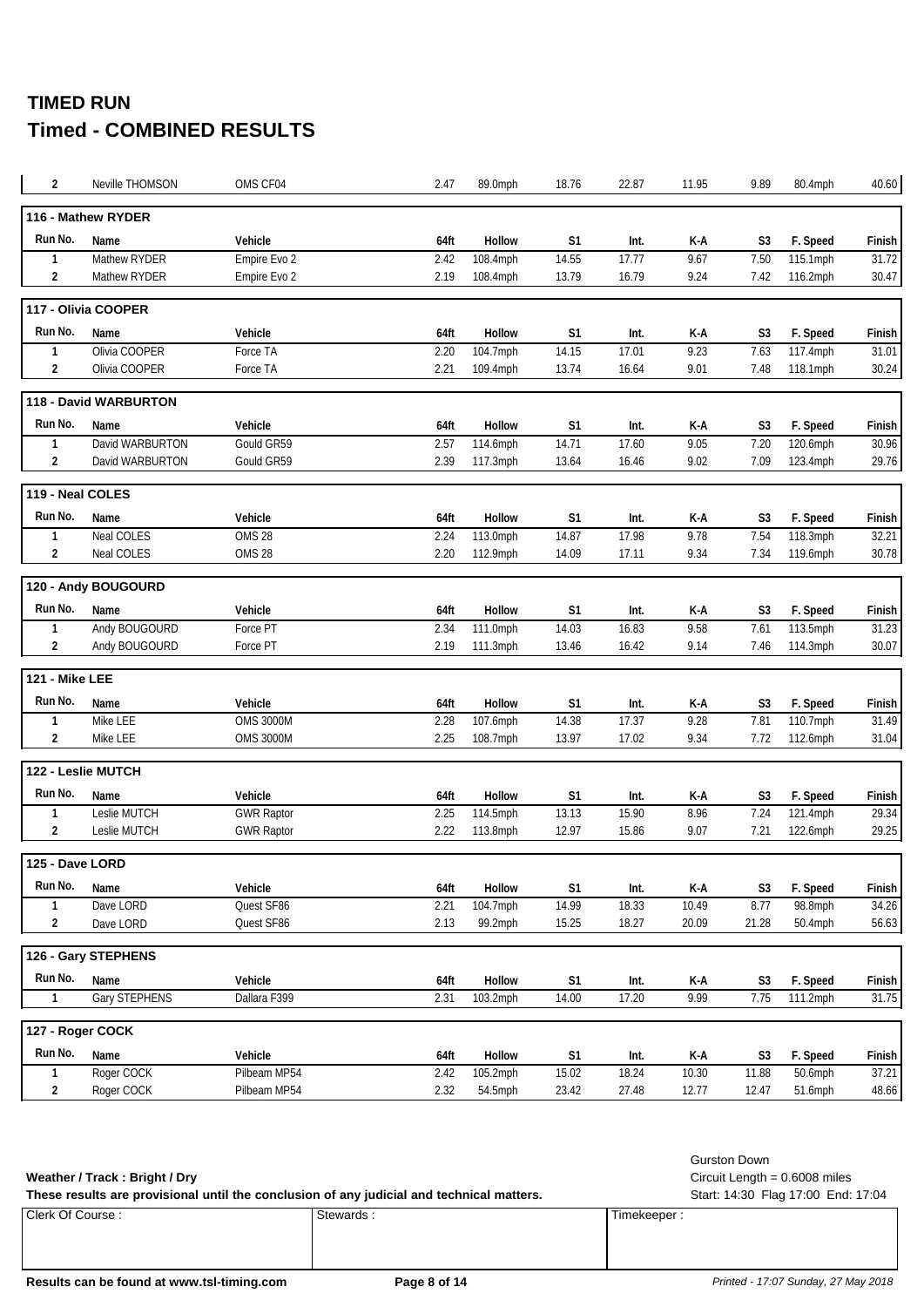|                   | 128 - Johnathen VARLEY |                     |      |               |                |       |       |                |          |        |
|-------------------|------------------------|---------------------|------|---------------|----------------|-------|-------|----------------|----------|--------|
| Run No.           | Name                   | Vehicle             | 64ft | Hollow        | S1             | Int.  | K-A   | S <sub>3</sub> | F. Speed | Finish |
| 1                 | Johnathen VARLEY       | <b>GWR Predator</b> | 2.19 | 86.8mph       | 14.76          | 17.61 | 9.16  | 8.23           | 104.6mph | 32.16  |
| $\overline{2}$    | Johnathen VARLEY       | <b>GWR Predator</b> | 2.28 | 110.9mph      | 13.60          | 16.40 | 9.05  | 7.44           | 113.8mph | 30.10  |
| 129 - Terry DAVIS |                        |                     |      |               |                |       |       |                |          |        |
| Run No.           | Name                   | Vehicle             | 64ft | Hollow        | S <sub>1</sub> | Int.  | K-A   | S <sub>3</sub> | F. Speed | Finish |
| 1                 | <b>Terry DAVIS</b>     | OMS TKD YV8         | 2.35 | 115.6mph      | 14.67          | 18.08 | 9.67  | 7.29           | 111.7mph | 31.64  |
| 2                 | <b>Terry DAVIS</b>     | OMS TKD YV8         | 2.23 | 117.0mph      | 14.11          | 17.27 | 9.34  | 7.30           | 112.3mph | 30.75  |
| 130 - Tim ELMER   |                        |                     |      |               |                |       |       |                |          |        |
| Run No.           | Name                   | Vehicle             | 64ft | Hollow        | S1             | Int.  | K-A   | S3             | F. Speed | Finish |
| 1                 | <b>Tim ELMER</b>       | Dallara F399        | 2.28 | 115.5mph      | 14.43          | 17.58 | 9.62  | 7.08           | 119.7mph | 31.13  |
| 2                 | Tim ELMER              | Dallara F399        | 2.32 | 113.1mph      | 13.79          | 16.78 | 9.35  | 7.04           | 124.6mph | 30.19  |
| 133 - Paul HAIMES |                        |                     |      |               |                |       |       |                |          |        |
| Run No.           | Name                   | Vehicle             | 64ft | Hollow        | S <sub>1</sub> | Int.  | K-A   | S3             | F. Speed | Finish |
| $\mathbf{1}$      | Paul HAIMES            | Gould GR559         | 2.50 | 119.9mph      | 13.45          | 16.29 | 8.87  | 6.89           | 132.4mph | 29.22  |
| 2                 | Paul HAIMES            | Gould GR559         | 2.52 | 116.8mph      | 13.42          | 16.27 | 9.01  | 6.98           | 133.8mph | 29.42  |
|                   | 134 - Simon MOYSE      |                     |      |               |                |       |       |                |          |        |
| Run No.           | Name                   | Vehicle             | 64ft | Hollow        | S <sub>1</sub> | Int.  | K-A   | S <sub>3</sub> | F. Speed | Finish |
| 1                 | Simon MOYSE            | Gould GR59          | 2.68 | 120.7mph      | 13.67          | 16.55 | 9.40  | 7.09           | 120.2mph | 30.17  |
| $\overline{2}$    | Simon MOYSE            | Gould GR59          | 2.71 | 114.0mph      | 14.03          | 16.75 | 9.21  | 7.17           | 117.7mph | 30.41  |
|                   | 135 - Lee GRIFFITHS    |                     |      |               |                |       |       |                |          |        |
| Run No.           | Name                   | Vehicle             | 64ft | Hollow        | S <sub>1</sub> | Int.  | K-A   | S <sub>3</sub> | F. Speed | Finish |
| $\mathbf{1}$      | Lee GRIFFITHS          | OMS <sub>25</sub>   | 2.17 | 124.4mph      | 13.38          | 16.17 | 8.99  | 6.86           | 132.7mph | 29.24  |
| $\overline{2}$    | Lee GRIFFITHS          | OMS <sub>25</sub>   | 2.23 | 123.8mph      | 13.19          | 15.86 | 9.49  | 11.58          | 39.8mph  | 34.26  |
|                   | 136 - Kelvin BROAD     |                     |      |               |                |       |       |                |          |        |
| Run No.           | Name                   | Vehicle             | 64ft | Hollow        | S1             | Int.  | K-A   | S3             | F. Speed | Finish |
| $\mathbf{1}$      | Kelvin BROAD           | Pilbeam MP101       | 2.19 | 119.0mph      | N/S            | N/S   | N/S   | 6.72           | 126.7mph | 29.59  |
| $\overline{2}$    | Kelvin BROAD           | Pilbeam MP101       | 2.24 | 126.7mph      | 13.56          | 16.60 | 9.32  | 6.98           | 115.6mph | 29.87  |
| 139 - Paul CRUTE  |                        |                     |      |               |                |       |       |                |          |        |
| Run No.           | Name                   | Vehicle             | 64ft | <b>Hollow</b> | S1             | Int.  | K-A   | S <sub>3</sub> | F. Speed | Finish |
| $\mathbf{1}$      | Paul CRUTE             | <b>OMS 28</b>       | 2.32 | 116.3mph      | 14.73          | 17.99 | 10.13 | 7.17           | 119.9mph | 32.04  |
| 2                 | Paul CRUTE             | OMS 28              | 2.30 | 118.7mph      | 14.37          | 17.28 | 9.73  | 7.32           | 116.7mph | 31.42  |
|                   | 140 - Simon ANDREWS    |                     |      |               |                |       |       |                |          |        |
| Run No.           | Name                   | Vehicle             | 64ft | Hollow        | S <sub>1</sub> | Int.  | K-A   | S <sub>3</sub> | F. Speed | Finish |
| 1                 | Simon ANDREWS          | Van Diemen RF90     | 2.80 | 84.6mph       | 17.61          | 20.94 | 10.63 | 10.19          | 87.1mph  | 38.45  |
| 2                 | Simon ANDREWS          | Van Diemen RF90     | 2.46 | 86.1mph       | 16.81          | 20.05 | 10.50 | 10.07          | 86.0mph  | 37.38  |
|                   | 141 - Terry GRAVES     |                     |      |               |                |       |       |                |          |        |
| Run No.           | Name                   | Vehicle             | 64ft | Hollow        | S1             | Int.  | K-A   | S3             | F. Speed | Finish |
| 1                 | <b>Terry GRAVES</b>    | Gould GR55HB        | 2.27 | 128.3mph      | 13.03          | 16.14 | 9.29  | 6.27           | 141.1mph | 28.60  |
| 2                 | Terry GRAVES           | Gould GR55HB        | 2.20 | 120.8mph      | 13.37          | 16.51 | 9.23  | 6.40           | 133.8mph | 29.01  |

**Weather / Track : Bright / Dry** Circuit Length = 0.6008 miles

Gurston Down

These results are provisional until the conclusion of any judicial and technical matters. Start: 14:30 Flag 17:00 End: 17:04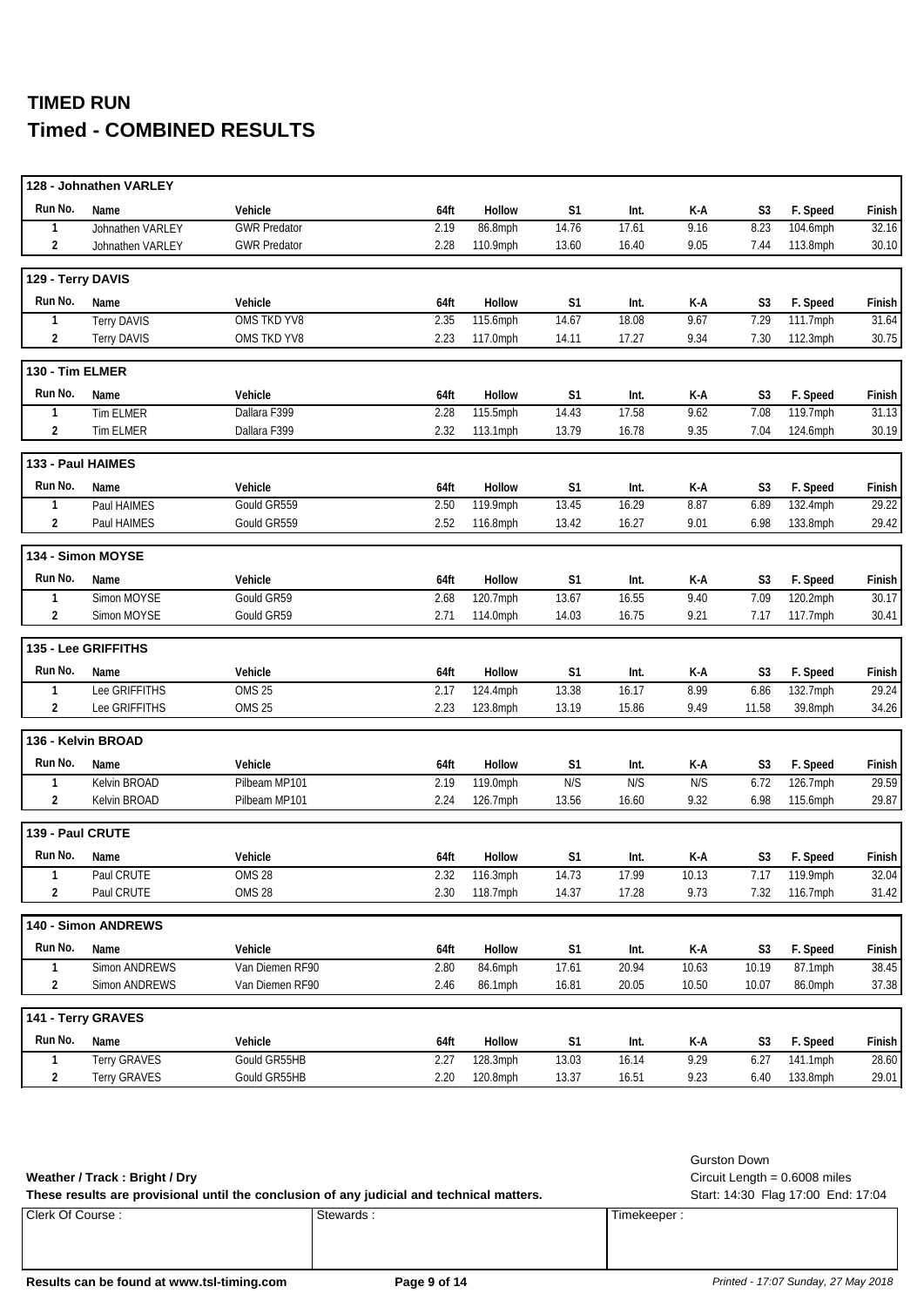|                    | 142 - Oliver TOMLIN   |                      |      |                    |                |       |       |                |                       |        |
|--------------------|-----------------------|----------------------|------|--------------------|----------------|-------|-------|----------------|-----------------------|--------|
| Run No.            | Name                  | Vehicle              | 64ft | Hollow             | S1             | Int.  | K-A   | S <sub>3</sub> | F. Speed              | Finish |
| 1                  | Oliver TOMLIN         | Pilbeam MP97-03      | 2.24 | 135.7mph           | 13.02          | 15.90 | 9.33  | 6.47           | 130.3mph              | 28.83  |
| $\overline{2}$     | Oliver TOMLIN         | Pilbeam MP97-03      | 2.20 | 136.0mph           | 12.66          | 15.52 | 8.96  | 6.46           | 140.4mph              | 28.09  |
| 150 - Doug AULD    |                       |                      |      |                    |                |       |       |                |                       |        |
| Run No.            | Name                  | Vehicle              | 64ft | Hollow             | S <sub>1</sub> | Int.  | K-A   | S <sub>3</sub> | F. Speed              | Finish |
| 1                  | Doug AULD             | Swift SC93           | 2.74 | 68.2mph            | 20.09          | 23.73 | 11.81 | 10.50          | 84.2mph               | 42.41  |
| $\overline{2}$     | Doug AULD             | Swift SC93           | 2.60 | 78.2mph            | 18.65          | 22.14 | 11.07 | 10.70          | 81.4mph               | 40.44  |
|                    | 151 - Simon MCBEATH   |                      |      |                    |                |       |       |                |                       |        |
| Run No.            | Name                  | Vehicle              | 64ft | Hollow             | S1             | Int.  | K-A   | S3             | F. Speed              | Finish |
| 1                  | Simon MCBEATH         | Swift SC92F          | 2.73 | 82.1mph            | 17.33          | 20.54 | 10.72 | 10.12          | 86.7mph               | 38.18  |
| $\overline{2}$     | Simon MCBEATH         | Swift SC92F          | 2.53 | 83.7mph            | 16.73          | 19.85 | 10.19 | 9.86           | 90.5mph               | 36.78  |
|                    | 519 - Paul BOSTON     |                      |      |                    |                |       |       |                |                       |        |
| Run No.            | Name                  | Vehicle              | 64ft | Hollow             | S <sub>1</sub> | Int.  | K-A   | S3             | F. Speed              | Finish |
| 1                  | Paul BOSTON           | Caterham 7           | 2.54 | 79.3mph            | 17.64          | 20.70 | 10.51 | 10.64          | 82.9mph               | 38.81  |
| $\overline{2}$     | Paul BOSTON           | Caterham 7           | 2.46 | 79.1mph            | 17.16          | 20.13 | 10.68 | 10.44          | 83.6mph               | 38.28  |
|                    | 520 - Richard ABRAHAM |                      |      |                    |                |       |       |                |                       |        |
| Run No.            | Name                  | Vehicle              | 64ft | Hollow             | S <sub>1</sub> | Int.  | K-A   | S <sub>3</sub> | F. Speed              | Finish |
| 1                  | Richard ABRAHAM       | Caterham 7           | 2.74 | 77.7mph            | 17.87          | 20.99 | 10.87 | 10.90          | $\overline{81}$ .1mph | 39.65  |
| $\overline{2}$     | Richard ABRAHAM       | Caterham 7           | 2.54 | 78.1mph            | 17.35          | 20.60 | 10.79 | 10.90          | 81.6mph               | 39.04  |
|                    |                       |                      |      |                    |                |       |       |                |                       |        |
| 532 - David NELSON |                       |                      |      |                    |                |       |       |                |                       |        |
| Run No.            | Name                  | Vehicle              | 64ft | Hollow             | S <sub>1</sub> | Int.  | K-A   | S <sub>3</sub> |                       | Finish |
| $\mathbf{1}$       | David NELSON          | Caterham 7 Sprlight  | 2.66 | $78.3$ mph         | 17.39          | 20.66 | 10.89 | 9.91           | F. Speed<br>87.9mph   | 38.21  |
| $\overline{2}$     | David NELSON          | Caterham 7 Sprlight  | 2.50 | 79.1mph            | 17.11          | 20.52 | 10.64 | 9.85           | 88.1mph               | 37.61  |
|                    | 537 - Chris BRAMALL   |                      |      |                    |                |       |       |                |                       |        |
| Run No.            | Name                  | Vehicle              | 64ft | Hollow             |                | Int.  | K-A   | S <sub>3</sub> |                       | Finish |
| $\mathbf{1}$       | Chris BRAMALL         | Caterham Super 7 Zet | 2.53 |                    | S1<br>23.17    | 26.66 | 12.00 | 12.60          | F. Speed<br>82.5mph   | 47.78  |
| $\overline{2}$     | Chris BRAMALL         | Caterham Super 7 Zet | 2.48 | 79.1mph<br>77.6mph | 17.69          | 20.92 | 10.85 | 10.37          | 86.1mph               | 38.92  |
|                    | 538 - Graham HOWARD   |                      |      |                    |                |       |       |                |                       |        |
| Run No.            | Name                  | Vehicle              | 64ft | Hollow             | S1             | Int.  | K-A   | S <sub>3</sub> | F. Speed              | Finish |
| 1                  | Graham HOWARD         | Caterham Seven       | 2.84 | 80.9mph            | 17.67          | 21.00 | 11.18 | 9.81           | 89.8mph               | 38.67  |
| $\overline{2}$     | Graham HOWARD         | Caterham Seven       | N/S  | 82.2mph            | 17.13          | 20.57 | 10.81 | 9.70           | 90.3mph               | 37.65  |
| 553 - Roger LEGG   |                       |                      |      |                    |                |       |       |                |                       |        |
| Run No.            | Name                  | Vehicle              | 64ft | Hollow             | S <sub>1</sub> | Int.  | K-A   | S3             | F. Speed              | Finish |
| 1                  | Roger LEGG            | Caterham Seven       | 2.87 | 75.1mph            | 18.68          | 22.18 | 10.91 | 10.87          | 81.7mph               | 40.48  |
| 2                  | Roger LEGG            | Caterham Seven       | 2.58 | 76.2mph            | 17.99          | 21.46 | 10.97 | 10.67          | 82.5mph               | 39.64  |
| 554 - Tony SMITH   |                       |                      |      |                    |                |       |       |                |                       |        |
| Run No.            | Name                  | Vehicle              | 64ft | Hollow             | S1             | Int.  | K-A   | S3             | F. Speed              | Finish |
| 1                  | <b>Tony SMITH</b>     | Caterham 7 150sv     | 2.85 | 78.5mph            | 18.03          | 21.13 | 10.35 | 10.27          | 87.0mph               | 38.65  |

**Weather / Track : Bright / Dry** Circuit Length = 0.6008 miles

Gurston Down

These results are provisional until the conclusion of any judicial and technical matters. Start: 14:30 Flag 17:00 End: 17:04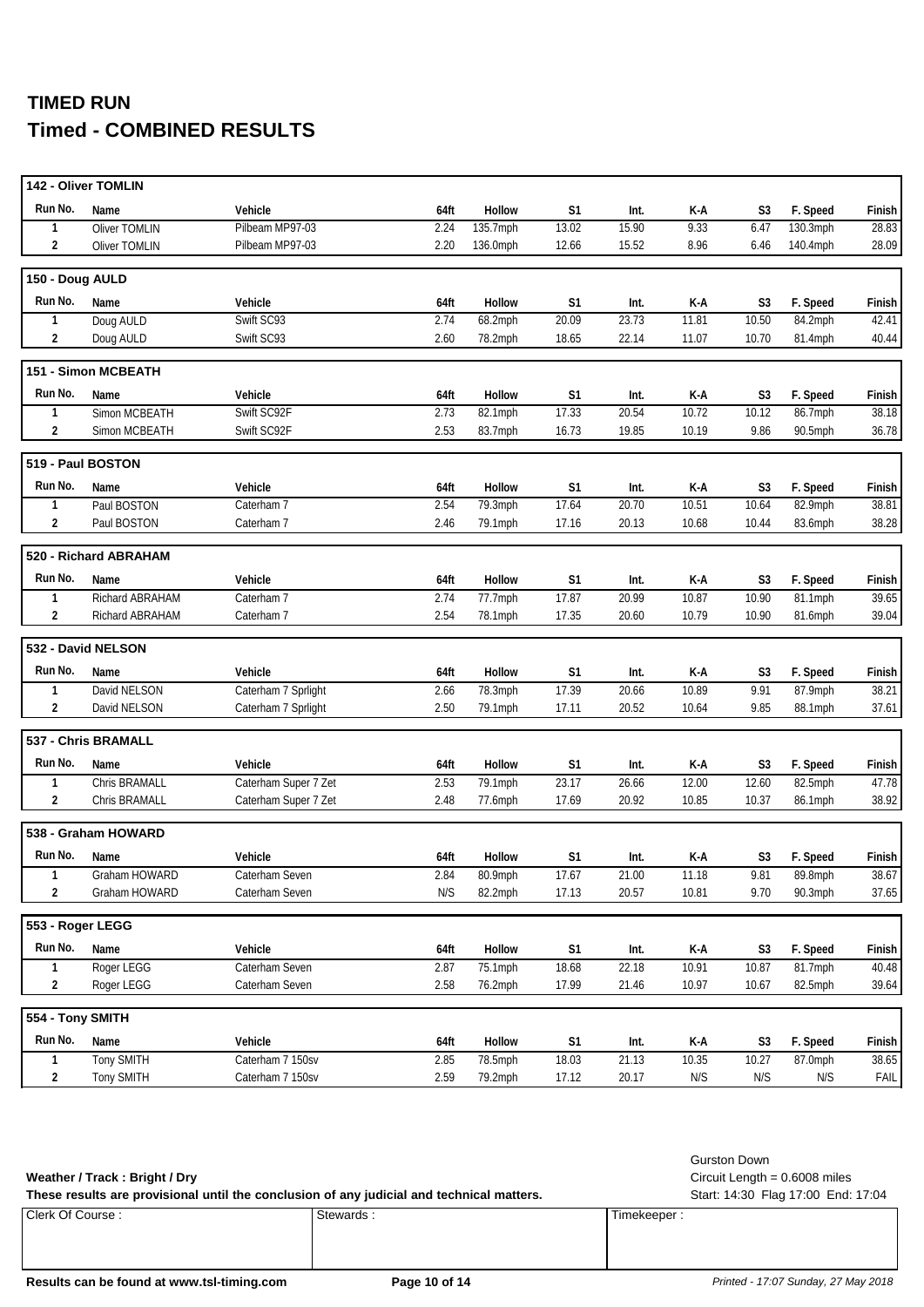|                 | 555 - Michael CALVERT      |                      |      |         |                |       |       |                |          |        |
|-----------------|----------------------------|----------------------|------|---------|----------------|-------|-------|----------------|----------|--------|
| Run No.         | Name                       | Vehicle              | 64ft | Hollow  | S <sub>1</sub> | Int.  | K-A   | S3             | F. Speed | Finish |
| 1               | Michael CALVERT            | Caterham SuperSprint | 2.77 | 82.0mph | 17.17          | 20.21 | 10.16 | 10.09          | 88.2mph  | 37.43  |
| $\overline{2}$  | Michael CALVERT            | Caterham SuperSprint | 2.51 | 84.5mph | 16.52          | 19.72 | 10.15 | 9.85           | 89.6mph  | 36.52  |
|                 | 557 - Philip MATCHWICK     |                      |      |         |                |       |       |                |          |        |
| Run No.         | Name                       | Vehicle              | 64ft | Hollow  | S <sub>1</sub> | Int.  | K-A   | S3             | F. Speed | Finish |
| 1               | Philip MATCHWICK           | Caterham 7 Roadsport | 2.79 | 81.5mph | 17.03          | 20.23 | 10.36 | 10.06          | 87.2mph  | 37.46  |
| 2               | Philip MATCHWICK           | Caterham 7 Roadsport | 2.58 | 81.7mph | 16.96          | 20.01 | 10.04 | 10.16          | 86.2mph  | 37.17  |
|                 | 558 - Richard PRICE        |                      |      |         |                |       |       |                |          |        |
| Run No.         | Name                       | Vehicle              | 64ft | Hollow  | S <sub>1</sub> | Int.  | K-A   | S <sub>3</sub> | F. Speed | Finish |
| 1               | <b>Richard PRICE</b>       | Caterham 7 Roadsport | 2.76 | 84.2mph | 16.52          | 20.04 | 10.75 | 9.70           | 90.4mph  | 36.98  |
| $\overline{2}$  | <b>Richard PRICE</b>       | Caterham 7 Roadsport | 2.47 | 84.5mph | 16.08          | 19.16 | 9.95  | 9.82           | 90.0mph  | 35.86  |
|                 | 559 - Robert JACOBS        |                      |      |         |                |       |       |                |          |        |
| Run No.         | Name                       | Vehicle              | 64ft | Hollow  | S <sub>1</sub> | Int.  | K-A   | S3             | F. Speed | Finish |
| $\mathbf{1}$    | Robert JACOBS              | Caterham Seven       | 2.76 | 81.6mph | 16.92          | 19.98 | 10.01 | 9.98           | 86.7mph  | 36.92  |
| $\overline{2}$  | Robert JACOBS              | Caterham Seven       | 2.55 | 81.4mph | 16.53          | 19.51 | 9.75  | 10.06          | 86.8mph  | 36.36  |
|                 | 560 - Daniel MALKIN        |                      |      |         |                |       |       |                |          |        |
| Run No.         | Name                       | Vehicle              | 64ft | Hollow  | S <sub>1</sub> | Int.  | K-A   | S3             | F. Speed | Finish |
| $\mathbf{1}$    | Daniel MALKIN              | Caterham Seven       | 2.60 | 79.5mph | 16.95          | 20.08 | 10.17 | 10.32          | 84.7mph  | 37.44  |
| $\overline{2}$  | Daniel MALKIN              | Caterham Seven       | 2.72 | 80.2mph | 16.84          | 19.75 | 10.27 | 10.27          | 84.8mph  | 37.39  |
| 569 - Tom PRICE |                            |                      |      |         |                |       |       |                |          |        |
| Run No.         | Name                       | Vehicle              | 64ft | Hollow  | S1             | Int.  | K-A   | S3             | F. Speed | Finish |
| $\mathbf{1}$    | Tom PRICE                  | Caterham 7           | 2.71 | 87.8mph | 16.14          | 19.29 | 9.86  | 8.99           | 96.3mph  | 35.00  |
| $\overline{2}$  | Tom PRICE                  | Caterham 7           | 2.54 | 88.9mph | 15.87          | 18.96 | 9.98  | 8.93           | 97.5mph  | 34.78  |
|                 | 578 - Chris ALSTON         |                      |      |         |                |       |       |                |          |        |
| Run No.         | Name                       | Vehicle              | 64ft | Hollow  | S1             | Int.  | K-A   | S <sub>3</sub> | F. Speed | Finish |
| $\mathbf{1}$    | Chris ALSTON               | Caterham 7 Superspri | 2.79 | 82.5mph | 17.12          | 20.42 | 10.28 | 9.57           | 92.1mph  | 36.98  |
| $\overline{2}$  | Chris ALSTON               | Caterham 7 Superspri | 2.70 | 84.4mph | 16.67          | 20.18 | 10.34 | 10.02          | 88.4mph  | 37.04  |
|                 | 579 - Michael SANKEY       |                      |      |         |                |       |       |                |          |        |
| Run No.         | Name                       | Vehicle              | 64ft | Hollow  | S1             | Int.  | K-A   | S <sub>3</sub> | F. Speed | Finish |
| 1               | Michael SANKEY             | Caterham Superlight  | 2.62 | 86.1mph | 16.05          | 19.30 | 10.05 | 9.14           | 96.1mph  | 35.24  |
| $\overline{2}$  | Michael SANKEY             | Caterham Superlight  | 2.43 | N/S     | N/S            | N/S   | N/S   | 8.86           | 98.3mph  | 34.78  |
|                 | 580 - Jeremy DAVIES        |                      |      |         |                |       |       |                |          |        |
| Run No.         | Name                       | Vehicle              | 64ft | Hollow  | S <sub>1</sub> | Int.  | K-A   | S3             | F. Speed | Finish |
| 1               | Jeremy DAVIES              | Caterham R300        | 2.52 | 86.2mph | 16.12          | 18.80 | 9.97  | 9.07           | 97.7mph  | 35.16  |
| 2               | Jeremy DAVIES              | Caterham R300        | 2.50 | 86.2mph | 16.03          | 18.95 | 9.61  | 9.18           | 98.1mph  | 34.84  |
|                 | 586 - Simon HARRISON-MOORE |                      |      |         |                |       |       |                |          |        |
| Run No.         | Name                       | Vehicle              | 64ft | Hollow  | S <sub>1</sub> | Int.  | K-A   | S3             | F. Speed | Finish |
| 1               | Simon HARRISON-MOORE       | Caterham R500 SuperL | 2.57 | 91.6mph | 16.96          | 20.29 | 10.17 | 8.64           | 98.8mph  | 35.78  |
| 2               | Simon HARRISON-MOORE       | Caterham R500 SuperL | 2.48 | 94.2mph | 16.45          | 19.68 | 10.07 | 8.57           | 99.2mph  | 35.10  |

**Weather / Track : Bright / Dry** Circuit Length = 0.6008 miles

Gurston Down

These results are provisional until the conclusion of any judicial and technical matters. Start: 14:30 Flag 17:00 End: 17:04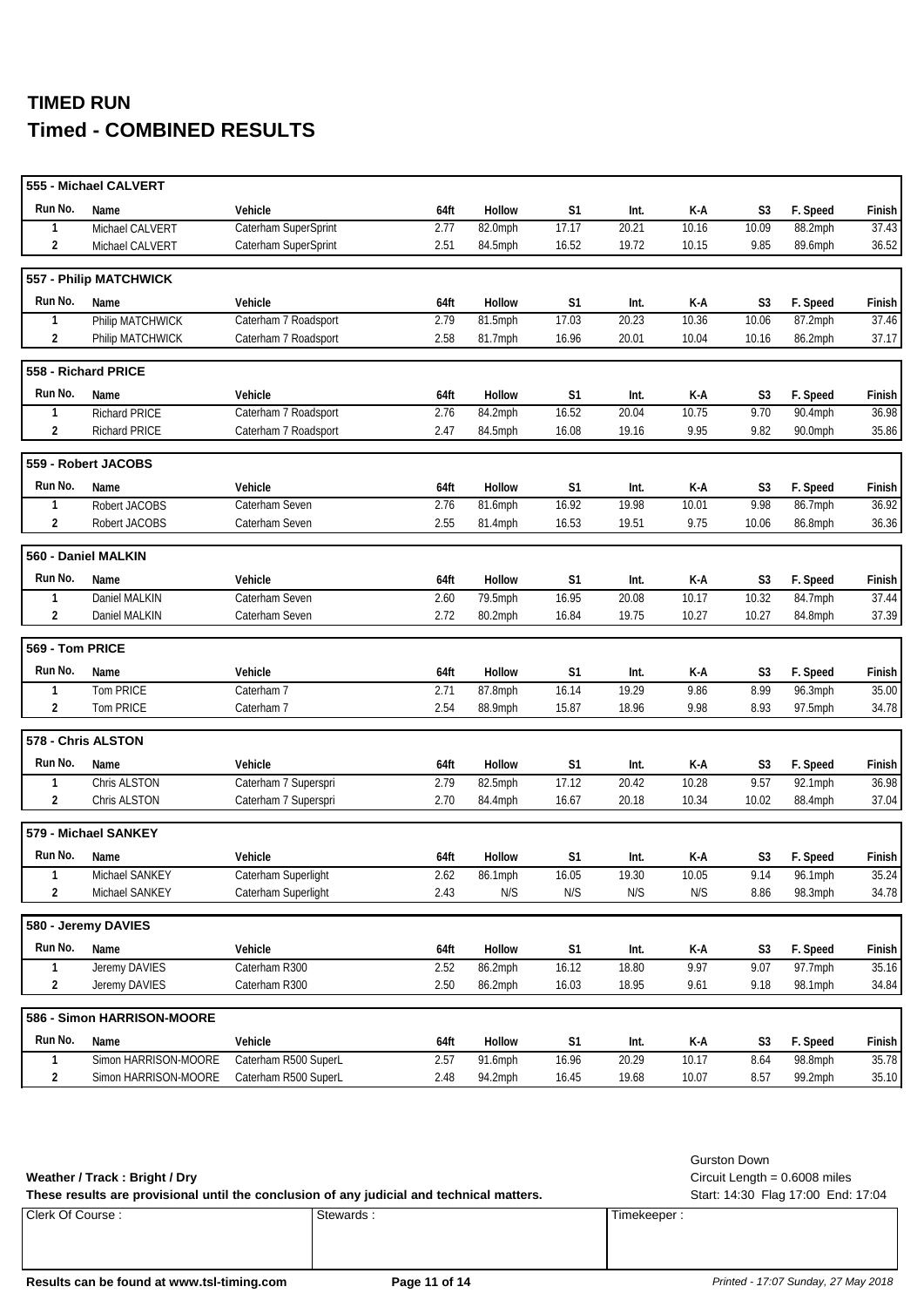|                         | 588 - Graham DENHOLM  |                      |      |               |                |       |       |                |             |        |
|-------------------------|-----------------------|----------------------|------|---------------|----------------|-------|-------|----------------|-------------|--------|
| Run No.                 | Name                  | Vehicle              | 64ft | Hollow        | S <sub>1</sub> | Int.  | K-A   | S3             | F. Speed    | Finish |
| 1                       | Graham DENHOLM        | Caterham 7           | 2.84 | 85.9mph       | 16.98          | 19.97 | 9.64  | 9.31           | 95.0mph     | 35.94  |
| 2                       | Graham DENHOLM        | Caterham 7           | 2.56 | 87.6mph       | 16.37          | 19.60 | 9.86  | 9.36           | 96.1mph     | 35.60  |
|                         | 589 - Mark DURRANT    |                      |      |               |                |       |       |                |             |        |
| Run No.                 | Name                  | Vehicle              | 64ft | Hollow        | S1             | Int.  | K-A   | S3             | F. Speed    | Finish |
| 1                       | Mark DURRANT          | Caterham 7 Busalight | 2.58 | $92.1$ mph    | 15.69          | 18.78 | 9.72  | 8.49           | 101.2mph    | 33.91  |
| 2                       | Mark DURRANT          | Caterham 7 Busalight | 2.39 | 93.4mph       | 15.50          | 18.66 | 9.75  | 8.32           | 106.5mph    | 33.59  |
|                         | 590 - Shaun ELWELL    |                      |      |               |                |       |       |                |             |        |
| Run No.                 | Name                  | Vehicle              | 64ft | Hollow        | S <sub>1</sub> | Int.  | K-A   | S3             | F. Speed    | Finish |
| 1                       | Shaun ELWELL          | Caterham Seven Super | 2.58 | 93.7mph       | 15.77          | 18.96 | 9.70  | 8.44           | 104.8mph    | 33.91  |
| 2                       | Shaun ELWELL          | Caterham Seven Super | 2.44 | 95.1mph       | 15.13          | 18.35 | 9.90  | 8.41           | 104.6mph    | 33.45  |
|                         | 598 - Robert MARGEL   |                      |      |               |                |       |       |                |             |        |
| Run No.                 | Name                  | Vehicle              | 64ft | Hollow        | S <sub>1</sub> | Int.  | K-A   | S3             | F. Speed    | Finish |
| 1                       | <b>Robert MARGEL</b>  | Caterham Hayabusa    | 2.71 | 92.5mph       | 15.63          | 18.67 | 9.44  | 8.45           | 104.0mph    | 33.53  |
| $\overline{\mathbf{c}}$ | <b>Robert MARGEL</b>  | Caterham Hayabusa    | 2.44 | 94.3mph       | 14.89          | 17.97 | 9.38  | 8.44           | 104.4mph    | 32.72  |
|                         | 599 - Simon ROGERS    |                      |      |               |                |       |       |                |             |        |
| Run No.                 | Name                  | Vehicle              | 64ft | Hollow        | S <sub>1</sub> | Int.  | K-A   | S3             | F. Speed    | Finish |
| $\mathbf{1}$            | Simon ROGERS          | Caterham 7 Hayabusa  | 2.27 | 93.5mph       | 14.43          | 17.02 | 9.52  | 16.86          | 32.1mph     | 40.82  |
|                         | 619 - Rebecca BOSTON  |                      |      |               |                |       |       |                |             |        |
| Run No.                 | Name                  | Vehicle              | 64ft | Hollow        | S <sub>1</sub> | Int.  | K-A   | S3             | F. Speed    | Finish |
| 1                       | Rebecca BOSTON        | Caterham 7           | 2.70 | 73.9mph       | 19.53          | 23.05 | 11.55 | 10.75          | 82.0mph     | 41.85  |
| $\overline{2}$          | Rebecca BOSTON        | Caterham 7           | 2.57 | 77.7mph       | 18.34          | 21.80 | 11.23 | 10.61          | 79.7mph     | 40.19  |
|                         | 637 - Matthew BRAMALL |                      |      |               |                |       |       |                |             |        |
| Run No.                 | Name                  | Vehicle              | 64ft | <b>Hollow</b> | S <sub>1</sub> | Int.  | K-A   | S3             | F. Speed    | Finish |
| 1                       | Matthew BRAMALL       | Caterham Super 7     | 2.52 | $80.6$ mph    | 17.21          | 20.44 | 10.90 | 10.25          | 86.1mph     | 38.37  |
| $\overline{2}$          | Matthew BRAMALL       | Caterham Super 7     | 2.49 | 80.7mph       | 16.95          | 20.14 | 12.42 | 11.55          | 83.4mph     | 40.92  |
| 690 - Gill ELWELL       |                       |                      |      |               |                |       |       |                |             |        |
| Run No.                 | Name                  | Vehicle              | 64ft | Hollow        | S <sub>1</sub> | Int.  | K-A   | S3             | F. Speed    | Finish |
| $\mathbf{1}$            | <b>Gill ELWELL</b>    | Caterham Seven Super | 2.71 | 75.8mph       | 18.86          | 22.75 | 11.79 | 9.64           | 89.4mph     | 40.29  |
| 2                       | <b>Gill ELWELL</b>    | Caterham Seven Super | 2.63 | 78.8mph       | 18.18          | 21.73 | 10.97 | 8.93           | 97.1mph     | 38.09  |
|                         | 709 - Nicola MENZIES  |                      |      |               |                |       |       |                |             |        |
| Run No.                 | Name                  | Vehicle              | 64ft | Hollow        | S1             | Int.  | K-A   | S <sub>3</sub> | F. Speed    | Finish |
| $\mathbf{1}$            | Nicola MENZIES        | Gould GR55B          | 2.21 | $114.0$ mph   | 13.66          | 16.58 | 9.38  | 6.63           | $124.5$ mph | 29.67  |
| $\overline{2}$          | Nicola MENZIES        | Gould GR55B          | 2.26 | 23.3mph       | N/S            | N/S   | N/S   | N/S            | N/S         | FAIL   |
| 714 - John PIPER        |                       |                      |      |               |                |       |       |                |             |        |
| Run No.                 | Name                  | Vehicle              | 64ft | Hollow        | S <sub>1</sub> | Int.  | K-A   | S <sub>3</sub> | F. Speed    | Finish |
| $\mathbf{1}$            | John PIPER            | Frogeye Sprite MK1   | 3.35 | 63.2mph       | 22.46          | 27.13 | 13.55 | 12.86          | $63.0$ mph  | 48.88  |
| 2                       | John PIPER            | Frogeye Sprite MK1   | 3.03 | $67.1$ mph    | 21.96          | 26.45 | 13.05 | 12.13          | 63.6mph     | 47.14  |
|                         | 724 - Russell DAVIES  |                      |      |               |                |       |       |                |             |        |
| Run No.                 | Name                  | Vehicle              | 64ft | Hollow        | S <sub>1</sub> | Int.  | K-A   | S <sub>3</sub> | F. Speed    | Finish |
|                         |                       |                      |      |               |                |       |       |                |             |        |

**Weather / Track : Bright / Dry** Circuit Length = 0.6008 miles

Clerk Of Course : Stewards : Stewards : Timekeeper : Timekeeper : These results are provisional until the conclusion of any judicial and technical matters. Start: 14:30 Flag 17:00 End: 17:04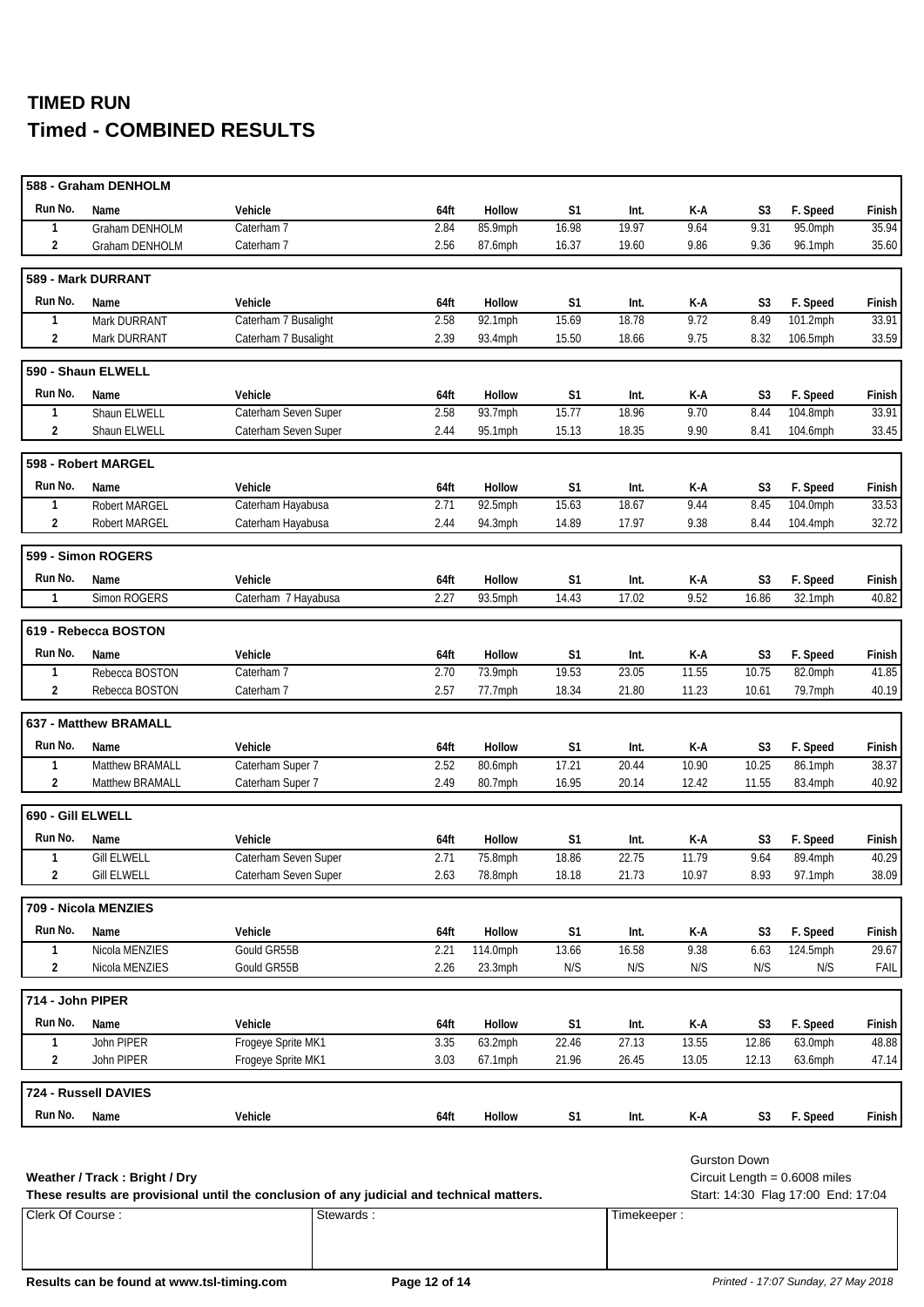| $\mathbf{1}$     | <b>Russell DAVIES</b>  | Honda Civic Type R          | 3.40 | 76.4mph       | 19.64          | 22.95 | 11.20 | 11.34          | 76.9mph  | 42.19  |
|------------------|------------------------|-----------------------------|------|---------------|----------------|-------|-------|----------------|----------|--------|
| $\overline{2}$   | <b>Russell DAVIES</b>  | Honda Civic Type R          | 3.06 | 77.4mph       | 18.61          | 21.86 | 11.07 | 11.22          | 77.6mph  | 40.91  |
|                  | 732 - Laura WARDLE     |                             |      |               |                |       |       |                |          |        |
| Run No.          | Name                   | Vehicle                     | 64ft | <b>Hollow</b> | S <sub>1</sub> | Int.  | K-A   | S3             | F. Speed | Finish |
| $\mathbf{1}$     | Laura WARDLE           | Porsche 911 Carrera         | 2.11 | 76.4mph       | 18.42          | 22.35 | 11.67 | 10.72          | 78.6mph  | 40.82  |
| $\overline{2}$   | Laura WARDLE           | Porsche 911 Carrera         | 2.11 | 80.9mph       | 17.34          | 21.14 | 11.47 | 10.45          | 79.2mph  | 39.27  |
|                  | 733 - David HILTON     |                             |      |               |                |       |       |                |          |        |
| Run No.          | Name                   | Vehicle                     | 64ft | Hollow        | S1             | Int.  | K-A   | S3             | F. Speed | Finish |
| 1                | David HILTON           | Porsche 996 GT3RS           | 3.07 | 83.1mph       | 18.85          | 22.27 | 10.88 | 9.48           | 91.5mph  | 39.22  |
| 2                | David HILTON           | Porsche 996 GT3RS           | 2.31 | N/S           | 16.02          | 19.21 | 10.31 | 9.26           | 96.7mph  | 35.61  |
|                  | 752 - Sarah FUDGE      |                             |      |               |                |       |       |                |          |        |
| Run No.          | Name                   | Vehicle                     | 64ft | Hollow        | S1             | Int.  | K-A   | S3             | F. Speed | Finish |
| 1                | Sarah FUDGE            | Subaru Impreza WRX          | 2.40 | 77.2mph       | 18.41          | 22.15 | 11.53 | 9.99           | 84.7mph  | 39.95  |
| $\overline{2}$   | Sarah FUDGE            | Subaru Impreza WRX          | 2.24 | 74.5mph       | 17.86          | 21.50 | 11.14 | 9.68           | 90.7mph  | 38.69  |
|                  | 769 - Andrew FRASER    |                             |      |               |                |       |       |                |          |        |
| Run No.          | Name                   | Vehicle                     | 64ft | <b>Hollow</b> | S1             | Int.  | K-A   | S3             | F. Speed | Finish |
| 1                | <b>Andrew FRASER</b>   | <b>Aston Martin Vantage</b> | 2.90 | 85.5mph       | 18.43          | 21.85 | 11.12 | 9.01           | 93.6mph  | 38.57  |
| $\overline{2}$   | Andrew FRASER          | Aston Martin Vantage        | N/S  | N/S           | N/S            | N/S   | N/S   | N/S            | 86.0mph  | 37.83  |
|                  | 777 - Amanda GEORGE    |                             |      |               |                |       |       |                |          |        |
| Run No.          | Name                   | Vehicle                     | 64ft | Hollow        | S1             | Int.  | K-A   | S3             | F. Speed | Finish |
| $\mathbf{1}$     | Amanda GEORGE          | Chevron B19                 | N/S  | N/S           | N/S            | 19.79 | N/S   | 8.82           | 88.6mph  | 35.82  |
| 789 - Tom NEW    |                        |                             |      |               |                |       |       |                |          |        |
| Run No.          | Name                   | Vehicle                     | 64ft | Hollow        | S1             | Int.  | K-A   | S3             | F. Speed | Finish |
| 1                | Tom NEW                | Norma M20FC                 | 2.46 | 98.8mph       | 15.93          | 19.46 | 10.79 | 8.68           | 101.0mph | 35.41  |
| 2                | Tom NEW                | Norma M20FC                 | 2.43 | 100.0mph      | 14.87          | 18.10 | 10.43 | 8.46           | 107.6mph | 33.77  |
| 905 - Alan JOY   |                        |                             |      |               |                |       |       |                |          |        |
| Run No.          | Name                   | Vehicle                     | 64ft | Hollow        | S1             | Int.  | K-A   | S3             | F. Speed | Finish |
| $\mathbf{1}$     | Alan JOY               | OMS CF96                    | 2.65 | 75.5mph       | 17.68          | 21.02 | 9.99  | 8.30           | 105.0mph | 35.97  |
| $\overline{2}$   | Alan JOY               | OMS CF96                    | 2.30 | 101.8mph      | 14.94          | 18.22 | 9.85  | 8.22           | 107.2mph | 33.02  |
|                  | 906 - Lindsay SUMMERS  |                             |      |               |                |       |       |                |          |        |
| Run No.          | Name                   | Vehicle                     | 64ft | Hollow        | S1             | Int.  | K-A   | S <sub>3</sub> | F. Speed | Finish |
| 1                | <b>Lindsay SUMMERS</b> | <b>DJ Firehawk</b>          | 2.10 | 100.7mph      | 15.23          | 18.54 | 10.09 | 7.93           | 110.5mph | 33.26  |
| 2                | Lindsay SUMMERS        | DJ Firehawk                 | 2.13 | 103.7mph      | 14.88          | 18.15 | 10.09 | 7.79           | 112.4mph | 32.77  |
|                  | 908 - Andy GREENEN     |                             |      |               |                |       |       |                |          |        |
| Run No.          | Name                   | Vehicle                     | 64ft | Hollow        | S1             | Int.  | K-A   | S <sub>3</sub> | F. Speed | Finish |
| 1                | Andy GREENEN           | Empire Evo 2                | 2.27 | 104.8mph      | 13.78          | 16.78 | 9.15  | 7.78           | 106.9mph | 30.71  |
| 2                | Andy GREENEN           | Empire Evo 2                | 2.22 | 105.7mph      | 13.54          | 16.53 | 8.98  | 7.66           | 110.0mph | 30.20  |
| 912 - Steve OWEN |                        |                             |      |               |                |       |       |                |          |        |
| Run No.          | Name                   | Vehicle                     | 64ft | Hollow        | S1             | Int.  | K-A   | S3             | F. Speed | Finish |
| 1                | Steve OWEN             | <b>OMS 3000M</b>            | 2.17 | 100.1mph      | 14.30          | 17.34 | 9.18  | 7.73           | 111.4mph | 31.22  |
| 2                | Steve OWEN             | <b>OMS 3000M</b>            | 2.15 | 107.7mph      | 13.82          | 16.83 | 9.33  | 7.64           | 113.0mph | 30.80  |
|                  |                        |                             |      |               |                |       |       |                |          |        |

### Weather / Track: Bright / Dry **Weather / Track : Bright / Dry** Circuit Length = 0.6008 miles

| These results are provisional until the conclusion of any judicial and technical matters. |                  |           |             |  |  |  |
|-------------------------------------------------------------------------------------------|------------------|-----------|-------------|--|--|--|
|                                                                                           | Clerk Of Course: | Stewards: | Timekeeper: |  |  |  |

Gurston Down

Start: 14:30 Flag 17:00 End: 17:04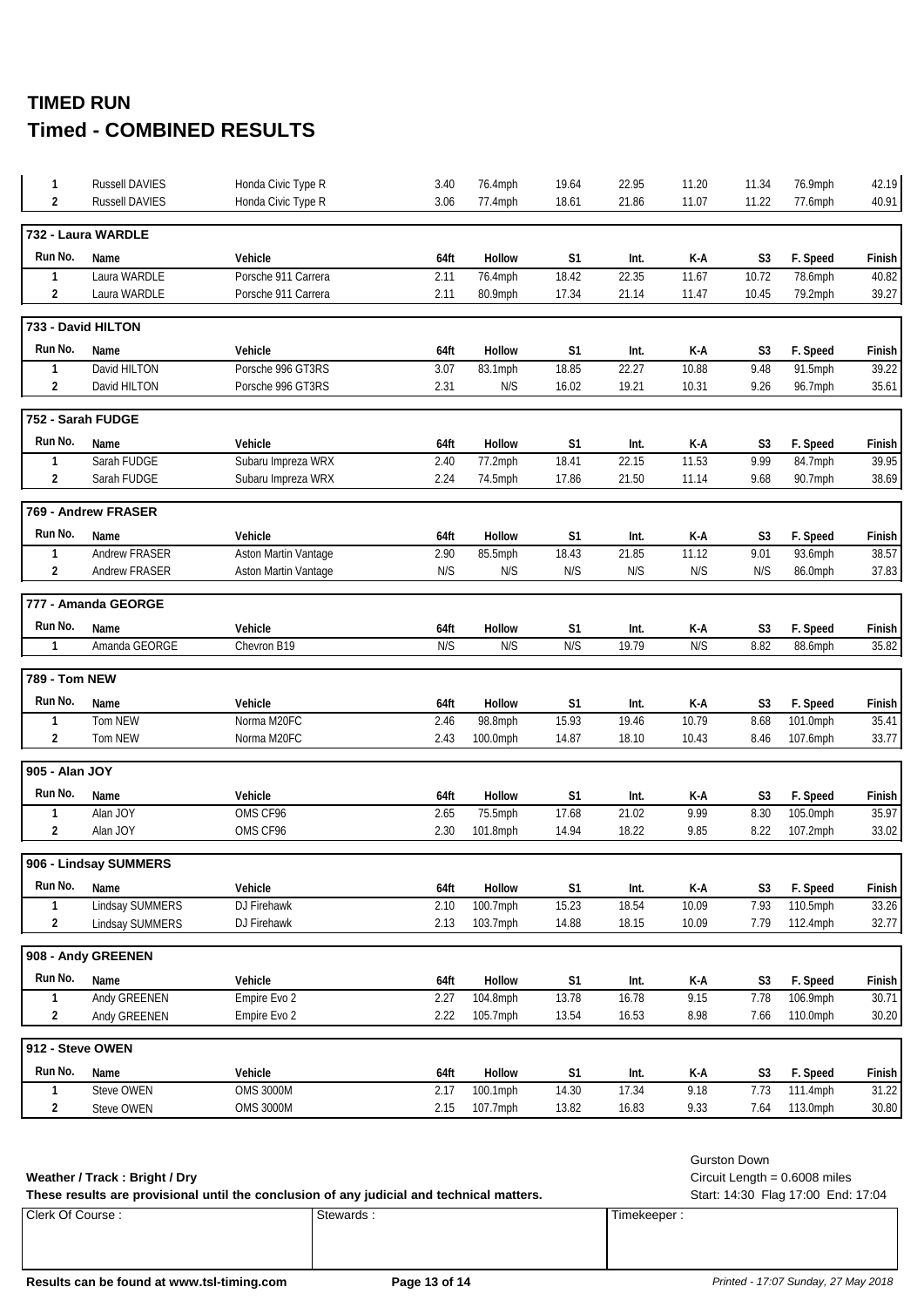|                    | 916 - Caroline RYDER  |                 |      |          |                |       |       |                |          |        |
|--------------------|-----------------------|-----------------|------|----------|----------------|-------|-------|----------------|----------|--------|
| Run No.            | Name                  | Vehicle         | 64ft | Hollow   | S1             | Int.  | K-A   | S <sub>3</sub> | F. Speed | Finish |
| 1                  | Caroline RYDER        | Empire Evo 2    | 2.39 | 102.4mph | 15.81          | 19.11 | 10.56 | 8.45           | 99.9mph  | 34.83  |
| $\overline{2}$     | Caroline RYDER        | Empire Evo 2    | 2.14 | 108.0mph | 14.57          | 18.15 | N/S   | N/S            | N/S      | 32.98  |
|                    | 917 - Liam COOPER     |                 |      |          |                |       |       |                |          |        |
| Run No.            | Name                  | Vehicle         | 64ft | Hollow   | S <sub>1</sub> | Int.  | K-A   | S <sub>3</sub> | F. Speed | Finish |
| $\mathbf{1}$       | Liam COOPER           | Force TA        | 2.45 | 109.7mph | 14.56          | 17.45 | 9.19  | 7.55           | 114.3mph | 31.30  |
| $\overline{2}$     | Liam COOPER           | Force TA        | 2.24 | 111.0mph | 13.99          | 16.83 | 9.22  | 7.53           | 115.1mph | 30.75  |
|                    | 918 - Allan WARBURTON |                 |      |          |                |       |       |                |          |        |
| Run No.            | Name                  | Vehicle         | 64ft | Hollow   | S <sub>1</sub> | Int.  | K-A   | S <sub>3</sub> | F. Speed | Finish |
| $\mathbf{1}$       | Allan WARBURTON       | Gould GR59      | 2.31 | 115.2mph | 14.94          | 18.13 | 9.72  | 7.61           | 106.8mph | 32.27  |
| $\overline{2}$     | Allan WARBURTON       | Gould GR59      | 2.30 | 109.2mph | 14.73          | 17.71 | 9.57  | 7.38           | 115.9mph | 31.69  |
|                    | 926 - Gavin STEPHENS  |                 |      |          |                |       |       |                |          |        |
| Run No.            | Name                  | Vehicle         | 64ft | Hollow   | S <sub>1</sub> | Int.  | K-A   | S <sub>3</sub> | F. Speed | Finish |
| $\mathbf{1}$       | Gavin STEPHENS        | Dallara F399    | 2.33 | 102.2mph | 14.56          | 18.07 | 10.45 | 8.01           | 110.2mph | 33.02  |
| 927 - Sue HAYES    |                       |                 |      |          |                |       |       |                |          |        |
| Run No.            | Name                  | Vehicle         | 64ft | Hollow   | S1             | Int.  | K-A   | S <sub>3</sub> | F. Speed | Finish |
| $\mathbf{1}$       | Sue HAYES             | Pilbeam MP54    | 2.48 | 79.1mph  | 19.23          | 23.10 | 11.78 | 10.72          | 74.1mph  | 41.74  |
| $\overline{2}$     | Sue HAYES             | Pilbeam MP54    | 2.38 | 89.9mph  | 17.48          | 21.22 | 11.23 | 9.30           | 83.7mph  | 38.02  |
| 929 - Tricia DAVIS |                       |                 |      |          |                |       |       |                |          |        |
| Run No.            | Name                  | Vehicle         | 64ft | Hollow   | S <sub>1</sub> | Int.  | K-A   | S <sub>3</sub> | F. Speed | Finish |
| 1                  | <b>Tricia DAVIS</b>   | OMS TKD V8      | 2.42 | 104.2mph | 15.40          | 18.59 | 10.30 | 7.83           | 106.6mph | 33.53  |
| $\overline{2}$     | <b>Tricia DAVIS</b>   | OMS TKD V8      | 2.23 | 110.7mph | 14.61          | 17.73 | 10.01 | 7.98           | 108.6mph | 32.61  |
|                    | 940 - Bernard KEVILL  |                 |      |          |                |       |       |                |          |        |
| Run No.            | Name                  | Vehicle         | 64ft | Hollow   | S1             | Int.  | K-A   | S3             | F. Speed | Finish |
| $\mathbf{1}$       | <b>Bernard KEVILL</b> | Van Diemen RF90 | 2.70 | 80.1mph  | 18.13          | 21.45 | 10.72 | 10.40          | 84.8mph  | 39.25  |
| $\overline{2}$     | <b>Bernard KEVILL</b> | Van Diemen RF90 | 2.56 | 82.1mph  | 17.47          | 20.63 | 10.47 | 10.28          | 83.7mph  | 38.23  |
| 941 - Tony HUNT    |                       |                 |      |          |                |       |       |                |          |        |
| Run No.            | Name                  | Vehicle         | 64ft | Hollow   | S <sub>1</sub> | Int.  | K-A   | S <sub>3</sub> | F. Speed | Finish |
| $\mathbf{1}$       | Tony HUNT             | Gould GR55HB    | 2.30 | 97.5mph  | 15.04          | 18.08 | 9.04  | 6.86           | 110.8mph | 30.96  |
| $\overline{2}$     | Tony HUNT             | Gould GR55HB    | 2.20 | 104.7mph | 13.96          | 17.01 | 9.20  | 6.73           | 120.5mph | 29.90  |
|                    | 942 - Sandra TOMLIN   |                 |      |          |                |       |       |                |          |        |
| Run No.            | Name                  | Vehicle         | 64ft | Hollow   | S1             | Int.  | K-A   | S <sub>3</sub> | F. Speed | Finish |
| $\mathbf{1}$       | Sandra TOMLIN         | Pilbeam MP97-03 | 2.38 | 121.6mph | 14.60          | 17.82 | 9.82  | 7.12           | 112.2mph | 31.55  |
| $\overline{2}$     | Sandra TOMLIN         | Pilbeam MP97-03 | 2.30 | 129.8mph | 13.68          | 17.00 | 9.87  | 7.40           | 106.8mph | 30.96  |

### **Weather / Track : Bright / Dry** Circuit Length = 0.6008 miles

These results are provisional until the conclusion of any judicial and technical matters. Start: 14:30 Flag 17:00 End: 17:04

Clerk Of Course : Stewards : Stewards : Timekeeper : Timekeeper :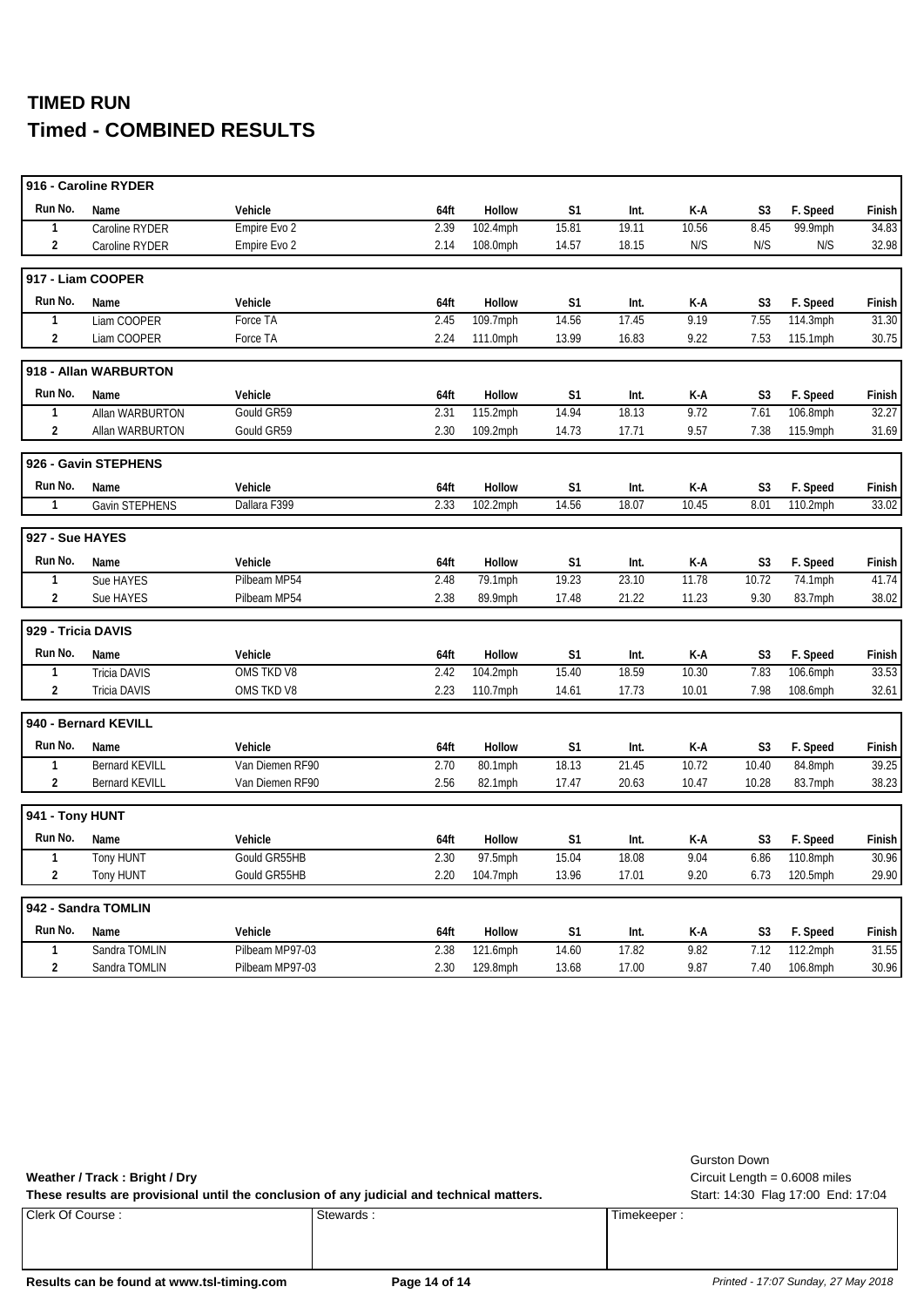## **TOP 12 RUN 1 TOP 12 RUN OFF 1 - OVERALL RESULTS**

| All Runs by Overall Time |     |                      |                   |      |             |                |       |      |      |             |               |
|--------------------------|-----|----------------------|-------------------|------|-------------|----------------|-------|------|------|-------------|---------------|
| Pos.                     | No. | Name                 | Vehicle           | 64ft | Hollow      | S <sub>1</sub> | Int.  | K-A  | S3   | F. Speed    | <b>Finish</b> |
|                          |     | <b>Trevor WILLIS</b> | OMS <sub>28</sub> | 2.07 | 131.6mph    | 11.99          | 14.69 | 8.47 | 6.18 | 142.0mph    | 26.65         |
| $\overline{2}$           |     | 4 Will HALL          | Force WH-XTEC     | 2.12 | 136.8mph    | 11.89          | 14.79 | 8.81 | 5.94 | 151.6mph    | 26.65         |
| 3                        |     | 5 Jason MOURANT      | Gould GR55        | 2.09 | 127.6mph    | 12.22          | 14.89 | 8.28 | 6.19 | 140.1mph    | 26.70         |
| 4                        | 9   | Dave UREN            | Gould GR55B       | 2.33 | $132.3$ mph | 12.38          | 15.14 | 8.85 | 6.11 | 146.6mph    | 27.35         |
| 5                        | 141 | <b>Terry GRAVES</b>  | Gould GR55HB      | 2.25 | 128.6mph    | 12.86          | 15.78 | 9.00 | 6.32 | 139.0mph    | 28.19         |
| 6                        | 142 | Oliver TOMLIN        | Pilbeam MP97-03   | 2.23 | 134.8mph    | 13.05          | 15.85 | 8.92 | 6.25 | 142.8mph    | 28.23         |
|                          | 133 | Paul HAIMES          | Gould GR559       | 2.47 | $119.7$ mph | 13.29          | 16.05 | 8.67 | 6.81 | 134.4mph    | 28.78         |
| 8                        | 135 | Lee GRIFFITHS        | <b>OMS 25</b>     | 2.18 | 125.2mph    | 13.24          | 15.88 | 8.92 | 6.87 | $121.4$ mph | 29.04         |
| 9                        | 709 | Nicola MENZIES       | Gould GR55B       | 2.43 | 115.4mph    | 13.62          | 16.50 | 9.14 | 6.51 | 124.8mph    | 29.27         |
| 10                       | 136 | Kelvin BROAD         | Pilbeam MP101     | 2.29 | 125.9mph    | 13.60          | 16.62 | 9.58 | 6.82 | 127.1mph    | 30.01         |
| 11                       | 134 | Simon MOYSE          | Gould GR59        | 2.58 | 110.6mph    | 13.79          | 17.23 | 9.69 | 7.39 | 107.0mph    | 30.88         |
| 12                       | 122 | Leslie MUTCH         | <b>GWR Raptor</b> | 2.30 | 87.7mph     | N/S            | N/S   | N/S  | N/S  | N/S         | <b>FAIL</b>   |

**Weather / Track : Bright / Dry** Circuit Length = 0.6008 miles

These results are provisional until the conclusion of any judicial and technical matters. Start: 13:34 Flag 13:58 End: 00:00

Clerk Of Course : Stewards : Stewards : Timekeeper : Timekeeper :